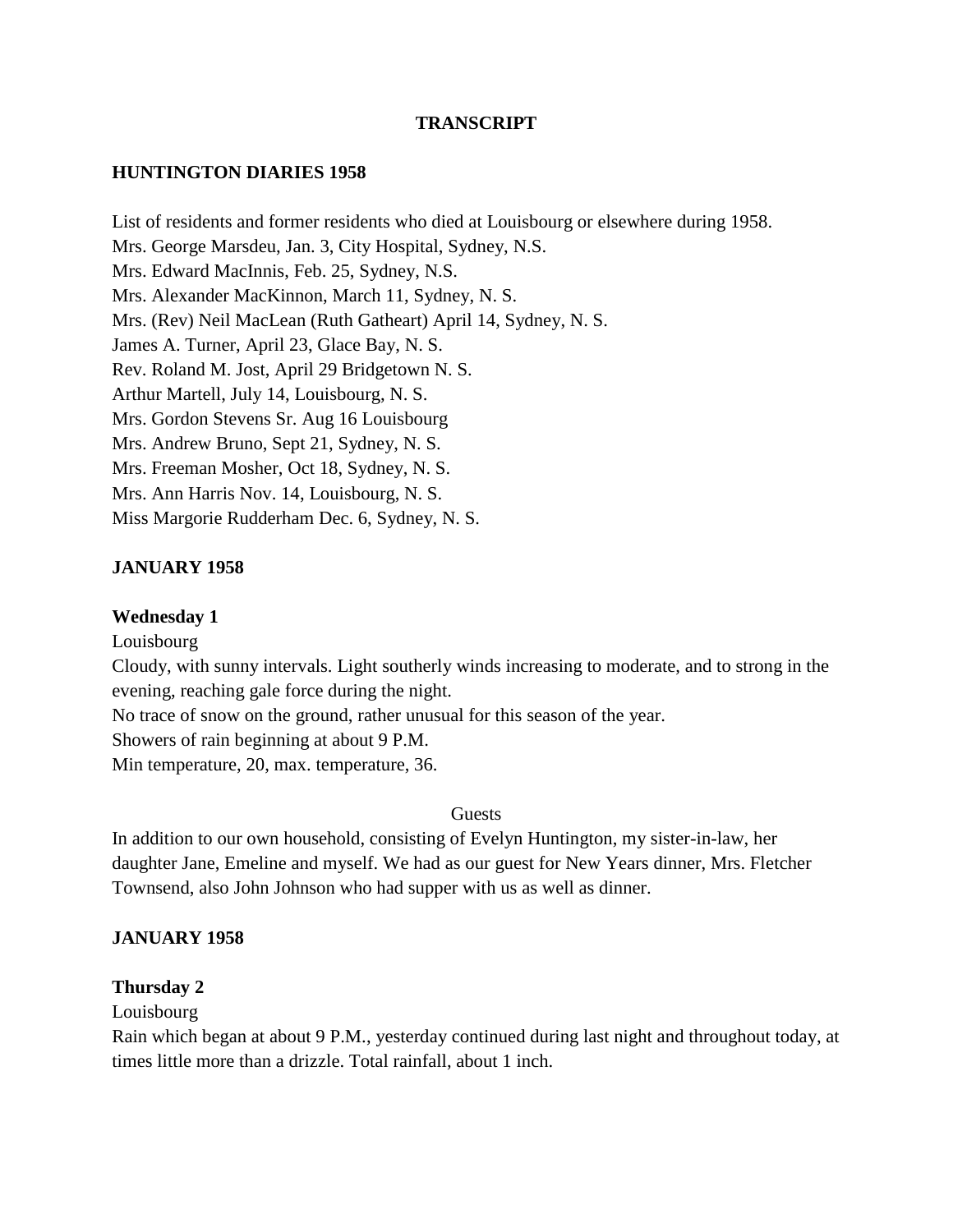Heavy wind of last night, decreased to light before dawn, moderate southwest during the day shifting to west in the early part of the night. Light Frost during the night. Min. temperature, 30, max. temperature, 46

#### Visitors

Mr. and Mrs. Hedley Hopkins and daughter Patricia of Sydney, visited us in the evening, leaving for home at about 10.30.

### **JANUARY 1958**

### **Friday 3**

Louisbourg

Sunny and cold with fresh west/and north-west winds decreasing to a light air in the evening. Min. temperature, 18, max temperature, 32

### Official Board

At 8 P.M., attended a regular meeting of the Official Board of the First United Church which was held in the Church Hall, (Calvin) with Rev. John L. Rose presiding. Those present, Mr. and Mrs. William Helchie, Ann Townsend, William Stewart, Edward Leroy, J. Oscar Harris, Charles Stacey, Charles Bagndee, Mrs. Rod J. Macleod, Mrs. D. J. MacIntyre, Rev. John L. Rose M. A.

#### Death of Mrs. George Marsdeu

The death of Mrs. George Marsdeu occurred today at the City Hospital, Sydney, N.S. After an illness of about 2 months. She was 76 years of age and a native of Newfoundland. She had been a resident of the Town of Louisbourg for a number of years. She is survived by her husband, two sons and one daughter.

### **JANUARY 1958**

### **Saturday 4**

Louisbourg

Cold and hazy with a sunny interval during the forenoon. Light to moderate northwest wind. Min. temperature, 12, max temperature, 20.

### **JANUARY 1958**

**Sunday 5** Louisbourg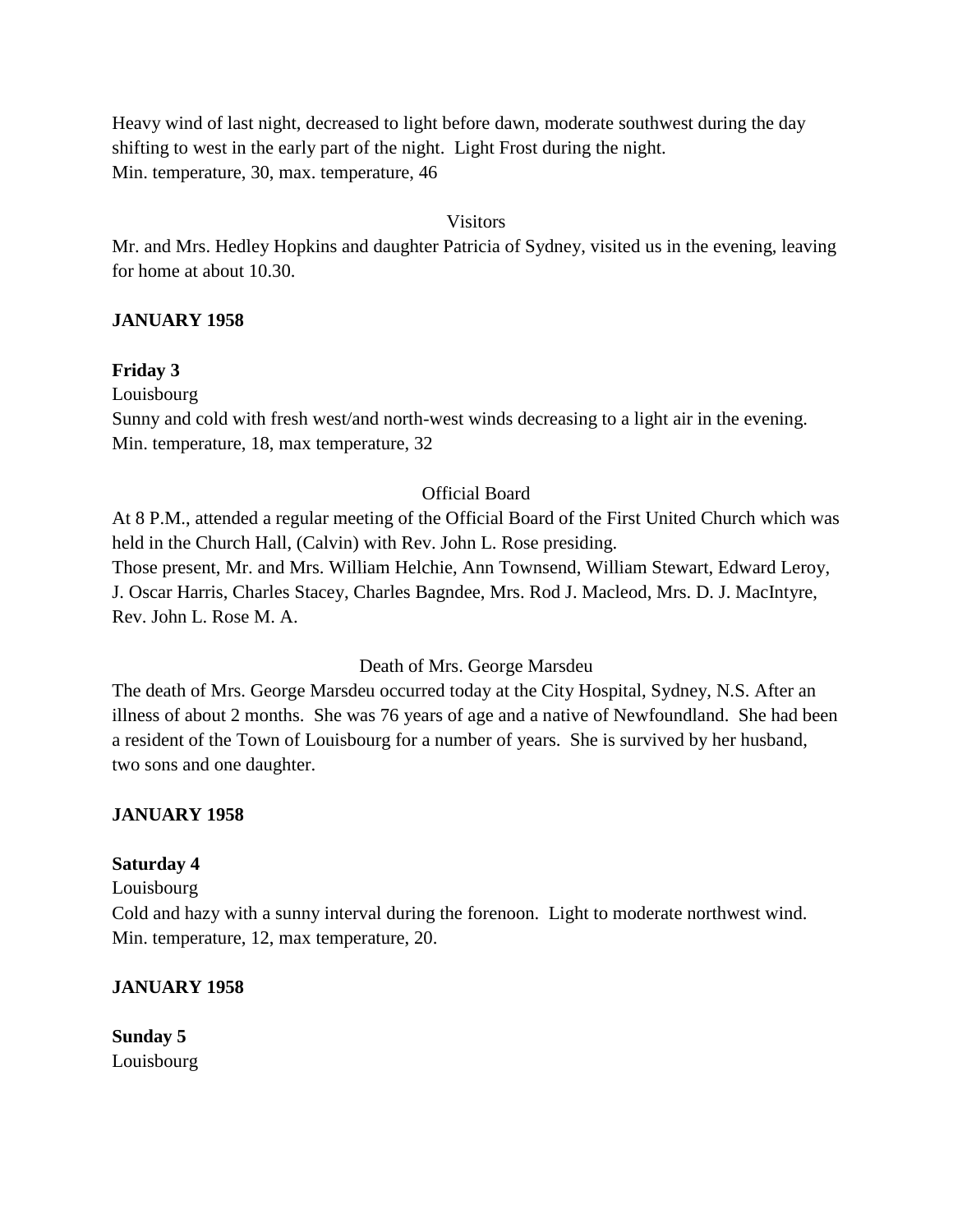Cloudy and cold with sunny intervals. Light to moderate northwest wind. Light trace of snow on the ground, in the morning, which disappeared early in the day. Min. temperature, 17, max temperature, 24.

#### Church Services

At 11 A.M. and 7 P.M. in company with Emeline, attended services in the First United Church, where Rev. John L. Rose M. A. was the preacher. Present in the morning about 100, in the evening 45.

Choir Attendance, A.M. 9, P.M. 8

### Left for Sackville

Jane Huntington, (my niece) who has been spending the Christmas holidays at home, left for Sackville, N. B. to resume her studies at Mount Allison University. She was accompanied by her mother as far as Sydney, where she boards a C.N.R. train for Sackville at 9:45 tonight.

#### **JANUARY 1958**

#### **Monday 6**

Louisbourg Mostly hazy. A few sunny intervals, moderate westerly winds. Cold. Min. temperature, 16, max temperature, 32.

#### Funeral

At about 1.30 P.M. attended the funeral service of the late Mrs. George Marsdeu which was held in St. Bartholomew Anglican Church and conducted by Rev. H. A. Seegmiller, Rector of St. Bartholomew. Burial in the Anglican Cemetery. Funeral in charge of D. M. Johnstone, Funeral Director Louisbourg.

#### Week of Prayer

At 7 P.M. in company with Emeline, attended the first in the series for Week of Prayer Services which was held in the St. Bartholomew Anglican Church. Rev. Turney, Rector of the Anglican Church at North Sydney was the preacher.

### **JANUARY 1958**

#### **Tuesday 7**

Louisbourg

Hazy with sunny intervals during the forenoon. Cloudy in the afternoon and evening with light showers beginning at about 8 P.M.

Moderate west wind shifting to southwest and increasing to fresh.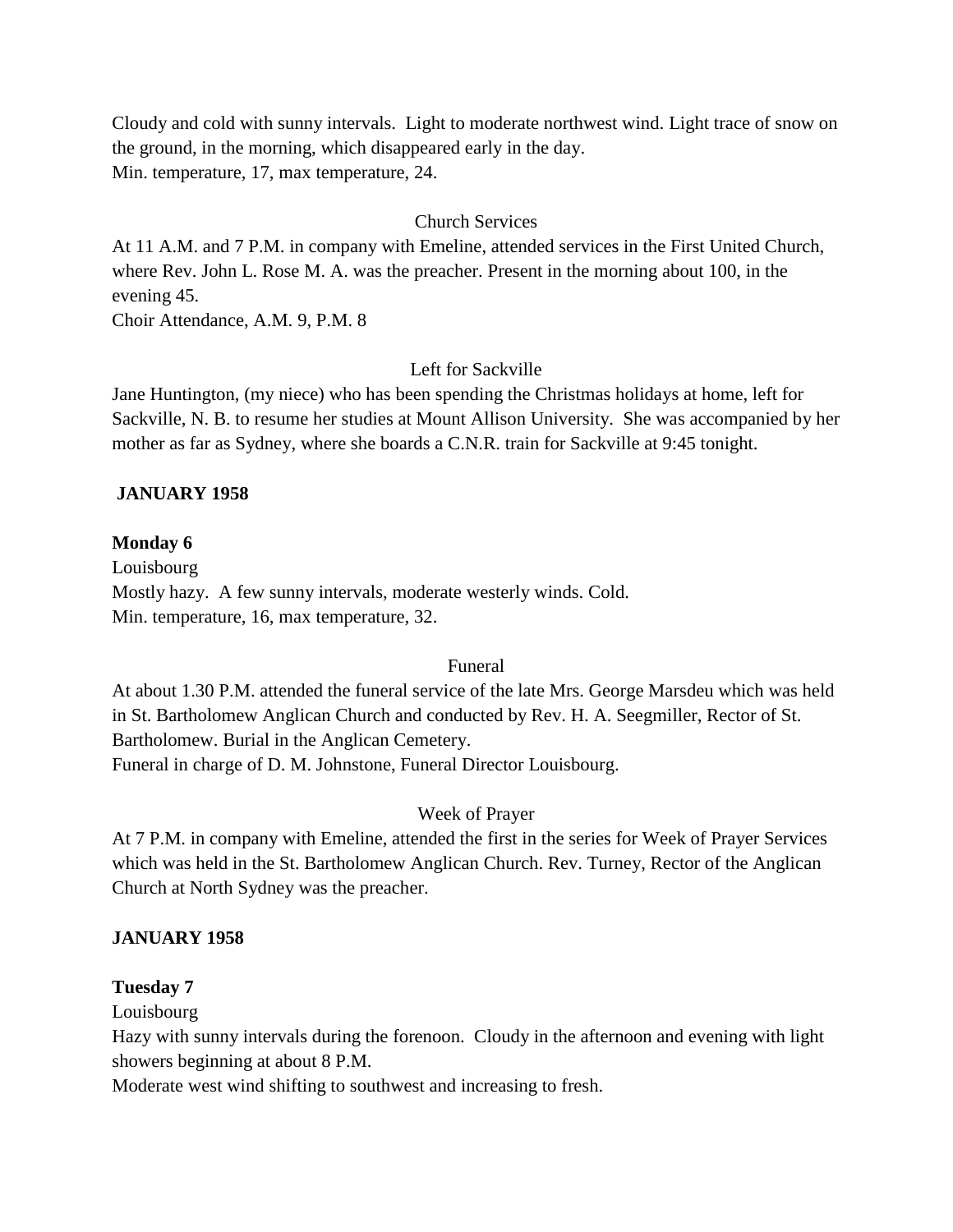Min. temperature, 28, max temperature, 41.

## Week of Prayer Services

The second in the "Week of Prayer" Services was held in the Presbyterian Church at 7 P.M.

## Ladies Aid

Immediately after the close of the "Week of Prayer" Service, the Ladies of the "Ladies Aid" of the First United Church held their regular meeting at our home.

## **JANUARY 1958**

### **Wednesday 8**

Louisbourg

Rain which began last night ended at about noon. Easterly and southerly gale which began during last night continued until evening, decreasing to moderate in the early part of the night. Rainfall; about ¾ of an inch.

Min. temperature, 38, max temperature, 45.

## Week of Prayer Services

The third in the series of Week of Prayer Services was held in the First United Church at 7 P.M. The preacher was Rev. E. S. Hales, Pastor of the Presbyterian Churches at Louisbourg, Mira Ferry and Catalone. Others taking part were Rev. John L. Rose, Rector of St. Bartholomew Anglican Church. About 80 persons present. Choir attendance 8.

### **JANUARY 1958**

### **Thursday 9**

Louisbourg

Sunny, becoming cloudy at noon, light variable winds. Light showers beginning at about 8:30 P.M.

Min. temperature, 30, max temperature, 38.

### Week of Prayer Services

The fourth in the series of Week of Prayer Services was held in the Presbyterian Church at 7 P.M. The service was conducted by Rev. H. A. Seegmiller, Pastor of the St. Bartholomew Anglican Church assisted by Rev. John L. Rose, M. A. Pastor of the First United Church. Rev. H. A. Seegrmiller was the Preacher.

### **JANUARY 1958**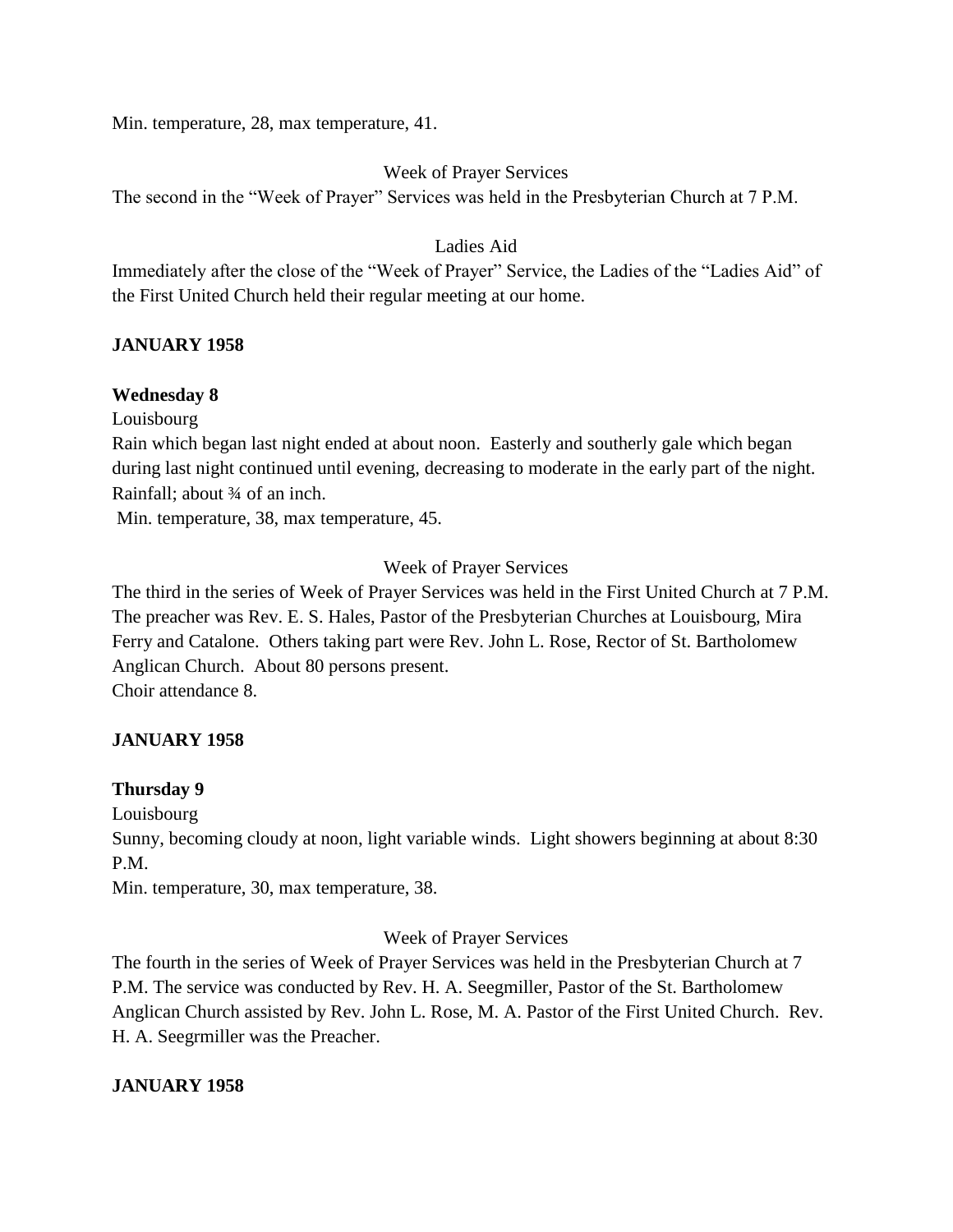### **Friday 10**

Louisbourg

Cloudy with light showers, mist, fog, and drizzle throughout the day. Light to moderate easterly winds.

Min. temperature, 34, max temperature, 36.

### Week of Prayer Services

At 7 P.M., in company with Emeline, attended the fifth and last of the series of Week of Prayer Services, which was held in St. Bartholomew Anglican Church. The service was conducted by the Rector Rev. H. A. Seegrmiller, assisted by Rev. John L. Rose, pastor of the First United Church. The preacher for the service was Rev. Wainright Rector of St. George's Anglican Church, Sydney.

### **JANUARY 1958**

### **Saturday 11**

Louisbourg

Cloudy, Cloudy with a brief sunny instance in the afternoon. Very light drizzle of snow in the evening. Very light variable winds, mostly northwest. Min. temperature, 30, max temperature, 36.

#### Board of Stewards

At 8 P.M. attended a special meeting of the Board of Stewards of the First United Church which was held in Calvin Hall, with the Chairman Edison Skinner presiding. The principal business before the Board at the meeting was the selection of a church Treasurer to replace William Stewart, the Bank Manager who held the office of treasurer for a number of years. Mr. Stewart is being transferred to the Royal Bank at New Germany, Lunenburg County N. S. At this meeting John E. MacDonald was offered the position of Treasurer, but did not accept, preferring to give the matter due consideration before deciding, which will probably be within a few days, when he will accept or reject the offer.

### **JANUARY 1958**

#### **Sunday 12**

Louisbourg

Mostly sunny and moderately cold. Light to moderate northwest and north winds. Light trace of snow in the ground.

Min. temperature, 22, max temperature, 31.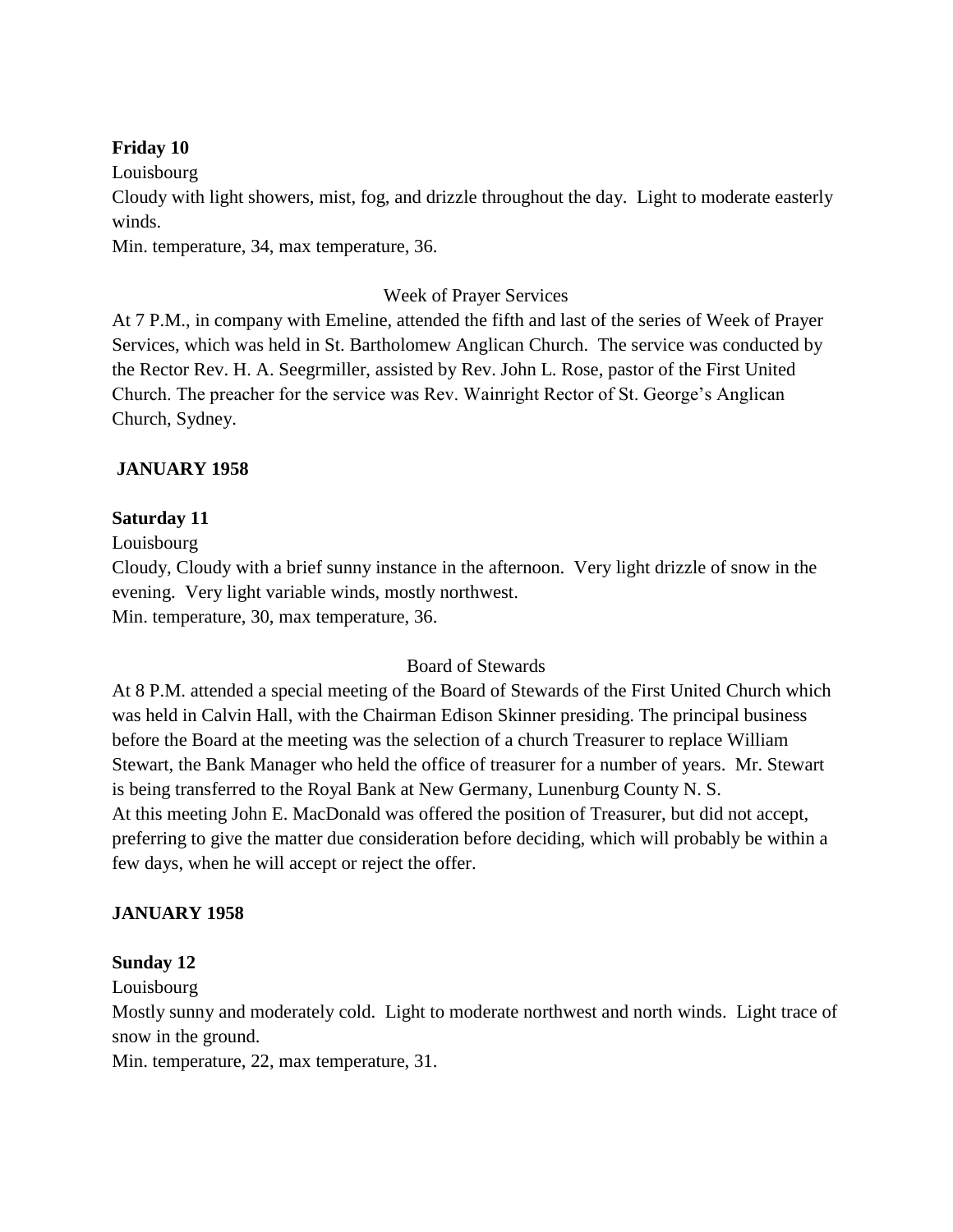### Church Services

At 11 A.M. and 7 P.M., in company with Emeline, attended services in the First United Church, where Rev. John L. Rose, M. A. was the preacher. Present in the morning upward of 100, in the evening, 43.

Choir Attendance, A.M. 8, P.M. 9

The Sacrament of the Lords Supper was dispersed during the morning.

# **JANUARY 1958**

### **Monday 13**

Louisbourg

Sunny and moderately cold with light variable winds, mostly northwest. Light trace of snow in the morning disappeared during the day. A perfect winter day, followed by a very lovely night. Min. temperature, 17, max temperature, 31.

### **JANUARY 1958**

### **Tuesday 14**

Louisbourg

Sunny and moderately cold, with very light variable winds. Partly cloudy in the late afternoon. Another perfect winter day.

Min. temperature, 16, max temperature, 33.

#### W. M. S. Meeting

The ladies of the Women's Missionary Society of the First United Church, held their regular monthly meeting at our home in the evening, with Mrs. Arthur M. Townsend presiding.

#### **JANUARY 1958**

#### **Wednesday 15**

Louisbourg

Cloudy and chilly with moderate to fresh southwest wind, increasing to strong at night. Min. temperature, 29, max temperature, 34.

#### Choir Practice

At 8 P.M. in company with Emeline, attended and conducted choir practice in the First United Church.

New Lieutenant Governor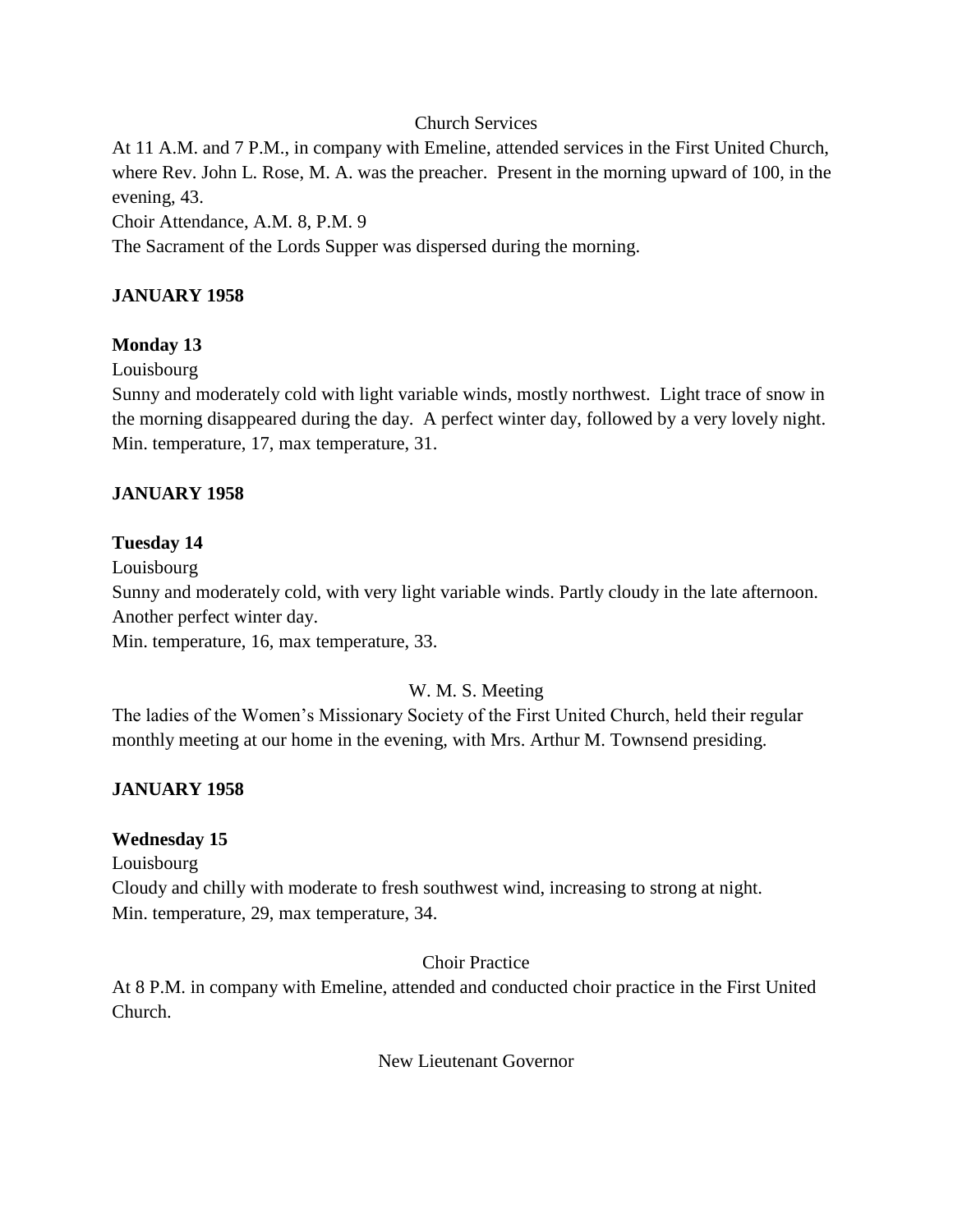At Halifax today, Mayor General Edward Chester Plow, CBE, DSO, CO was sworn into office a Lieut-Governor of the Province of Nova Scotia. He succeeds the Hon. Alistair Fraser. The Oath of Office was administered by Hon. J. L. Isley, Chief Justice of the Province.

## **JANUARY 1958**

## **Thursday 16**

Louisbourg

Cloudy and chilly with fresh to strong south southeast winds. A few light snow flurries mixed with a drizzle of rain the snow melting as it fell. Min. temperature, 33, max temperature, 39

L. B. Pearson Elected Liberal Leader

Today at Ottawa the third day of a Liberal convention, Hon. Lester B. Pearson, was elected to the position of leader of the Liberal Party. Two other contestants for the leadership were Hon. Paul Martin, former Minister of Health, and Lloyd Henderson, a Presbyterian Minister and Mayor of Portage.

Pearson was elected on the first ballot:

The result of the voting as follows:-

Pearson: 1,074

Martin: 305

Henderson: 1

Hon. Lester B. Person succeeds the Right Hon. Louis St. Laurent, former Premier, whose government was defeated at the polls on June 10, 1957, after holding office for 22 years.

# **JANUARY 1958**

### **Friday 17**

Louisbourg

Cloudy, with light showers, mist drizzle and fog. Steady rain in the evening and night. Fresh to strong south-southeast wind.

Min. temperature, 33, max temperature, 44. Rainfall about 1/8 inch.

# **JANUARY 1958**

### **Saturday 18**

Louisbourg

Cloudy, foggy, and mild with showers and moderate steady rain during the afternoon, evening and night. Very light variable winds.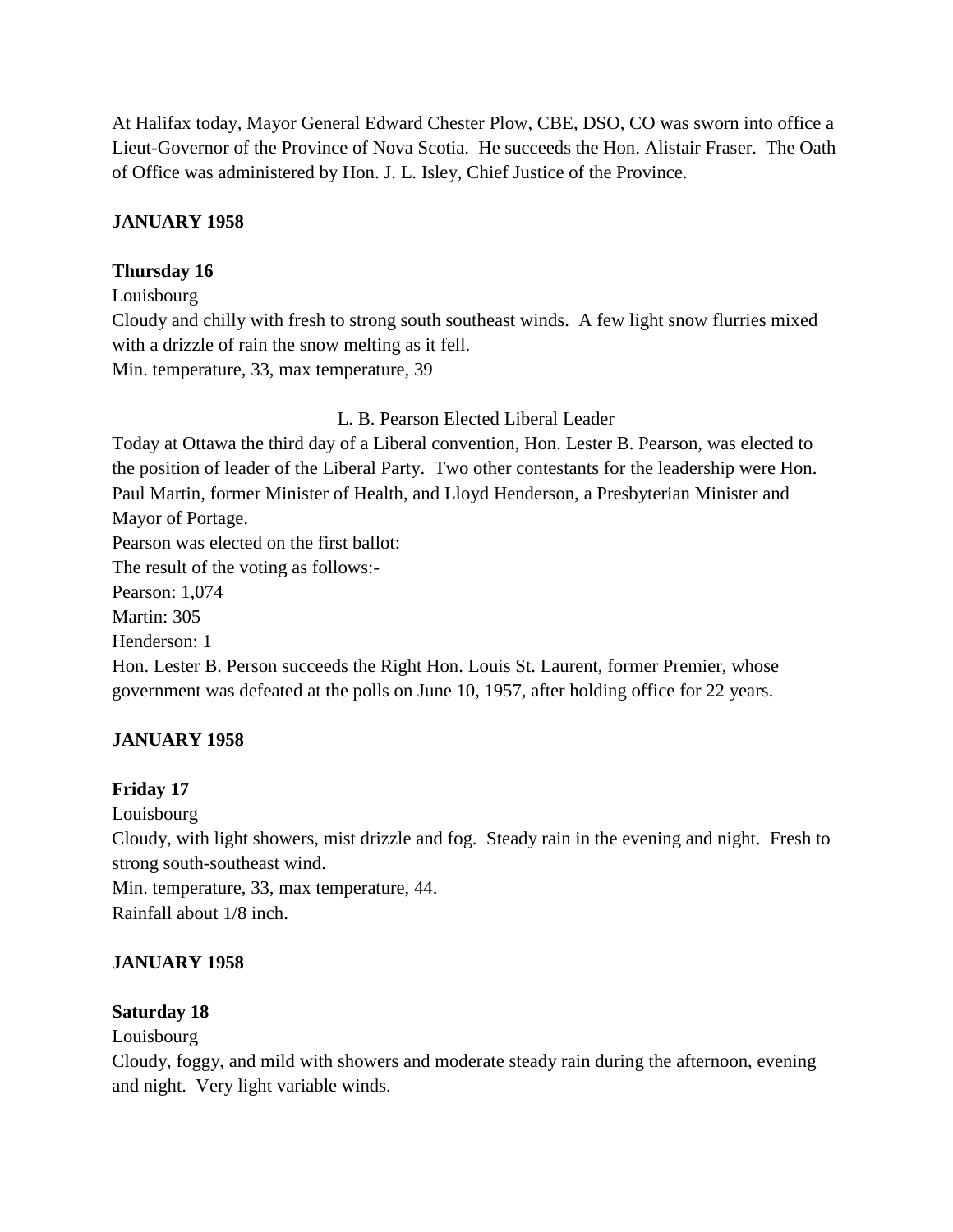Min. temperature, 39, max temperature, 43 Rainfall, about ¼ inch.

### **JANUARY 1958**

### **Sunday 19**

Louisbourg New Moon Today Cloudy with sunny intervals and very light northwest wind. Avery lovely winter day. Min. temperature, max temperature,

### Church Services

At 11 A.M. and 7 P.M. in company with Emeline, attended services in the First United Church, where Rev. John L. Rose was the preacher. Morning congregation, about 100, evening, 43 Choir attendance, A.M. 11, P.M. 9

### **JANUARY 1958**

#### **Monday 20**

Louisbourg

Cloudy with snow flurries at intervals during the entire day. Moder. northwest and north winds. Snowfall about 2 inches.

Min. temperature, 26, max temperature, 34.

# Presentation to William Stewart [Blank]

### Congregational Meeting

At 7.30 P.M. attended the annual meeting of the congregation of the First United Church, which was held in Calvin Hall with Rev. John L. Rose M. A. presiding, with M. S. Huntington secretary. About 28 persons present.

The Treasurer, William Stewart, who has been manager of the Louisbourg branch of the Royal Bank of Canada for nearly seventeen years, is being transferred to New Germany N.S. where he will hold a similar position. He intends leaving here on next Thursday.

At this meeting, on behalf of the United Church he was presented with a gift of \$100.00, in appreciation of his services as Treasurer during the past year. He was also presented with a gift of \$32.00 by the Board of Steward, of which he has been a member for the past number of years. An address was presented to Mr. Steward on behalf of the congregation, by the secretary.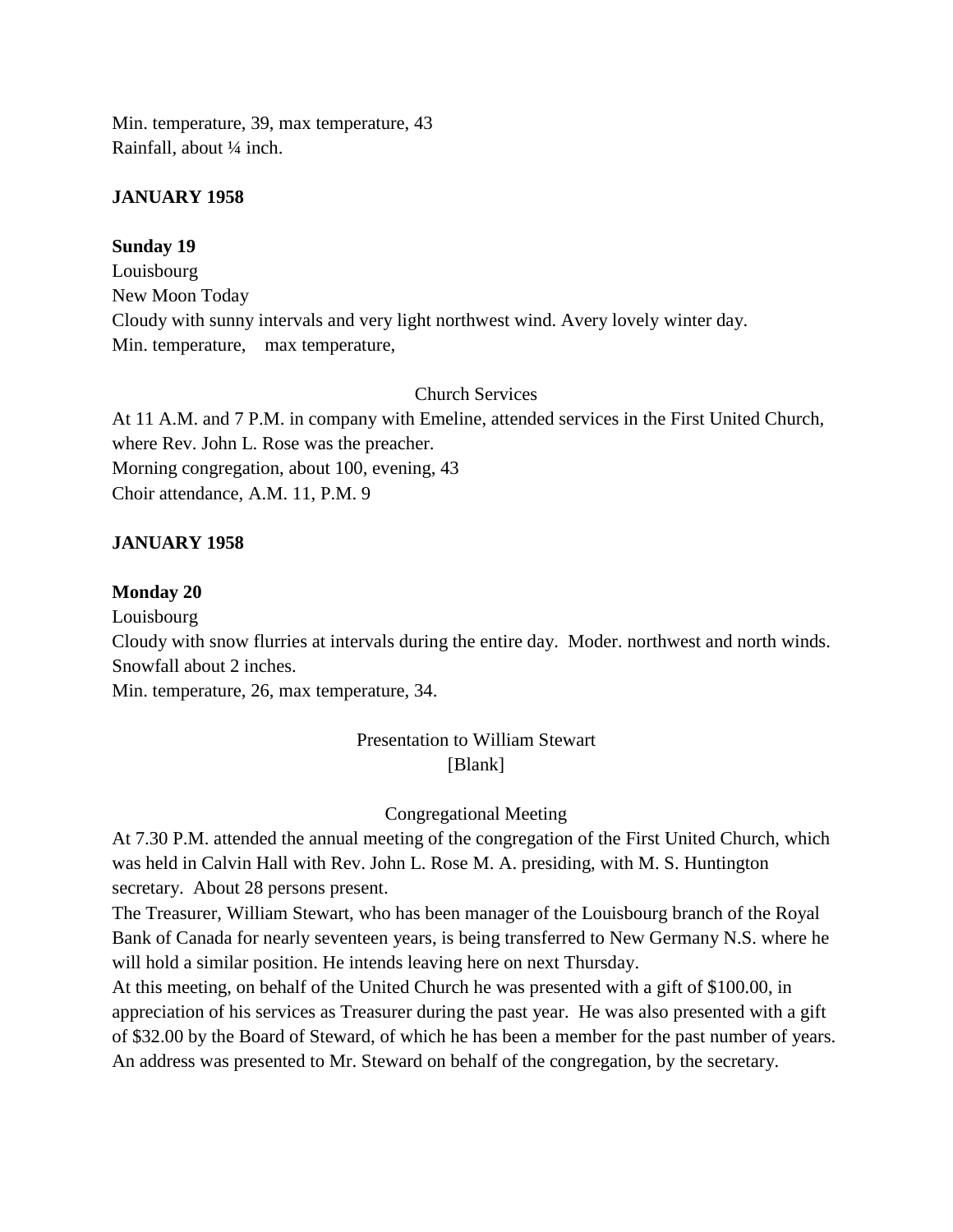## **JANUARY 1958**

### **Tuesday 21**

Louisbourg Cloudy, with very light winds, mostly northwest. Ground covered by about 2 inches of snow as a result of yesterday's flurries. Min. temperature, 25, max temperature, 28.

## **JANUARY 1958**

### **Wednesday 22**

Louisbourg Sunny with very light winds mostly northwest. A very nice winter day. Min. temperature, 16, max temperature, 32.

#### Leaves for New Germany

William Stewart who has been manager of the Royal Bank branch in this town left here this evening enroute to New Germany Lunenburg County N.S, where he is to take charge of the Royal Bank Branch in that village. Mr. Stewart was accompanied his wife (Ruby) and their two children, Graham and Betty.

### **JANUARY 1958**

#### **Thursday 23**

#### Louisbourg

Freezing rain in the morning made traveling very difficult and dangerous to pedestrians as well as to motor traffic. Streets and highways were a glare of ice until about noon when a rise of about 2 degrees in the temperature, softened the ice and improved traveling conditions. Light showers and drizzle was followed by light snow flurries in the evening. Moderate easterly winds throughout the day.

Min. temperature, 27, max temperature, 33.

### **JANUARY 1958**

### **Friday 24**

Louisbourg

Mostly sunny becoming cloudy with light showers, mist, and drizzle during the afternoon and evening.

Min. temperature, 34, max temperature, 38.

Fresh northerly winds throughout the day.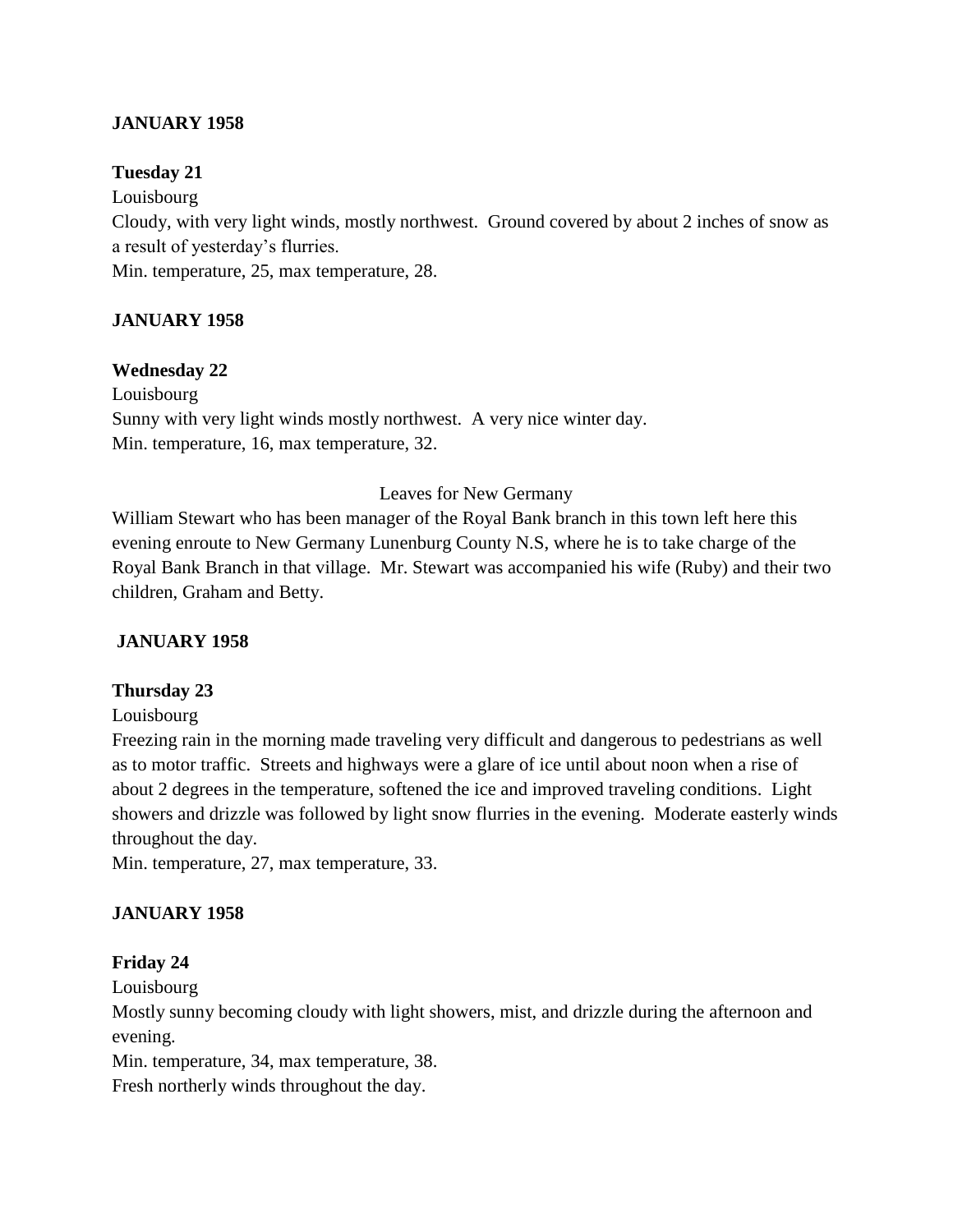### M. S. Miguelon

French ship "Miguelon" which carries passengers, maids and fright between Halifax and St. Pierre Miquelon arrived and sailed.

### **JANUARY 1958**

### **Saturday 25**

Louisbourg

Sunny and cool with moderate to fresh south-east wind, decreasing to light in the evening.

Min. temperature, 34, max temperature, 38.

Snowfall of about 2 inches as a result of snow flurries on last Tuesday, has all melted, the ground is now entirely bare.

### **JANUARY 1958**

### **Sunday 26**

Louisbourg Cloudy with moderate easterly winds. Min. temperature, 32, max temperature, 36.

Church Services

At 11 A.M. and 7 P.M. in company with Emeline, attended services in the First United Church, where Rev. John L. Rose M. A. was the preacher. Present in the morning, about 90, in the evening, 41 Choir attendance, A.M. 9, P.M. 6.

### **JANUARY 1958**

### **Monday 27**

Louisbourg

Cloudy with a few sunny intervals in the forenoon. Cloudy with intermittent snow flurries during the afternoon and evening. Fresh to strong easterly winds. Min. temperature, 32, max temperature, 35.

### **JANUARY 1958**

**Tuesday 28**  Louisbourg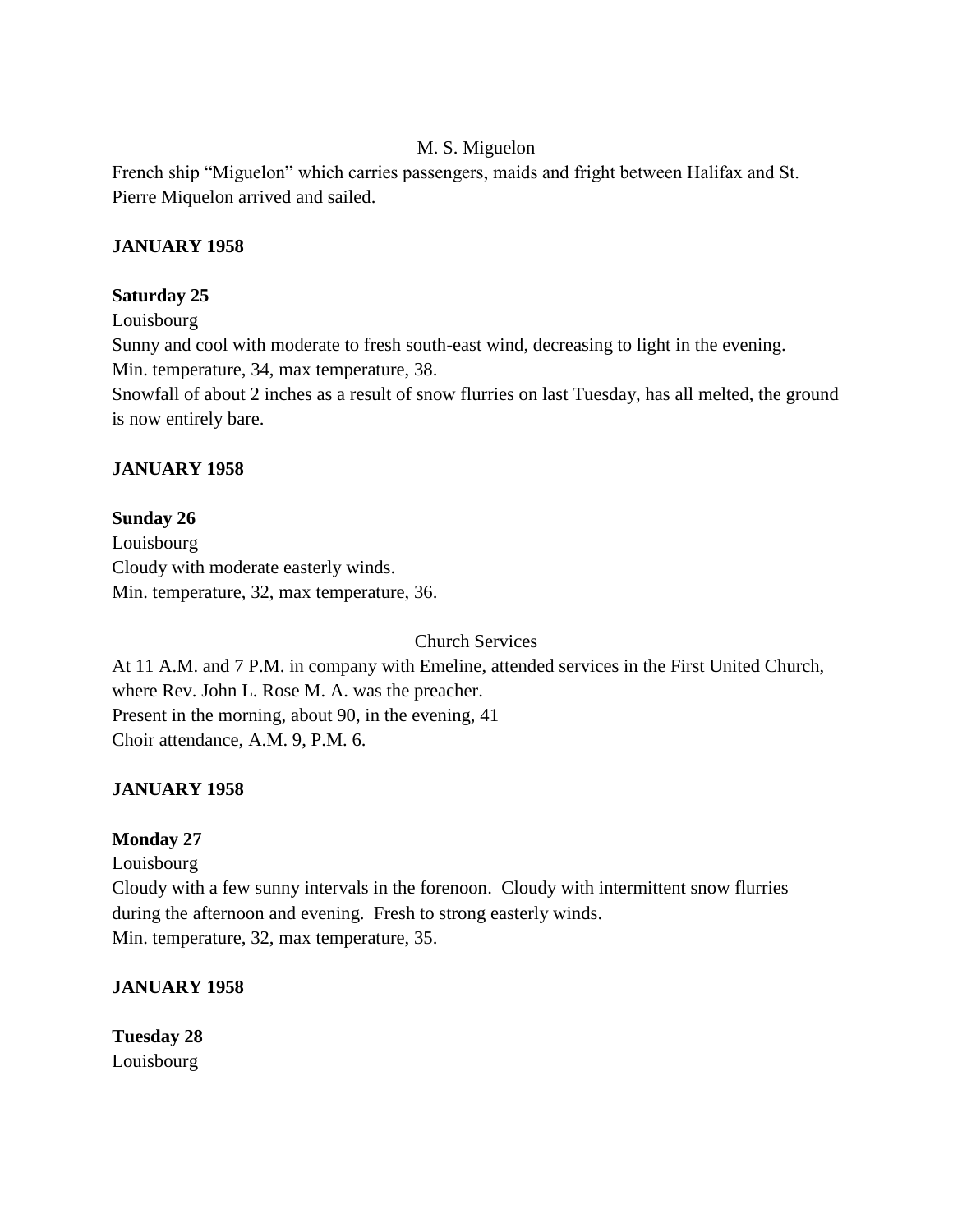Cloudy and chilly with fresh to strong easterly winds. Light trace of snow on the ground in the morning, as a result of yesterday's flurries. All trace of snow disappeared during the day. Ground entirely bare.

Min. temperature, 34, max temperature, 35.

Total snowfall for January about 3 inches. Total rainfall for January about 2 ¼ inches.

## **JANUARY 1958**

#### **Wednesday 29**

Louisbourg Sunny, with fresh easterly winds. Min. temperature, 32, max temperature, 40. Avery nice winter day, with no trace of snow.

### **JANUARY 1958**

#### **Thursday 30**

Louisbourg Cloudy, with moderate easterly winds and a few light snow flurries melting as they fell. Light trace of snow on the ground in the morning, none at night. Min. temperature, 31, max temperature, 35.

### C. G. S. Lady Laurier

Canadian Government Steamer "Lady Laurier" arrived in the afternoon and docked at the Government Wharf. The Lady Laurier is on buoy service

### **JANUARY 1958**

#### **Friday 31**

Louisbourg

Cloudy with a chill in the air. Light drizzle of rain mixed with snow during the forenoon, snow melting as it fell. Moderate to fresh southeast wind.

Min. temperature, 34, max temperature, 36.

### C. G. S. Lady Laurier

Dominion Government Steamer "Lady Laurier" which arrived yesterday, sailed this morning.

Total snowfall for January about 3 inches.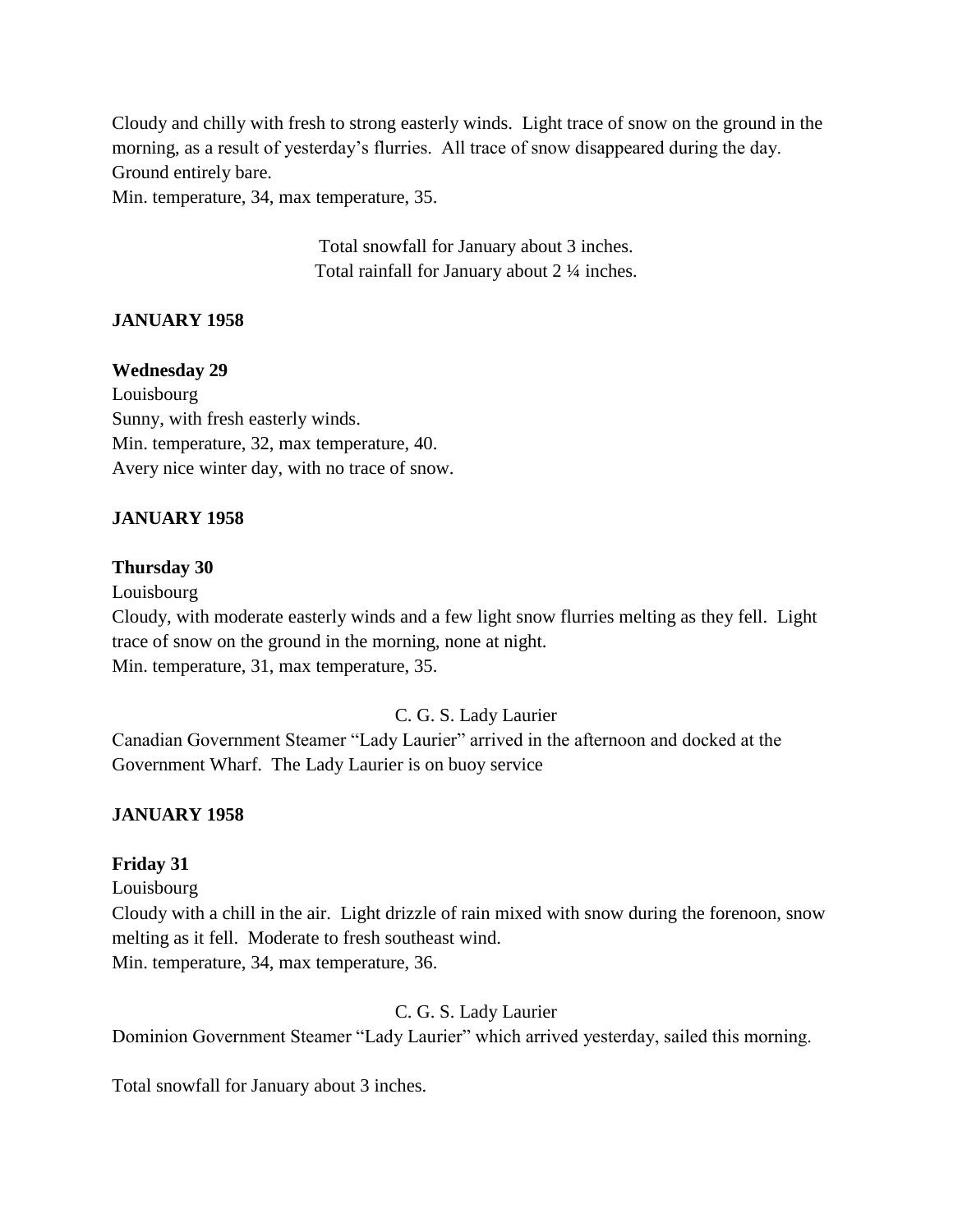Total rainfall for January about 2 1/4 inches. Min. temperature for January, 12, on Jan 4<sup>th</sup>. Max. temperature for January, 46, on Jan  $2<sup>nd</sup>$ .

### **FEBRUARY 1958**

## **Saturday 1**

Louisbourg

Light showers mixed with snow in the forenoon. Sunny during the afternoon. Light easterly winds, changing to light variable in the afternoon. Rainfall of yesterday and this morning about  $\frac{1}{4}$  inch. Snowfall, about  $\frac{1}{2}$  inch, which disappeared during the day. Ground entirely bare in the afternoon.

Min. temperature, 32, max temperature, 38.

## To Sydney and Return

Went to Sydney on the 9.30 A.M. bus trip after making a few business calls, returned on the bus leaving Sydney at 12.15 P.M.

# Parliament Dissolved

Prime Minister John Diefenbaker, dissolved parliament today and named March 31, 1958 as the date for a new election. The Conservative Government under the Premiership of John Diefenbaker was elected to office on June 10, 1957, but did not have a working majority over the other parties, while it had the largest group.

# **FEBRUARY 1958**

### **Sunday 2**

Louisbourg

Light falls of snow in the early morning followed by rain and intermittent showers, mist and drizzle during the greater part of the day. Southeast gale beginning in the morning, decreasing to moderate in the afternoon. Rainfall about 1/8 inch.

Min. temperature, 28, max temperature, 42.

Snowfall about 1 inch melting during the day. Ground entirely bare in the evening.

# Church Services

At 11 A.M. and 7 P.M., attended services in the First United Church, where Rev. John L. Rose was the preacher. Emeline accompanied me to church in the evening. Present at the morning service, about 50, at the evening service, 25

### **FEBRUARY 1958**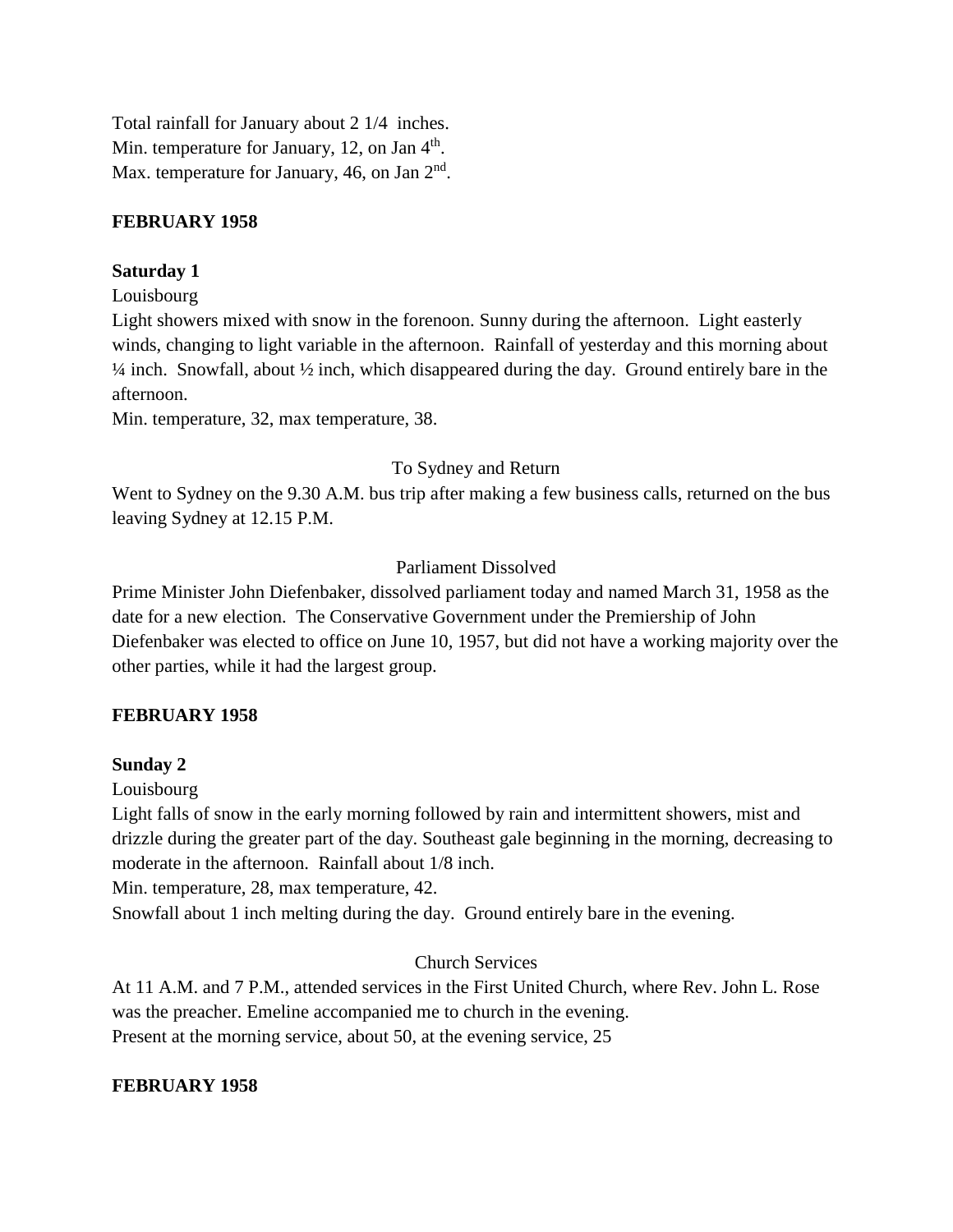## **Monday 3**

Louisbourg Cloudy with a few brief sunny intervals. West southwest wind of gale force decreasing to moderate in the evening.

Trace of snow on the ground in the morning, which disappeared during the day. Min. temperature, 33, max temperature, 37.

# **FEBRUARY 1958**

# **Tuesday 4**

Louisbourg Cloudy and mild with light variable winds. Very light drizzle of rain for a short time in the morning. Max temperature, 38.

# **FEBRUARY 1958**

**Wednesday 5** Louisbourg Cloudy and chilly with fresh northerly winds.

# **FEBRUARY 1958**

**Thursday 6** Louisbourg Sunny and cool with fresh northwest wind. Min. temperature about 24

# **FEBRUARY 1958**

# **Friday 7**

Louisbourg Sunny and cool with light northwest winds, a very lovely and remarkably clear mid-winter day. Min. temperature, 20, max temperature, 32.

Meeting of Board of Stewards

At 8 P.M. attended a meeting of the Board of Stewards of the First United Church. Meeting held in Calvin Hall with Edison Skinner presiding.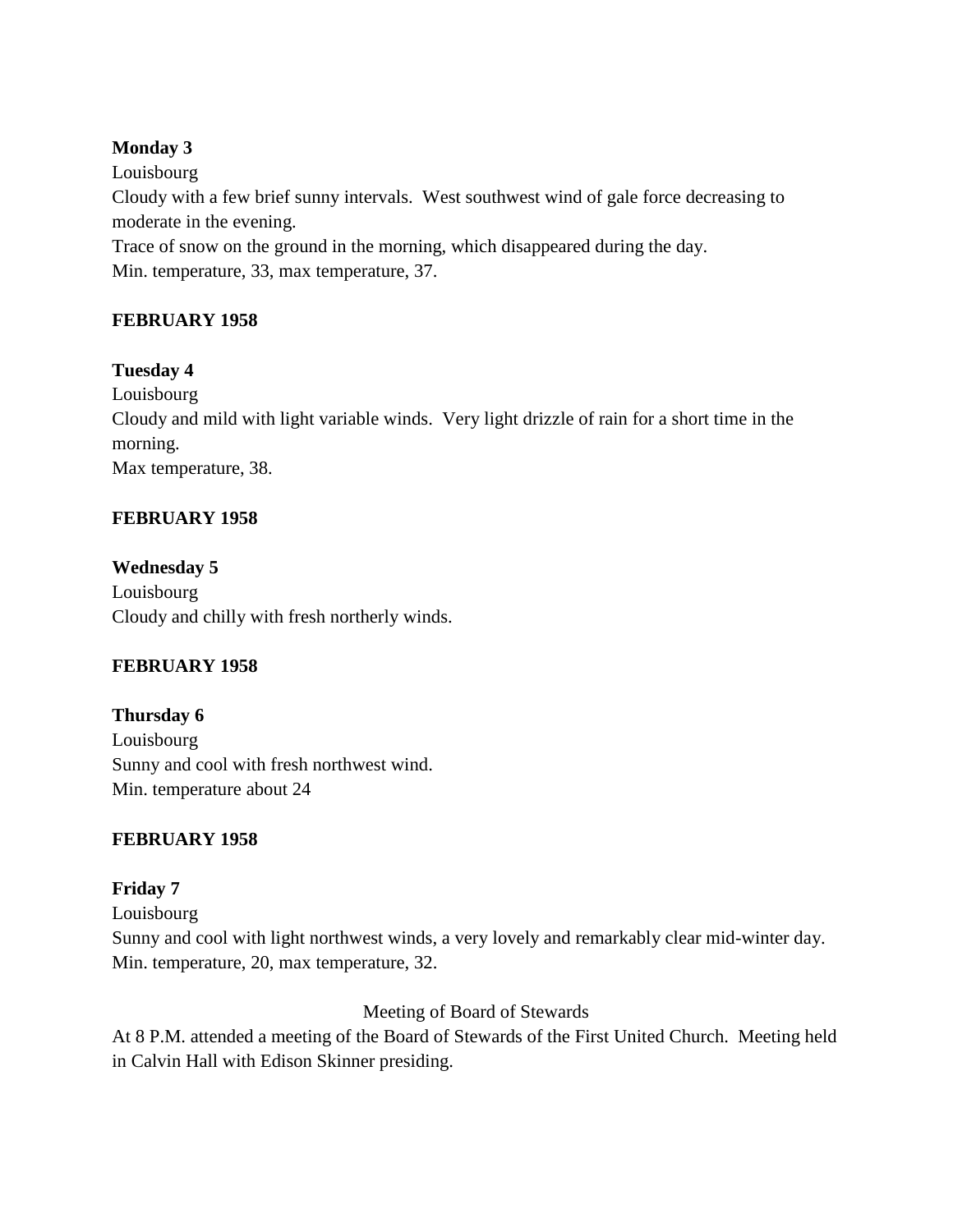On motion of the meeting Edison Skinner was re-elected Chairman and John MacRury re-elected secretary.

## **FEBRUARY 1958**

## **Saturday 8**

Louisbourg Cloudy with fresh southeast wind increasing to strong in the evening. Light drizzle of rain beginning at about 8 P.M. Min. temperature, 19, max temperature, 36.

## **FEBRUARY 1958**

## **Sunday 9**

Louisbourg Showers and southeast gale ended in the morning and was followed by a very lovely day. Mostly sunny with light southwest wind. Min. temperature, 32, max temperature, 40. Rainfall of last night about 1/8 inch.

## Church Services

At 11 A.M. and 7 P.M. in company with Emeline, attended services in the First United Church, where Rev. John L. Rose M. A. was the preacher. Present in the morning about 100, in the evening, 55. Choir attendance, 10 at each service.

# **FEBRUARY 1958**

### **Monday 10**

Louisbourg

Cloudy with a few very brief sunny intervals in the afternoon. Light to moderate northwest wind. Light snow flurries in the forenoon, melting as they fell. Pavement bare during the day with just a trace of snow on the fields and lawns, in the evening. Light snow flurries during the night.

Min. temperature, 32, max temperature, 33.

# **FEBRUARY 1958**

**Tuesday 11** Louisbourg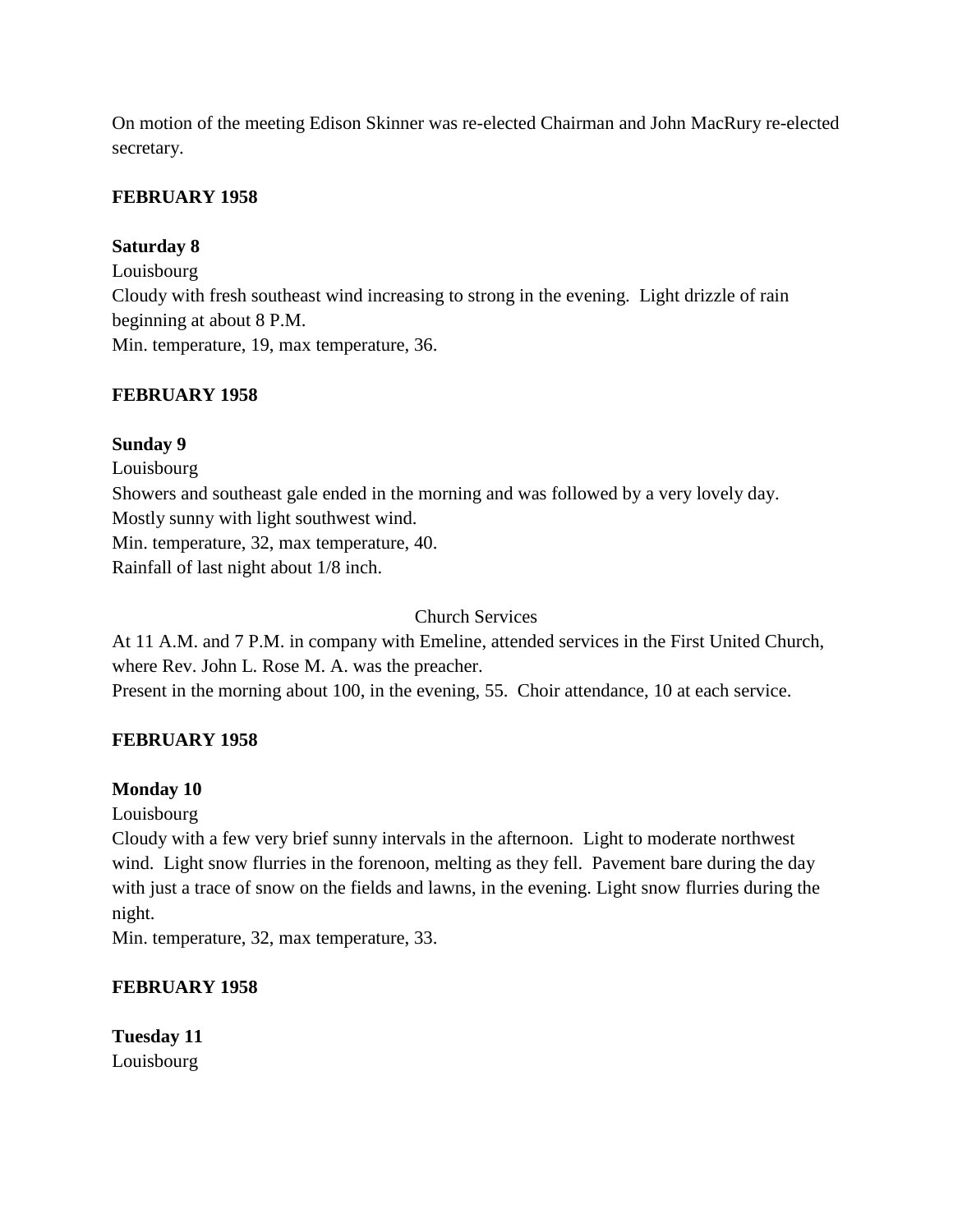Cloudy with light to moderate northwest wind. Light snow flurries in the afternoon. Light trace of snow on the ground in the evening, but not in measurable quantity. Min. temperature, 17, max temperature, 26.

### **FEBRUARY 1958**

### **Wednesday 12**

Louisbourg

Cloudy with very light northwest wind. Just a light trace of snow in the morning, which disappeared during the day. Ground entirely bare. A very nice mid-winter day. Min. temperature, 22, max temperature, 34.

#### Choir Practice

At 8 P.M. in company with Emeline, attended and conducted choir practice in the First United Church.

### Provincial Legislature Opened

At Halifax today the Provincial Legislature was opened by the new Lieut-Governor, Major-General the Honorable E. C. Plow, who was sworn into office on the  $15<sup>th</sup>$  of last month. The house consists at present of 24 Conservatives, 18 Liberals and one C. C. F. Hon Robert L. Stanfield is the Premier while the Liberal Opposition is led by the former Premier Henry D. Hicks.

#### **FEBRUARY 1958**

### **Thursday 13**

Louisbourg

Cloudy with very light southeast wind which kept increasing in strength until it reached gale force in the late afternoon. Snow began to fall at about 3.45 P.M. and was followed by rain at about 8:30 P.M. Snowfall about 4 inches.

Min. temperature, 22, max temperature, 34.

Heavy gale from southeast during the night.

#### **FEBRUARY 1958**

#### **Friday 14**

Louisbourg

Cloudy, with sunny intervals. Rain of last night ended in the early morning. Wind shifting from southeast to west southwest, and continuing strong throughout the day, shifting to northwest in the late afternoon. Rainfall of last night about ¾ inch, with a rising temperature melted nearly all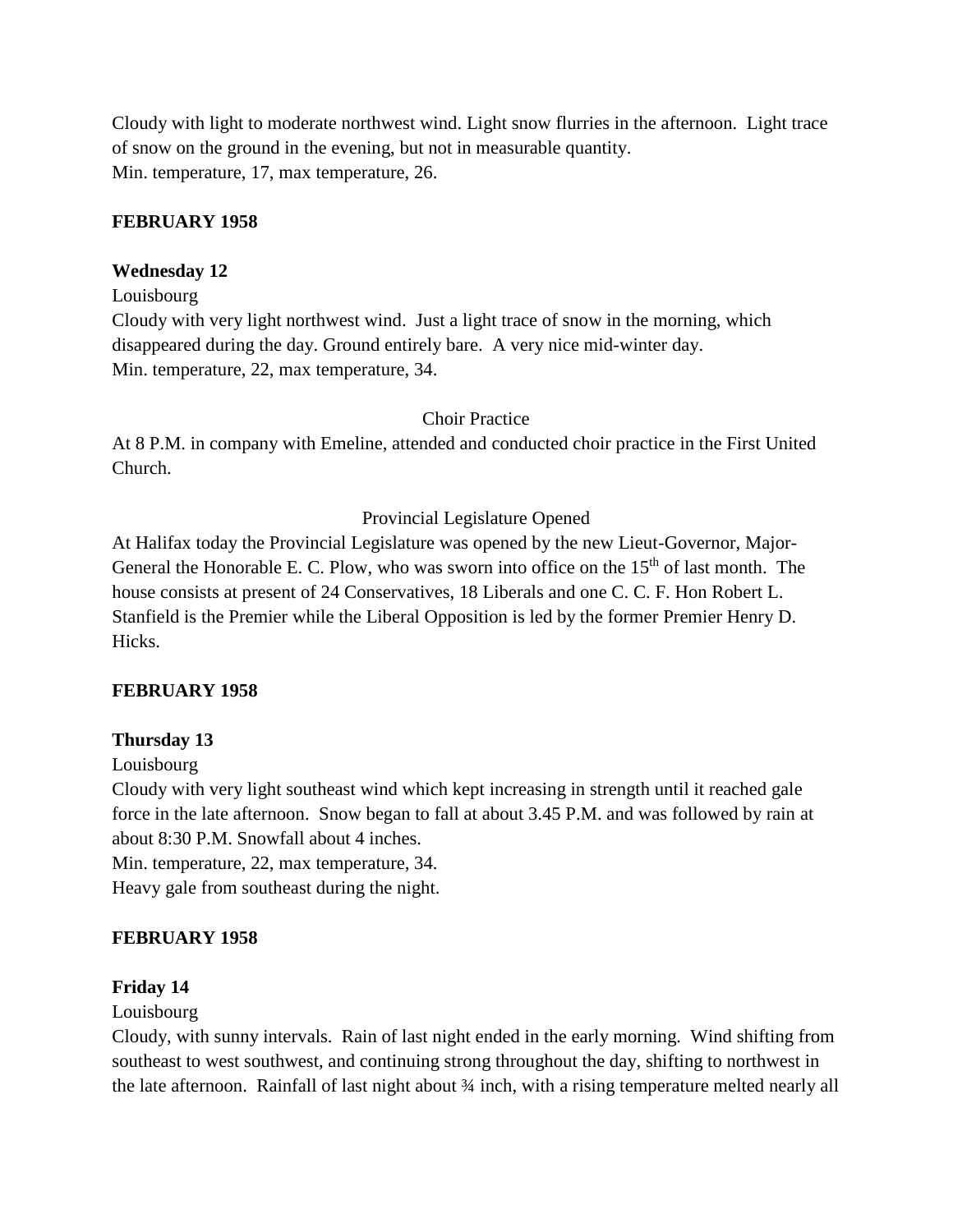the snow. All that remains of the snow of yesterday evening, are a few widely scattered small patches.

Min. temperature, 24, max temperature, 42.

## **FEBRUARY 1958**

## **Saturday 15**

Louisbourg

Mostly sunny with light to fresh northwest wind. Trace of snow on the ground as a result of snow flurries which occurred last night.

Min. temperature, 16, max temperature, 22.

### **FEBRUARY 1958**

### **Sunday 16**

Louisbourg

Sunny, becoming cloudy during the afternoon. A very nice winter day. Winds light and variable. A very nice winter day. Winds light and variable northwest, south and southeast. Light trace of snow on the ground in the morning.

Min. temperature, 16, max temperature, 30.

Light snow flurries beginning at about 10 P.M.

# Church Services

At 11 A.M. and 7 P.M. in company with Emeline, attended services in the First United Church, where Rev. John L. Rose M. A. was the preacher. Present in the morning about 100, in the evening, 37. Choir attendance; A.M. 7 P.M. 6

# Death of Dr. Clara Dennis

Dr. Clara Dennis of Halifax, author of "Down In Nova Scotia" "More About Nova Scotia" and "Cape Breton Over" died today, following a brief illness.

### **FEBRUARY 1958**

### **Monday 17**

### Louisbourg

Cloudy and mild with some fog. Light southeast wind, shifting to east and northeast. Snow flurries of last night was followed by a drizzle of rain in the early morning. Ground covered by about one inch of wet snow in the morning. Some of which melted during the day. Light snow flurries in the evening.

Min. temperature, 31, max temperature, 38.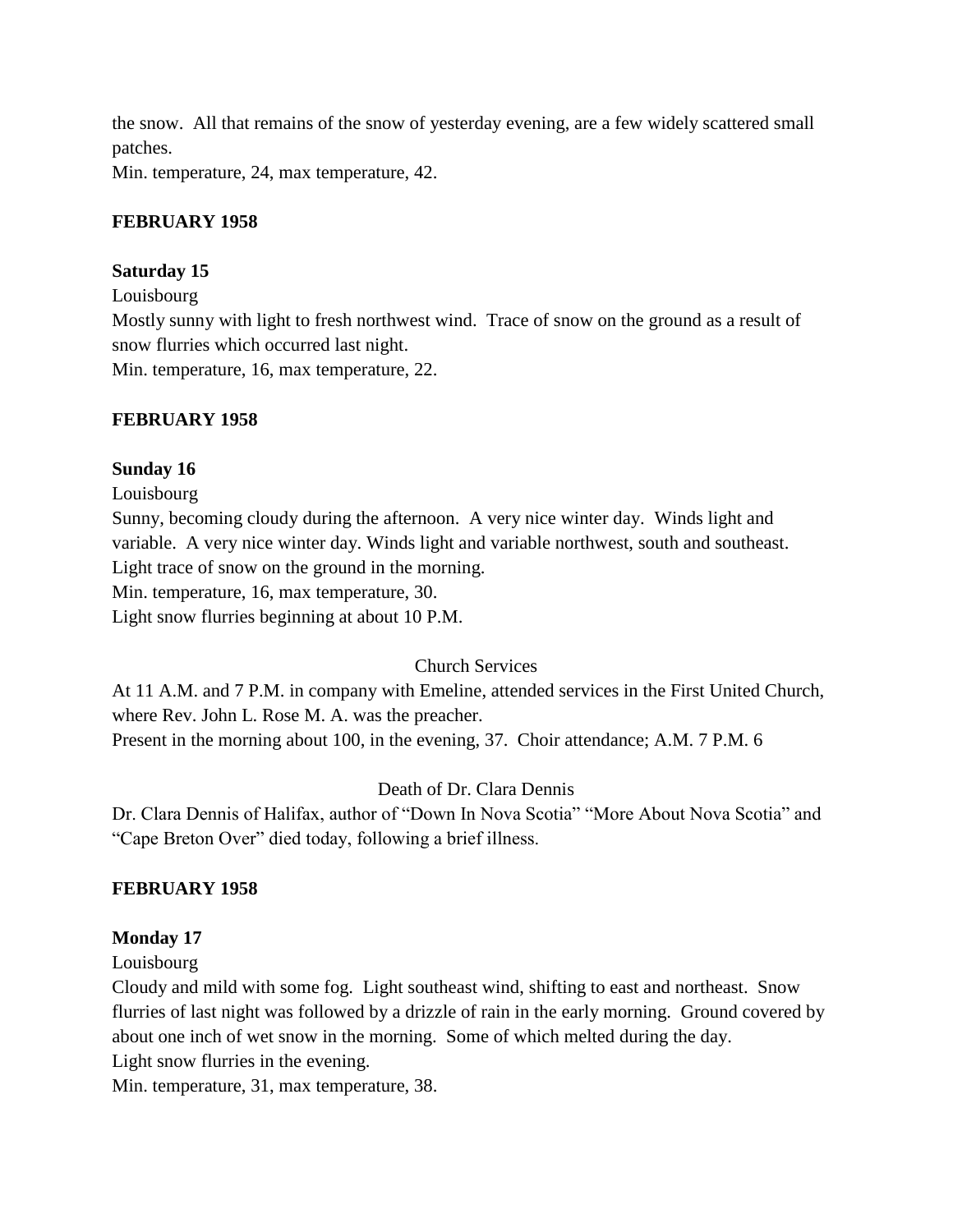### **FEBRUARY 1958**

### **Tuesday 18**

Louisbourg Sunny with cloudy intervals and snow flurries. Strong west southwest wind at times reaching gale force. Cloudy at night. Total snowfall including snow flurries of last night about 3 inches. Min. temperature, 32, max temperature, 36. Snow flurries during the night

### **FEBRUARY 1958**

### **Wednesday 19**

Louisbourg Cloud and sunshine with occasional snow flurries. Winds light and variable. Snowfall as a result of last night's snow flurries about 2 inches. Snow melting owing to rising temperature. Min. temperature, 32, max temperature, 40.

Prayer Meeting, Choir Practice

At 7.15 P.M. in company with Emeline attended the first in the series of Lenten Prayer Services, in the First United Church.

Attended, and conducted the weekly choir practice immediately after the close of the service, service conducted by Rev. John L. Rose. M. A.

### **FEBRUARY 1958**

### **Thursday 20**

Louisbourg

Sunny, becoming cloudy at noon, with a few light snow flurries. Strong northwest wind, at times increasing to moderate gale force.

Min. temperature, 16, max temperature, 32.

### **FEBRUARY 1958**

#### **Friday 21**

Louisbourg

Cloudy, with light to moderate northwest wind. Light snow flurries in the afternoon. Min. temperature, 20, max temperature, 31.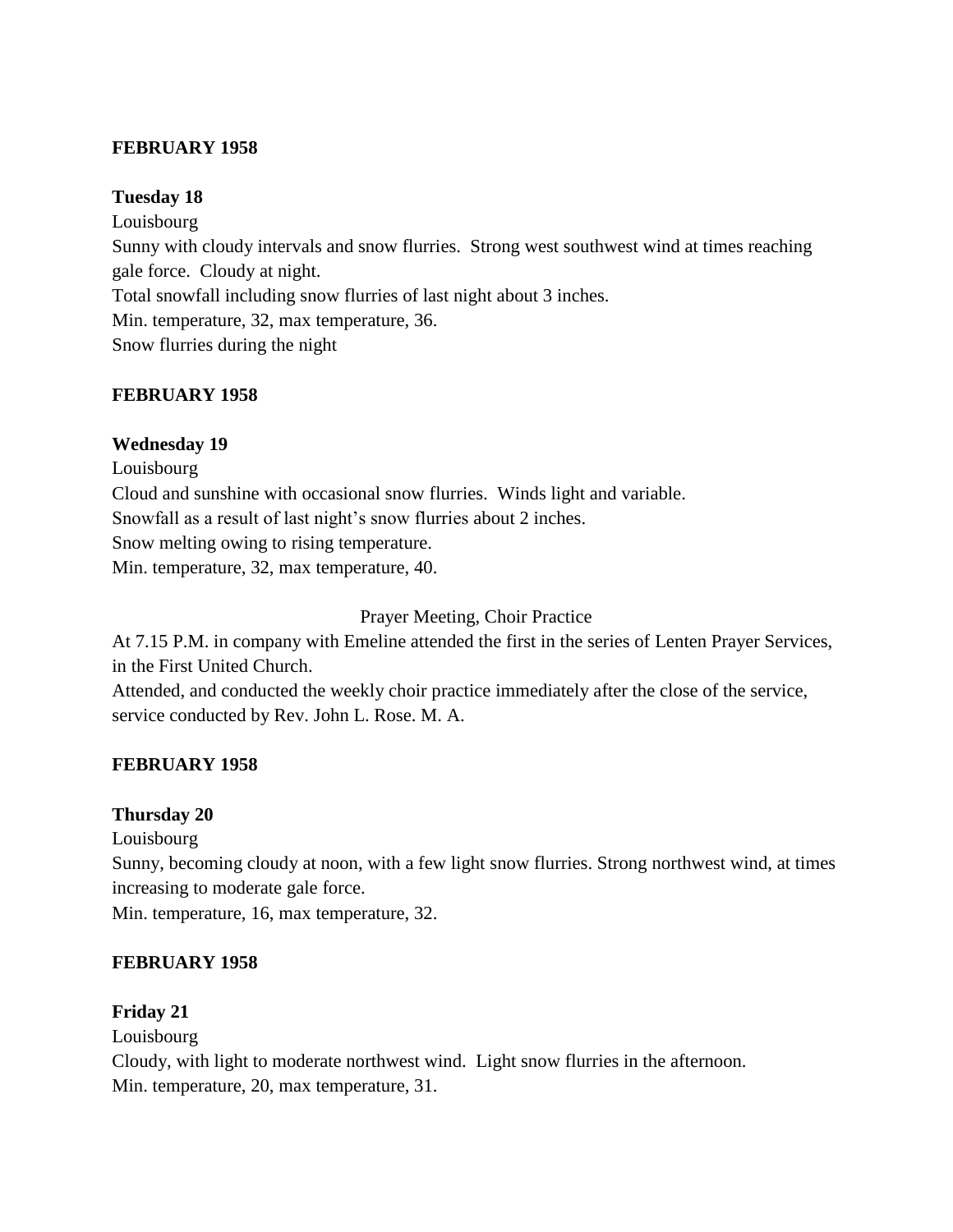#### **FEBRUARY 1958**

### **Saturday 22**

Louisbourg

Sunny becoming cloudy at about noon. Light variable winds setting in from the southeast during the forenoon and increasing to strong in the late afternoon. Light snow began to fall at about 4 P.M.

Min. temperature, 16, max temperature, 32.

### Marriage

The marriage of Harvey MacLeod to Miss Ramona Corkum took place this afternoon. Ceremony performed at the United Church Masse by Rev. John L. Rose M. A. Mr. and Mrs. MacLeod will reside at Louisbourg.

#### Nomination

Today a Conservative convention held at Port Hawkesbury, nominated Robert S. MacLellan, Jr. of Sydney to contest the Federal election which is to take place on the  $31<sup>st</sup>$  of next month. MacLellan's nomination is for the constituency of Inverness-Richmond, and Cape Breton West. Mr. MacLellan was defeated in the June 10, 1957 election in the same riding, by Allan J. MacEachen, Liberal.

### **FEBRUARY 1958**

### **Sunday 23**

Louisbourg

Sunny, with cloudy intervals during the afternoon and a few light snow flurries. Fresh to strong northwest wind in the forenoon and evening. Snowfall of last night about 4 inches. Min. temperature, 18, max temperature, 31.

### Church Services

At 11 A.M. and 7 P.M. in company with Emeline, attended services in the First United Church, where Rev. John L. Rose M. A. was the preacher.

Present in the morning about 75, in the evening, 47.

Choir attendance; A.M. 11 P.M. 10

The "Cubs" 13 in number, attended service in the United Church at 11 A.M., while the Girl Guides and the Brownies paraded to the Presbyterian Church at the same hour.

### **FEBRUARY 1958**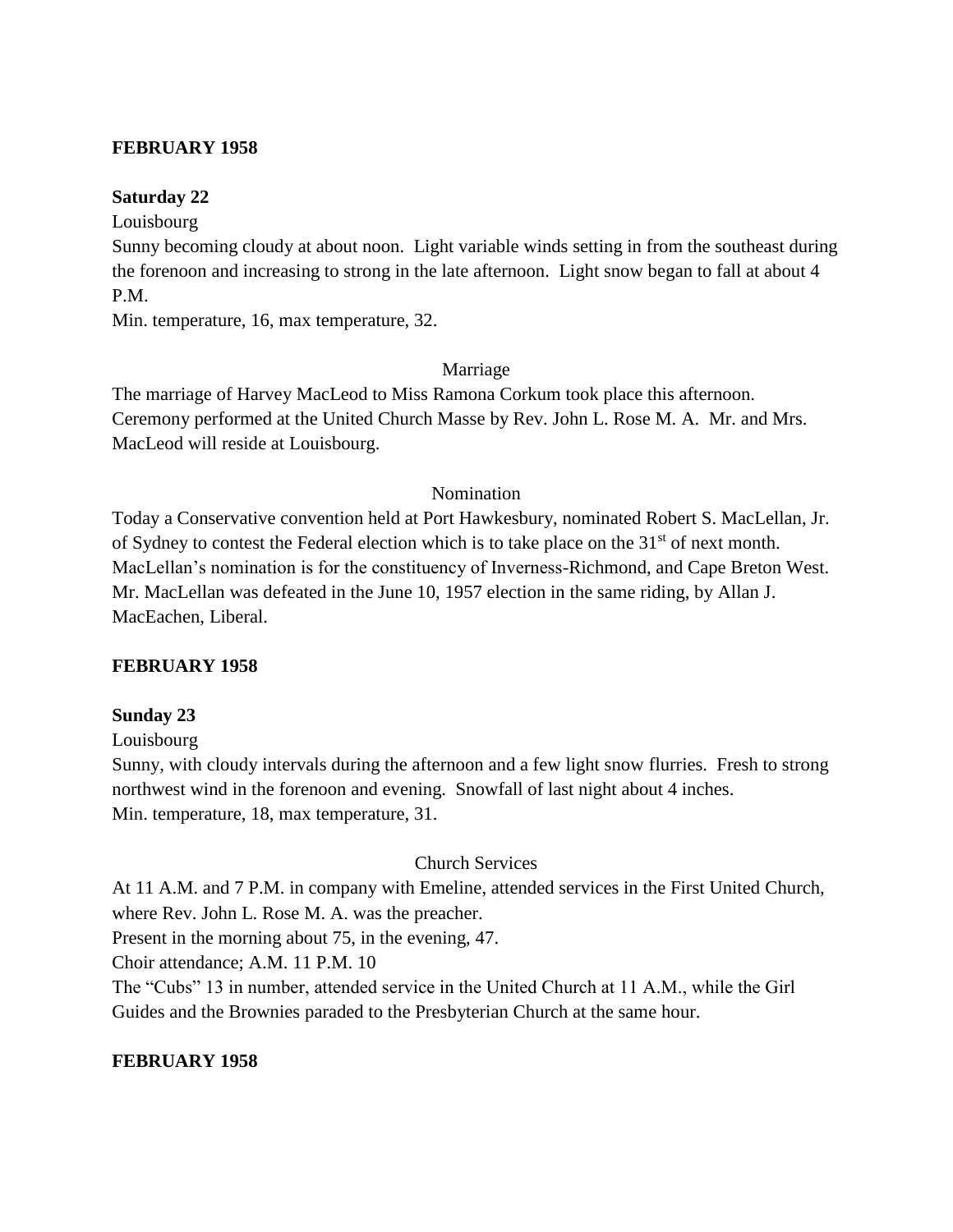### **Monday 24**

Louisbourg

Sunny during the forenoon, becoming cloudy at or near noon. Cloudy in the afternoon and evening with a snowsquall in the afternoon. Light variable winds. Min. temperature, 16, max temperature, 24.

### Nomination

At Port Hawkesbury today, Allan J. MacEachen was nominated to contest the constituency of Inverness Richmond and Cape Breton West in the interests of the Liberal Party for the Federal Election which is to take place on March 31 next. In the June 10, 1957 election Mr. MacEachen defeated Robert S. MacLellan, Jr. of Sydney.

### **FEBRUARY 1958**

### **Tuesday 25**

Louisbourg

Cloudy with light southeast wind which kept increasing until it reached gale force in the evening. Rain began to fall at about 6.30 P.M.

Min. temperature, 18, max temperature, 35.

Death of Mrs. Edward MacInnis

The Death of Mrs. Edward (Teddy) MacInnis of this town occurred at St. Rita Hospital, Sydney, today following a brief illness, she was in the 70<sup>th</sup> year of her age. Besides her Husband, she is survived by one son Wilfred at Louisbourg, one sister, Mrs. Angus MacNeil and one brother, John MacNeil of Irish Cove, C.B.

### **FEBRUARY 1958**

### **Wednesday 26**

Louisbourg

Cloudy, with light drizzle beginning in the morning and continuing until the afternoon. Fresh to strong northeast and east winds. Very chilly.

Rainfall of last night about ¼ inch.

Snowfall of today about 2 inches.

Min. temperature, 32, max temperature, 35.

Prayer Meeting – Choir Practice

At 7.15 P.M. in company with Emeline attended the second in the series of Lenten Prayer Services, held in the First United Church and lead by Rev. John L. Rose, M. A.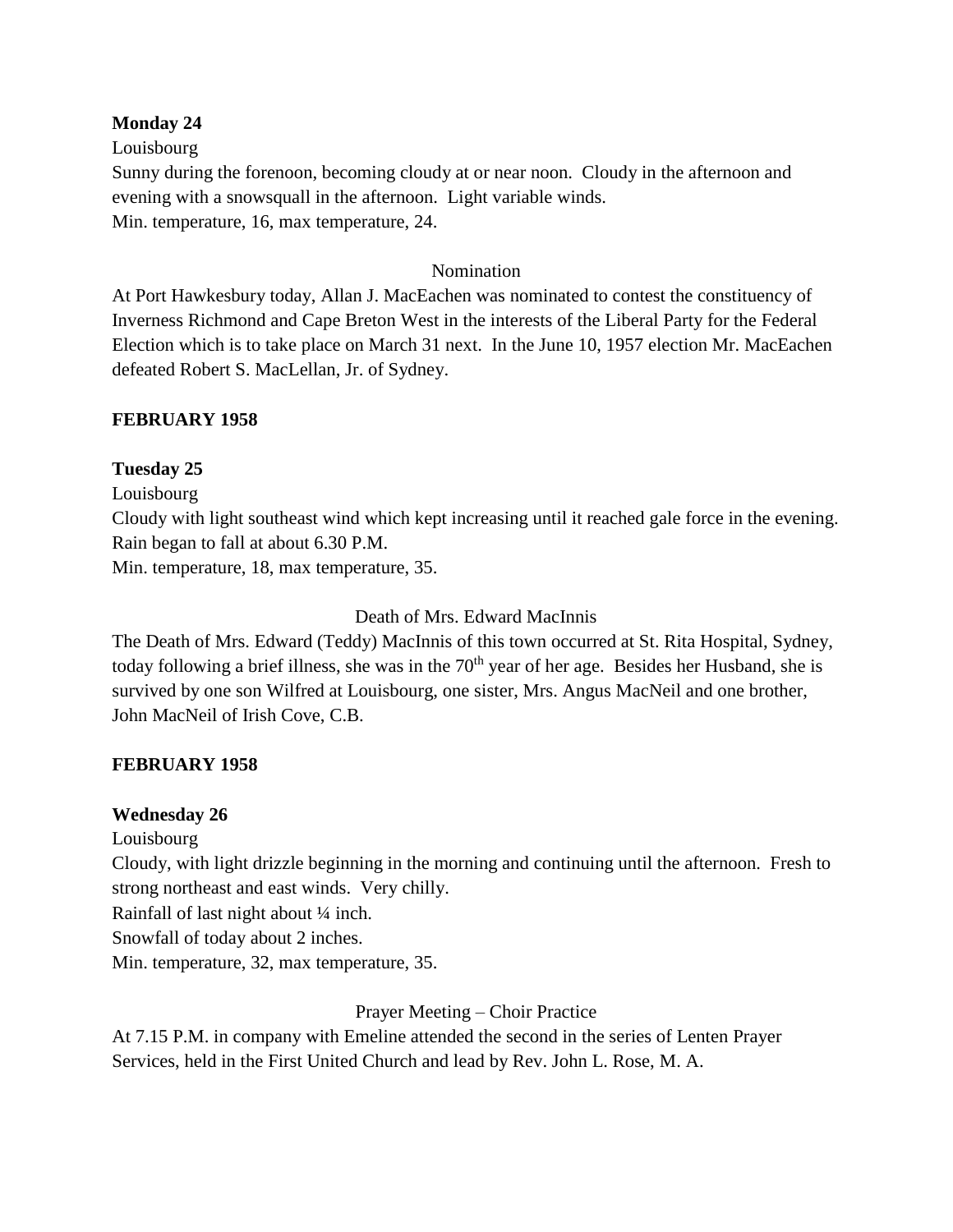Attended, and conducted the weekly choir practice immediately after the close of the prayer service.

# **FEBRUARY 1958**

## **Thursday 27**

Louisbourg Mostly sunny with light to moderate northerly winds. A very lovely late winter day. Min. temperature, 30, max temperature, 36.

## **FEBRUARY 1958**

## **Friday 28**

Louisbourg

Cloudy with moderate to fresh easterly winds. Light drizzle of rain, and mist, at times during the afternoon. Chilly.

Min. temperature, 31, max temperature, 34.

Total snowfall for February about 18 inches Total rainfall for February about 1 ½ inch Min temperature 16, on 5 different days,  $15^{th} 16^{th} 20^{th} 22^{nd}$  and  $24^{th}$ Max temperature, 42, on the  $2<sup>nd</sup>$ 

# **MARCH 1958**

# **Saturday 1**

### Louisbourg

Cloudy and chilly with moderate to fresh easterly winds. Freezing mist in the morning gave all out-of-doors a light coating of ice which remained on the trees all day. Very light mist and drizzle during the greater part of the day, followed by drizzle of snow at about 8 P.M. Min. temperature, 32, max temperature, 32.

# **MARCH 1958**

### **Sunday 2**

Louisbourg

Cloudy with light northeast wind. Cloudy with all out of doors covered by a coating of ice as a result of freezing mist. Snowfall of last night about 2 inches.

Min. temperature, 32, max temperature, 32.

Temperature remaining steady at 32 during the entire day.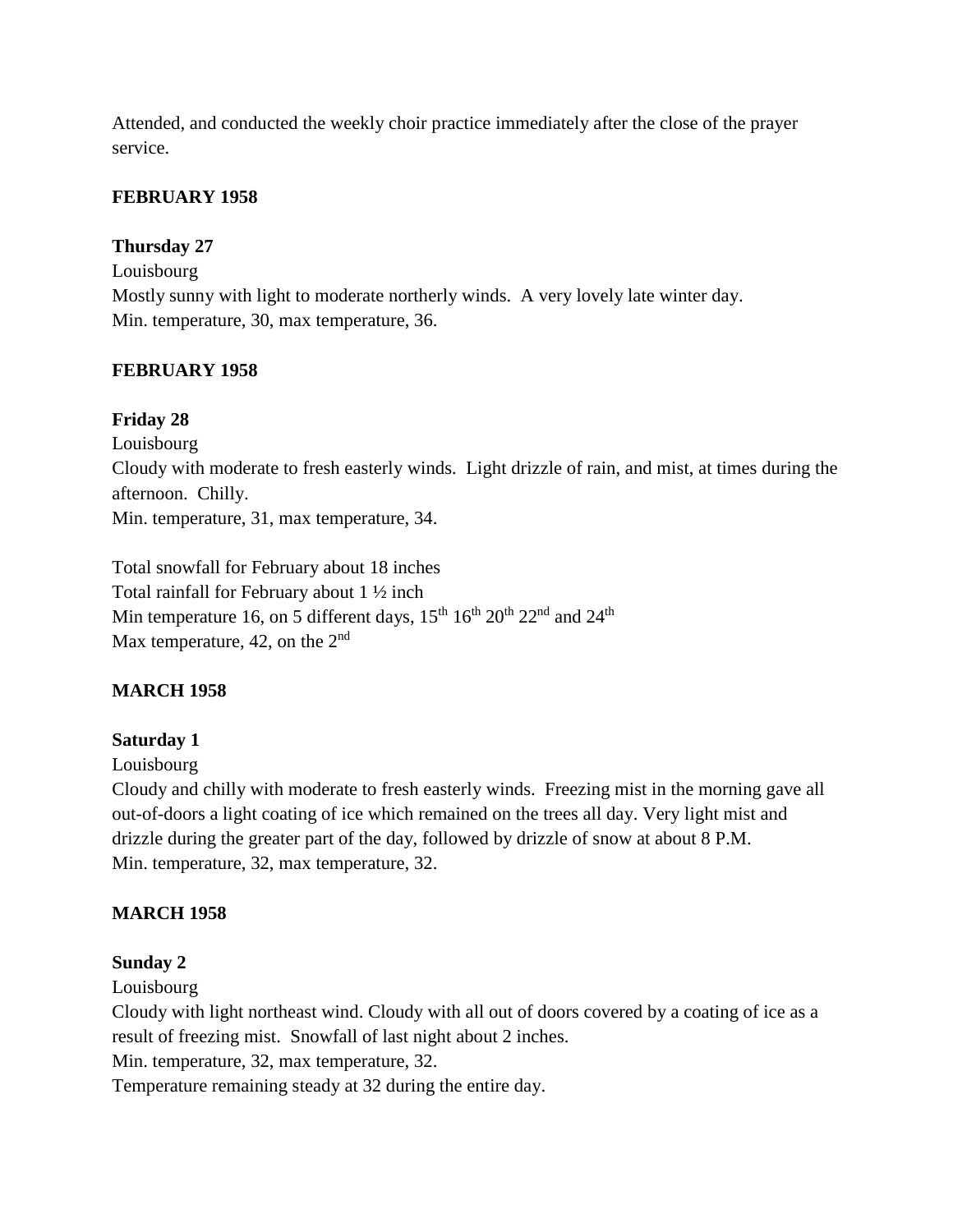#### Church Services

At 11 A.M. and 7 P.M. in company with Emeline, attended services in the First United Church, where Rev. John L. Rose M. A. was the preacher. Present in the morning about 80, in the evening, 49. Choir attendance, A.M. 8 P.M. 6

#### **MARCH 1958**

#### **Monday 3**

Louisbourg Cloudy, with light northeast wind. A very light snow squall at about [blank] All out-of-doors still covered with ice. Min. temperature, 31, max temperature, 32.

#### **MARCH 1958**

#### **Tuesday 4**

Louisbourg

Cloudy with light northeast wind owing to a slight rise in the temperature, some of the ice which has been covering the landscape for the past few days has melted, however many of the trees still show the result of the freezing drizzle.

Min. temperature, 31, max temperature, 32.

#### **MARCH 1958**

#### **Wednesday 5**

Louisbourg

Snow which began last light continued intermittently during the greater part of the day, accompanied by strong northeast wind at times reaching gale force. Snow followed by light drizzle of rain and mist and a few heavy showers at night. Snowfall about 5 inches.

Min. temperature, 31, max temperature, 32.

#### Prayer Meeting – Choir Practice

At 7.15 P.M. in company with Emeline attended Prayer Meeting, held in the First United Church which was led by Rev. John L. Rose, M. A.

Attended, and conducted the weekly choir practice immediately after the prayer service.

### **MARCH 1958**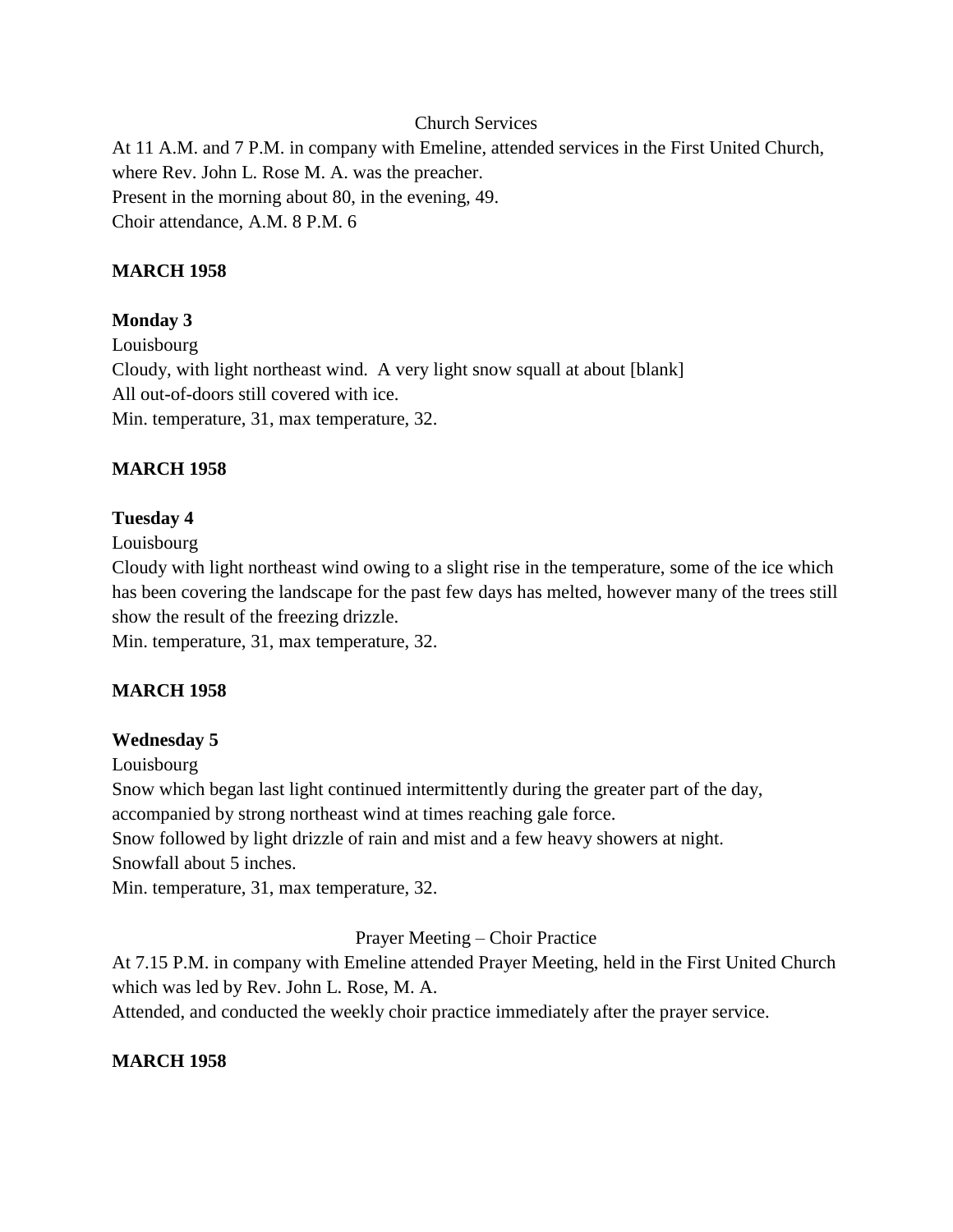### **Thursday 6**

#### Louisbourg

Cloudy with light northerly winds. Snow melting rapidly. Light drizzle of rain and mist at night. Min. temperature, 34, max temperature, 39.

### To Sydney and Return

Emeline went to Sydney on the 9.30 A.M. Bus Trip for the purpose of doing some shopping. Returned on the Bus leaving Sydney at 4.30 P.M.

### **MARCH 1958**

### **Friday 7**

Louisbourg Cloudy with light easterly wind. Occasional mist and light drizzle of rain. Min. temperature, 34, max temperature, 41.

### Liberal Political Meeting

At 8 P.M. attended a political meeting in the Navy Hut, held in the interests of the Liberal Candidate in the constituency of Inverness Richmond and Cape Breton West, Allan J. MacEachen. This meeting was well attended and was addressed by Clyde Nunn M.L.A. for Inverness. Allan J. MacEachen Liberal candidate for Inverness, Richmond, and Cape Breton West, in the Federal Election to take place on the 31<sup>st</sup> of this month, and I. W. Pickersgill Federal Member for Bonavista Twillingate Newfoundland, and former minister of [blank] and immigration in the former Liberal Government under Hon. Louis St. Laurent, whose government was defeated on June 10, 1957.

> Local Legislature Adjourned [Blank]

### **MARCH 1958**

#### **Saturday 8**

Louisbourg Cloudy and mild with light variable winds. Min. temperature, 34, max temperature, 40.

#### **MARCH 1958**

**Sunday 9** Louisbourg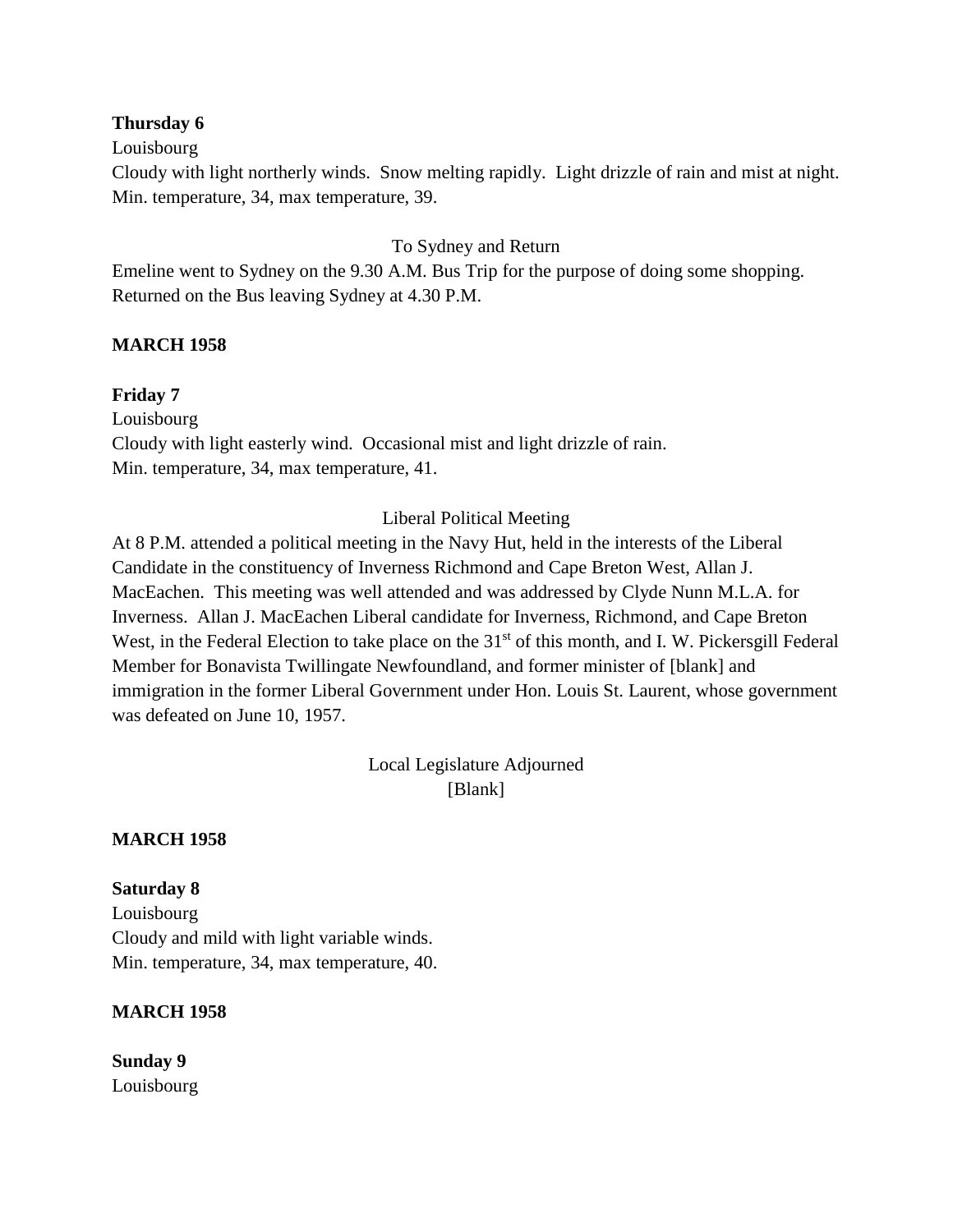Cloudy and mild with mist drizzle and a few light showers. Rainfall about 1/8 inch. Light to moderate northerly winds. Min. temperature, 35, max temperature, 41.

### Church Services

At 11 A.M. and 7 P.M. in company with Emeline, attended services in the First United Church, where Rev. John L. Rose M. A. was the preacher. Present in the morning about 90, in the evening, 45. Choir attendance, A.M. 8 P.M. 10

### **MARCH 1958**

#### **Monday 10**

Louisbourg Cloudy with mist and occasional light drizzle. A very brief period of sunshine at about 9 A.M. Light northerly winds. Min. temperature, 35, max temperature, 41.

#### **MARCH 1958**

**Tuesday 11** Louisbourg Cloudy, with some fog and very light variable winds, mostly northerly. Min. temperature, 37, max temperature, 43.

Death of Mrs. Alexander MacKinnon

The death of Mrs. Alexander MacKinnon, occurred at St. Rita Hospital, Sydney, where she had been taken for treatment for an illness of long standing. The late Mrs. MacKinnon was the famous Sarah Matheson of St. Esprit Richmond County N.S. she was in the 73<sup>rd</sup> year of her age. Besides her husband she is survived by her two sons and two daughters. The sons are Stewart in Toronto, Ontario, and Aubrey at Louisbourg. The daughters Mrs. N. E. Piccione (Cora) Long Island New York, Mrs. Donald MacIntyre (Edith) Louisbourg. She was a member of the First United Church, Louisbourg.

#### **MARCH 1958**

#### **Wednesday 12**

Louisbourg Cloudy and mild with some fog. Very light variable winds. Min. temperature, 36, max temperature, 45.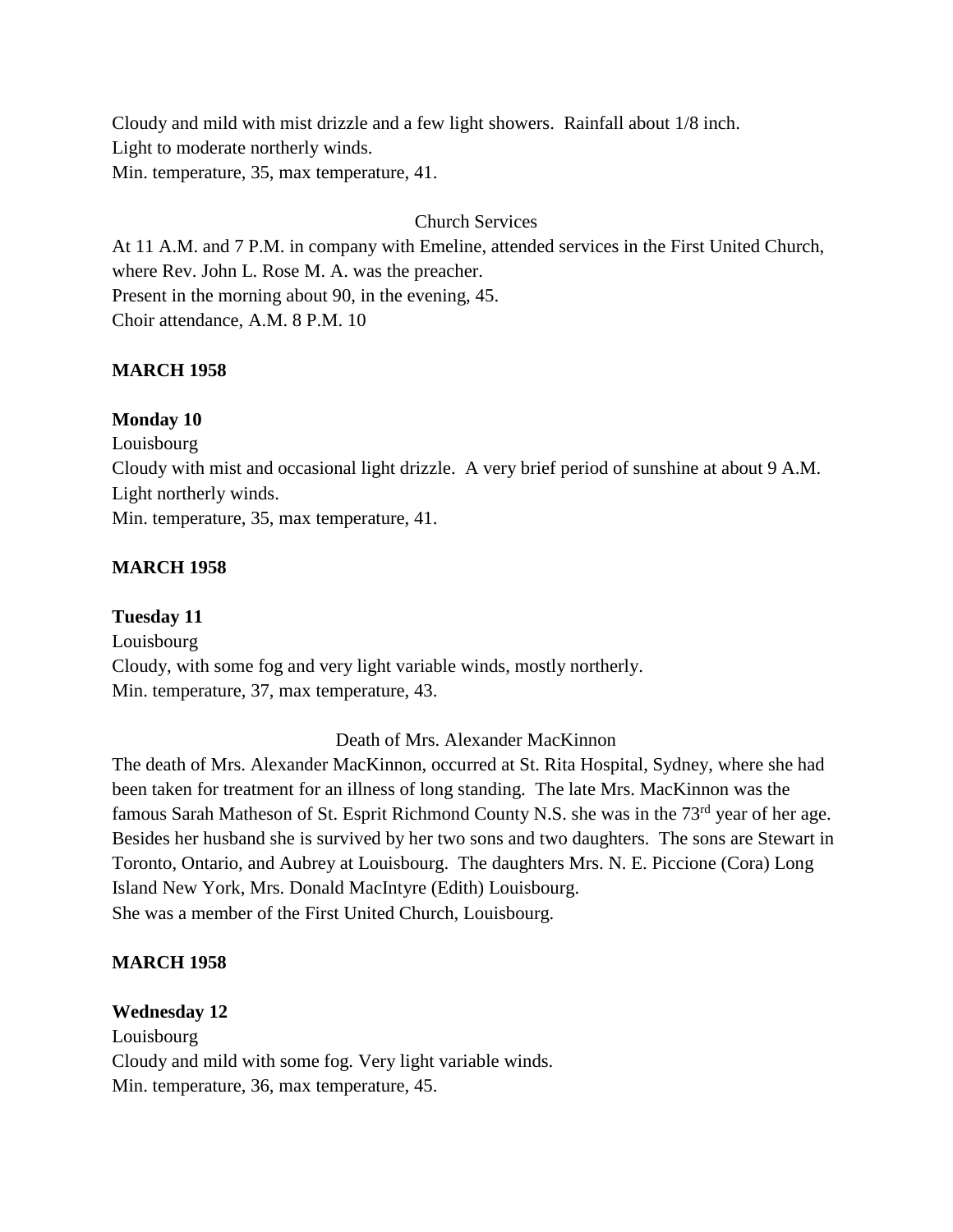Prayer Meeting – Choir Practice

At 7.15 P.M. in company with Emeline attended Prayer Meeting, held in the First United Church which was led by Rev. John L. Rose, M. A.

Attended, and conducted the weekly choir practice immediately after the prayer service.

### **MARCH 1958**

# **Thursday 13**

Louisbourg Cloudy with sunny intervals, light to moderate variable winds. Light showers and and snow flurries in the early part of the day, with appearing at about 10 A.M. Min. temperature, 36, max temperature, 40.

# **MARCH 1958**

## **Friday 14**

Louisbourg Cloudy and chilly with a few brief sunny intervals. Moderate northerly winds. Min. temperature, 32, max temperature, 37.

### Funeral

At 2 P.M. Emeline and I attended the funeral of the late Mrs. Alexander J. MacKinnon, which took place from her late home on Main Street, to the First United Church, where the funeral service was conducted by Rev. John L. Rose, M. A. After the service the funeral cortege proceeded to Catalone County where burial took place. Funeral in charge of D. M. Johnstone, Funeral Director, Louisbourg.

# **MARCH 1958**

# **Saturday 15**

Louisbourg Cloudy, with moderate to strong easterly winds. Min. temperature, 32, max temperature, 37.

### **MARCH 1958**

**Sunday 16** Louisbourg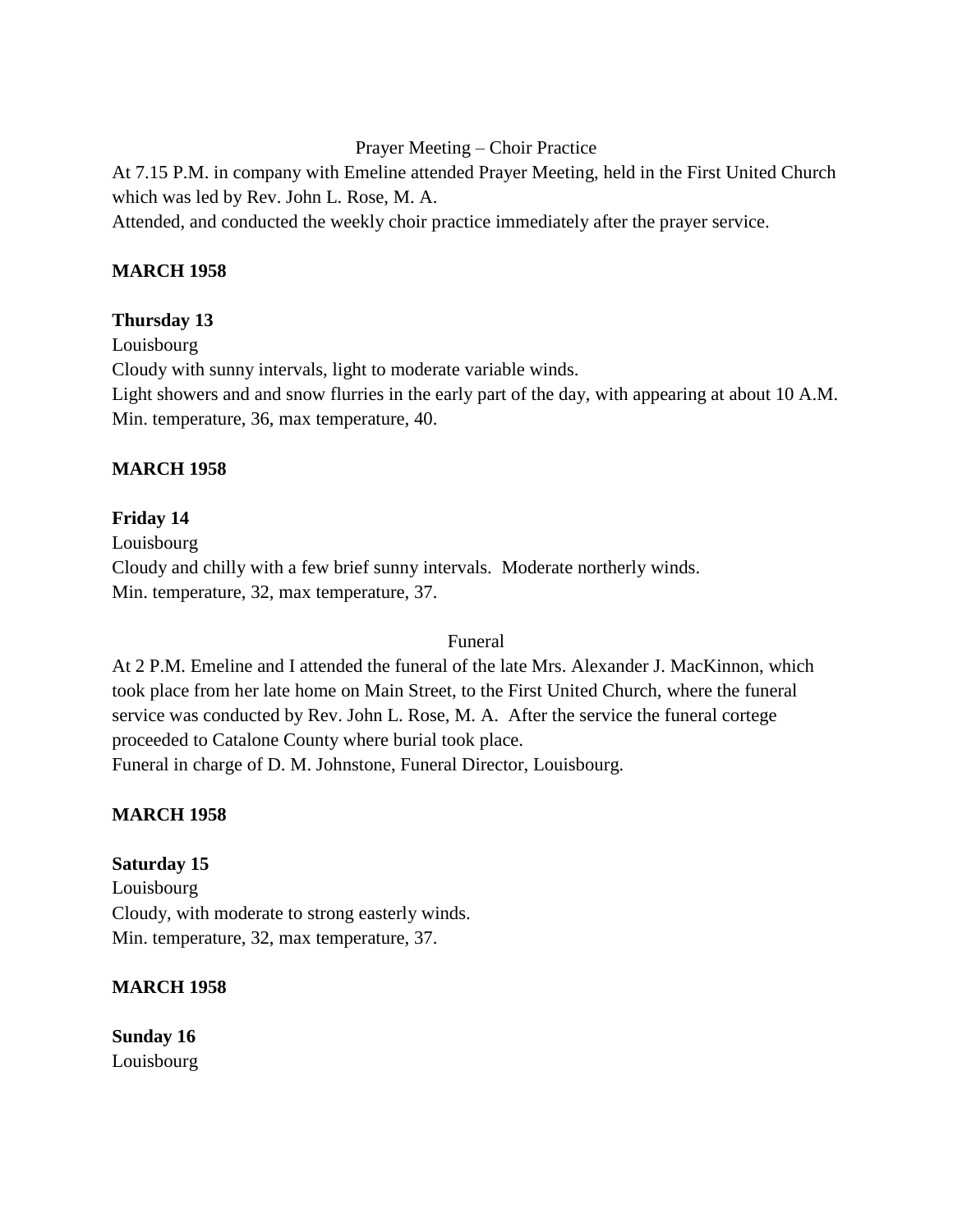Snow began to fall at about 7 A.M. and continued throughout the day, decreasing at times to light drizzle. Fresh to strong northeast winds. A really disagreeable day. Min. temperature, 32, max temperature, 32.

### Church Services

At 11 A.M. and 7 P.M. in company with Emeline, attended services in the First United Church, where Rev. John L. Rose M. A. was the preacher. Present in the morning about 85, in the evening, 42. Choir attendance, A.M. 11, P.M. 9

#### **MARCH 1958**

#### **Monday 17**

Louisbourg

Cloudy with moderate to fresh northeast wind and a light drizzle of snow which continued all day with the exception of a few brief intervals.

Total snowfall of yesterday, last night and today, about 5 inches.

Min. temperature, about 30, max temperature about 34.

#### Meeting of Celebration Committee

At 8 P.M. attended a meeting of Committee appointed to deal with the proposed celebration of the Bicentennial of the capture of Louisbourg in 1758. Meeting held in the Town Hall with Mayor Guy M. Hiltz presiding and George Lewis acting secretary. About 25 persons present.

#### **MARCH 1958**

#### **Tuesday 18**

Louisbourg

Cloudy with light snow flurries in the morning and late afternoon. Sunny during the remainder of the day. Moderate to fresh northerly winds. Cold at night. Min. temperature, 22, max temperature, 33.

#### **MARCH 1958**

#### **Wednesday 19**

Louisbourg Sunny and cold with moderate northerly winds. Min. temperature, 14, max temperature, 36.

Prayer Meeting – Choir Practice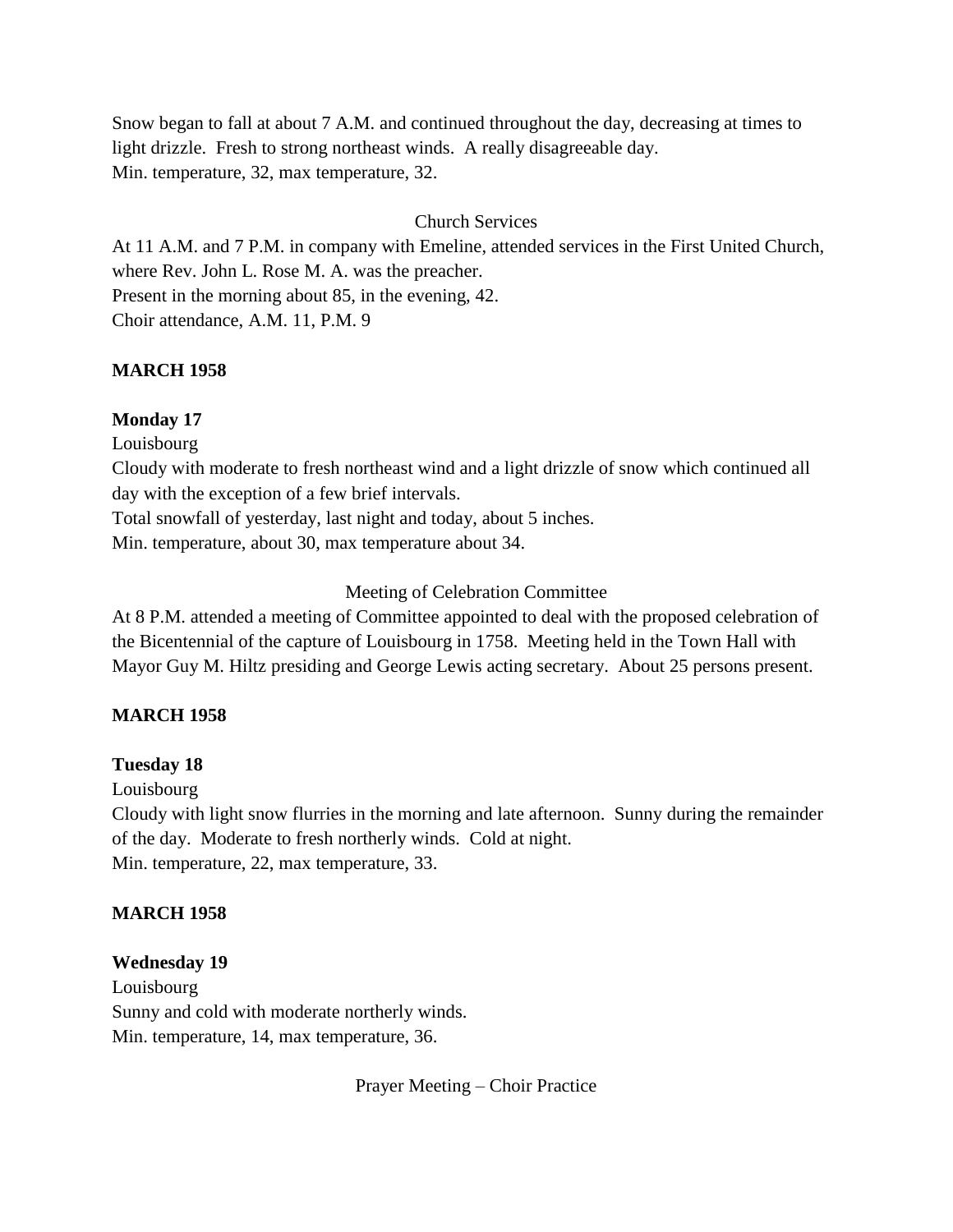At 7.15 P.M. in company with Emeline, Lenten Service in the First United Church which was conducted by Rev. John L. Rose, M. A. Attended, and conducted the weekly choir practice immediately after the service.

## **MARCH 1958**

### **Thursday 20**

Louisbourg

Remarkably clear, becoming cloudy in the evening. Light to moderate north wind shifting to northeast during the afternoon. Light snow began to fall at about 8.30 P.M. Min. temperature, 16, max temperature, 37.

## **MARCH 1958**

## **Friday 21**

Louisbourg Cloudy with sunny intervals. Moderate to fresh southeast winds. Snow began to fall at about 9.30 P.M. Min. temperature, 18, max temperature, 40.

# **MARCH 1958**

# **Saturday 22**

### Louisbourg

Light trace of snow in the morning followed by freezing rain, later by steady rain, mist and drizzle, lasting the entire day.

Min. temperature, 32, max temperature, 34.

In the forenoon, all out-of-doors covered with ice as a result of freezing rain, with a rise in temperature, in the afternoon the ice melted as a result no damage was done to trees and wires.

# **MARCH 1958**

### **Sunday 23**

Louisbourg

Cloudy with mist drizzle and light showers at times mixed with snow. Moderate to fresh easterly winds. Rainfall of yesterday and today about 1 inch.

Min. temperature, 35, max temperature, 37.

Church Services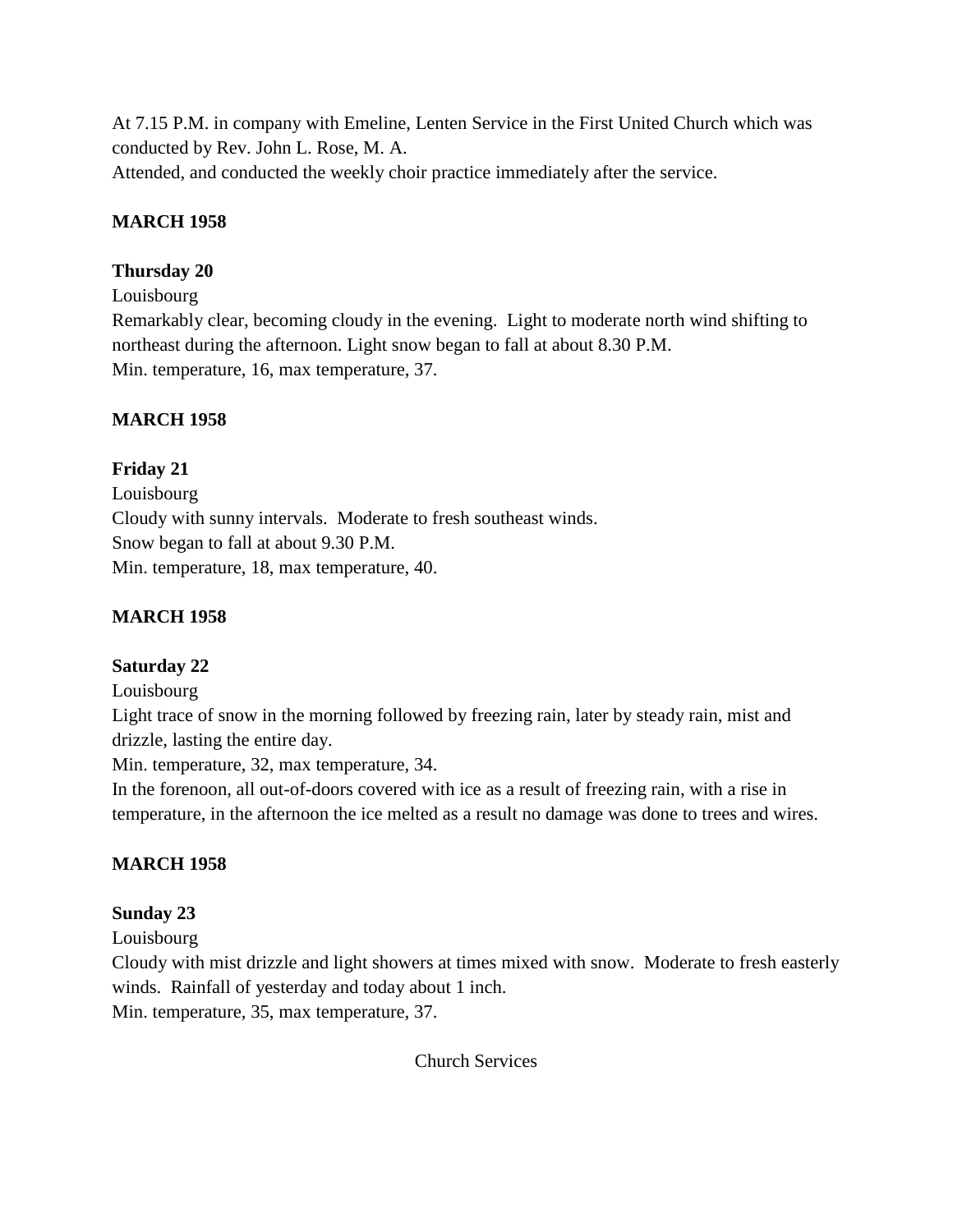At 11 A.M. and 7 P.M. in company with Emeline, attended services in the First United Church, where Rev. John L. Rose M. A. was the preacher. Present in the morning about 75, in the evening, 46. Choir attendance, A.M. 9, P.M. 10.

### **MARCH 1958**

### **Monday 24**

Louisbourg Mostly sunny with moderate to fresh northerly winds. A very nice early spring day. Min. temperature, 34, max temperature, 38.

### "Show Boat"

In the evening, Emeline, D. F. Nicholson and I motored to Sydney with Mr. and Mrs. Charles Stacey, where we attended a performance of Oscar Hammerstein's "Show Boat" at the Vogue Theatre. This show is sponsored by the Rotary Club of Sydney, and staged by local talent. The show will be continued for several nights. We greatly enjoyed the performance which was very largely attended.

Major General the Honourable E. C. Plow, CBE, DSO, CO Lieut. Governor of the Province of Nova Scotia and his wife were present.

### **MARCH 1958**

### **Tuesday 25**

Louisbourg Cloudy with light variable winds. Min. temperature, 30, max temperature, 44.

### **MARCH 1958**

#### **Wednesday 26**

Louisbourg

Cloudy with a light trace of snow and light drizzle of snow, which ended at about 9 A.M. Snow disappeared during the forenoon.

Mostly sunny and springlike in the afternoon. Light to moderate variable winds. Min. temperature, 29, max temperature, 41.

#### Prayer Meeting – Choir Practice

At 7.15 P.M., in company with Emeline, attended Lenten Prayer Service in the First United Church, which was conducted by Rev. John L. Rose, M. A.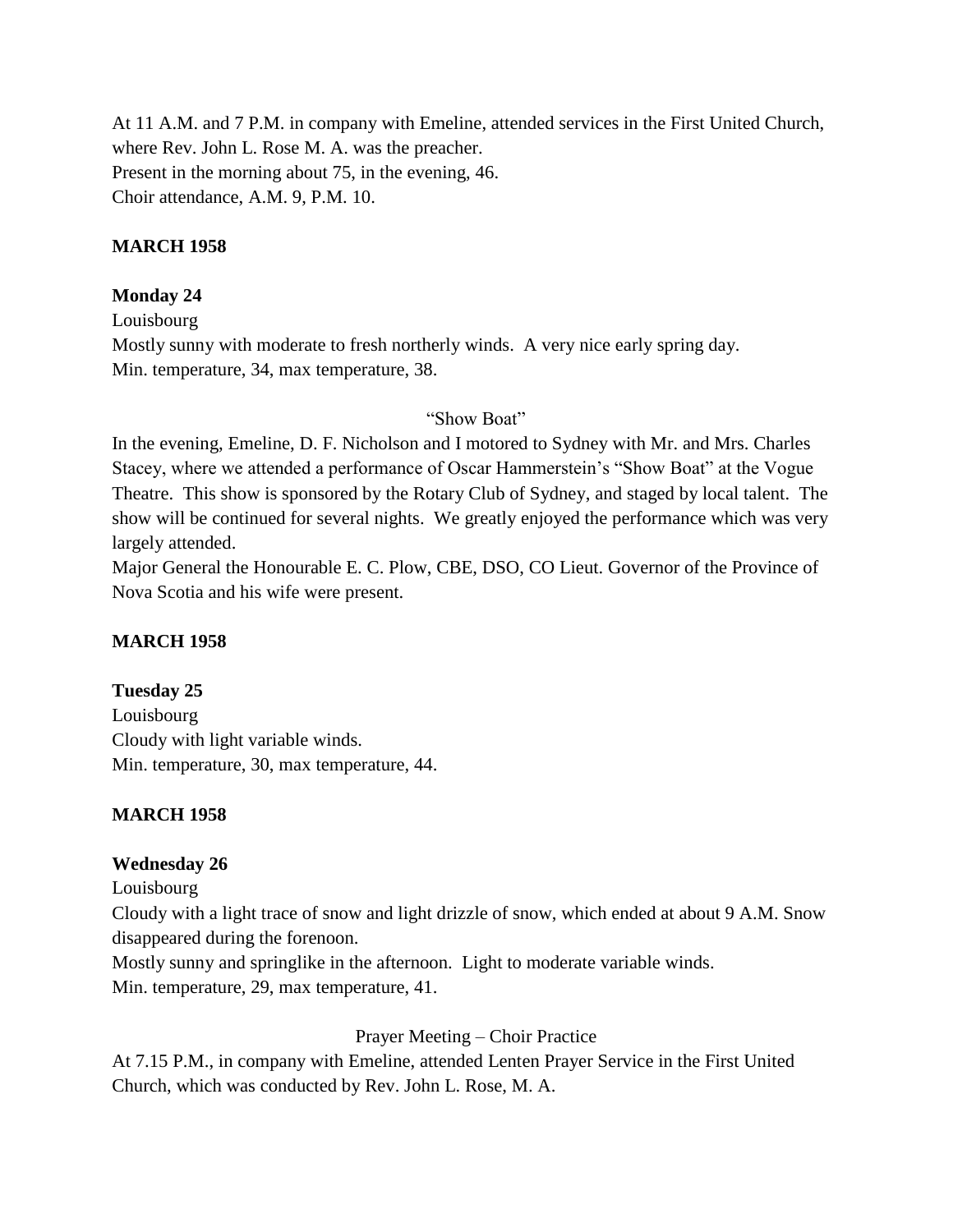Attended, and conducted the weekly choir practice immediately after the close of the Prayer Service.

# **MARCH 1958**

## **Thursday 20**

Louisbourg

Sunny with light variable winds and a remarkably clear sky. Winds easterly during the late afternoon, increasing at night. A very lovely early spring day. Min. temperature, 26, max temperature, 42.

### Death of Brent Allan Bagnall

The death of Brent Allan Bagnall, infant son of Mr. and Mrs. Joesph Bagnall, Jr. of this town occurred at Glace Bay General Hospital, at an early morning this morning.

## **MARCH 1958**

### **Friday 28**

Louisbourg Cloudy and chilly with moderate to fresh northeast wind. Min. temperature, 28, max temperature, 34.

### **MARCH 1958**

# **Saturday 29**

Louisbourg Sunny and very cool with moderate to fresh northeast and east winds. Min. temperature, 24, max temperature, 35.

Election Day Next Monday

On next Monday Canadians of the 10 provinces will be called upon to elect a new Federal Parliament.

According to the press there are 9, 163, 986 persons in the Dominion eligible to vote.

# **MARCH 1958**

### **Sunday 30**

Louisbourg

Sunny and cool with moderate northerly winds, decreasing to light in the evening. Min. temperature, 26, max temperature, 40.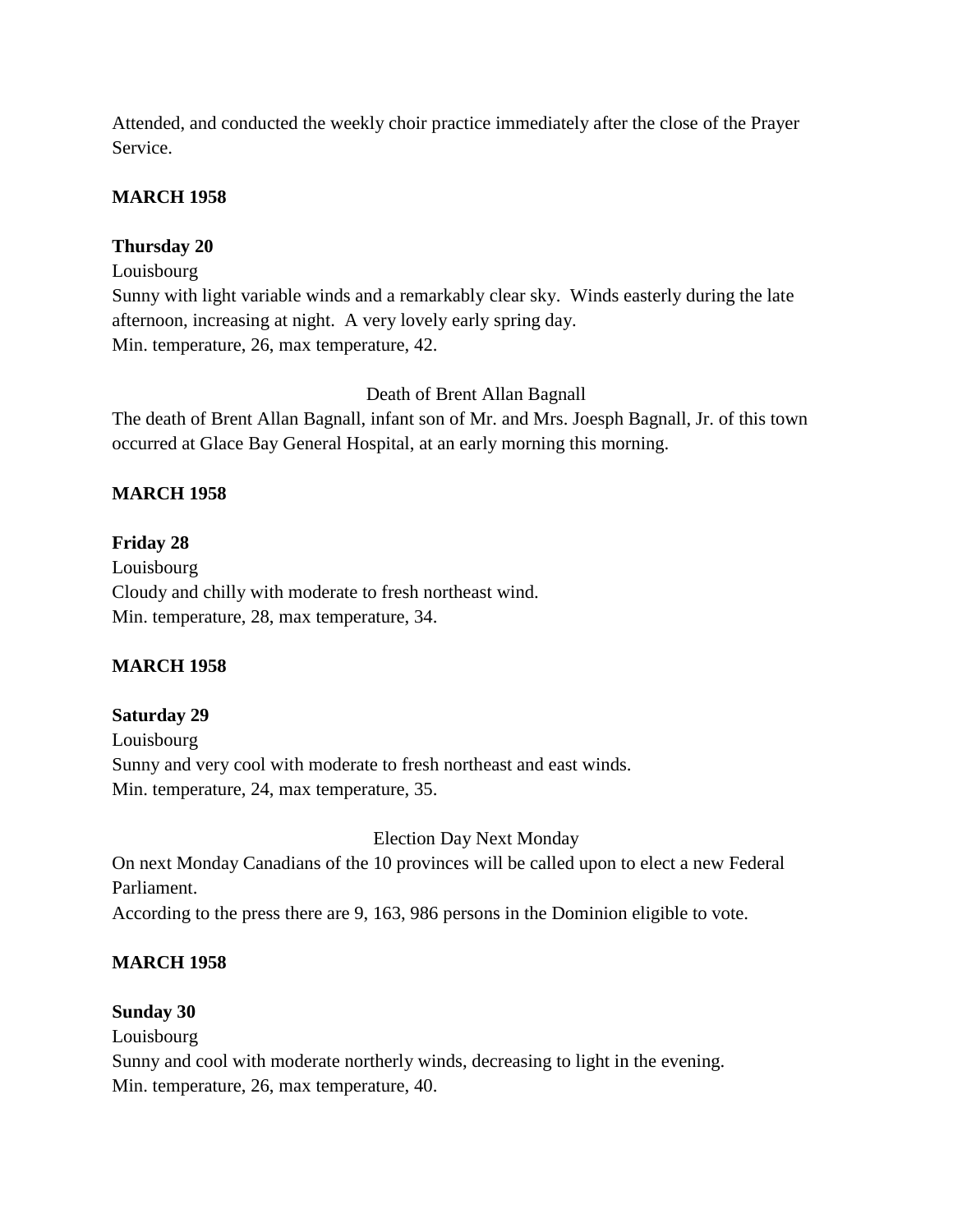Church Services

At 11 A.M. and 7 P.M. in company with Emeline, attended services in the First United Church, where Rev. John L. Rose M. A. was the preacher. Present in the morning about 85, in the evening, 46. Choir attendance, A.M. 10, P.M. 9.

# **MARCH 1958**

# **Monday 24**

Louisbourg Sunny, with light to moderate variable winds. A very lovely early spring day. Min. temperature, 22, max temperature, 40.

# Canadian General Election

Today's Federal General Election, resulted in an over whelming victory for the Conservative Party under leadership of the Hon. John Diefenbaker.

# **APRIL 1958**

# **Tuesday 1**

Louisbourg

Sunny with light variable winds, becoming cloudy in the late afternoon. Avery nice day. Min. temperature, 28, max temperature, 43.

### **APRIL 1958**

### **Wednesday 2**

Louisbourg

Cloudy and chilly with strong easterly winds, which by early afternoon had reached gale force. Snow began to fall at about 11.30 A.M. and about two hours later it was followed by a drizzle of rain mixed with snow which continued during the rest of the day and during the night. Min. temperature, 34, max temperature, 36.

# **APRIL 1958**

### **Thursday 3**

Louisbourg

Snow flurries of yesterday and last night continued during the day and into the night. Total snowfall, which began yesterday, about 5 inches. Strong easterly winds.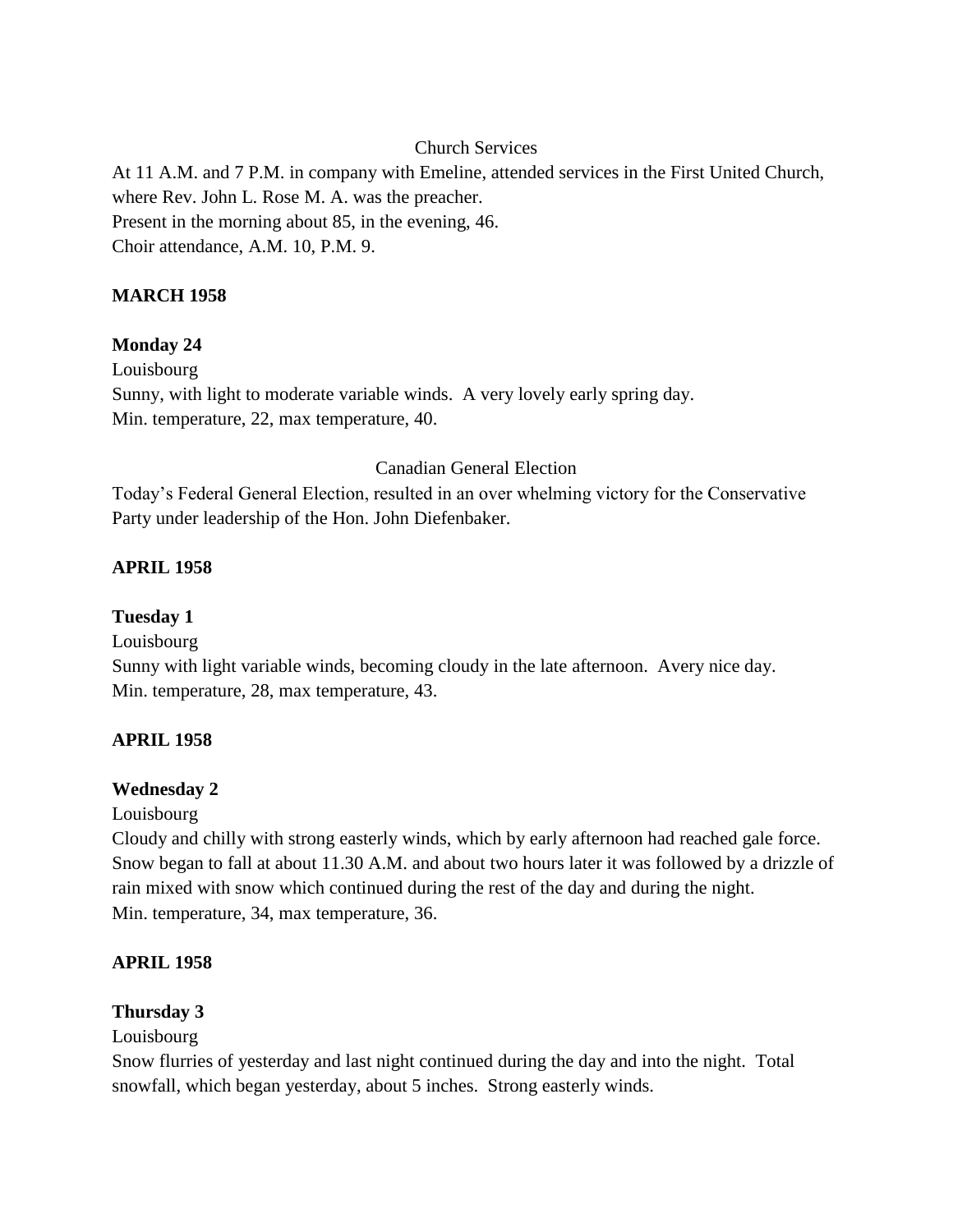Min. temperature, 32, max temperature, 32.

## Motored To Sydney

At 7 P.M. Mr. A. L. Simpson, Manager of the Royal Bank Branch at Louisbourg, Duneau MacKay and I, motored to Sydney with Mayor Guy M. Hiltz, where we attended a committee meeting in the Y. M. C. A. Hall.

## **APRIL 1958**

## **Friday 4**

Louisbourg

Sunny with moderate to fresh north or northeast winds decreasing to light in the evening. Min. temperature, 32, max temperature, 37.

## **APRIL 1958**

### **Saturday 5**

Louisbourg

Sunny, with light to moderate variable winds. A very lovely spring day.

Min. temperature, 30, max temperature, 50. Highest temperature, so far for 1958. While the wind was variable it was mostly northeast.

### Death of Charles Spencer

Charles Spencer a lifelong resident of Mira Gut died today at his home following a brief illness. He was 78 years of age, and the son of the late Mr. and Mrs. Cyrus Spencer. He is survived by his wife, one son, Charles, Albert Bridge, and one daughter, Margaret R.N. City Hospital Nursing Staff, Sydney.

# **APRIL 1958**

### **Sunday 6**

Louisbourg Sunny with light winds. A very lovely spring day. Min. temperature, 26, max temperature, 44.

### Church Services

At 11 A.M. and 7 P.M. Emeline and Evelyn attended services in the First United Church, where Rev. John L. Rose M. A. was the preacher.

The sacrament of the Lords Supper was dispensed at the morning service. Owing to having a cold, I was not out to Church today.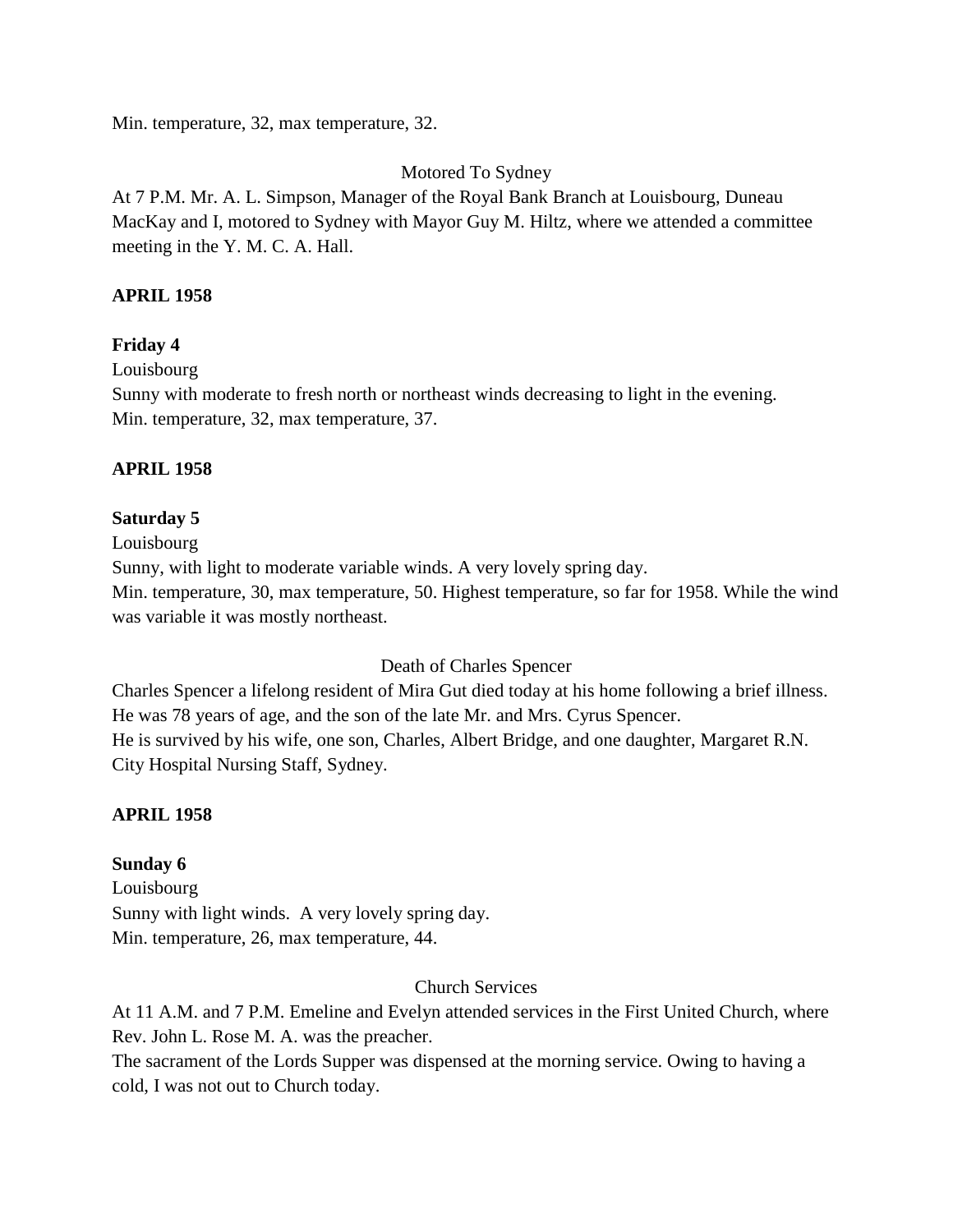### **APRIL 1958**

### **Monday 7**

Louisbourg

Cloudy with moderate to fresh southeast wind. Snow began to fall at about 9:30 A.M. At about 12:30 P.M. snow was followed by showers, drizzle, fog and mist, which continued throughout the rest of the day.

Min. temperature, 22, max temperature, 37. Snowfall about 3 inches, Rainfall 5/8 inch.

### **APRIL 1958**

**Tuesday 8** Louisbourg Cloudy, with a few brief sunny intervals in the early afternoon. Moderate to fresh southwest wind. Min. temperature, 33, max temperature, 44.

### Resumed Sessions

The Nova Scotia Legislature which recessed in order to allow its members an opportunity to take part in the Federal Election Campaign which ended on March 31, last, resumed sessions this evening.

### **APRIL 1958**

#### **Wednesday 9**

Louisbourg

Sunny during the forenoon, becoming cloudy in the early afternoon, with a few brief sunny intervals. A few light snow flurries in the mid-afternoon. Moderate to fresh westerly winds, decreasing to light in the evening.

Min. temperature, 34, max temperature, 44.

### **APRIL 1958**

#### **Thursday 10**

Louisbourg

Sunny, but becoming mostly cloudy, during the afternoon. Moderate to fresh northwest wind. Min. temperature, 28, max temperature, 45.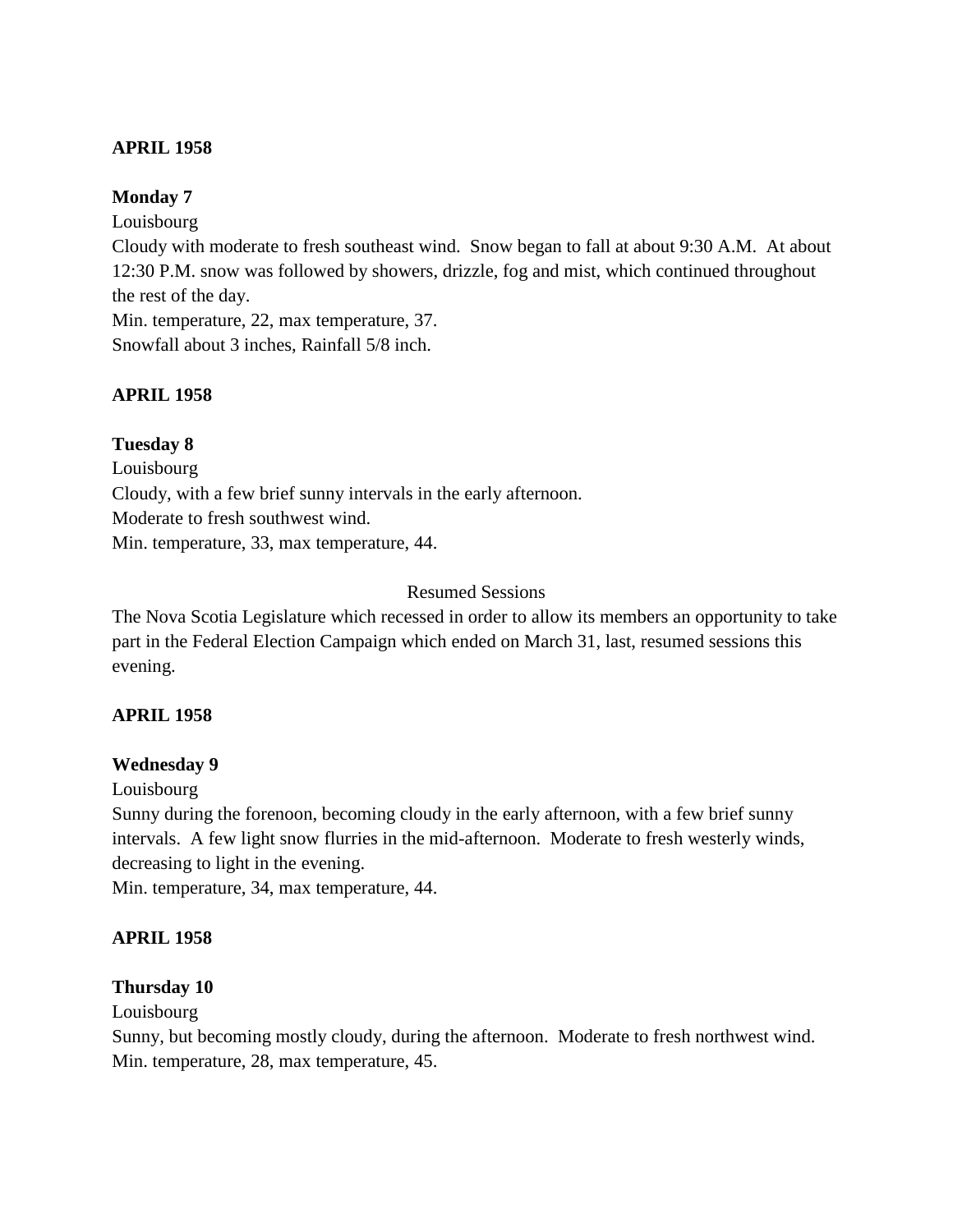### Declaration Day

This is Declaration Day throughout the Dominion, in connection with the March 31<sup>st</sup> Federal Election.

In the Inverness, Richmond Cape West Constituency Robert S. MacLellan, Conservative was declared elected over Allan J. MacEachan, Liberal by a majority of 16 votes. It is quite likely that Mr. MacEachen will call for a recount.

## **APRIL 1958**

## **Friday 11**

Louisbourg Sunny, with light variable winds. A very lovely spring day. Min. temperature, 27, max temperature, 48.

## **APRIL 1958**

## **Saturday 12**

Louisbourg

Cloudy, rain mixed with snow beginning at about 9.30 A.M. and continuing as such until about 11.30, then followed by clear rain, until late in the afternoon. Fresh southeast wind, decreasing to light in the evening.

Min. temperature, 30, max temperature, 37. Rainfall about 1 1/8 inch

### Visitors

Mr. and Mrs. Henry Hussey and three children, Maureen, Garry and Dian. Also Mrs. Clifford Huntington, (my sister) arrived at about 7 P.M. and spent the evening with us. They left for their homes at Marion Bridge shortly after 10 P.M.

# **APRIL 1958**

### **Sunday 13**

Louisbourg

Cloudy and mild with light variable winds. A few brief sunny intervals during the afternoon. Min. temperature, 38, max temperature, 43.

### Church Services

Owing to my not having fully recovered from a cold, I was not out to church today. Emeline and Evelyn attended services in the First United Church at 11 P.M. and 7 P.M. where the service was conducted by the Pastor, Rev. John L. Rose, M.A.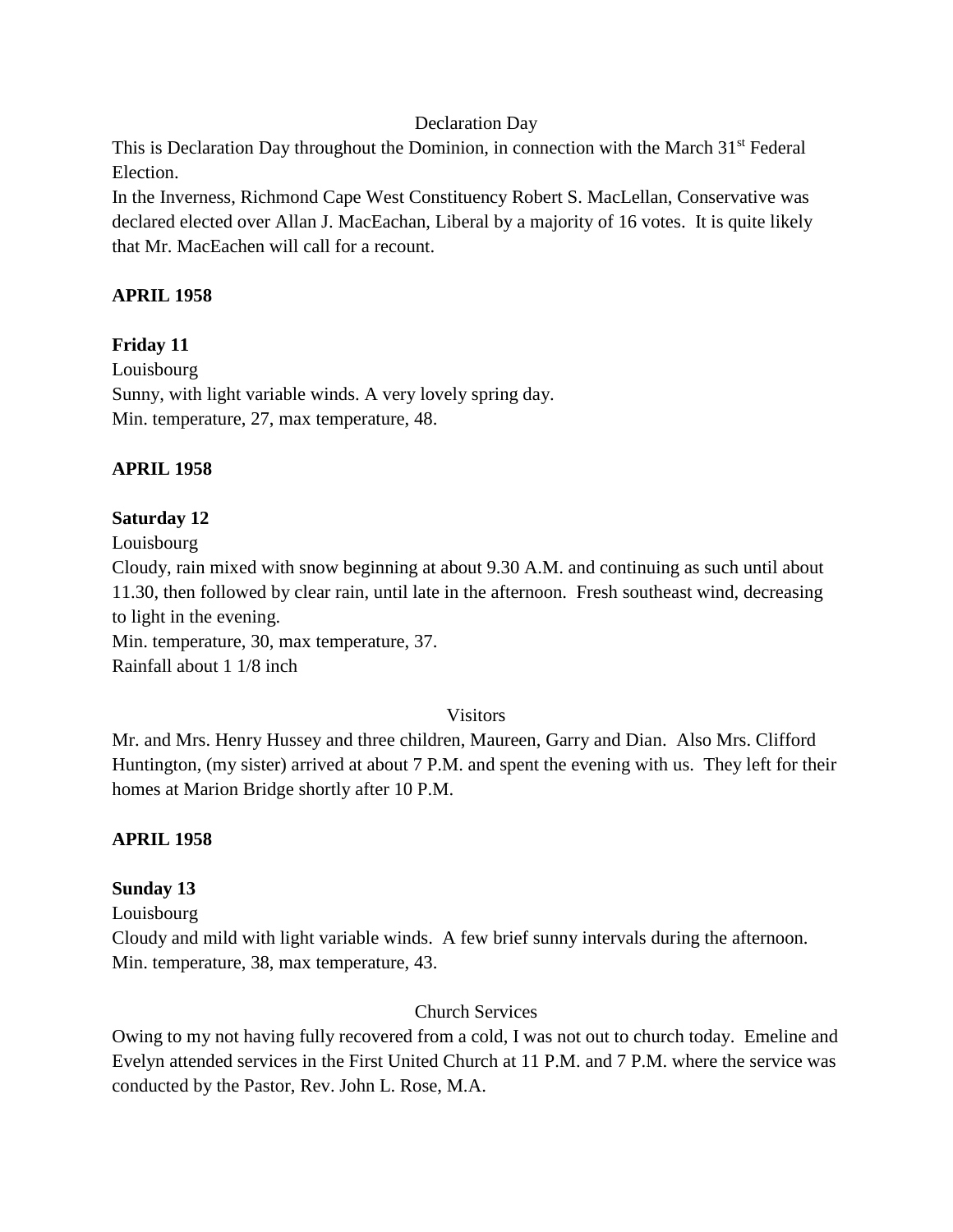#### **APRIL 1958**

#### **Monday 14**

Louisbourg Cloudy with sunny intervals. Light northwest wind. Clear at night. Min. temperature, 30, max temperature, 46.

#### Death of Mrs. Neil MacLean

The death of Mrs. Neil MacLean, wife of the Rev. Neil MacLean, occurred at the City Hospital this morning following a brief illness. Mrs. MacLean was the former Miss. Ruth Cutheart. Family were residents of Louisbourg, where Mr. Cutheart was pastor of the Presbyterian Church, for several years. Mrs. MacLean was born in Ireland and came to Canada with her parents in 1928. She was 32 years of age.

#### **APRIL 1958**

#### **Tuesday 15**

Louisbourg

Sunny in the morning, but becoming cloudy during the forenoon, again becoming sunny in the late afternoon. Clear at night. Light variable winds. Min. temperature, 26, max temperature, 49.

#### **APRIL 1958**

#### **Wednesday 16**

Louisbourg Remarkably clear with very light southerly winds. A very lovely spring day. Min. temperature, 26, max temperature, 46.

#### Funeral

The remains of the late Mrs. Neil MacLean, who died at the City Hospital, Sydney, N.S. on last Monday, were today taken to Grand River, Richmond County where burial took place. Rev. Neil MacLean has been Pastor of the Presbyterian Church at Grand River for the past several years.

**APRIL 1958**

**Thursday 17** Louisbourg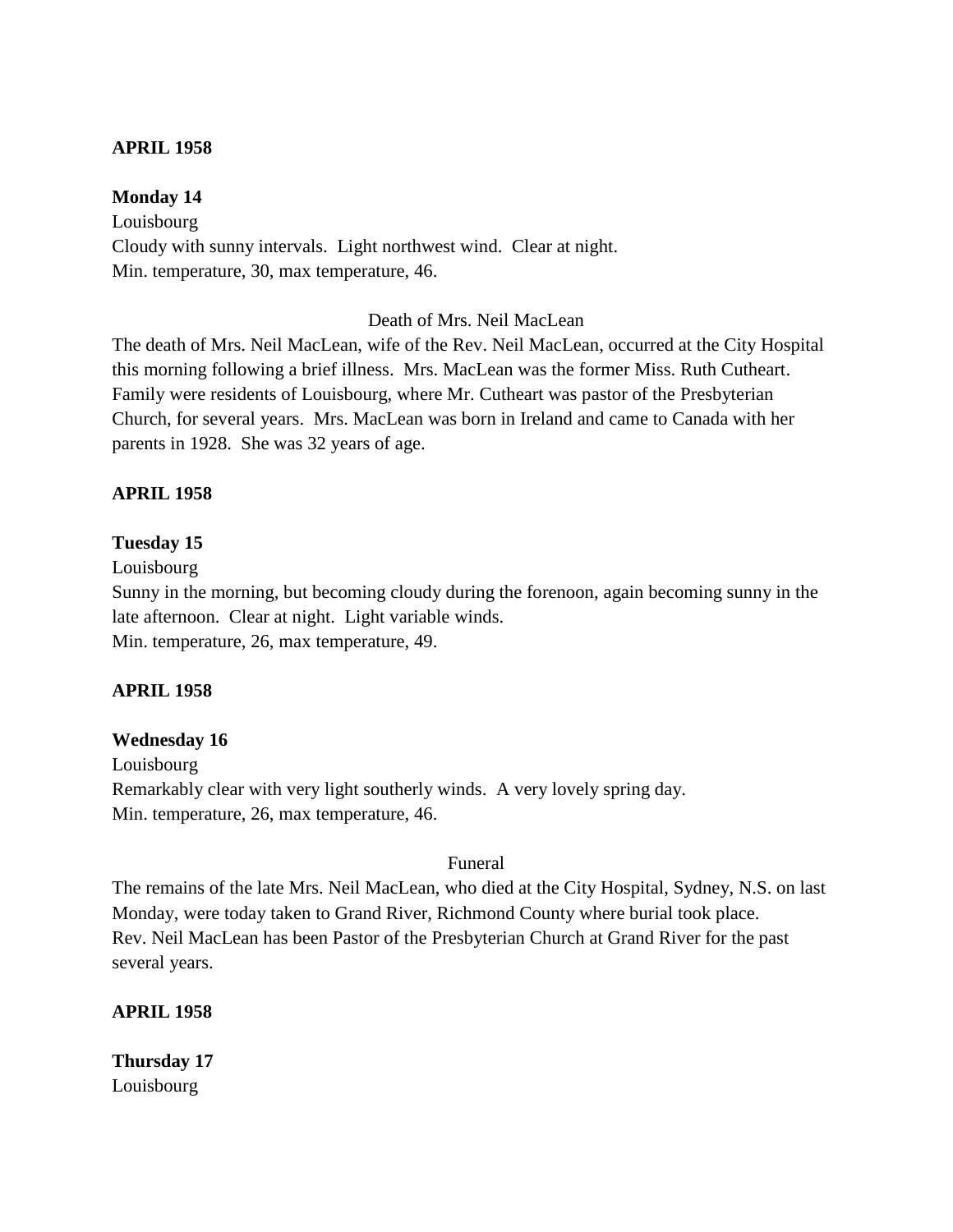Sunny with light to moderate southwest wind. A very lovely day. Min. temperature, 34, max temperature, 52.

### Holdings on C.N.R. Train.

A train robbery took place at an early hour this morning on board the C.N.R. train enroute from Halifax to Sydney.

### **APRIL 1958**

## **Friday 18**

Louisbourg

Foggy in the morning, cloudy and mild during the day. Rain began to fall at about 6 P.M. Light southwest wind, shifting to southeast and increasing to fresh. Min. temperature, 32, max temperature, 54.

# Holdings Man Arrested [Blank]

## **APRIL 1958**

# **Saturday 18**

Louisbourg

Sunny with a few cloudy intervals. Rain of last night ended before dawn with a fall of 1 1/2 inch. Moderate northwest wind, shifting to north and increasing to fresh. Min. temperature, 36, max temperature, 58.

### Result Of Recount

At the conclusion of the Recount in the Constituency of Inverness Richmond and Cape Breton West, the returning Officer Hector MacKinnon announced which was as follows:

Robert S. MacLellan Jr., Conservative, 7725.

Allan J. MacEachan, Liberal, 7709. Majority for MacLellan 16.

The Declaration Day figures gave MacLellan a majority of 28. MacEachan demanded a recount which was before Judge Alexander H. MacKinnon. The election of Robert S. MacLellan, makes a clean sweep for the Conservatives in the Province of Nova Scotia, them having won all of the 12 Ridings in the Province.

# **APRIL 1958**

**Sunday 20** Louisbourg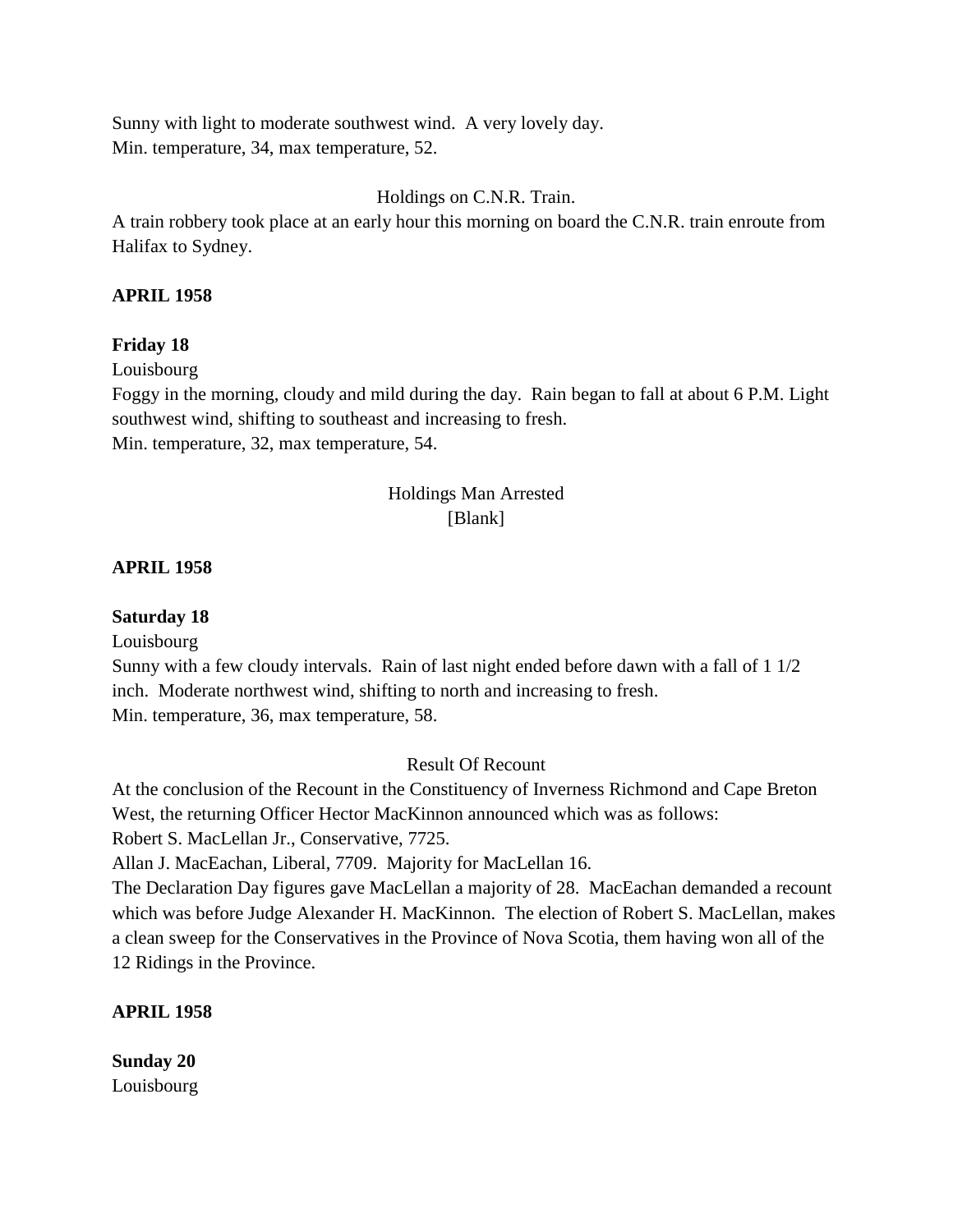Sunny, with light to moderate easterly winds. Min. temperature, 30, max temperature, 57. Showers during the night.

## Church Services

At 11 A.M. and 7 P.M. in company with Emeline, attended services in the First United Church, where Rev. John L. Rose M. A. was the preacher.

Present in the morning about 90, in the evening, about 50.

Choir attendance, A.M. 6, P.M. 9.

Owing to my not having completely recovered from a cold I did not take my place in the Choir loft as usual, but sat in the body of the church during both services.

## Attended Reception

In the afternoon, in response to an invitation Emeline and I attended a reception at the home of Mr. and Mrs. Russel Jewell. The reception was in honor of Rev. John Jewell, son of Mr. and Mrs. Russel Jewell, who a week ago had been ordained at Halifax, to the Roman Catholic Priesthood, and today had celebrated his First Mass, in Stella Maris Church, at Louisbourg. Louisbourg being the home Town of Rev. Father Jewell.

## **APRIL 1958**

### **Monday 21**

### Louisbourg

Cloudy with moderate southwest wind, increasing to strong during the afternoon. Mist fog and showers in the evening. Rainfall about 1/2 inch. Min. temperature, 38, Max temperature, 51.

### **APRIL 1958**

### **Tuesday 22**

Louisbourg Cloudy and mild with light to moderate southwest wind, with some fog in the forenoon. Min. temperature, 42, Max temperature, 59.

### **APRIL 1958**

**Wednesday 23** Louisbourg Cloudy and mild with light southwest winds. Min. temperature, 43, Max temperature, 54.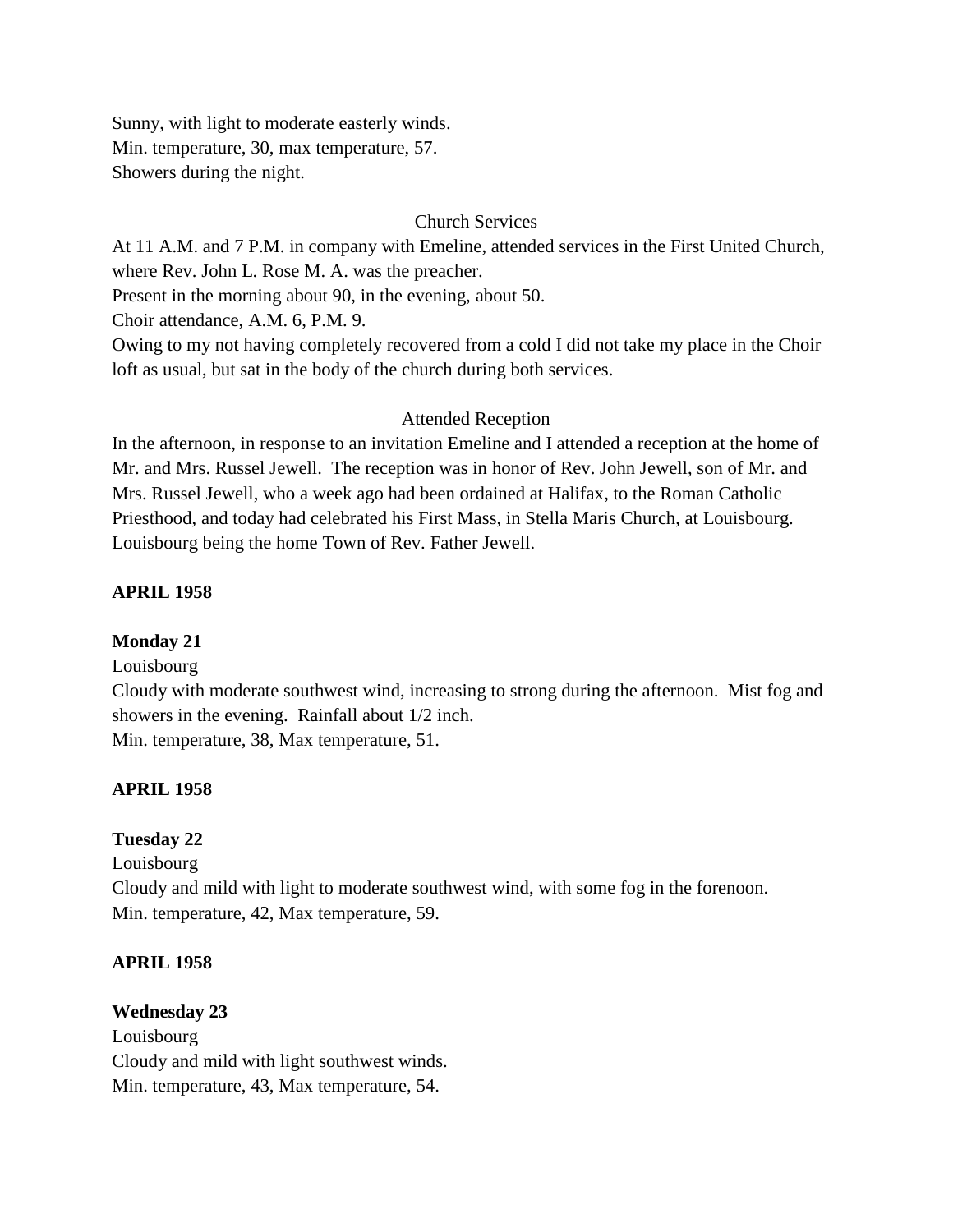### Death of James A. Turner.

The death of James A. Turner, occurred today at the General Hospital, Glace Bay, after an illness of several months. He was a son of Rev. J. T. Turner of North Sydney, and was a resident of Louisbourg for several years, while his father was Rector of St. Bartholomew Anglican Church. Before leaving here he was in the employ of the Royal Bank Branch in this Town. Mr. Turner who was 26 years of age is survived by his wife and infant daughter, besides his father and grandmother, at North Sydney.

### **APRIL 1958**

### **Thursday 24**

Louisbourg Cloudy and mild with some fog in the evening. Light southerly winds. Min. temperature, 44, Max temperature, 56.

## Meeting of Town Council

At 7.30 P.M. I attended a regular meeting of the Town Council, a place that I had not been in a number of years. In fact I have attended very few of meetings since I retired from civic politics in 1946. Previous to that time I was a member of the Town Council for 26 years, continuously, the last 20 of which I was mayor. Tonight's meeting brought back old memories. Present at tonight's meeting were:-

Mayor Guy M. Hiltz, Councillors: Duncan MacKay, John MacRury, Douglas MacDonald, Laurence Smith, Donald Beaver and Abe Nicholson. Town Clerk D. F. Nicholson, Police Officer Charles Pick, Town Solicitor [blank] Burchell.

### **APRIL 1958**

### **Friday 25**

Louisbourg Cloudy and foggy with moderate to fresh southwest wind. Misty in the evening. Min. temperature, 44, Max temperature, 49.

### **APRIL 1958**

### **Saturday 26**

Louisbourg Sunny and cool with moderate to fresh west and northwest wind. Min. temperature, 34, Max temperature, 54.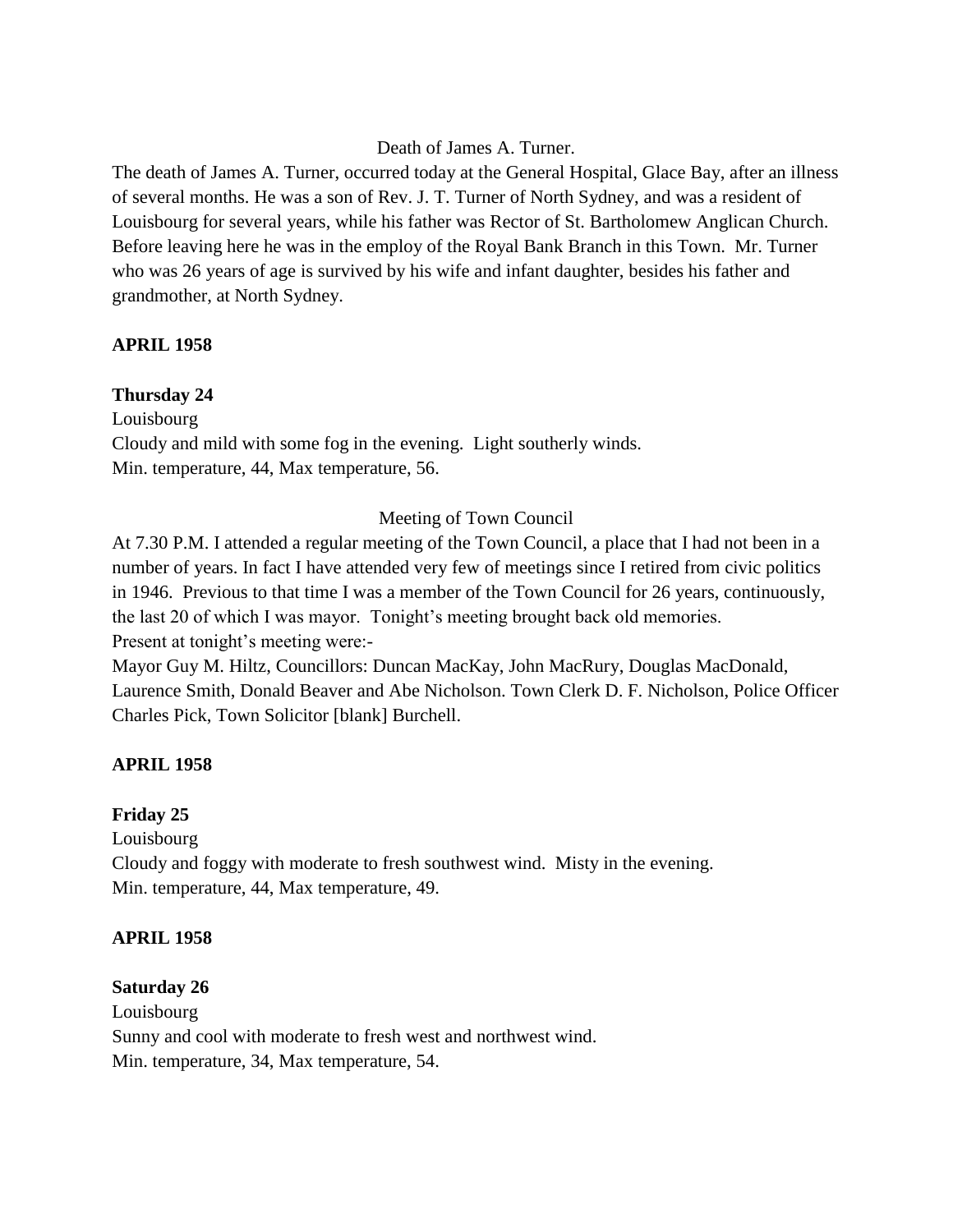#### Daylight Saving

Daylight Saving time in most places throughout the Province of Nova Scotia, goes into effect tonight immediately after midnight.

## Death of Mrs. James S. Beaton

The Cape Breton Post of today's issue had an account of the death of Mrs. Beaton widow of the late Mr. James S. Beaton which occurred yesterday at the City Hospital, Sydney. Mrs. Beaton who was in her 83rd year of her age, was the former Miss Catherine Margaret MacDonald, daughter of the late Mr. and Mrs. Archibald MacDonald of Sandfield, Mira. She is survived by one son Joseph of Sydney, four sisters; Miss. Effie MacDonald, Mrs. D. P. MacKeigan (Adillena) Sandfield, Mrs. Mary MacAulay, Oakdale, California, and Mrs. Sarah Moody of Arlington, Massachusetts.

The funeral will take place tomorrow at 2 P.M. from her late home 59 Argyle Street, Sydney, to St. Andrews United Church. Burial will take place in Hardwood Hill Cemetery.

## **APRIL 1958**

## **Sunday 27**

Louisbourg Sunny and cool, with moderate northerly winds. Min. temperature, 30, Max temperature, 42.

## Church Services

At 11 A.M. and 7 P.M. in company with Emeline, attended services in the First United Church, where Rev. John L. Rose M. A. was the preacher. Present in the morning about 90, in the evening, about 60. Choir attendance, A.M. 8, P.M. 8.

## Daylight Saving Time

At Louisbourg, as in many other parts of our Province, Daylight Saving Time came into effect immediately after midnight last night.

## **APRIL 1958**

## **Monday 28**

Louisbourg

Sunny and cool, becoming cloudy during the afternoon. Moderate southeast wind. Min. temperature, 24, Max temperature, 42.

Death of Young S. Martell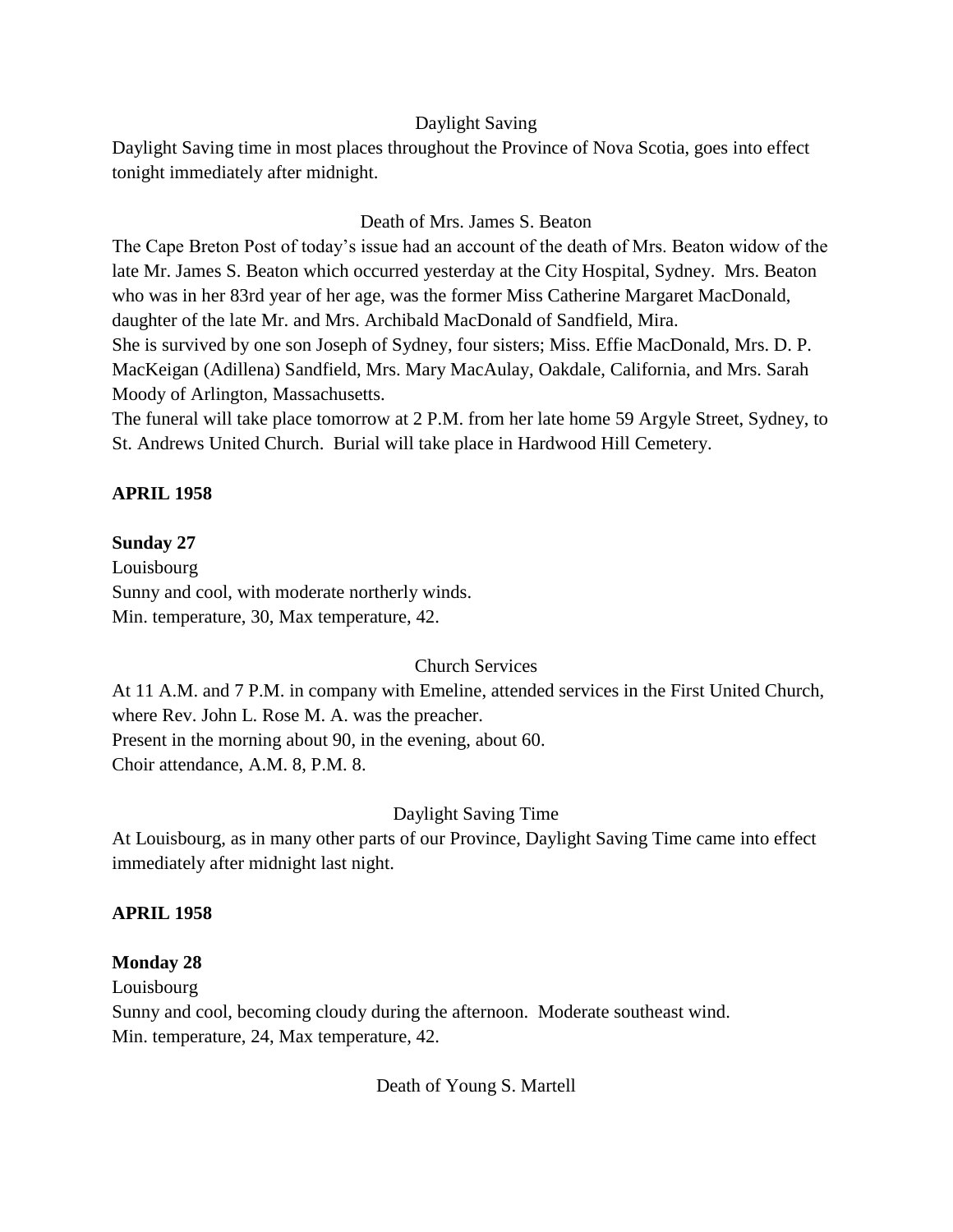Today's issue of the Cape Breton Post, announced the death of Young S. Martell, Postmaster and Merchant of Mira Gut, N.S. Mr. Martell who was 71 years of age, was born at Mira Gut, Where he lived his entire life. He was a member of the Baptist Church, and a Deacon of the Mira Gut congregation.

He is survived by his wife, one daughter, Mrs. George Dillan, one brother Rory in British Columbia, Two sisters, Miss. Elsie, Mira Gut and Mrs. Margaret Colbourne, Sydney. His death occurred on last Saturday at the City Hospital, Sydney, N.S.

## **APRIL 1958**

## **Tuesday 29**

Louisbourg Cloudy and cool with moderate southerly winds. Min. temperature, 32, Max temperature, about 44.

## To Sydney and Return

Went to Sydney on the 1.30 P.M. trip of the Bus. Made several business calls at Sydney. Returned by bus at about 5.15 P.M.

## **APRIL 1958**

## **Wednesday 30**

Louisbourg Showers, mist, drizzle and fog with fresh southwest wind, decreasing to light during the afternoon. Min. temperature, 42, Max temperature, 44. Rainfall of last night and today about ½ inch.

## **MAY 1958**

## **Thursday 1**

Louisbourg Sunny and cool with moderate northeast wind. Min. temperature, 32, Max temperature, 51.

## Meeting of Brotherhood

At 8 P.M. attended a meeting of the United Church Brotherhood, held in Calvin Hall with the President Charles Bagnall in the chair.

George Jackson and I were the caterers at this meeting, serving a light lunch at the close of the meeting.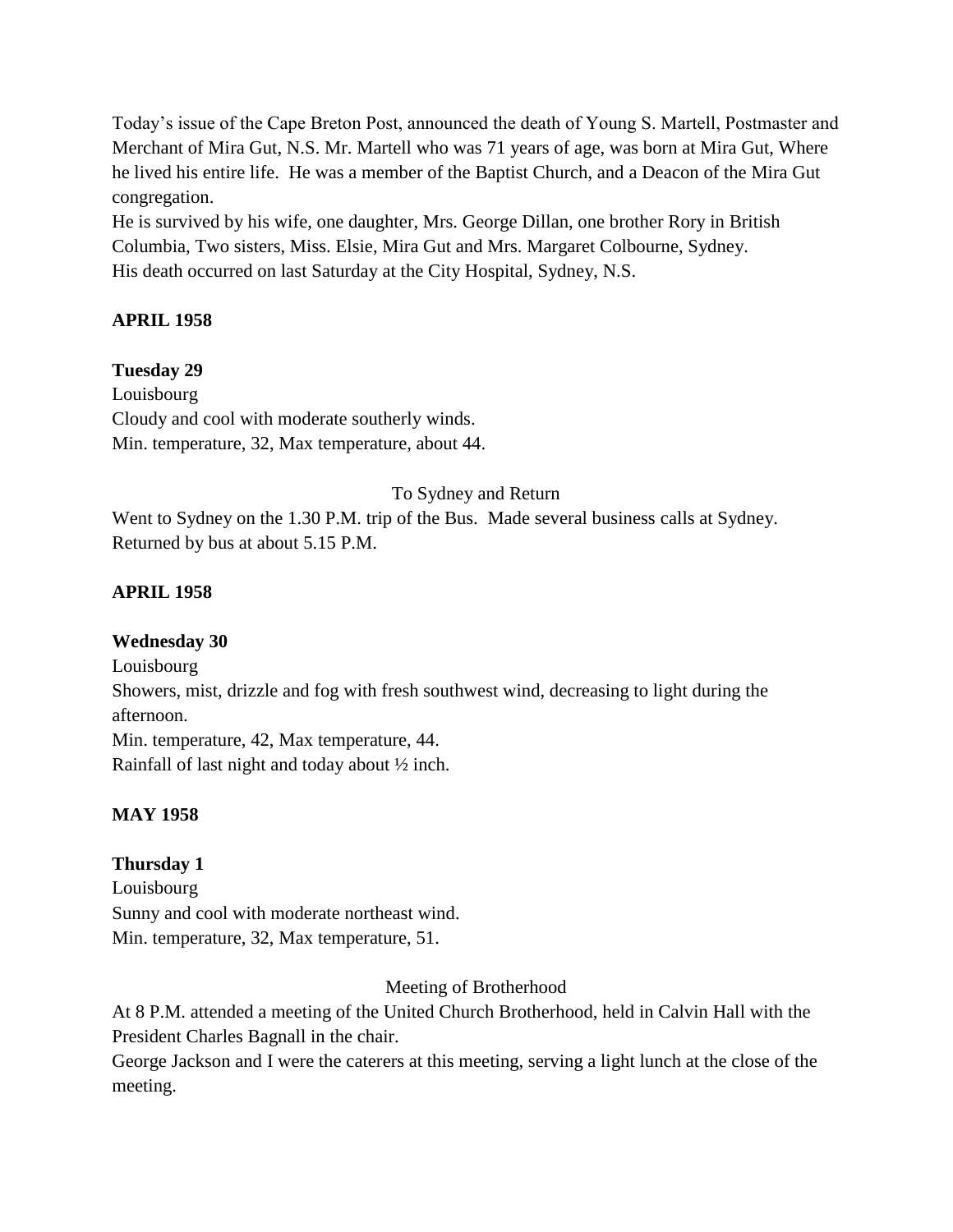Death of Rev. Roland M. Jost

Today's Press announced the death of Rev. Roland M. Jost, which took place at Bridgetown N.S. on last Tuesday.

Rev. Mr. Jost was Pastor of the Methodest Church in this Town from August 3, 1923 until July 1, 1925.

## **MAY 1958**

## **Friday 2**

Louisbourg Sunny and cool with light to moderate southwest wind. Min. temperature, 28, Max temperature, 52.

Today's Press gave an account of the loss of the Fishing Dragger "Sheila Patricia" where disaster struck her on last Wednesday with the loss of seven of her crew. The vessel caught fire from an exploding oil stove in the galley ad spread to the engine room. The six men who remained on board were rescued yesterday by the Newfoundland Coaster Zebrula and transported to the Petite de Grat dragger Margaret H.M.

Shortly after the fire started, the Life Boat was launched with three men succeeding in getting into it. Four others who made the attempt were thrown into the sea and disappeared. Yesterday the Life Boat was found with three bodies in it.

## **MAY 1958**

## **Saturday 3**

Louisbourg

Cloudy and chilly with a few sunny intervals. Moderate northwest wind, and at times a few flakes of snow in the air.

Min. temperature, 28, Max temperature, 43.

## **MAY 1958**

## **Sunday 4**

Louisbourg Sunny and cool with light to moderate northerly winds. Min. temperature, 30, Max temperature, 50.

Church Services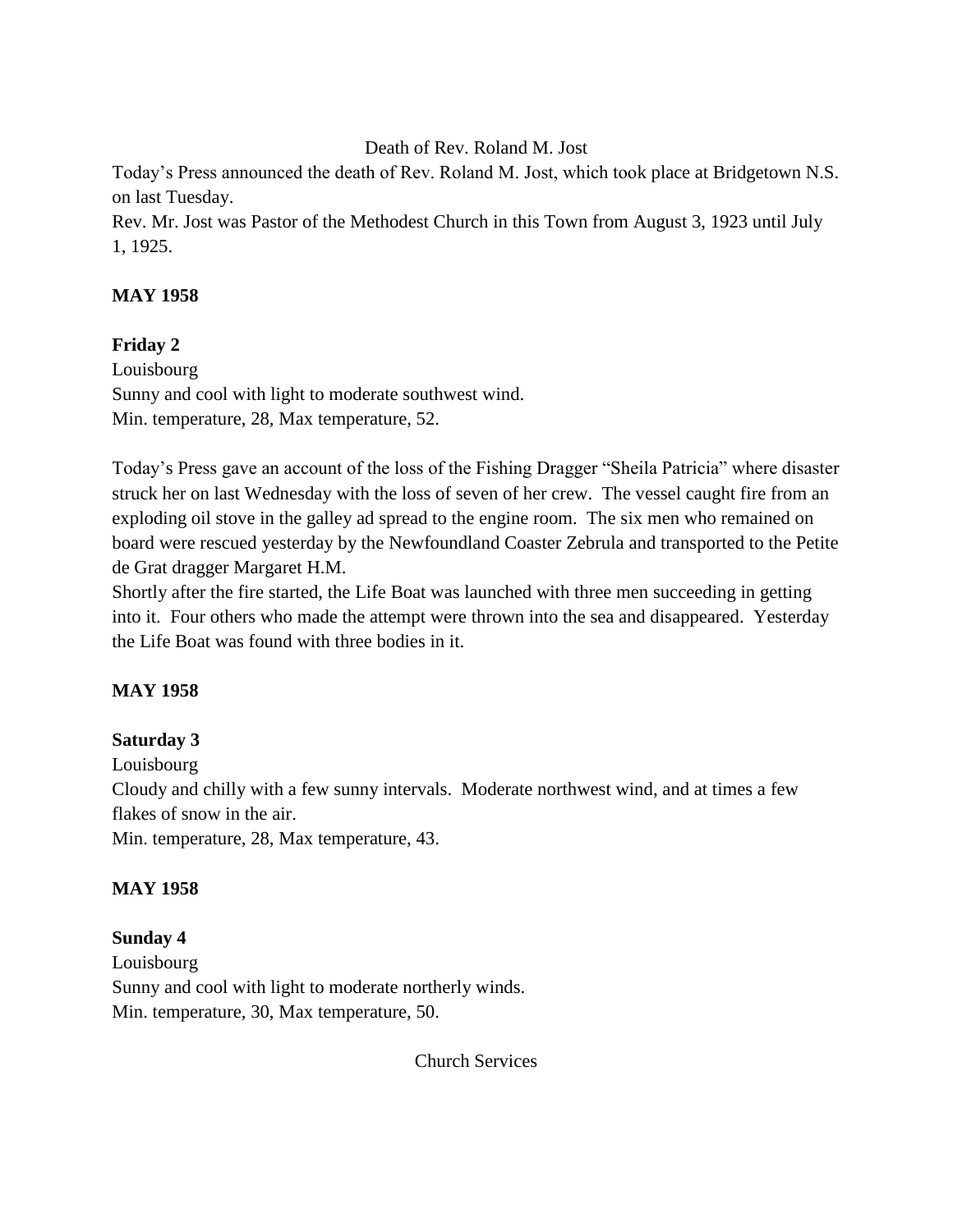At 11 A.M. and 7 P.M. in company with Emeline, attended services in the First United Church. Services conducted by Rev. John L. Rose, while the guest preacher was Rev. Dr. Ross Eaton, Secretary of the Nova Scotia Temperance Federation.

Present in the morning about 85, in the evening, about 65.

Choir attendance, A.M. 8, P.M. 9.

Dr. Eaton spoke on the subject of Temperance at both services and at the close of the evening showed films dealing with the same subject.

## Visitors

Mr. and Mrs. Cecil Hussey, son Barry and daughter Larkie [blank] arrived in the afternoon and remained with us until church time when they accompanied us to church.

They left for their home at Huntington N.S. immediately after the close of the evening services.

## **MAY 1958**

## **Monday 5**

Louisbourg Cloudy with mist and drizzle and a few very light showers. Min. temperature, 38, Max temperature, 48.

## Jane Arrived

Jane Huntington, my niece, arrived home shortly before midnight from Mount Allison University having completed in the second year at that institution in the course of Home Economics.

## **MAY 1958**

# **Tuesday 6**

Louisbourg Sunny and cool with light to moderate northeast wind.

## Louisbourg Enroute to Halifax

Left Louisbourg on the 6015 P.M. Bus trip enroute to Halifax. Left Sydney at 9.45 P.M. on board C.N.R. Train.

## **MAY 1958**

## **Wednesday 7**

Halifax Cloudy, light showers, drizzle and fog. Moderate winds. Heavy rain in the evening.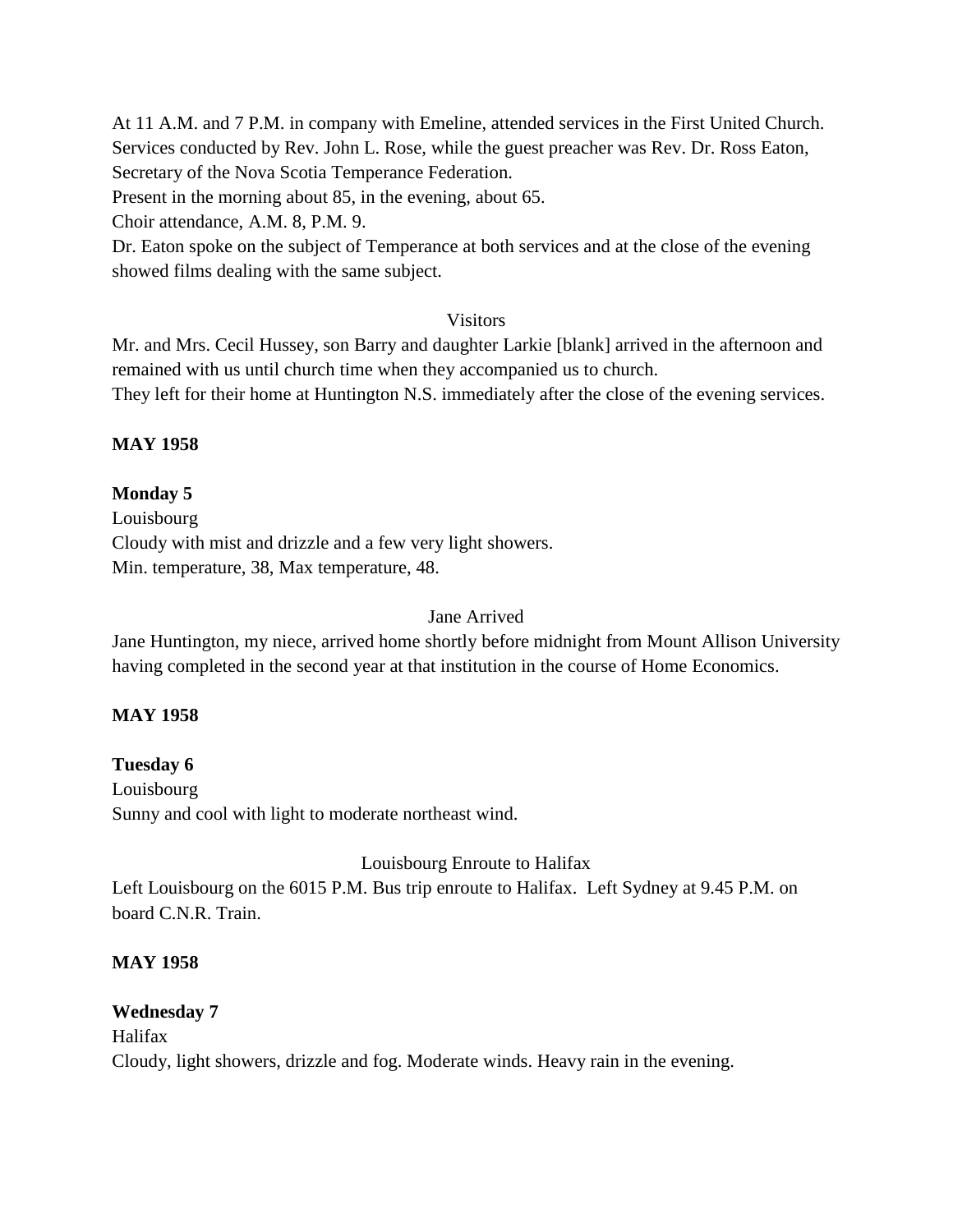## Arrived At Halifax

Arrived at Halifax at about 8 A.M. on board C.N.R. Train from Sydney.

## **MAY 1958**

## **Thursday 8**

Louisbourg

Cloudy and foggy with light southerly winds. Rain began to fall in the early part of the night. Rainfall of yesterday and today about 1 ½ inch.

## Arrived Home

Arrived at Sydney on board C.N.R. Train, at about 8.30 A.M. enroute from Halifax. Had breakfast at Isle Royale Buffet Shop. Contacted Alex Burke, Louisbourg, Sydney Mail driver, and took passage with him for Louisbourg, arriving at about 11.15 A.M.

## **MAY 1958**

## **Friday 9**

Louisbourg

Cloudy with some fog; clearing in the early afternoon. Moderate to fresh southwest wind. Min. temperature, 42, Max temperature, 51.

## **MAY 1958**

## **Saturday 10**

Louisbourg Cloudy and cool, clearing in the early afternoon. Fresh southwest wind. Min. temperature, 38, Max temperature, 52.

## **MAY 1958**

## **Sunday 11**

Louisbourg Mothers Day Sunny, becoming partly cloudy in the early afternoon. Fresh southwest winds decreasing to light at night.

Min. temperature, 35, Max temperature, 55.

Church Services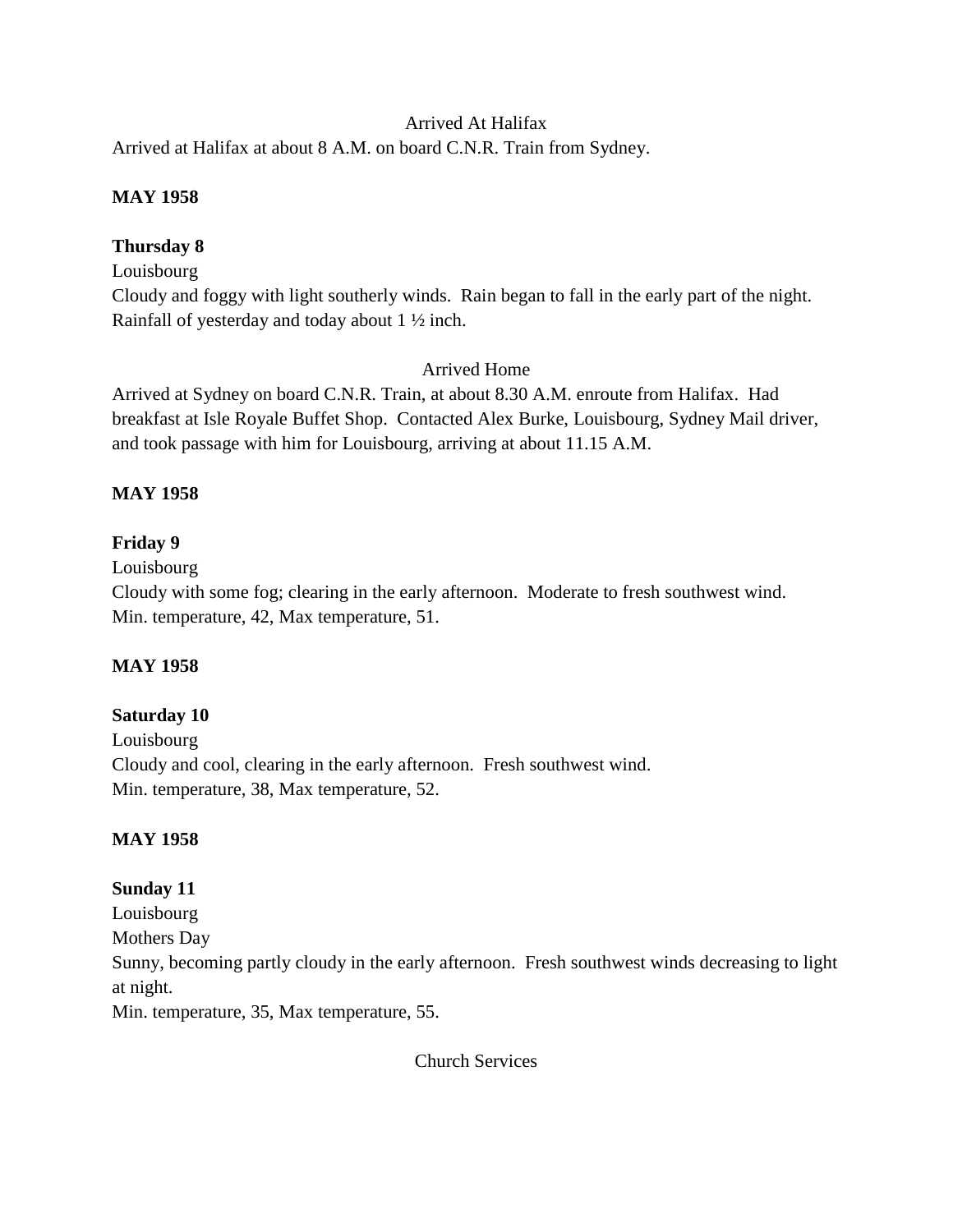At 11 A.M. and 7 P.M. in company with Emeline, attended services in the First United Church, where Rev. John L. Rose M. A. was the preacher. At the morning service the choir loft was occupied by the boys and girls of the Sunday School who led the service of song, with Miss Harris at the organ.

Present in the morning about 140, in the evening, 60. At the evening service suitable for Mothers Day was rendered by the regular choir.

## **MAY 1958**

## **Monday 12**

Louisbourg Cloudy with a few brief sunny intervals in the afternoon. Light southwest wind. Min. temperature, 42, Max temperature, 57.

C. G. S. Edward Cornwallis

Canadian Government Ship "Edward Cornwallis" arrived in the evening and docked at the Fright Wharf.

## Canadian Parliament Opened [Blank]

## **MAY 1958**

## **Tuesday 13**

Louisbourg Cloudy and cool with sunny intervals. Moderate northeast wind. Min. temperature, 42, Max temperature, 54.

## C. G. S. Edward Cornwallis

Canadian Government Ship "Edward Cornwallis" which arrived yesterday evening, sailed this morning.

## **MAY 1958**

## **Wednesday 14**

Louisbourg

Showers in the early morning. Mostly cloudy with moderate northeast wind. Very chilly. Min. temperature, 40, Max temperature, 48.

## **MAY 1958**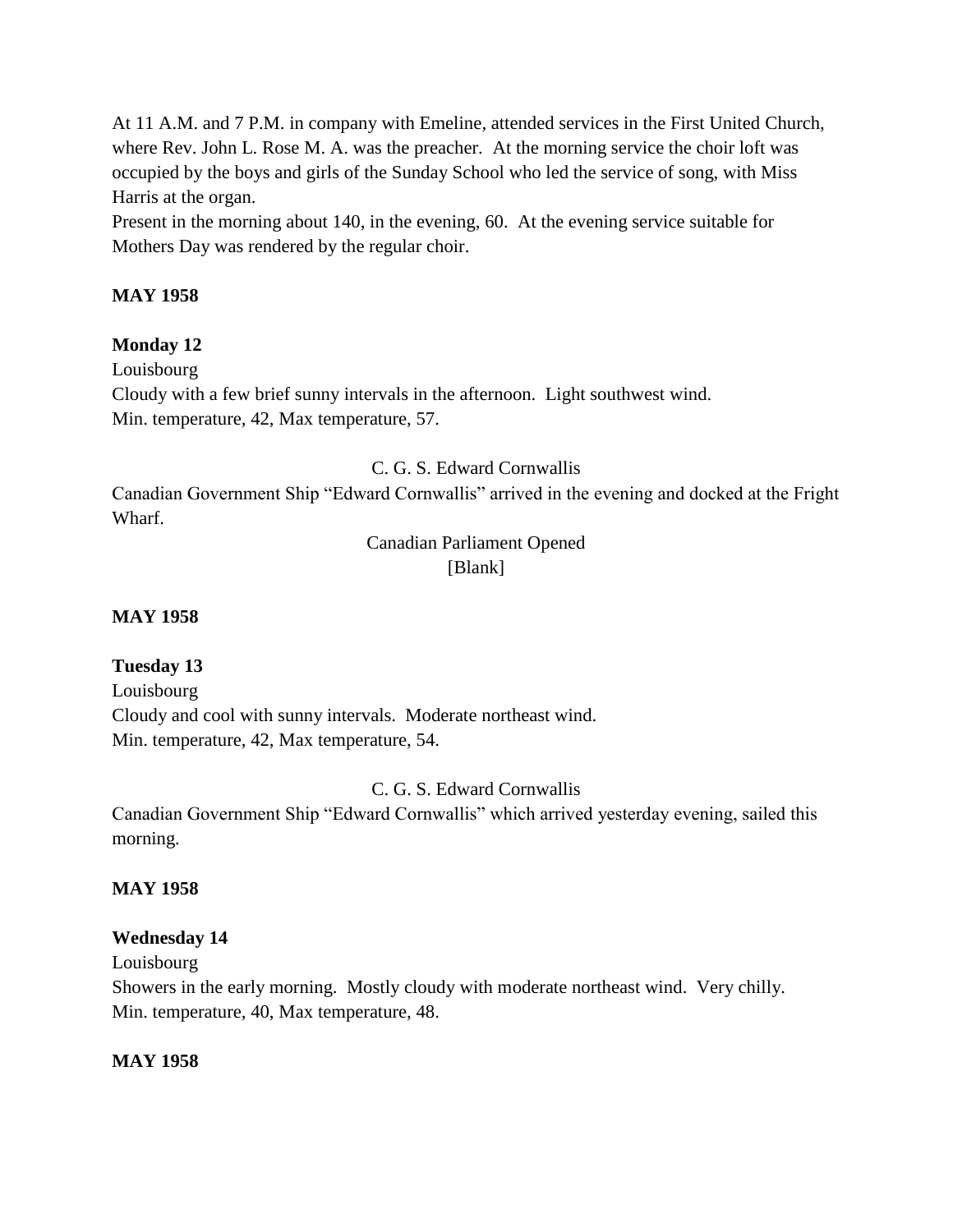## **Thursday 15**

Louisbourg Cloudy and cool, clearing in mid-afternoon. Moderate northeast wind. Min. temperature, 35, Max temperature, 49.

## **MAY 1958**

## **Friday 16**

Louisbourg Sunny and cool with light to moderate southwest wind. Min. temperature, 28, Max temperature, 54.

## **MAY 1958**

## **Saturday 17**

Louisbourg Sunny, with light southwest wind, a very lovely spring day. Min. temperature, 33, Max temperature, 56.

Planted Dahlias Planted 5 Dahlia Bulbs in the morning, first of the season.

## **MAY 1958**

# **Sunday 18**

Louisbourg Sunny, becoming partly cloudy in the afternoon. Light southwest wind. Min. temperature, 33, Max temperature, 54.

Church Services

At 11 A.M. and 7 P.M. attended services in the First United Church, where Rev. John L. Rose M. A. was the preacher.

Present in the morning about 60, in the evening, 28.

Choir attendance, A.M. 8, P.M. 9.

## Panamanian Ship Sur

Panamanian Ship "Sur" which since last Friday morning has been loading a part cargo of Fish Meal (336 tons) from the plant of the Louisbourg Fisheries sailed this morning enroute for Liverpool England, via Newfoundland.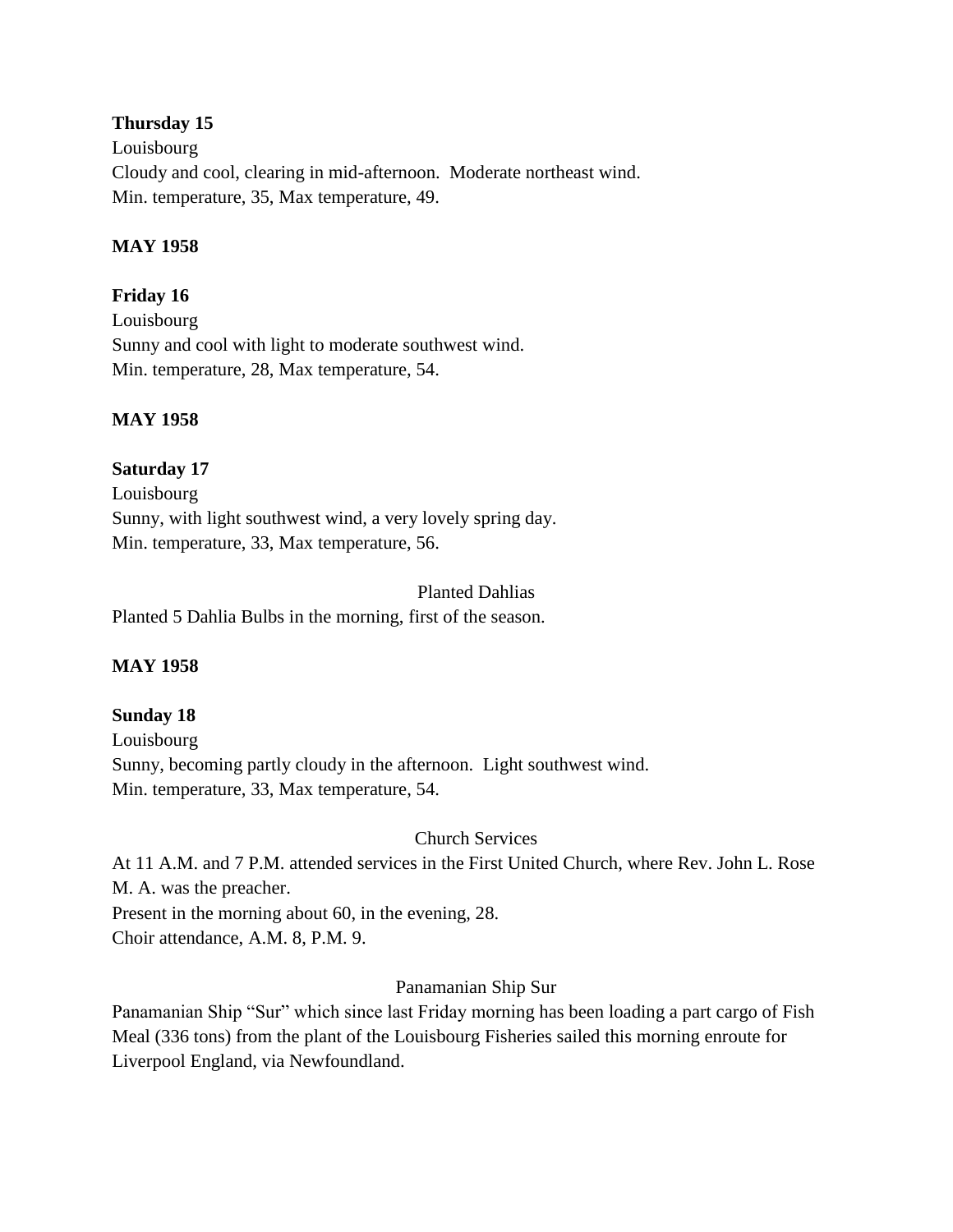## **MAY 1958**

## **Monday 19**

Louisbourg

Cloudy with brief sunny intervals during the forenoon. Rain began to fall at about noon and continued throughout the afternoon and night. Light to fresh southwest wind. Heavy rain at night.

Min. temperature, 46, Max temperature, 59. Rainfall about 1 ¾ inch.

## **MAY 1958**

## **Tuesday 20**

Louisbourg Cloudy with moderate southwest wind. Min. temperature, 48, Max temperature, 60.

## **MAY 1958**

## **Wednesday 21**

Louisbourg

Cloudy with intermittent showers and drizzle. Whole shore area covered with a thick blanket of fog.

Min. temperature, 44, Max temperature, 51.

## Choir Practice

At 8 P.M. in company with Emeline, attended and conducted choir practice in the First United Church.

## **MAY 1958**

## **Thursday 22**

Louisbourg

Showers drizzle and fog clearing in the early afternoon. Sunny and moderately warm during the afternoon.

Min. temperature, 44, Max temperature, 61.

Rainfall of yesterday, last night and today, one inch.

## **MAY 1958**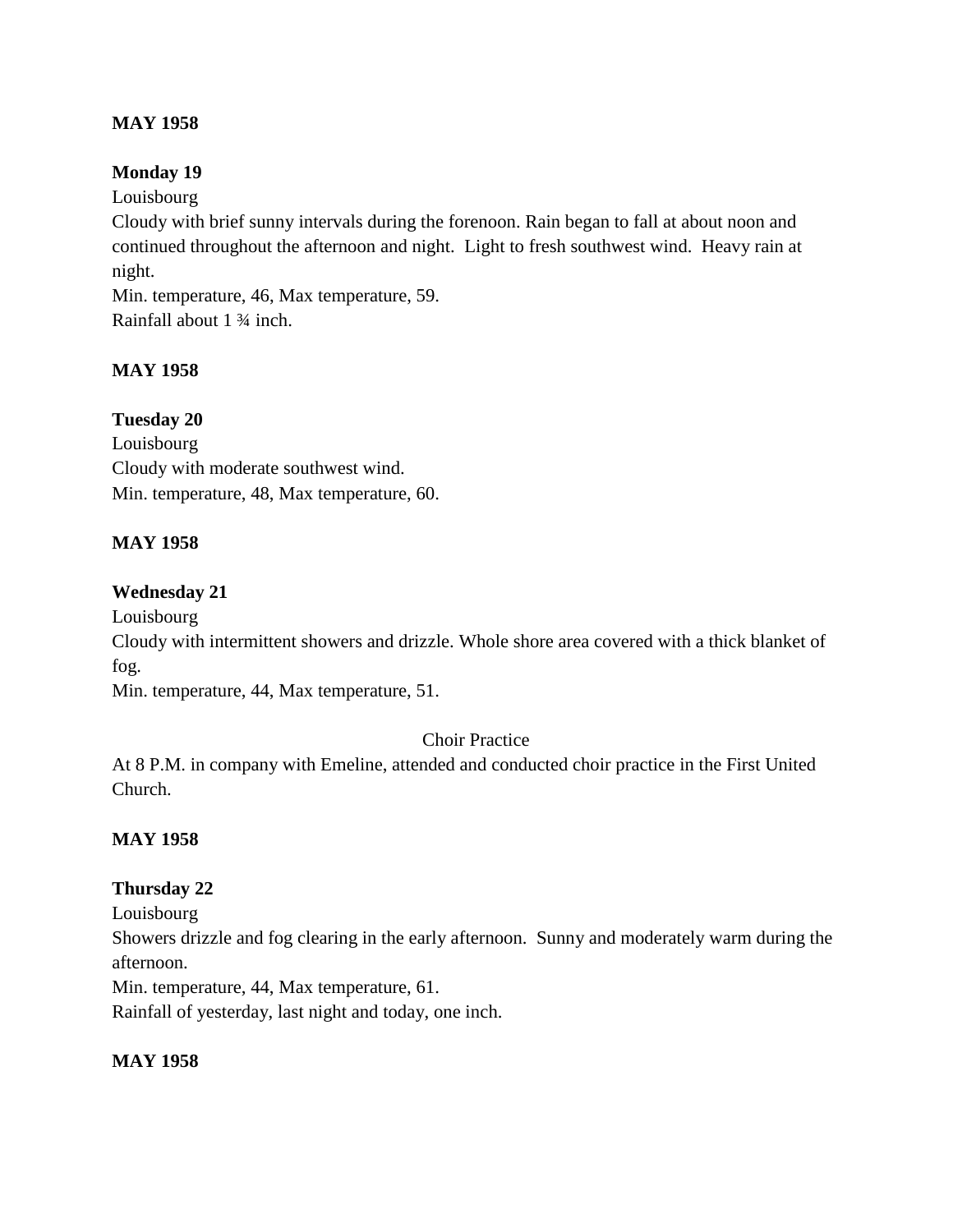## **Friday 23**

Louisbourg Cloudy with light to moderate south west wind. Min. temperature, 40, Max temperature, 59.

### Marriage

The marriage of Calvin MacLean to Miss Bernice MacIntyre, both of this Town took place in the First United Church at 3 P.M. The ceremony was performed by Rev. John L. Rose M. A. Pastor of the First United.

## **MAY 1958**

## **Saturday 24**

Louisbourg

Cloudy, with light showers and fog in the morning. Sunny during the afternoon. Light southwest wind, shifting to northeast in the evening. Min. temperature, 45, Max temperature, 61.

## **MAY 1958**

**Sunday 25** Louisbourg Cloudy with fog and some light mist. Light easterly winds. Min. temperature, 41, Max temperature, 53.

## Church Services

At 11 A.M. and 8 P.M., in company with Emeline, attended services in the First United Church, where in the morning Rev. John L. Rose M. A. was the preacher while in the evening the speaker was Mr. Gordon Cann, student minister, who gave a talk on his experiences as Pastor of one of the Methodist Churches in Bermuda. At the close of his address, he showed on a screen, a large number of pictures of scenes on the Island of Bermuda, which were greatly enjoyed by those present. The Women's Missionary Society semi-annual Thank-offering was taken at the evening service.

Present in the morning about 90, in the evening about 40.

## Visitors

In the afternoon Mr. and Mrs. Hedley Hopkins, daughter, Patricia and Hedley's mother all of Sydney, arrived and spent part of the afternoon with us. They left for home at about 4 P.M.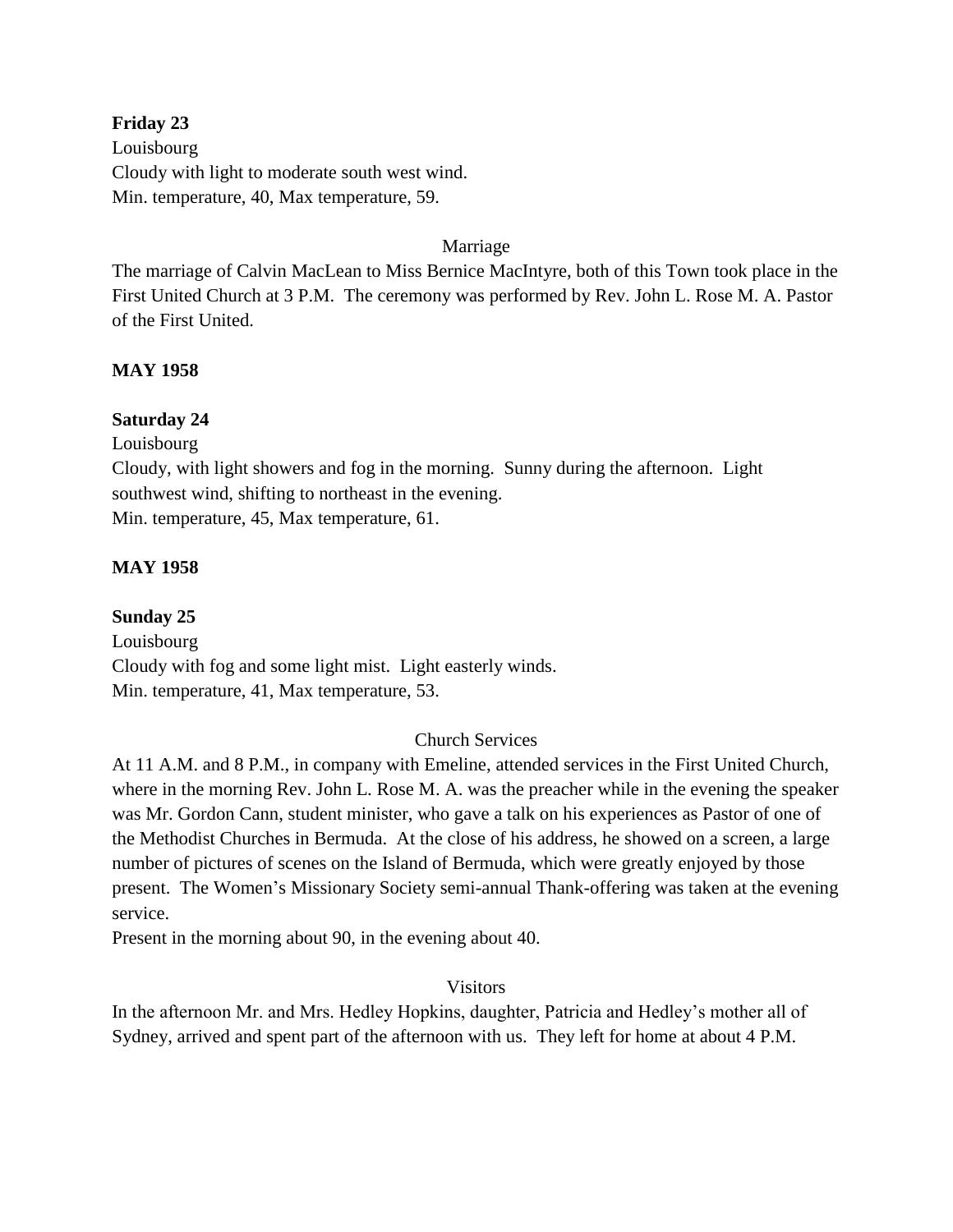Mr. Lloyd Muir of Westville, N.S. who has been a student at Mount Allison University for the past two years, visited us in the evening. He is on his way to Newfoundland where he has a job awaiting him for the summer months. He left here at about 8 P.M. for North Sydney where he boards a C. N. R. boat for Port-au-Basque, Newfoundland.

## **MAY 1958**

## **Monday 26**

Louisbourg Cloud, mist and fog, with light southerly winds. Heavy showers in the evening and early part of the night.

Min. temperature, 45, Max temperature, 55.

## **MAY 1958**

## **Tuesday 27**

Louisbourg Mostly sunny with light to moderate variable winds, mostly southeast. Min. temperature, 47, Max temperature, 65. A very lovely spring day.

I planted Gladiola Bulbs [blank] and Morning Glory seed in the evening.

## **MAY 1958**

## **Wednesday 28**

Louisbourg Heavy showers in the morning followed by mist and fog. Light southeast wind. Min. temperature, 44, Max temperature, 55.

## Choir Practice

At 8 P.M. in company with Emeline, attended and conducted choir practice in the First United Church.

## **MAY 1958**

## **Thursday 29**

Louisbourg

Heavy showers in the early morning. Cloudy with thick blanket of fog. Fresh to strong southeast wind, moderating during the day.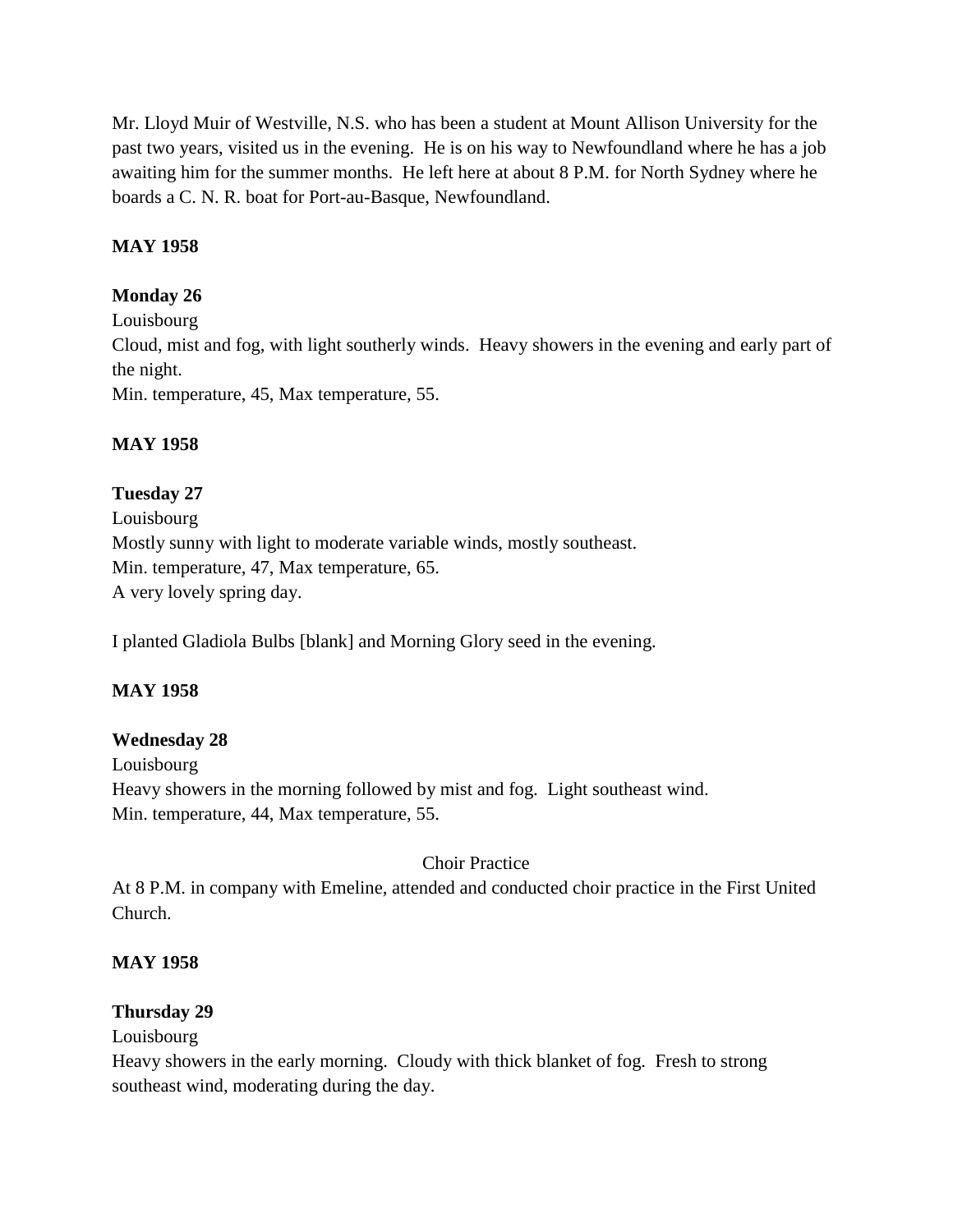Min. temperature, 48, Max temperature, 53. Rainfall of yesterday morning and last night 1 inch.

## To Sydney and Return

Went to Sydney on the 9.30 A.M. trip of the Gussie LeBlanc Bus, where I had an appointment with Don MacKeen on my arrival at Sydney and gave him an order for merchandise. Returned home on the Bus leaving Sydney at 12.15 P.M.

## **MAY 1958**

## **Friday 30**

Louisbourg Sunny, with light northwest wind. A very lovely day. Min. temperature, 40, Max temperature, 63.

## **MAY 1958**

## **Saturday 31** Louisbourg Sunny with light northwest wind. Min. temperature, 44, Max temperature, 62.

## **JUNE 1958**

## **Sunday 1** Louisbourg Sunny, with light to moderate northeast wind. A very lovely spring day. Min. temperature, 34, Max temperature, 62.

## Church Services

At 11 A.M. and 7 P.M. in company with Emeline, attended services in the First United Church, where Rev. John L. Rose M. A. was the preacher. Present in the morning about 85, in the evening, 39. Choir attendance 8 at each service.

## **JUNE 1958**

**Monday 2** Louisbourg Sunny with light variable winds.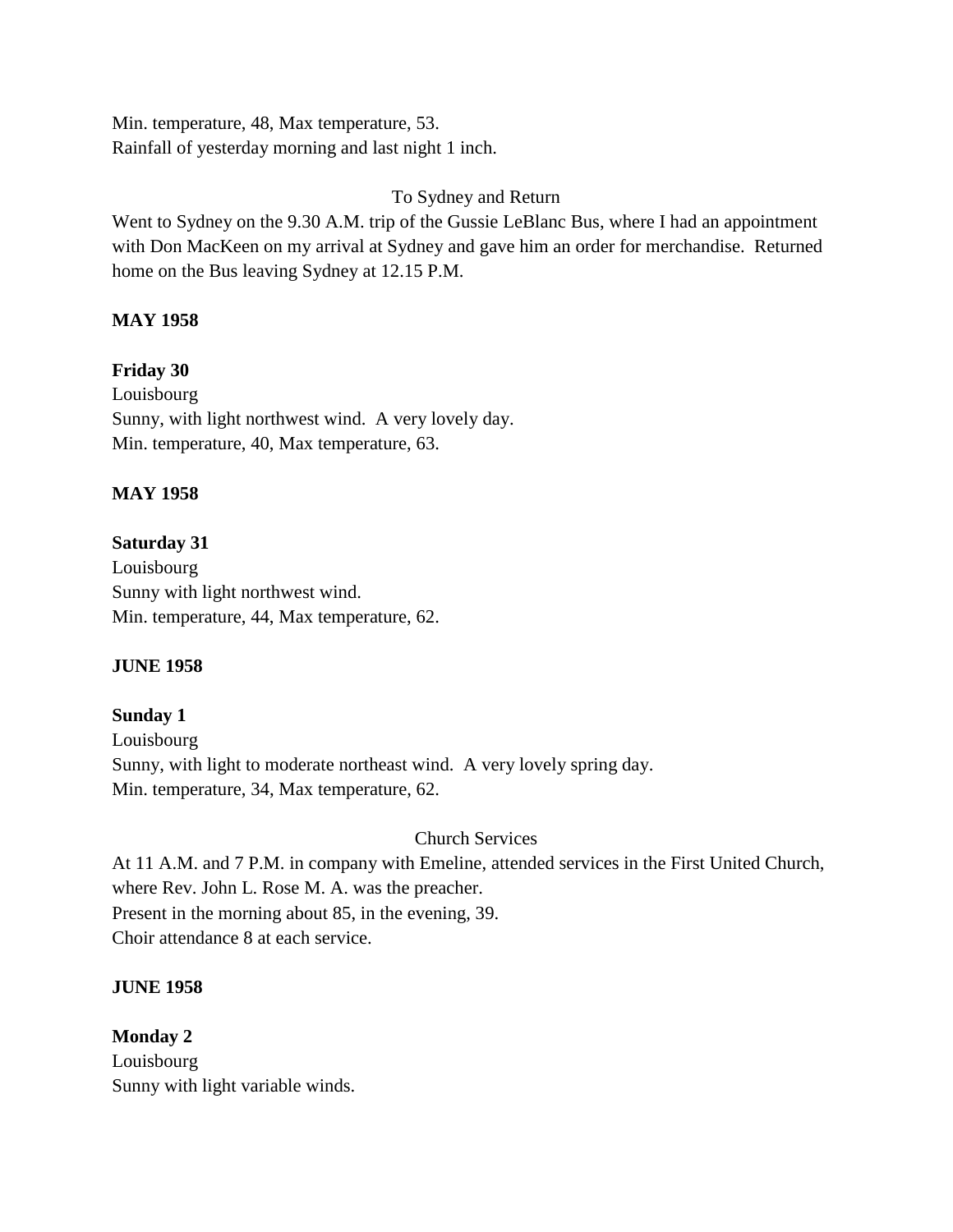A very lovely day. Min. temperature, 38, Max temperature, 59.

To Sydney and Return

Went to Sydney in the Louisbourg and Sydney Mail Truck. Alex Burke drives, and took my dog "Bingo" to the animal Hospital, at Sydney River, for treatment.

## **JUNE 1958**

## **Tuesday 3**

Louisbourg

Cloudy with some fog and light variable winds during the forenoon. Fresh northeast wind with and showers and drizzle beginning in midafternoon.

Min. temperature, 46, Max temperature, 62.

## **JUNE 1958**

## **Wednesday 4**

Louisbourg

Cloudy, with light drizzle and mist in the latter half of the day and evening. Fresh to strong easterly winds, moderating to light during the afternoon. Min. temperature, 44, Max temperature, 46.

## Choir Practice

At 8 P.M. in company with Emeline, attended and conducted choir practice in the First United Church.

## Death of "Bingo"

"Bingo" my Husky Dog died at the Animal Hospital of Sydney River, this afternoon. I took him to the Hospital on last Monday morning for treatment by Dr. Raymond Kennedy who operates the Animal Hospital.

## **JUNE 1958**

## **Thursday 5**

Louisbourg

Cloudy and cool, partly sunny for a while in the afternoon, cloudy at night. Moderate easterly and southerly winds.

Min. temperature, 43, Max temperature, 53.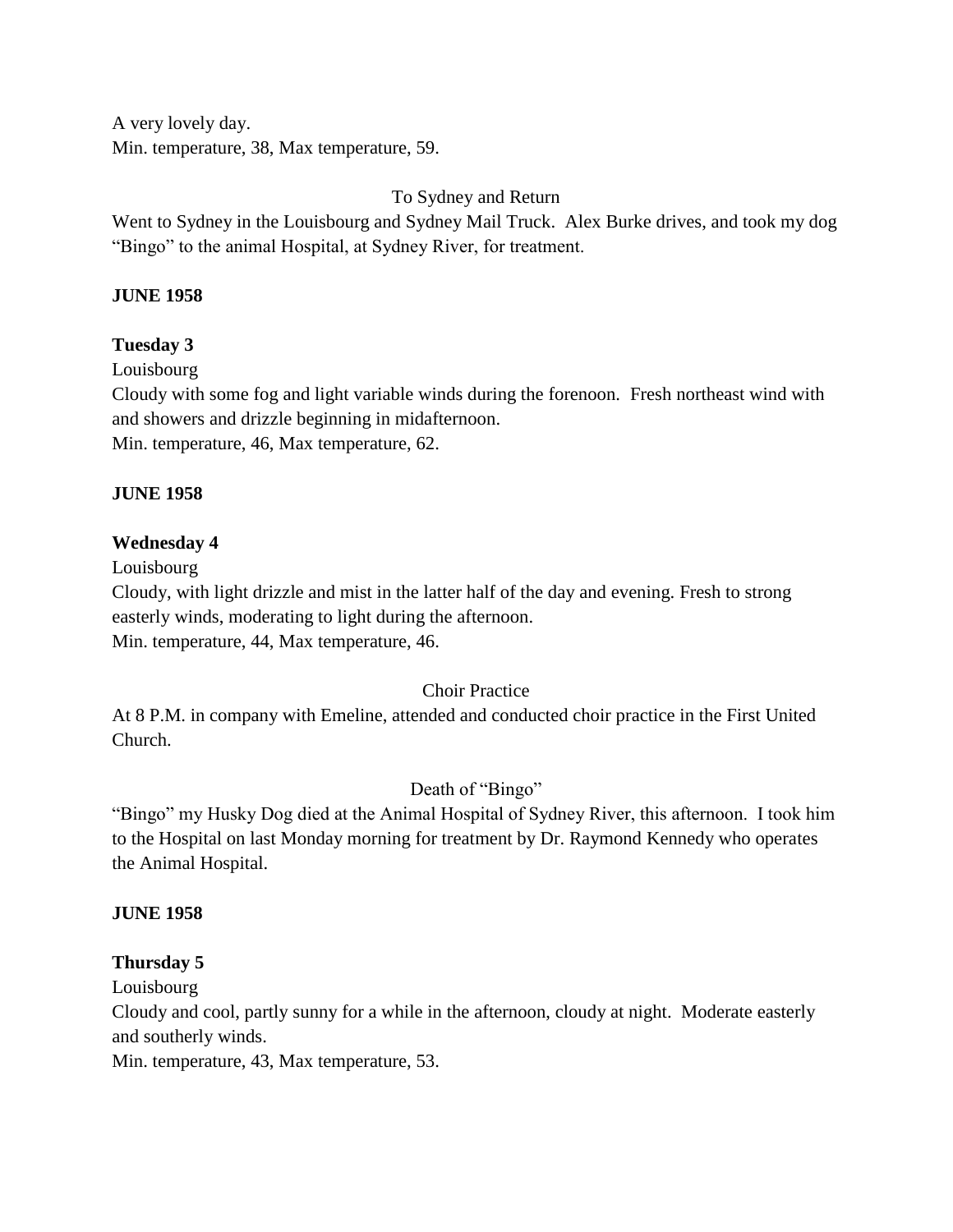## Lobster Supper

At 7 P.M. in company with Emeline, attended a Lobster Supper in Calvin Hall, sponsored by the Brotherhood and the Junior Guild of the First United Church. About 40 present.

#### **JUNE 1958**

### **Friday 6**

Louisbourg Cloudy with mist and drizzle and occasional light showers. Light to moderate easterly and southerly winds. Min. temperature, 44, Max temperature, 50.

#### **JUNE 1958**

#### **Saturday 7**

Louisbourg Sunny, with fresh northeast to north winds, decreasing to light in the evening. Min. temperature, 36, Max temperature, 59.

#### **JUNE 1958**

## **Sunday 8**

Louisbourg

Sunny, with fresh to strong southwest to west winds, becoming cloudy in the evening. Min. temperature, 39, Max temperature, 61.

Church Services

At 11 A.M., in company with Emeline, attended services in the First United Church, Mr. Gordon Cann, student minister, was the preacher. About 95 present, Choir attendance, 8

In the evening on the invitation of Wilson Terry, Evelyn, and daughter Jane, Emeline and I motored to Marion Bridge, where at 7 P.M. we attended service in the Marion Bridge United Church where the preacher was Mr. Robert Hussey, student minister, who with Gordon Cann is to be ordained on next Sunday at Sackville, New Brunswick.

Two other occupants of the Terry car on the Marion Bridge trip were Ivan Wilson and Philip Lawrence.

After the close of the evening service, on the invitation of Mr. and Mrs. Harvey Hussey, we visited their home where we spent a very pleasant evening.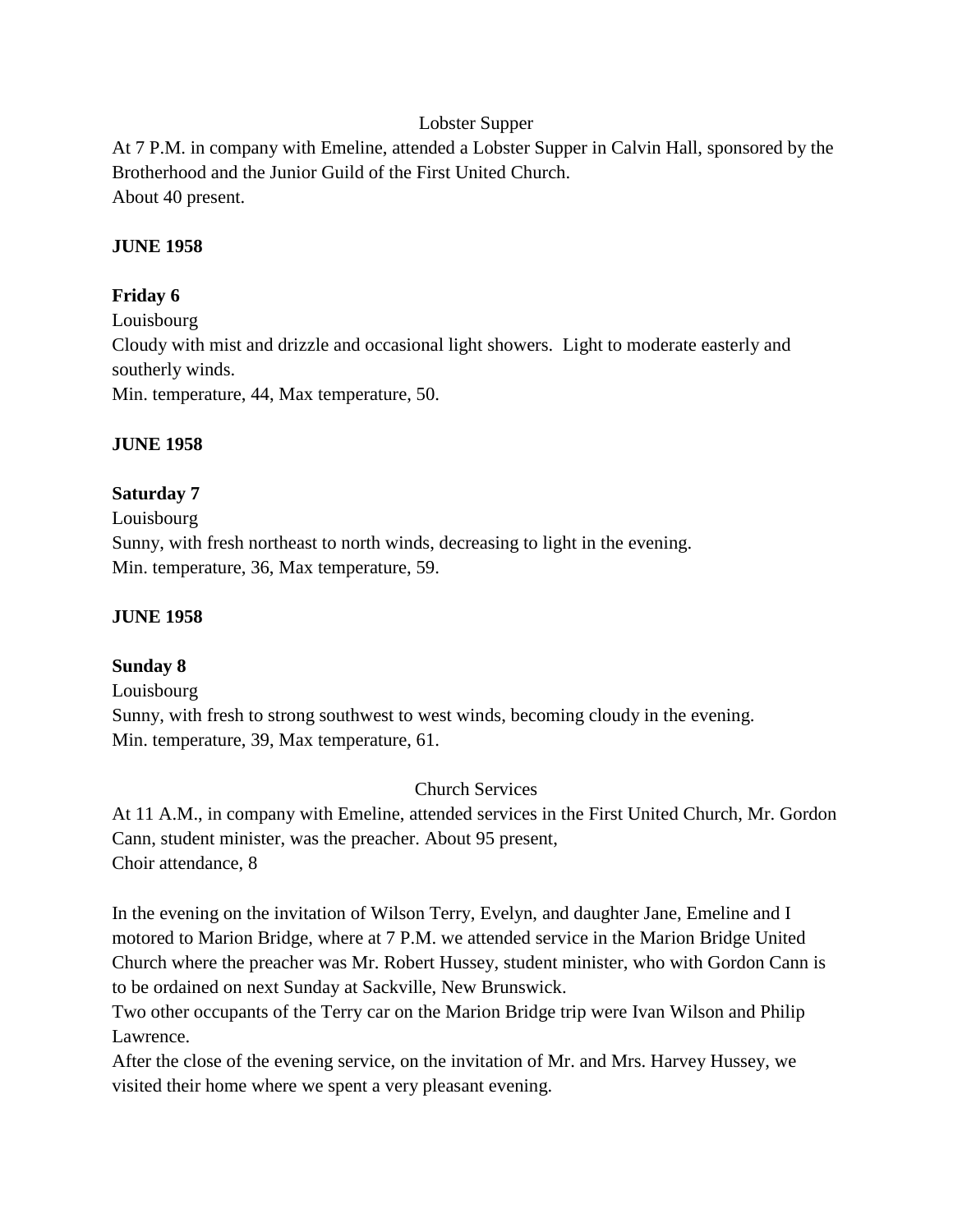#### **JUNE 1958**

### **Monday 9**

#### Louisbourg

Cloudy with sunny intervals. Light showers in the evening followed by clearing sky. Light to moderate southwest winds shifting to west and northwest in the evening and night. Min. temperature, 42, Max temperature, 71.

#### **JUNE 1958**

#### **Tuesday 10**

Louisbourg Sunny, becoming cloudy in the evening. Strong northwest and north winds. Frost in the morning. Min. temperature, 32, Max temperature, 61.

#### **JUNE 1958**

#### **Wednesday 11**

Louisbourg Sunny with light southwest wind, becoming cloudy in the evening. Min. temperature, [blank], Max temperature, 65.

#### Choir Practice

At 8 P.M. in company with Emeline, attended and conducted choir practice in the First United Church.

## **JUNE 1958**

#### **Thursday 12**

Louisbourg

Cloudy with light winds. Light showers in the morning followed by mist and light drizzle. Min. temperature, 48, Max temperature, 57.

#### Meeting of Celebration Committee

At 8.30 P.M. with A. L. Simpson of the Royal Bank, attended a meeting of the Louisbourg Bicentennial Committee, held in the museum at Louisbourg National and Historic Park. Among those present were Mayor G. M. Hiltz, Chairman, A. L. Simpson, Secretary, Councillors, Duncan MacKay and Alex Nicholson, D. F. Nicholson, Town Clerk, [blank] O'Hagen,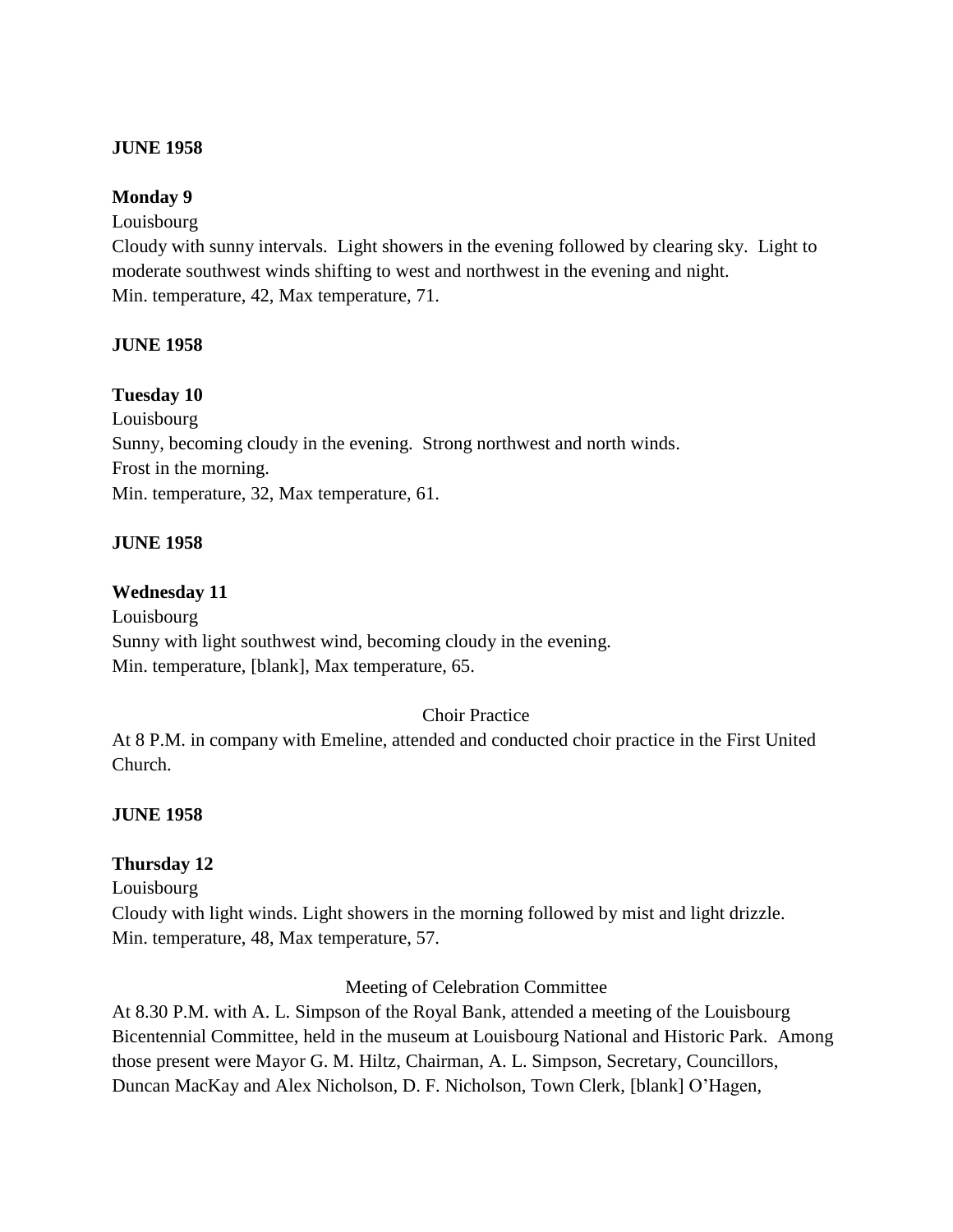coordinator for the Bicentennial Celebration. Bert MacLeod, Sydney, Lawrence Doucette, Sydney, Mr. MacLander's and Mr. Nash, Sydney, Mrs. Chas. Sutherland and Miss Katherine MacLennan, Sydney, Mr. Nathanson, Sydney, George Lewis, Louisbourg.

### **JUNE 1958**

## **Friday 13**

Louisbourg

Cloudy with some fog. Partly sunny during the afternoon. Cloudy and foggy at night. Min. temperature, 48, Max temperature, 60.

#### **JUNE 1958**

#### **Saturday 14**

Louisbourg Cloudy, light showers mist and fog. Heavy rain in the evening followed by a clearing sky. Light to moderate southerly winds, shifting to northwest after nightfall. Rainfall, 5/8 inch. Min. temperature, 48, Max temperature, 54.

#### **JUNE 1958**

## **Sunday 8**

Louisbourg Sunny with fresh to strong southwest wind, decreasing to light in the evening. Min. temperature, 37, Max temperature, 57.

#### Church Services

At 11 A.M. and 7 P.M. services were held in the First United Church. Rev. John L. Rose, M. A., was the preacher at both services. Owing to having a cold, I was not out to church today. But Evelyn, Jane and Emeline were present both morning and evening.

#### **JUNE 1958**

#### **Monday 16**

Louisbourg Sunny, with fresh to strong southwest wind. Cloudy in the evening. Min. temperature, 47, Max temperature, 60.

#### **JUNE 1958**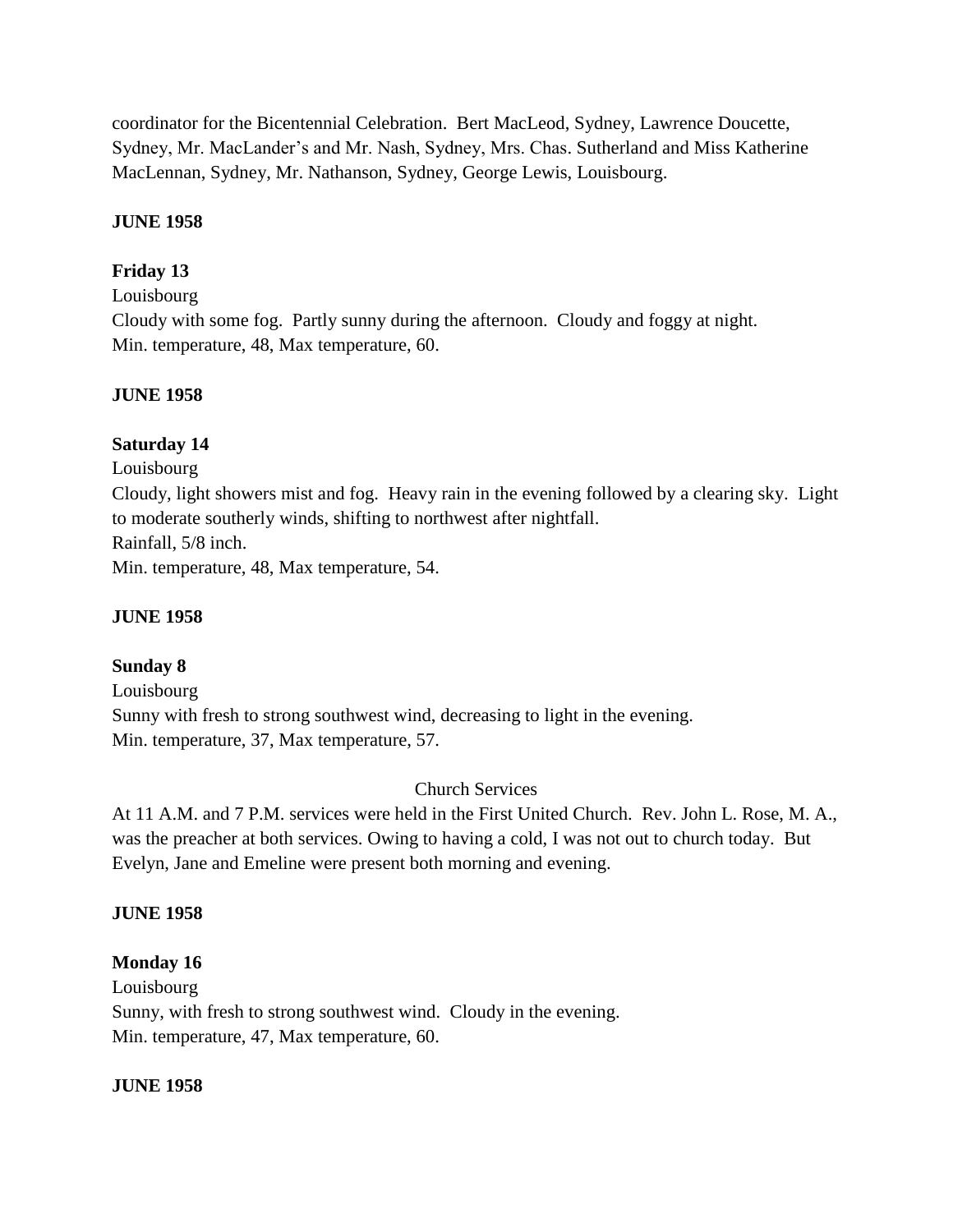## **Tuesday 17**

Louisbourg

Cloudy, with a few showers in the morning. Partly clearing during the forenoon. Sunny in the afternoon and evening. Fresh to strong west-south wind. Min. temperature, 44, Max temperature, 61.

## **JUNE 1958**

## **Wednesday 18**

Louisbourg

Sunny, with cloudy intervals. Fresh southerly winds, decreasing to light in the evening. Min. temperature, 44, Max temperature, 64.

## **JUNE 1958**

## **Thursday 19**

Louisbourg Sunny, with cloudy intervals and a shower of rain in the afternoon. Clear in the evening and night. Light winds. Min. temperature, 40, Max temperature, 65. **JUNE 1958**

## **Friday 20**

Louisbourg Sunny with cloudy intervals and light southwest wind. A very nice day. The last day of the spring season. Min. temperature, 44, Max temperature, 63.

## **JUNE 1958**

## **Saturday 21**

Louisbourg

Sunny in the morning, but becoming cloudy before noon. Cloudy with some fog during the afternoon and night. Light easterly winds.

Min. temperature, 44, Max temperature, 61.

Auction Sale [Blank]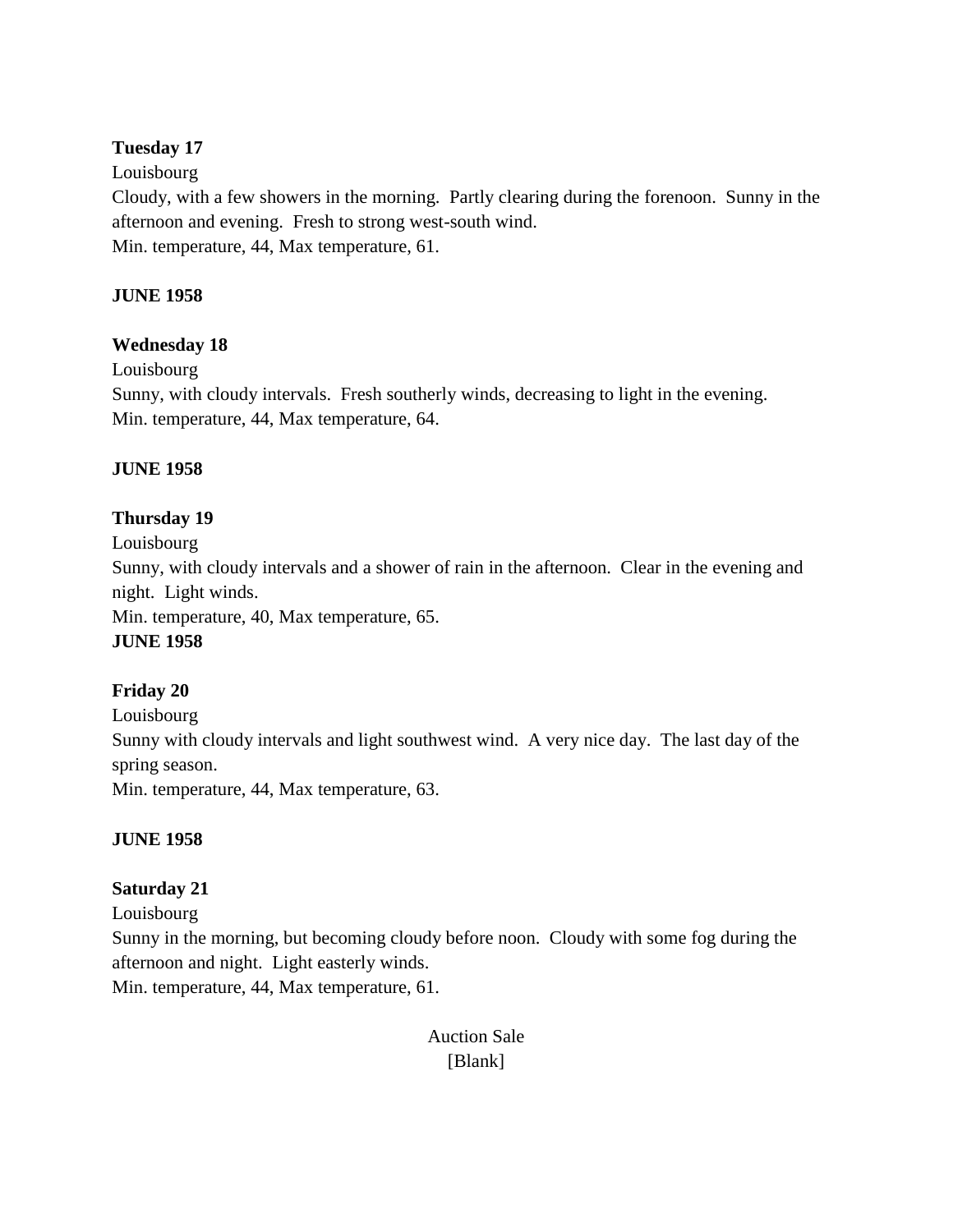#### **JUNE 1958**

#### **Sunday 22**

Louisbourg

Cloudy, with heavy showers at intervals throughout the day. Sunny intervals in the evening beginning at about 5 P.M. Moderate winds, northwest in the evening. Min. temperature, 50, Max temperature, 64.

#### Church Services

At 11 A.M. and 7 P.M. in company with Emeline, attended services in the First United Church, where Rev. John L. Rose was the preacher.

Present in the morning about 80, in the evening about 55.

Mariners Lodge A. F. & A.M. of Louisbourg paraded to the United Church, in the evening. The parade consisted of 12 members as follows: A.M. Townsend, Charles Stacey, George Stacey, Harvey Lewis, George Lewis, Edward Terry, Wilfred Wagnus, George Phalen, Rev. John L. Rose, Harold Rudderham, Edison Skinner, and J. O. Harris.

#### **JUNE 1958**

#### **Monday 23**

Louisbourg

Cloudy with some fog in the morning, clearing during the forenoon. Mostly sunny in the afternoon. Moderate variable winds mostly southwest. Min. temperature, 50, Max temperature, 63.

#### Drowning At Gabarus

Sydney MacDonald of Gabarus and Stewart MacLean of Gabarus Lake, were drowned today while engaged in Lobster fishing. The accident occurred near Guion Island at the entrance to Gabarus Bay.

#### **JUNE 1958**

## **Tuesday 24**

Louisbourg Sunny, with light to moderate winds. A very lovely early summer day. Min. temperature, 44, Max temperature, 71.

#### **JUNE 1958**

#### **Wednesday 25**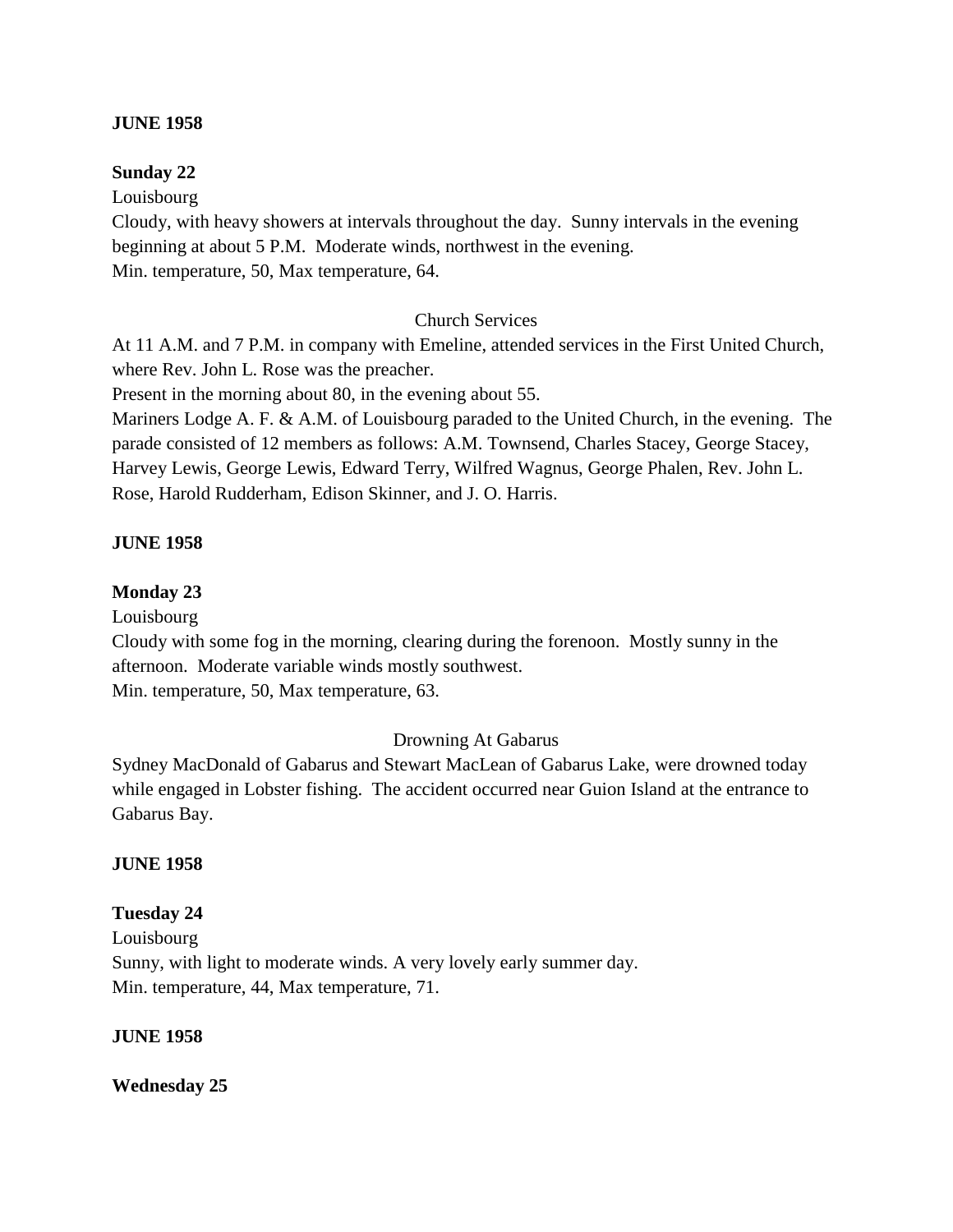Louisbourg Sunny, with moderate northeast wind. A very nice summer day. Min. temperature, 48, Max temperature, 69.

## Painting Shop

Alex MacKay who I agreed to paint the exterior of my shop corner of Main and Warren Streets, began the painting job today. He has offered to do the work for the sum of \$50.00 while I supply the material.

#### **JUNE 1958**

#### **Thursday 26**

Louisbourg Cloudy, with a few light showers and drizzle. Light winds. Min. temperature, 46, Max temperature, 56.

## Visit from Mrs. Baines

Mrs. Ernest Baines (Ella) of Sydney, paid us a visit in the evening. She came to Town at about 7.45 P.M. on the return trip.

### **JUNE 1958**

## **Friday 27**

Louisbourg Showers in the morning followed by light drizzle and mist. Clearing in the late afternoon. Rainfall about 1/8 inch.

Min. temperature, 54, Max temperature, 68.

Preparatory Service

At 7.30 P.M., in company with Emeline, attended the quarterly Preparatory Service held in the First United Church and conducted by Rev. John L. Rose M. A.

## **JUNE 1958**

## **Saturday 28**

Louisbourg

Sunny and warm with moderate west and northwest winds, shifting to northeast in the evening and decreasing to light. A very lovely early summer day.

Min. temperature, 51, Max temperature, 77.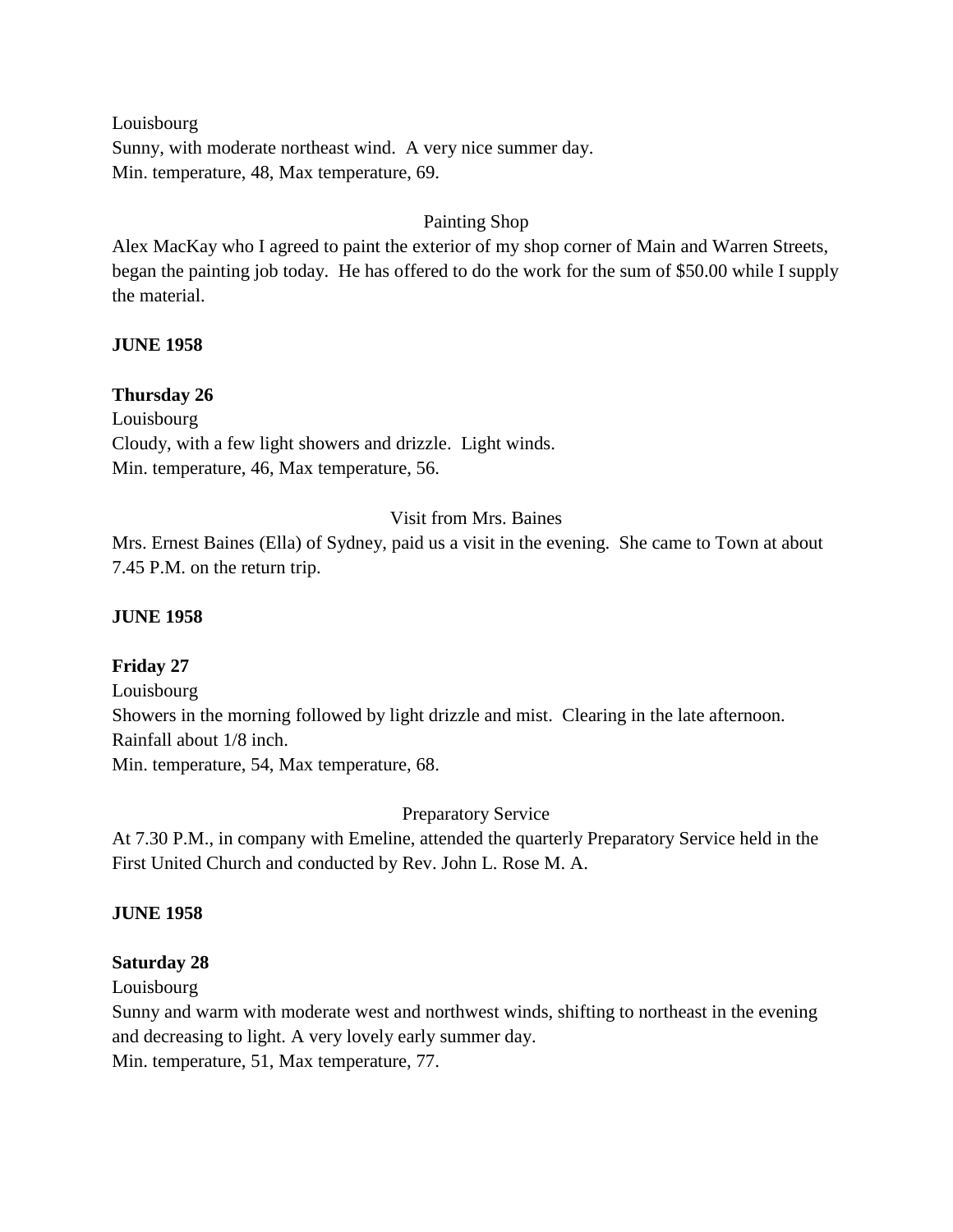#### **JUNE 1958**

#### **Sunday 29**

Louisbourg

Cloudy and hazy with sunny intervals. Light northeast wind, shifting to southwest in the evening.

Min. temperature, 50, Max temperature, 63.

## Church Services

At 11 A.M. and 7 P.M. in company with Emeline, attended services in the First United Church, where Rev. John L. Rose M. A. was the preacher. Present in the morning about 90, in the evening, 33. Choir attendance A.M. 7, P.M. 8. The communion of the Lord's Supper was dispensed at the morning service. John C. Johnson was received as a member of the Church, at the morning service.

#### **JUNE 1958**

#### **Monday 30**

Louisbourg Cloudy and cool with moderate southwest wind. Min. temperature, 47, Max temperature, 63.

## **JULY 1958**

## **Tuesday 1**

Louisbourg

Showers in the early morning. Sunny and warm throughout the day. Fog along the coast durinf the day covering the Town at night.

Min. temperature, 54, Max temperature, 70.

A very lovely summer day.

## Public Holiday

Larger places of business, public offices closed all day. Post offices on holiday hours. No outgoing or incoming mail in the evening. Had shop open all day to accommodate newspaper customers.

#### **JULY 1958**

**Wednesday 2** Louisbourg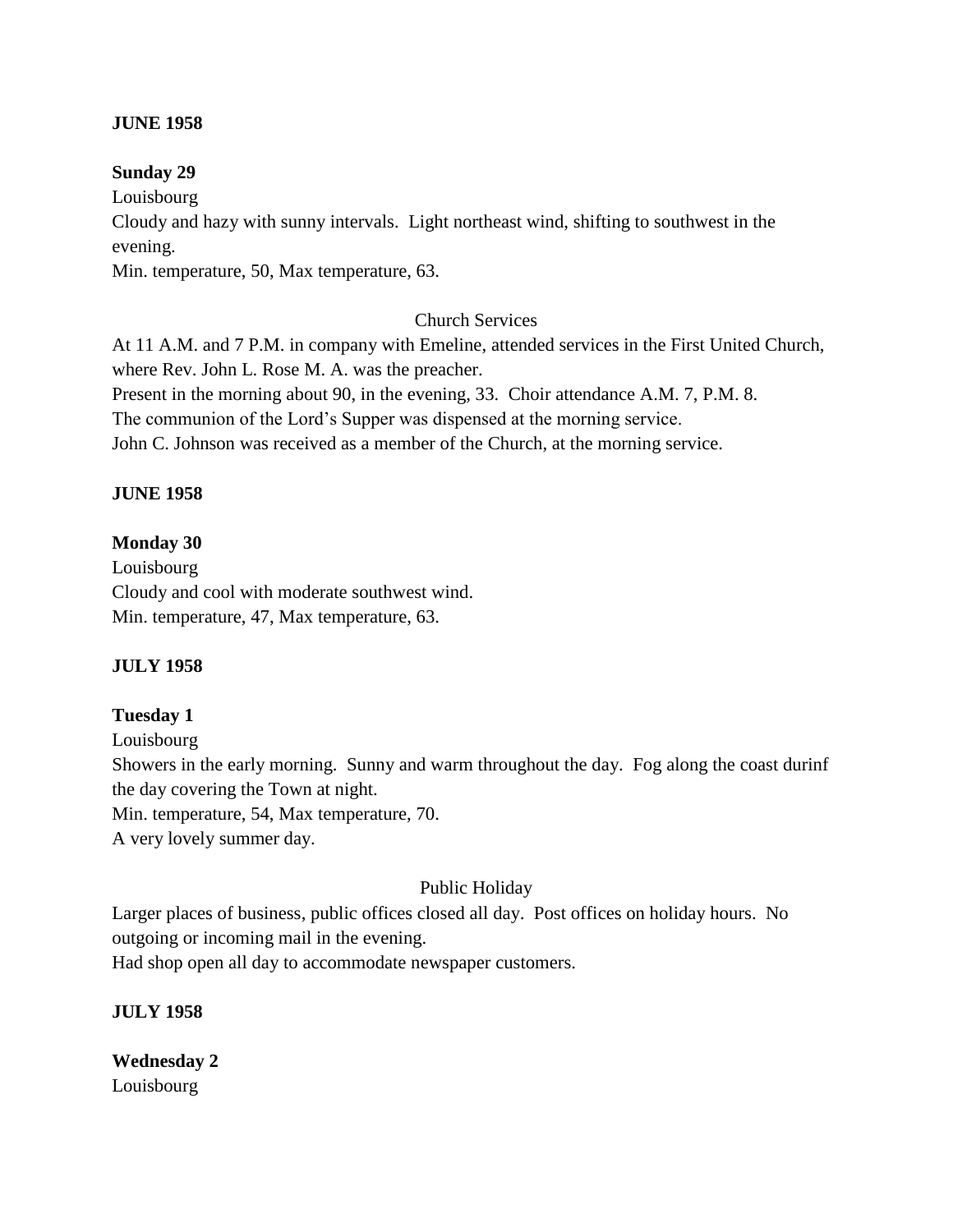Rainfall of about ¼ inch, accompanied by a few flashes of lightening in the morning. Thick blanket of fog with moderate southwest winds, which shifted to northwest at about 3 P.M. Sunny and warm during the late afternoon and evening. Min. temperature, 54, Max temperature, 76.

## Choir Practice

At 8 P.M. in company with Emeline, attended and conducted choir practice in the First United Church.

## **JULY 1958**

## **Thursday 3**

Louisbourg

Sunny and warm with light to moderate southwest wind. A very lovely day. Min. temperature, 50, Max temperature, 71.

## **JULY 1958**

#### **Friday 4**

Louisbourg Sunny and warm with moderate southwest wind, increasing to strong in the mid-afternoon, and decreasing to light in the evening. Min. temperature 46, Max. temperature, 73

## **JULY 1958**

# **Saturday 5**

Temp.79

**No entries from Sunday, July 6 to Sunday, July 13.**

## **JULY 1958**

**Monday 14** Huntington Sunny and warm with light winds. A very lovely summer day.

Huntington to Louisbourg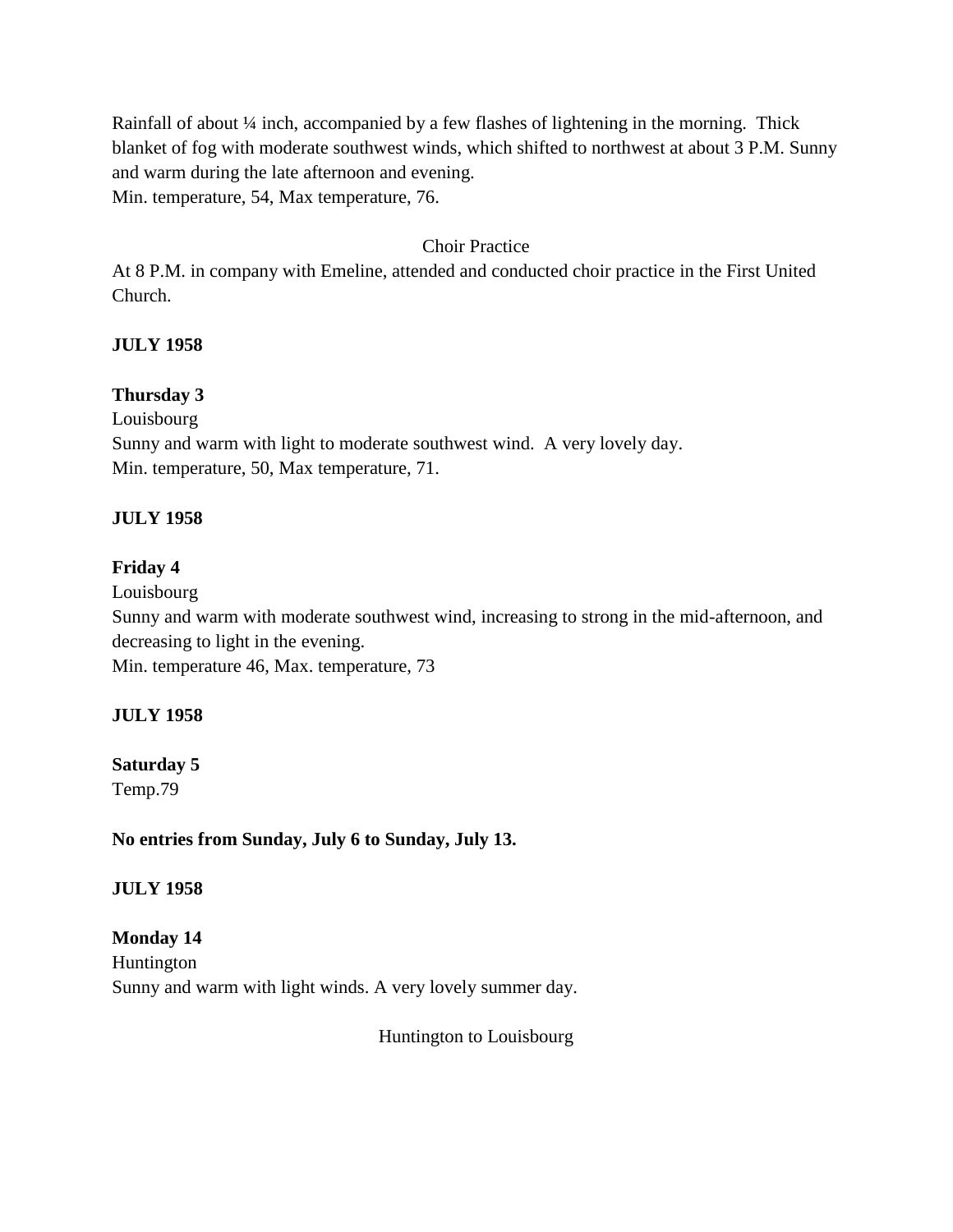Mrs. Clifford Huntington (my sister) and I motored to Louisbourg with my neice, Lieut. Maud Huntington R.C.N. We went via Sydney, arriving at Louisbourg shortly before noon. After visiting with us during the afternoon, my sister and Maud left to return at about 4:30 P.M.

## Death of Arthur Martell

The death of Arthur Martell occurred suddenly at his home on Warren Street Louisbourg at about 9 P.M. today. Mr. Martell who was 75 years of age,

## **JULY 1958**

#### **Tuesday 15**

Louisbourg

Cloudy and foggy in the morning clearing in the forenoon. Sunny during the afternoon, foggy at night.

Min. temperature, 43, Max. temperature 70.

#### **JULY 1958**

#### **Wednesday 16**

Louisbourg

Cloudy and foggy clearing in the forenoon. Partly clear in the early afternoon, foggy in the evening. Light southwest wind.

Min. temperature 58, Max. temperature, 74.

## Choir Practice

At 8 P.M. in company with Emeline, attended and conducted choir practice in the First United Church.

## H.M.C.S. Porte St. Jean

H.M.C.S. Porte St. Jean arrived in the afternoon and docked at the Freight Wharf. I understand that this ship which carries a crew of about 30 men is to remain here until the Louisbourg Bi-Centennial Celebration which takes place on the  $26<sup>th</sup>$ ,  $27<sup>th</sup>$  and  $28<sup>th</sup>$  of this month.

#### **JULY 1958**

#### **Thursday 17**

Louisbourg

Cloudy and foggy, clearing shortly before noon. Mostly clear during the afternoon. Fresh southwest wind shifting to northwest in the late afternoon.

Min. temperature, 59, Max. temperature 76.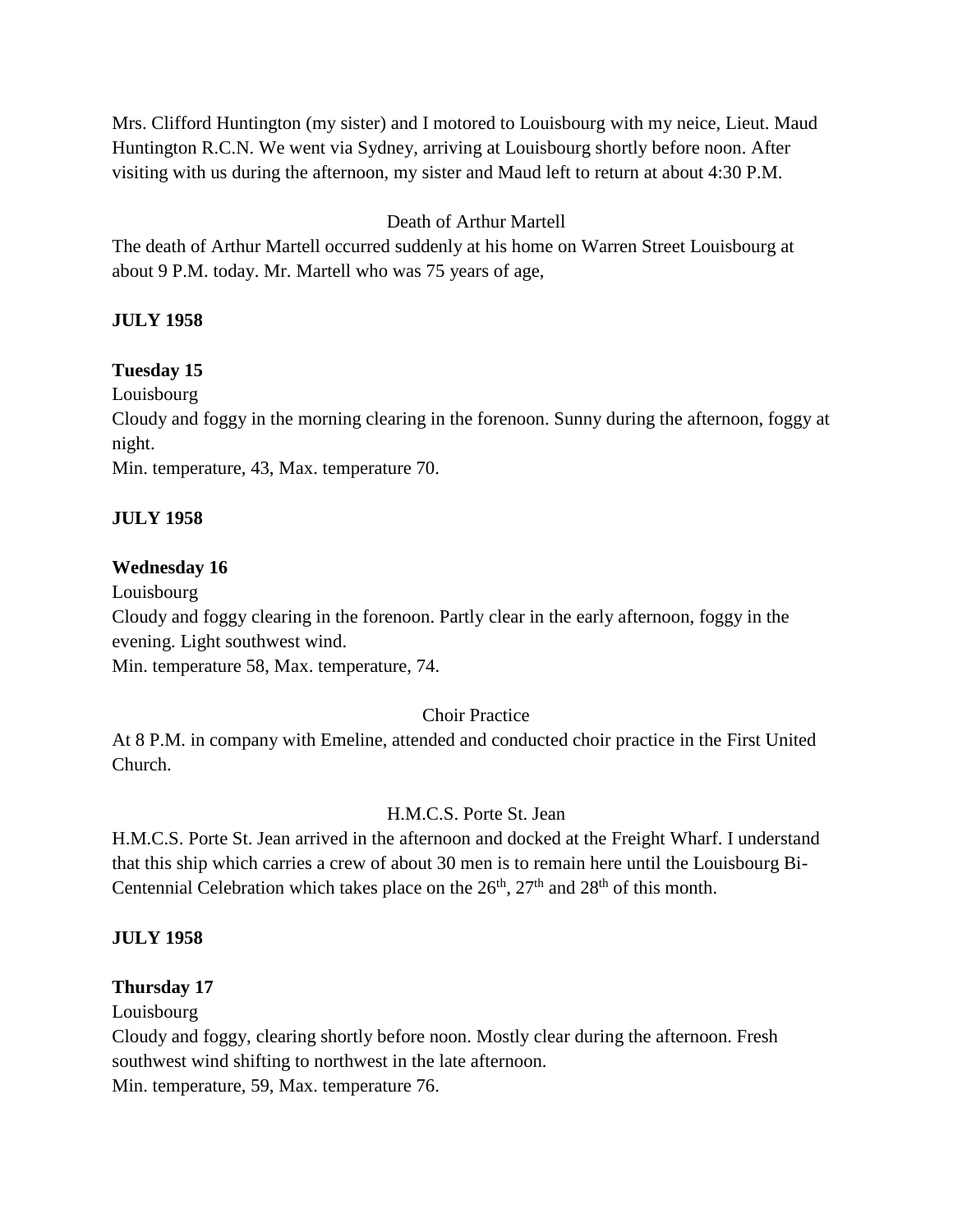#### Funeral

At 2 P.M. attended the funeral of the late Arthur Martell which was held from his late home on Warren Street to St Bartholomew Anglican Church. Service at the church and grave were conducted be Rev. Mr. Mitchell, temporary Rector of St Bartholomew. Burial took place in the Anglican Cemetery. Funeral in charge of D.M. Johnston, Funeral Director, Louisbourg.

#### **JULY 1958**

#### **Friday 18**

Louisbourg

Sunny and warm with fresh to strong northwest wind, which decreased to light at night. Min. temperature, 52. Max temperature, 76.

#### **JULY 1958**

#### **Saturday 19**

Louisbourg Sunny and warm with moderate southwest wind, increasing at night. Becoming cloudy in the evening. Min. temperature, 52, Max. temperature, 73. Showers during the night.

#### **JULY 1958**

#### **Sunday 20**

Louisbourg

Heavy showers in the early morning accompanied by thunder and lightning. Sunny intervals during the day, cloudy in the late afternoon and evening. Light showers and mist in the evening. Rainfall of last night about 1 ½ inch.

Min. temperature, 55, Max. temperature 73.

Fresh southwest and northwest wind.

## Church Service

At 11 A.M. and 7 P.M., in company with Emeline, attended service in the First United Church where Rev. John L. Rose M.A. was the preacher. Present in the morning about 65, in the evening 28. Choir attendance, A.M. 6, P.M. 5.

#### **JULY 1958**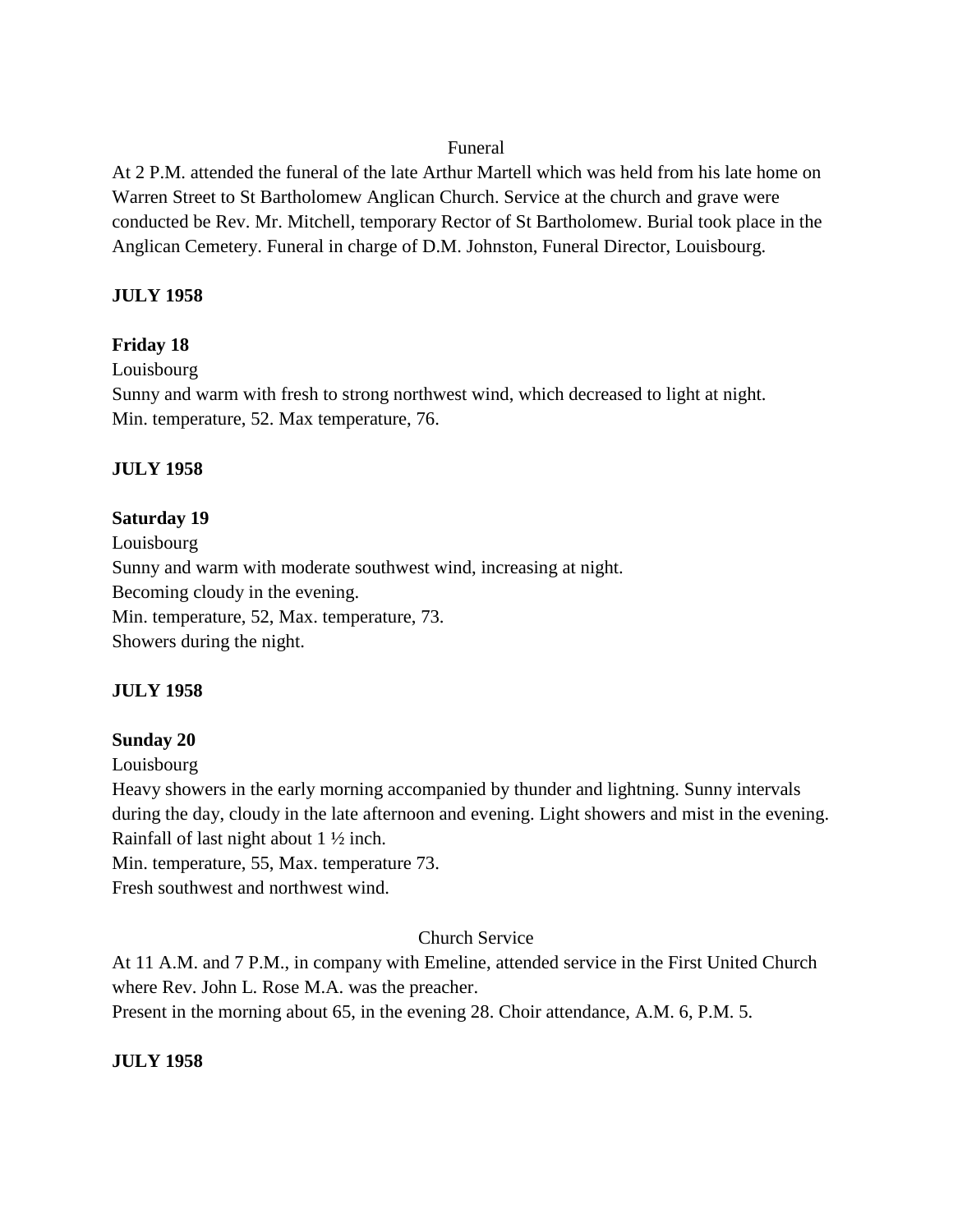## **Monday 21**

Louisbourg Sunny and warm with fresh northwest wind. Min. temperature, 50, Max. 73.

## Louisbourg Bicentenary

At 8:30 P.M. attended a citizen's meeting held in the Navy Hut. Meeting called for the purpose of hearing a report of the coordinator of the Louisbourg Bicentennial Celebration, Mr. O'Hagen, regarding the programme to be carried out on the  $26<sup>th</sup>$ ,  $27<sup>th</sup>$  and  $28<sup>th</sup>$  of this on the site of the Louisbourg Fortress. Mr. MacIntyre of the Department of Industry and Publicity was present and addressed the meeting.

About 60 persons present

Deputy Mayor, D.A. MacKay was chairman.

## Birthday

Today is the 83rd anniversary of my birth, born at Salmon River, Cape Breton County Nova Scotia, on July 21, 1875.

## **JULY 1958**

## **Tuesday 22**

Louisbourg Sunny and warm with light northwest wind. A very lovely summer day. Min. temperature, 47, Max. temperature 77.

## **JULY 1958**

## **Wednesday 23**

Louisbourg Sunny and warm with moderate to fresh southwest wind. A very lovely day. Min. temperature, 54, Max. temperature, 77.

## Choir Practice

At 8 P.M., in company with Emeline attended and conducted choir practice in the First United Church.

**JULY 1958**

**Thursday 24** Louisbourg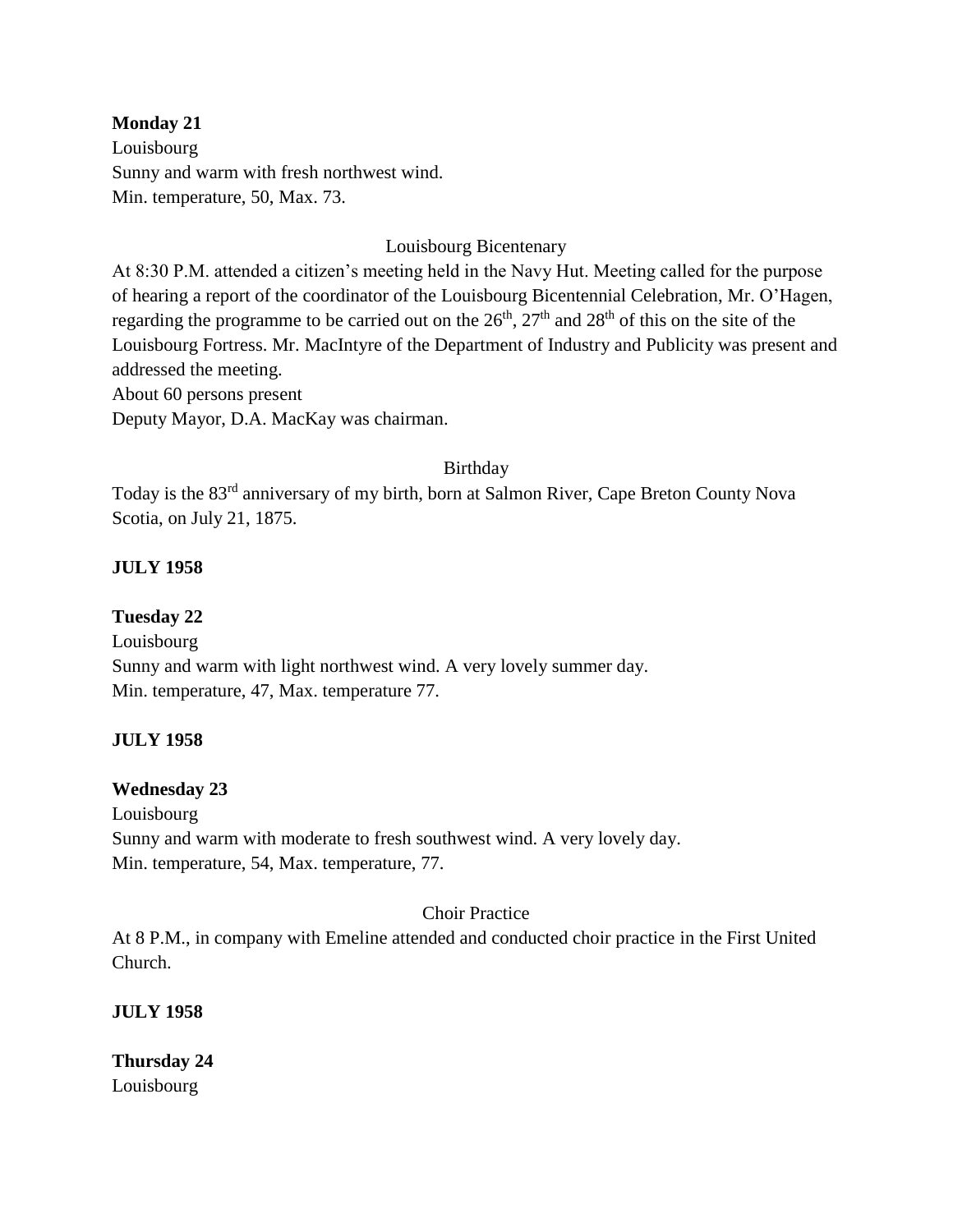Sunny and warm with moderate to fresh northwest wind, decreasing to very light in the evening. A perfect summer day.

Min. temperature, 54, Max. temperature, 83.

## H.M.C.S Cormorant

H.M.C.S "Cormorant", a small Naval Craft arrived here last night or early today. Today she appears to be engaged with H.M.C.S Porte St. Jean, which arrived here on the  $16<sup>th</sup>$ , in coating, and preparing to raise a cannon which has lain on the bottom of the harbour of Louisbourg for the past 200 years. The raising of a gun is supposed to be part of the Louisbourg Bicentenary Celebrations which is to take place on the  $26<sup>th</sup> 27<sup>th</sup>$  and  $28<sup>th</sup>$  of the present month. At present considerable preparations have been made in order that the celebration may be a success.

## Old Cannon Fired

An old cannon mounted at the northeast corner of the museum at the Louisbourg National and Historic Park was fired this evening, in all likelihood for the first time since Louisbourg became a British possession 200 years ago on next Saturday.

This, a French Naval gun was raised from the bottom of Louisbourg Harbour in the spring or early summer of 1895. With another gun which was raised at the same time, but considerably smaller it was mounted on an old carriage at the Louisbourg Railway station where it remained for a number of years. In 1936 these two guns were presented to the Louisbourg Museum by the Dominion Steel and Coal Company Limited.

## **JULY 1958**

## **Friday 25**

#### Louisbourg

Sunny and warm during the first half of the day with moderate northwest wind which shifted to northeast in the early afternoon, increasing to fresh. Brief cloudy intervals in the late afternoon. Min. temperature, 47, Max. temperature, 73.

## Ship Arrivals

United States Destroyer "Raymond" arrived in the morning, she was followed in the afternoon by the Destroyer "Algonquin" and "Haida" of the Royal Canadian Navy. These ships are here for the purpose of taking part in the Bicentenary Celebration of the Capture of the Fortress of Louisbourg, on July 26 1758.

## **JULY 1958**

**Saturday 26** Louisbourg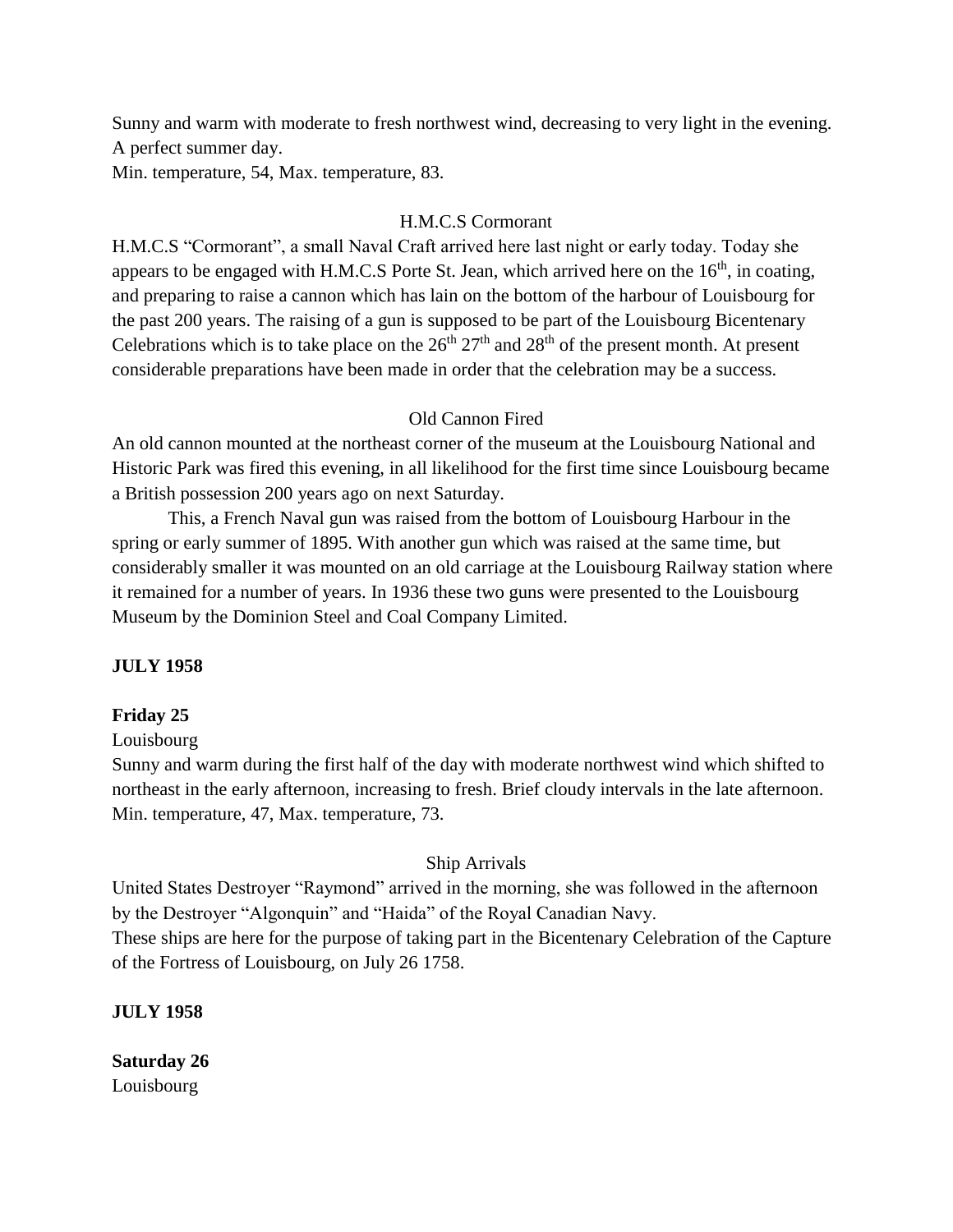Sunny with cloudy intervals until the early afternoon. Mostly sunny during the afternoon and evening.

Moderate northeast wind.

Min. temperature, 50, Max. temperature, 64

# Louisbourg Bicentennial Celebrations [blank]

## **JULY 1958**

#### **Sunday 27**

Louisbourg Sunny with cloudy intervals and light southwest wind. Min. temperature, 51, Max. temperature 68.

#### Church Service

At 11 A.M., in company with Emeline attended service in the First United Church, where Rev. John L. Rose D.D. was the preacher. About 85 present. Choir attendance 8.

#### **JULY 1958**

## **Monday 28**

Louisbourg

Sunny with a few brief cloudy intervals. A very lovely summer day. Light southwest wind. Min. temperature, 49, Max. temperature, 73.

## Louisbourg Bicentenary

At about 9:30 A.M. motored to the Louisbourg National and Historic Park with Harvey Lewis, where at about 10 A.M. I conducted Captain King of the Canadian Destroyer "Algonquin" and one of his officers on a short tour of the old Fortress ruins.

At about 10:30 attended a religious service held in the French Cemetery by the Brothers of the order of St. John of God, from Montreal. At 11:10 A.M. attended a memorial service in the British and American Cemetery conducted by Rev. A.S. Harte of Dartmouth N.S. In his early days he served in the ranks of the 45 Regiment (Sherwood Forrest) later becoming its Chaplain. At the request of Mr. Harte during the service I called the roll of the British regiments and British ships that took part in the siege and capture of the Fortress of Louisbourg in 1758. Returning from the Park, with George Lewis and Mayor G.M. Hiltz at about noon, we stopped off at the Roman Catholic Glebe House where we were introduced by Rev. Farther H.A.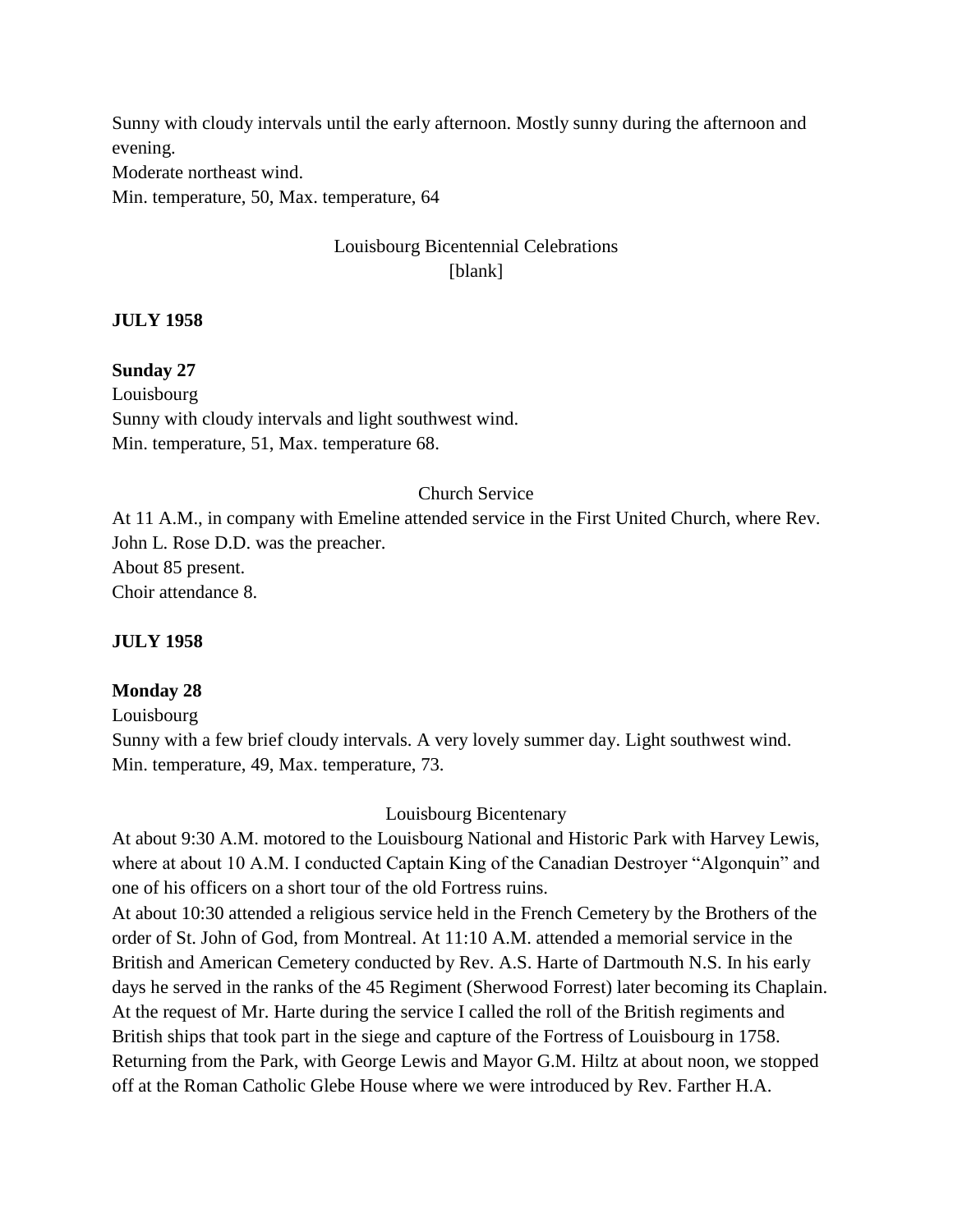MacDonald, to the Brothers of St. John of God who had come from Montreal to do honor to the brothers who had died at Louisbourg while operating the French Hospital until the fall of the Fathers in 1758.

At 2 P.M. Emeline, Evelyn, Jane and I motored to the Park with Mr. Simpson, where we spent the afternoon witnessing the ceremonies in connection with the third and final day of the Bicentenary Celebrations. After having our suppers at the Park, we returned at about 7 P.M. with Mr. Simpson.

Ship Sailings

United States Destroyer "Raymond" sailed at 7 A.M. H.M.C.S (Destroyer) "Algonquin" sailed at 1:30 P.M. H.M.C.S (Destroyer) "Haida" sailed at about 3 P.M.

## **JULY 1958**

## **Tuesday 29**

Louisbourg Mostly sunny with light to moderate southwest wind. Min. temperature 58, Max. temperature 71.

## **JULY 1958**

## **Wednesday 30**

Louisbourg

Heavy showers and strong south winds which shifted to southwest before noon and moderated. Rain ended during the forenoon. Foggy and misty in the evening. Min. temperature, 60, Max. temperature, 68. Rainfall about 1 inch

## Choir Practice

At 8 P.M. in company with Emeline attended and conducted choir practice in the First United Church.

## Car Accident

A car accident which claimed the lives of 7 persons occurred at Little Narrows last night. In the car were Mrs. Anthony MacNeil 45 and six of her children; Allan 22 driver of the car, Larry 10, Eleanor 6, Jeanette 9, Frances 15 and Agnes 14, all of Iona.

Andy Campbell 26, a passenger escaped by jumping from the car before it plunged over the Little Narrows Ferry Wharf into forty feet of water.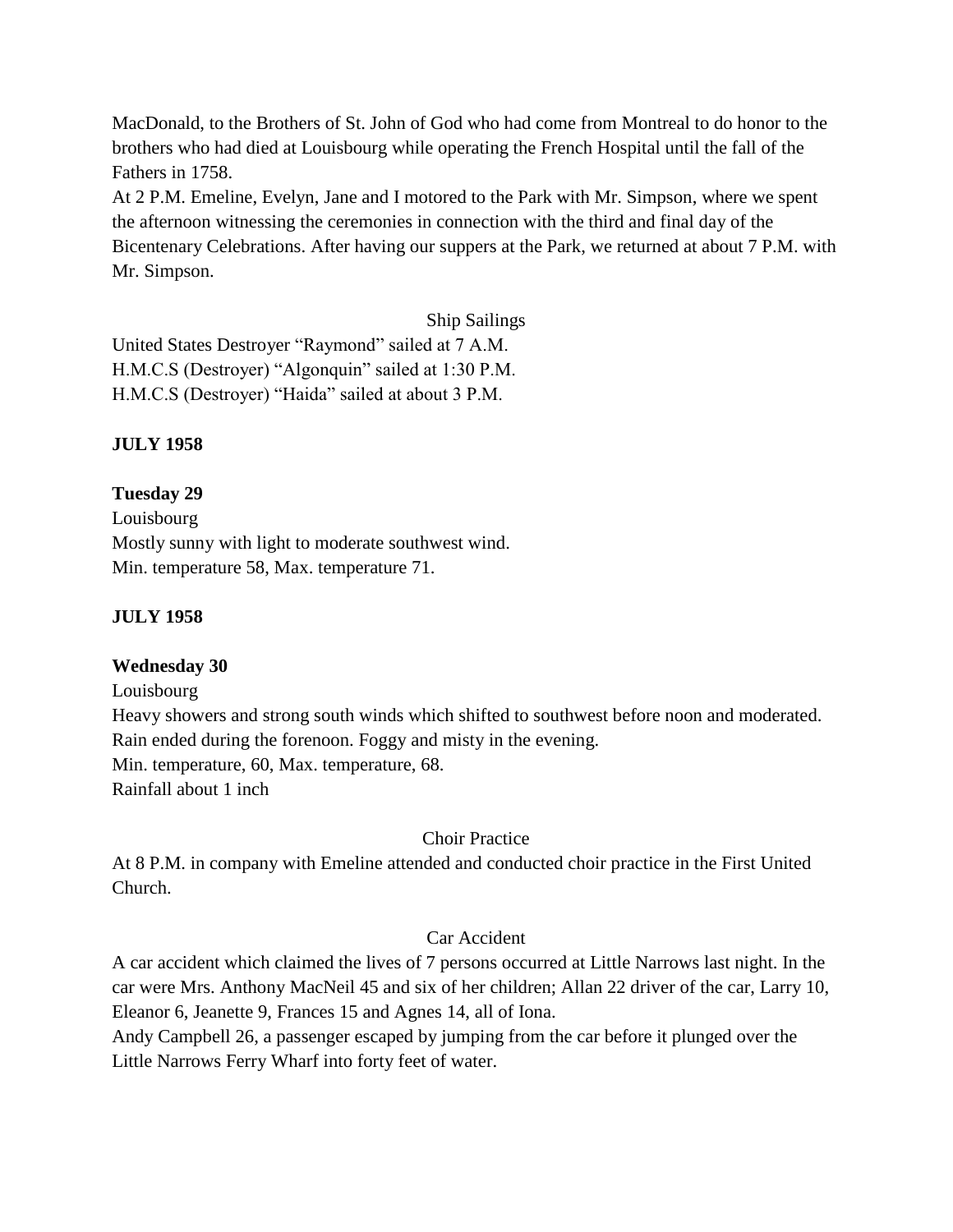## **JULY 1958**

#### **Thursday 31**

Louisbourg

Cloudy and foggy, clearing shortly before noon. Sunny and warm during the afternoon, cloudy at night.

Min. temperature, 61. Max. temperature, 73.

#### Visited Louisbourg Park

Visited Louisbourg National and Historic Park in the afternoon at the request of Mrs. Arthur Townsend, for the purpose of acting as guide.

#### **AUGUST 1958**

## **Friday 1**

Louisbourg Sunny and warm with light southwest wind. A very lovely summer day. Min. temperature, 56, Max. temperature, 77.

## **AUGUST 1958**

## **Saturday 2**

Louisbourg Sunny and warm with light southwest wind. A perfect summer day. Min. temperature, 50, Max. temperature 79.

## **AUGUST 1958**

#### **Sunday 3**

Louisbourg Sunny and warm with moderate to fresh southwest wind. Min. temperature, 56, Max. temperature, 72.

#### Anniversary Services

At 11 A.M., 3 P.M., and 7 P.M., in company with Emeline attended the anniversary services in the First United Church. Services conducted by Rev. John L. Rose D.D. with Rev. Angus MacQueen Pastor of a United Church in Hamilton Ontario as guest speaker. About 100 present at each service. Present in the afternoon and evening was the Baptist Male Quartette of Sydney, which rendered two numbers at each service. The Quartette which were present at the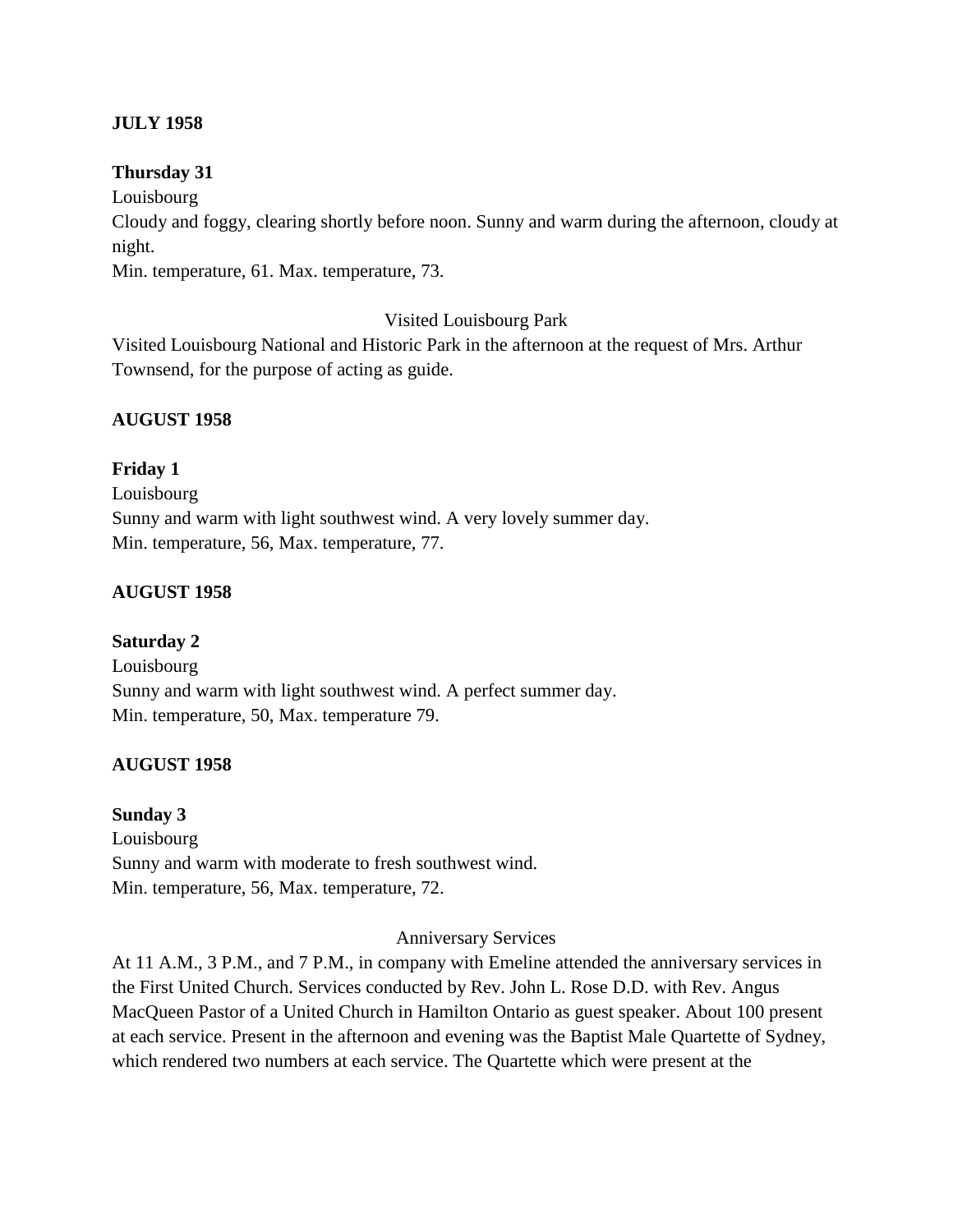Anniversary Service held on Sept. 16 1956 consisted of MacDonald, Tenor, MacNeil, second Tenor, Macleod, First Bass, Fraser, second Bass.

## **No entries from Monday, August 4 to Saturday, August 9.**

#### **AUGUST 1958**

**Sunday 10** Baddeck Sunny and warm with moderate to strong westerly wind.

Church Services

At 11 A.M. in company with Emeline, Jane, and John attended service in Knox Presbyterian Church where Rev.

#### **AUGUST 1958**

**Monday 11** Baddeck Sunny and warm with moderate westerly wind.

> Baddeck to Louisbourg [Blank]

## **AUGUST 1958**

**Tuesday 12** Louisbourg Sunny and warm with light to moderate northwest wind. A very lovely day. Min. temperature, 52, Max. temperature, 76.

## **AUGUST 1958**

## **Wednesday 13**

Louisbourg

Sunny and warm becoming cloudy in the early afternoon. Moderate to fresh southwest wind. Min. temperature, 50, Max. temperature, 73.

Choir Practice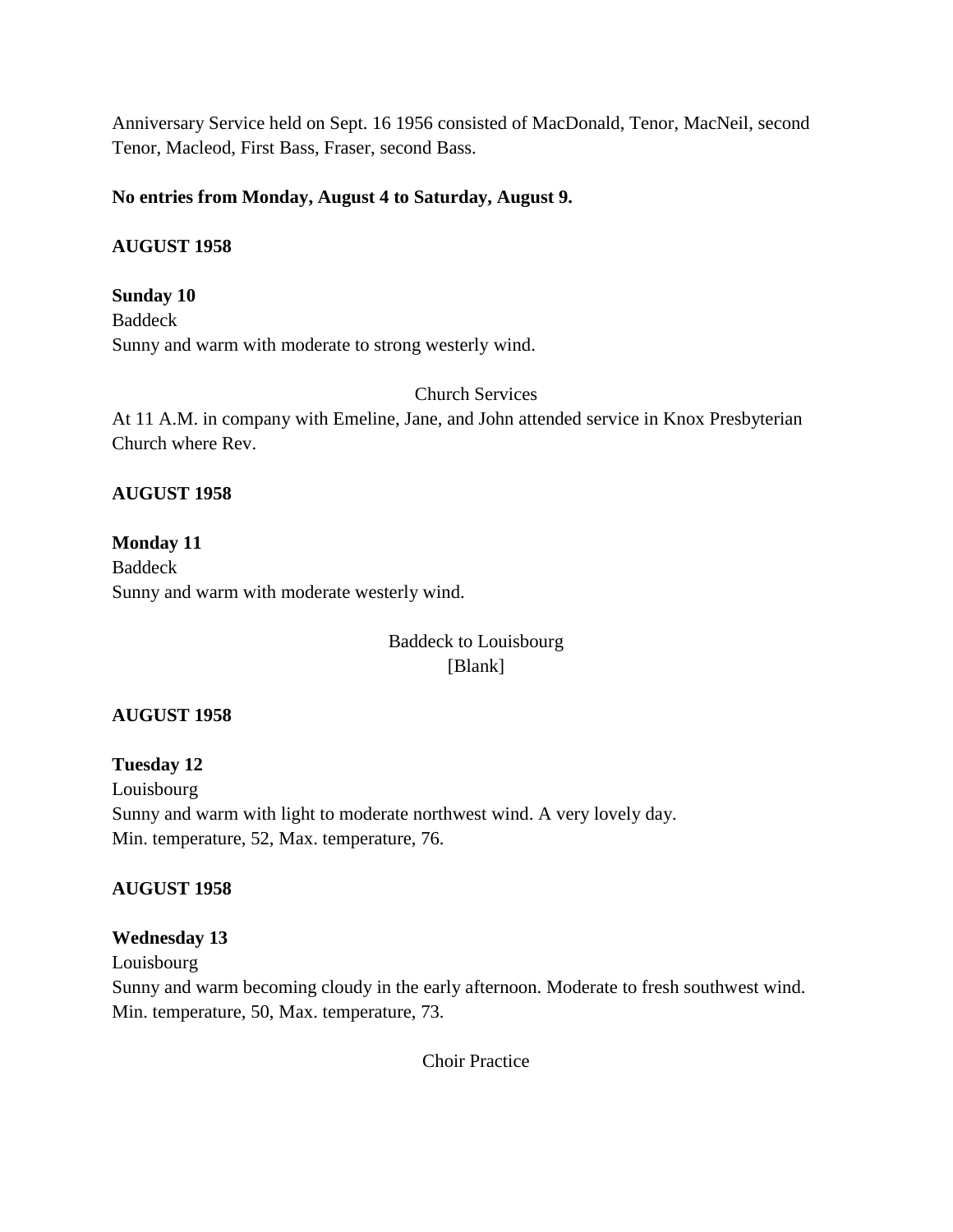At 8 P.M., in company with Emeline attended and conducted choir practice in the First United Church.

## **AUGUST 1958**

## **Thursday 14**

Louisbourg

Cloudy and warm clearing at about noon. Sunny during the afternoon and evening. Light to moderate southwest wind.

Min. temperature 59, Max. temperature 75.

## On Vacation

Evelyn Huntington (my clerk) left this afternoon to spend her vacation at Huntington and Marion Bridge. She was accompanied by Mrs. Cecil Stevens (Queenie)

## **AUGUST 1958**

## **Friday 15**

Louisbourg Cloudy with fog morning and evening. Misty at night. Light southerly winds. Min. temperature, 60, Max. temperature 69.

## **AUGUST 1958**

## **Saturday 16**

Louisbourg Sunny and warm a perfect summer day. Light westerly winds, shifting to south and southeast in the late afternoon. Min. temperature, 58, Max. temperature 75.

## Marriage

The marriage of Miss Margaret MacGillivray to [blank] Smith took place at 3 P.M. in the First United Church. The ceremony was performed by Rev. John L. Lewis M.A. Pastor of the First United.

## Death of Mrs. Gordon Stevens Sr.

The death of Mrs. Gordon Stevens Sr. occurred at her home on Main Street at about 11 P.M. She was about 79 years of age.

## **AUGUST 1958**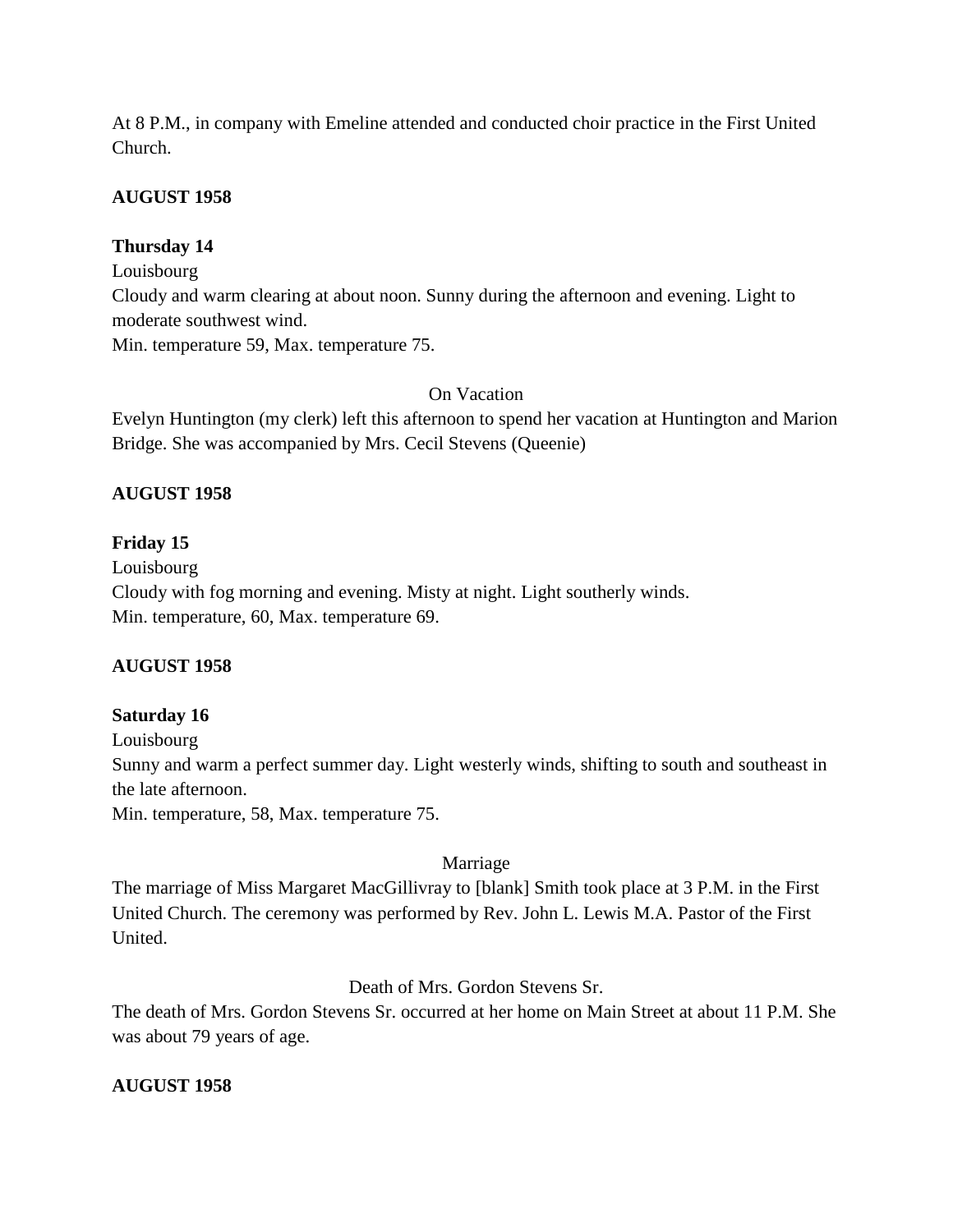#### **Sunday 17**

Louisbourg

Rain beginning in the early morning ended at about 3:30 P.M. and was followed by a sunny interval after which there was light showers mist and drizzle.

Strong easterly winds decreasing to light in the late afternoon.

Min. temperature, 57, Max. temperature, 69.

Rainfall; 2 ¾ inches.

## Church Services

At 11 A.M. and 7 P.M. in company with Emeline, attended services in the First United Church where Rev Warren Dickson, Pastor of a United Church in Oshawa Ontario was the preacher. Present at the morning service 43, at the evening 40.

Choir attendance, A.M. 7, P.M. 8.

Rev. C.C. Walls and Mrs. Walls a former Pastor of the First United were present in the Congregation at both services.

Mr. and Mrs. Walls who left Louisbourg four years ago and are now in charge of the United Church at Fairview, Halifax are now on their annual vacation.

## Our Guest

Rev. Warren Dickson of Oshawa Ont. who is now on his vacation was our guest at supper this evening.

## **AUGUST 1958**

## **Monday 18**

Louisbourg Cloudy and warm with light southerly winds increasing at night. Min. temperature, 60, Max. temperature, 69. Rain beginning at about 11 P.M.

## Visitors

Visitors who spent the evening with us were Mr. and Mrs. Arthur Townsend their son Charlie and his wife and Mrs. Smith the former Miss Sadie Gray who now lives in New Hampshire.

## **AUGUST 1958**

## **Tuesday 19**

Louisbourg

Cloudy but clearing early in the forenoon. Heavy rain during the early morning. Wind shifting from southerly to westerly early in the day and increasing to strong during the afternoon. Sunny and warm.

Rainfall of last night and early this morning, 1 1/8 inch. Min. temperature 60, Max. temperature 74.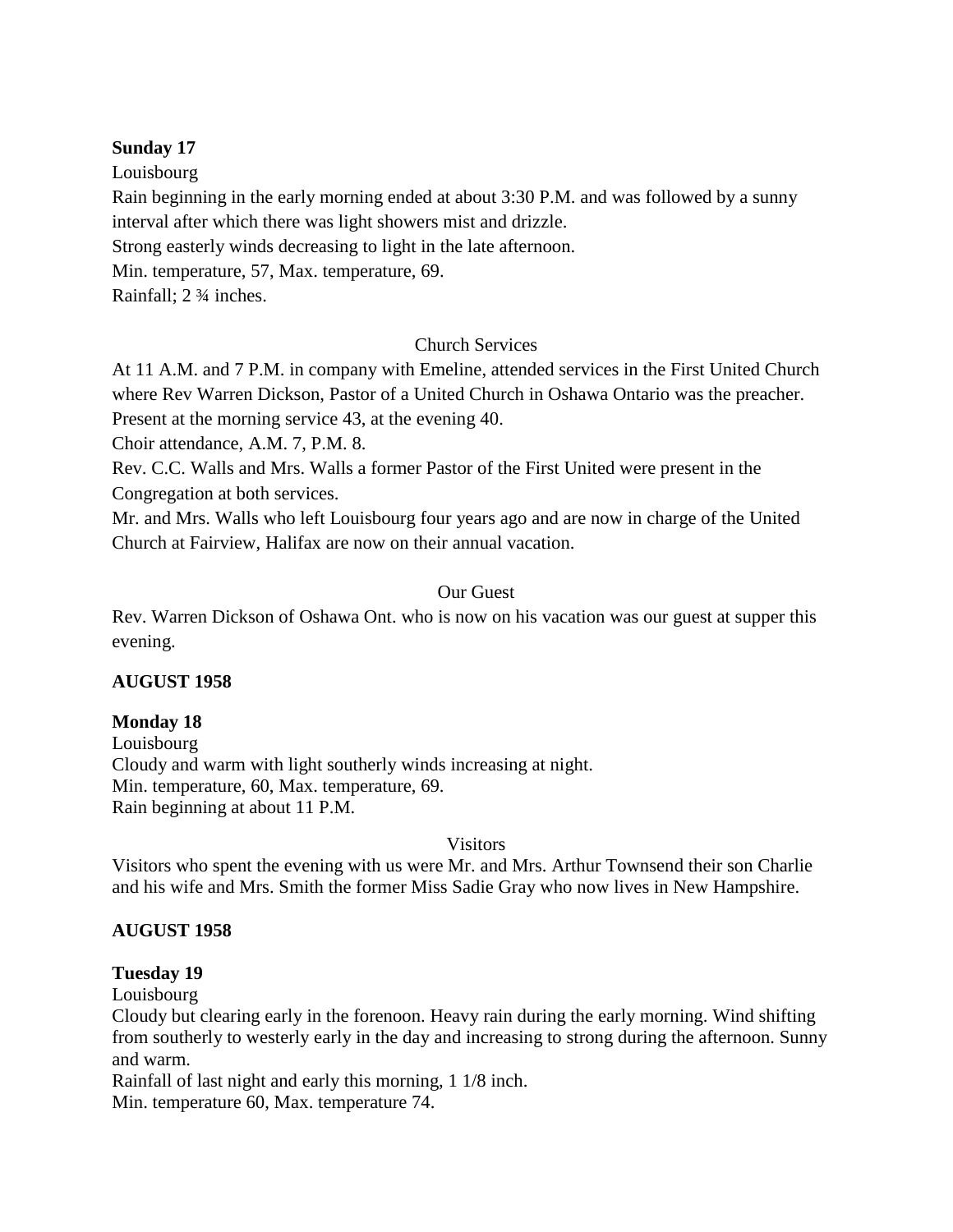#### Funeral

At 1:30 P.M. attended the funeral of the late Mrs. Gordon Stevens Sr. Service at the house and grave were conducted by Rev. John L. Rose Pastor of the First United Church. Funeral in charge of the Fillmore Funeral Parlor, Sydney, N.S.

## **AUGUST 1958**

## **Wednesday 20**

Louisbourg Sunny and warm with moderate to strong northwest wind decreasing to light and shifting to southwest at night. Min. temperature, 53, Max. temperature, 74.

## **AUGUST 1958**

## **Thursday 21**

Louisbourg Sunny with fresh to strong west and southwest winds. Min. temperature, 55, Max. temperature, 68.

## **AUGUST 1958**

### **Friday 22** Louisbourg Cloudy and warm with a few brief sunny intervals during the forenoon. Fresh west and southwest winds. Min. temperature 58, Max. temperature, 73.

## **AUGUST 1958**

## **Saturday 23**

Louisbourg Light showers in the morning. Sunny and warm during the day, very lovely. Very light winds. Min. temperature 60, Max. temperature 76.

## **AUGUST 1958**

## **Sunday 24**

Louisbourg Sunny and warm with very light variable winds. A perfect summer day. Min. temperature, 58, Max. temperature, 71

## Church Services

At 11 A.M. and 7 P.M. in company with Emeline attended services in the First United Church where Mr. Robert MacLennan student minister whose home is in Glace Bay, was the preacher.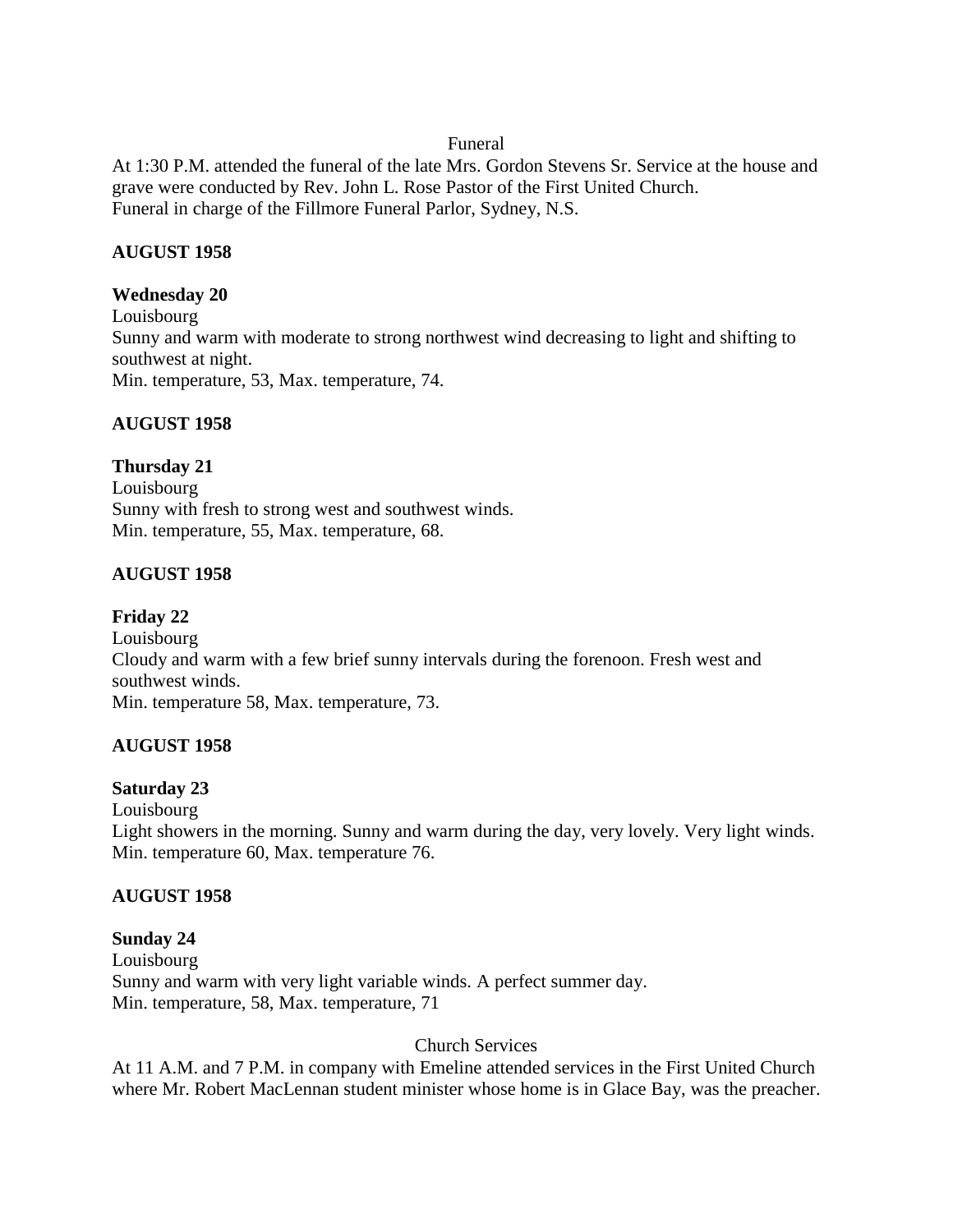Present the morning about 75, in the evening, 34. Choir attendance, 11 A.M. 8, P.M. 8.

#### Our Guest

Mr. Robert MacLennan, who conducted the services in the United Church today was our guest for supper.

## **AUGUST 1958**

## **Monday 25**

Louisbourg

Sunny but becoming early in the forenoon. Light showers and drizzle before noon. Heavy showers in the afternoon followed by drizzle and fog. Fresh southerly winds. Min. temperature, 47, Max. temperature 67.

## **AUGUST 1958**

## **Tuesday 26**

Louisbourg Cloudy and warm with sunny intervals. Light variable winds. A very lovely day. Min. temperature, 64, Max. temperature, 76.

## **AUGUST 1958**

## **Wednesday 27**

Louisbourg Heavy showers mist and drizzle with moderate variable winds, decreasing to light in the afternoon. Min. temperature 60, Max. temperature, 70.

## **AUGUST 1958**

## **Thursday 28**

Louisbourg Sunny and warm with light to moderate westerly winds. A very lovely day. Min. temperature, 50, Max. temperature 70.

## **Visitors**

Mr. and Mrs. Hedly Hopkins, daughter Patricia and Larkie Hussey, called to visit us in the evening. They left to return shortly before 11 A.M.

## Returned from Holidays

Evelyn Huntington, my sister-in-law and Clerk who has been away on vacation for the past two weeks returned this evening.

## **AUGUST 1958**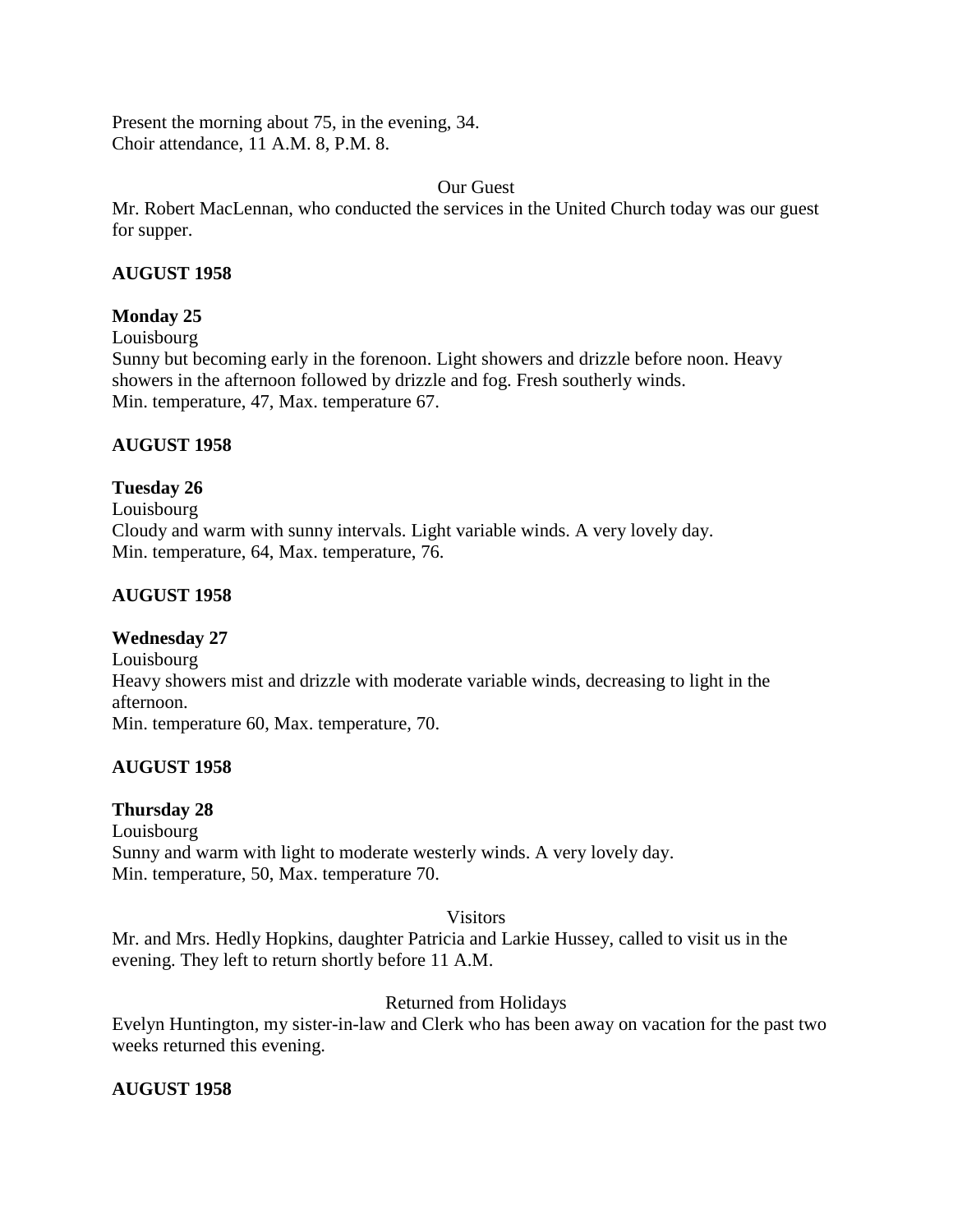### **Friday 29**

Louisbourg Cloudy and warm with very light variable winds. Min. temperature, 56, Max. temperature 69.

#### Storm Expected

Hurricane "Daisy" which has been in the weather news for the past few days is forecast to strike the Cape Breton Coast tonight.

#### **AUGUST 1958**

#### **Saturday 30**

Louisbourg Sunny with moderate to fresh northeast wind, which decreased to light in the evening. Min. temperature, 52, Max. temperature 66.

Hurricane "Daisy" which was expected to strike the Cape Breton Coast last night, passed by without anything unusual happening.

#### Became Ill

Emeline became seriously ill this evening, with a very severe pain in her stomach. I called Dr. Mosher at about 10 P.M. who gave her drugs and a needle in order to ease the pain. Cause of illness unknown.

#### **AUGUST 1958**

#### **Sunday 31**

#### Louisbourg

Cloudy, with a few very brief sunny intervals in the forenoon. Clouds tapered off to a thin haze in the late afternoon. Sunny in the evening. Fresh to strong south winds shifting to southwest. Min. temperature, 52, Max. temperature, 68

Emeline who became ill with a severe pain in her stomach yesterday evening spent a very restless night and has been in bed all day. At my request Dr. Mosher was to see her at about 11 A.M. today. He is not quite sure what is causing her illness. As a result of her illness neither of us was out to church service today.

Mr. Robert MacLennan student minister, whose home is in Glace Bay, was the preacher in the First United Church today in the absence of Rev. John L. Rose, who is on his vacation.

#### **SEPTEMBER 1958**

**Monday 1** Louisbourg Cloudy and warm, with fresh southwest wind.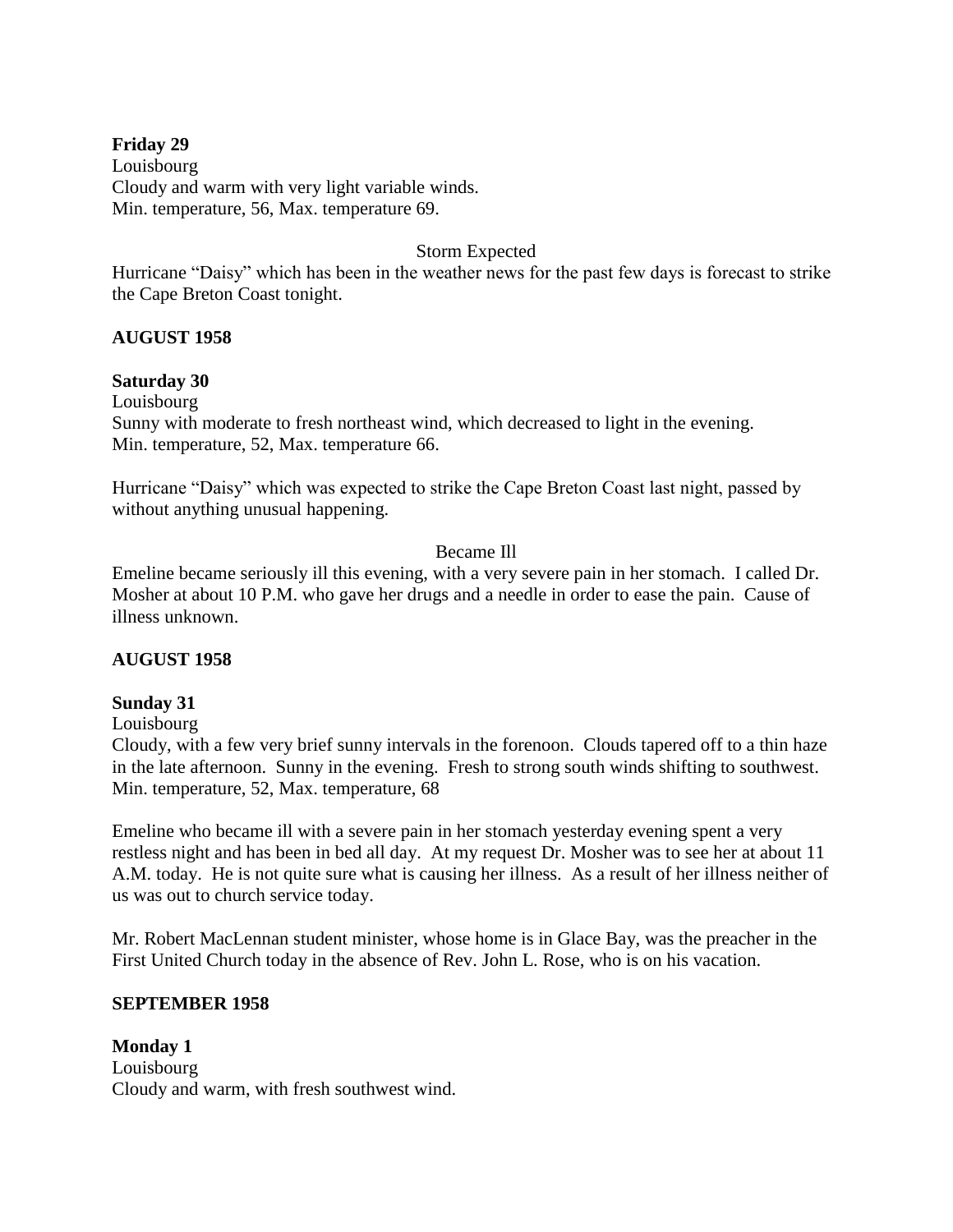Min. temperature, 65, Max. temperature, 73

#### **SEPTEMBER 1958**

## **Tuesday 2**

Louisbourg Cloudy, with rain beginning to fall in the evening. Min. temperature, 58, Max. temperature, 73.

## To City Hospital

Emeline who has been ill since last Saturday evening having shown no sign of improving, I took her to the City Hospital, at Sydney, this afternoon, on the advice of Dr. T. Mosher, who has been attending her for the past three days. We left here at 2.15 P.M. in D. M. Johnstone Ambulance, D. M. Johnstone driver.

Emeline's Hospital room (Private) is no. 402, on the 4<sup>th</sup> floor.

## **SEPTEMBER 1958**

#### **Wednesday 3**

Louisbourg Sunny and cool with fresh northeast wind. Min. temperature, 48, Max. temperature, 64.

## To Sydney and Return

Went to Sydney on the 1.30 P.M. trip of the Bus. Visited the Sydney City Hospital where Emeline is a patient. Returned home with Mr. and Mrs. D. M. Johnstone, who picked me up as I was on my way to take the Bus for home.

After leaving the Hospital called at the home of Mr. and Mrs. Hedley Hopkins and informed Mrs. Hopkins (Bertha Huntington) of her Aunt Emeline's illness and that she was at present a patient in the City Hospital.

#### **SEPTEMBER 1958**

**Thursday 4** Louisbourg Sunny and cool with fresh northerly winds. Min. temperature, 42, Max. temperature, 64.

#### **SEPTEMBER 1958**

**Friday 5** Louisbourg Cloudy with fresh southwest and west winds. Light showers in the morning.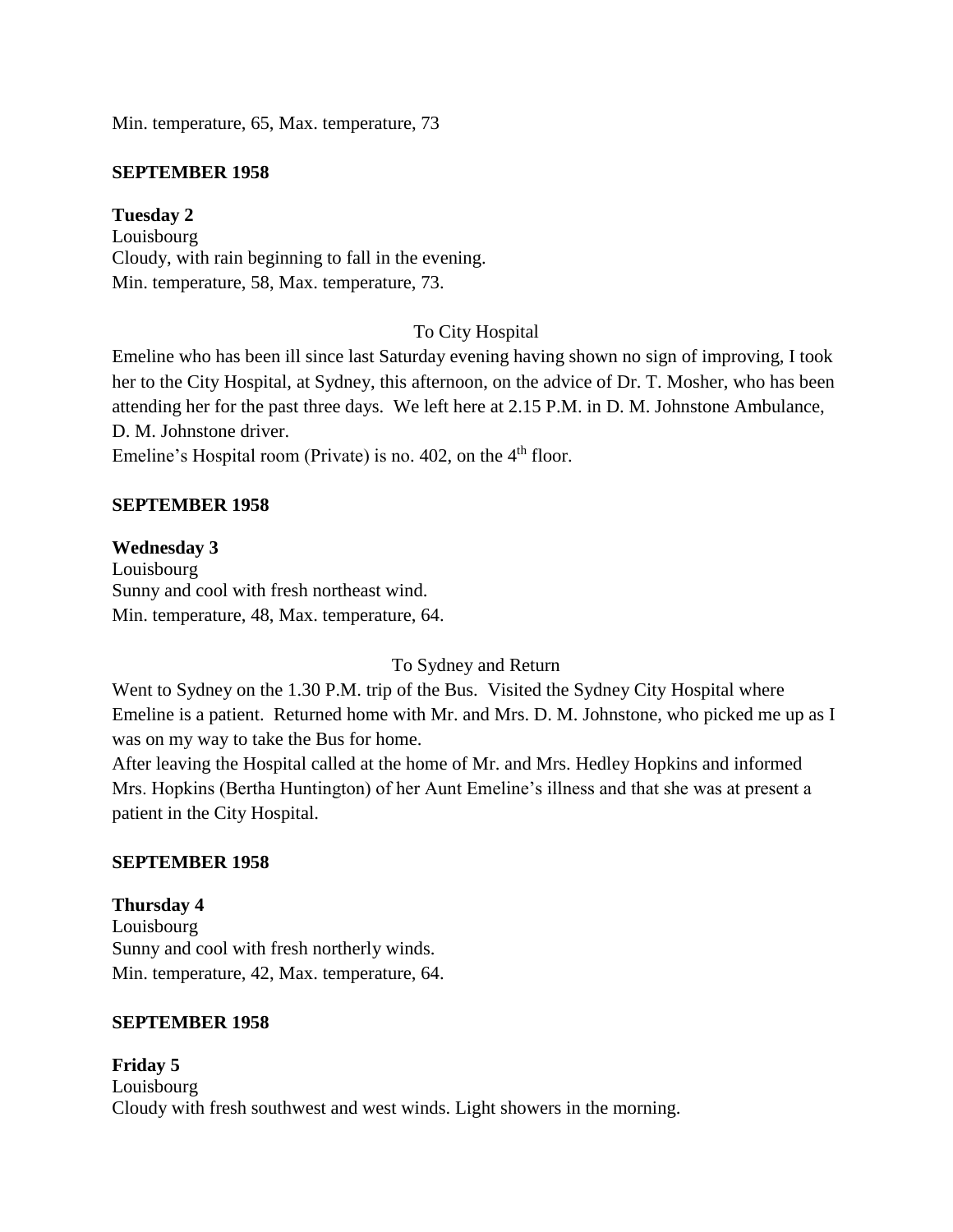Min. temperature, 54. Max. temperature 71.

To Sydney and Return

Motored to Sydney in the morning with George Lewis. Visited Emeline, who is a patient at the City Hospital

#### **SEPTEMBER 1958**

#### **Saturday 6**

Louisbourg Sunny and warm with light winds. A perfect September day. Min. temperature, 48, Max. temperature, 73.

To Sydney and Return

On the invitation of Mr. Simpson (Bank Manager) Evelyn and Jane motored to Sydney where they visited Emeline who since last Tuesday afternoon has been a patient in the City Hospital, Sydney. They found her cheerful and looking well.

#### **SEPTEMBER 1958**

#### **Sunday 7**

Louisbourg Cloudy with fresh to strong southerly winds. Min. temperature, 56, Max. temperature, 67.

Church Services

At 11 A.M. and 7 P.M., attended services in the First United Church, where Rev. John L. Rose M.A. was the preacher. Present in the morning about 90, in the evening, about 40. Choir attendance, A.M. 9 P.M. 6.

Went to Sydney

Went to Sydney on the 1:30 P.M. trip of the bus and visited Emeline who is a patient at the City of Sydney Hospital.

#### **SEPTEMBER 1958**

#### **Monday 8**

Louisbourg Cloudy and warm with moderate southwest wind. Min. temperature, 64, Max. temperature, 71.

To Sydney and Return

Went to Sydney on the 1:30 P.M. trip of the bus. Visited Emeline at the City Hospital. Found her much better. For the first time she has taken any solid food since entering the Hospital was today.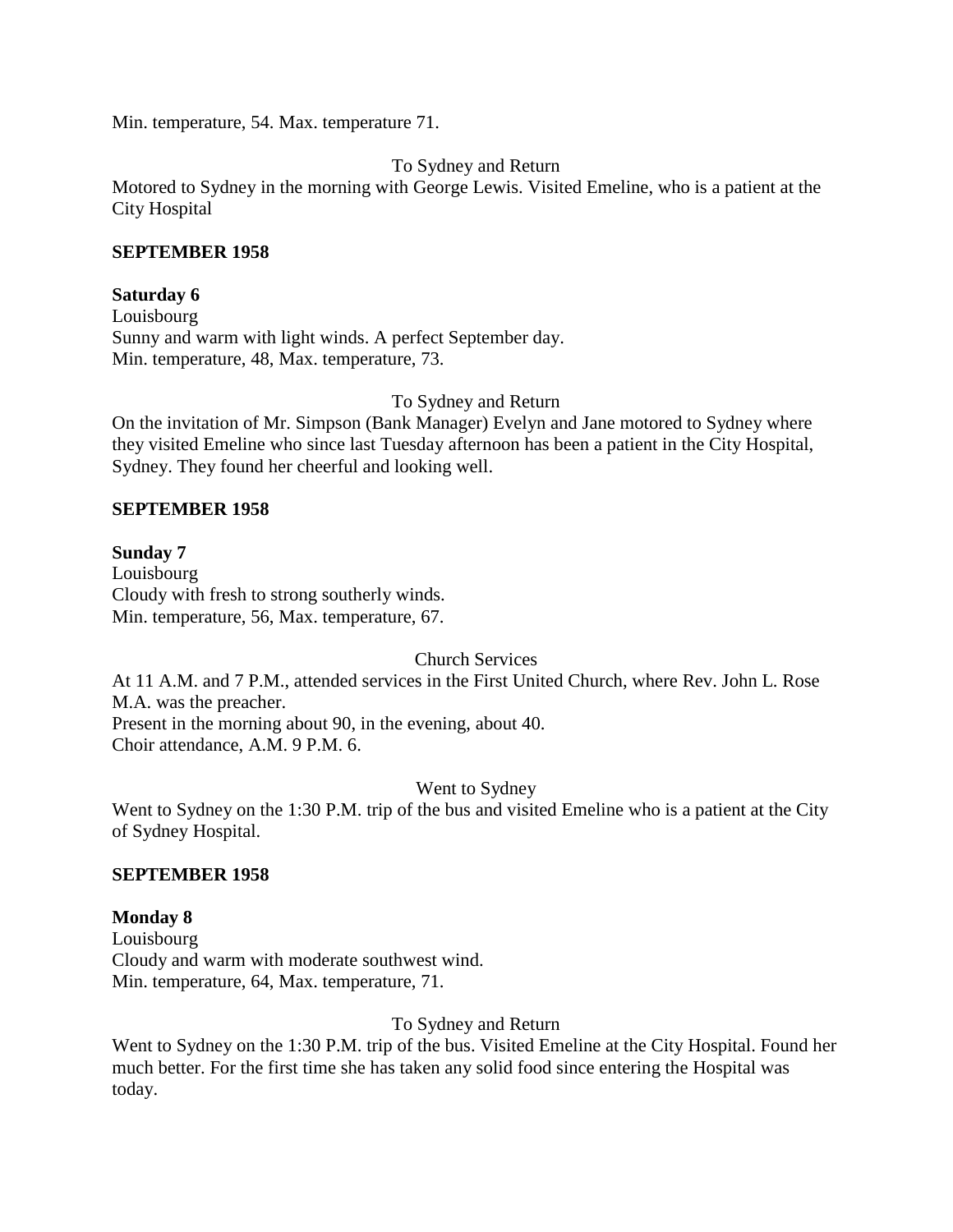Returned home on the bus leaving Sydney at 4:30 P.M.

#### **SEPTEMBER 1958**

#### **Tuesday 9**

Louisbourg Sunny and cool with fresh northwest wind, decreasing to light in the evening. Min. temperature, 46, temp.

To Sydney and Return

Went to Sydney on the 1:30 P.M. bus and visited Emeline at the City Hospital.

#### **SEPTEMBER 1958**

#### **Wednesday 10**

Louisbourg Sunny in the forenoon. Cloudy with sunny interval during the afternoon. Moderate to fresh southwest wind. Min. temperature, 43, Max. temperature, 68.

To Sydney and Return

Went to Sydney on the 1:30 P.M. bus trip for the purpose of visiting Emeline at the City Hospital, which I did on arrival.

#### **SEPTEMBER 1958**

#### **Thursday 11**

Louisbourg Rain in the early morning ending shortly before noon. A short period of thunder and lightning at about 8 A.M. Rainfall: ¾ inch. Min. temperature, 58, Max. temperature 68.

To Sydney and Return

Went to Sydney on the 8 A.M. bus trip. Brought Emeline home from the Sydney City Hospital in taxi, arriving at about 11 A.M.

Emeline who has been in the hospital for observation and treatment is feeling much improved in health.

#### **SEPTEMBER 1958**

**Friday 12** Louisbourg Sunny with cloudy intervals. Fresh northwest wind. Min. temperature, 46, Max. temperature, 58.

#### **SEPTEMBER 1958**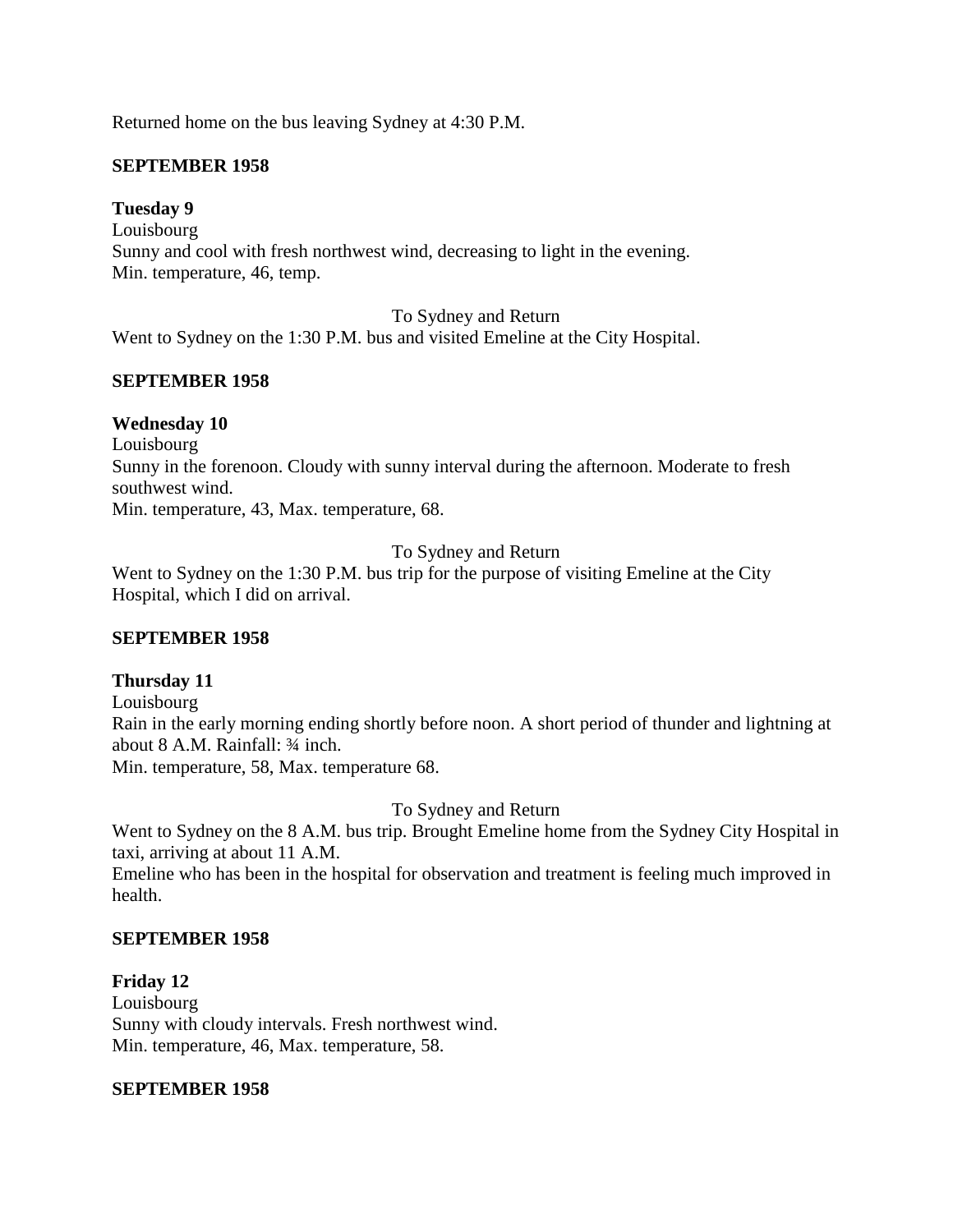#### **Saturday 13**

Louisbourg

Sunny with cloudy intervals. Moderate to fresh northwest wind, decreasing to light at nightfall. Min. temperature, 38, Max. temperature, 65

#### **SEPTEMBER 1958**

#### **Sunday 14**

Louisbourg Sunny and very cool with fresh northwest wind. A few brief showers of rain with a few peals of thunder. Min. temperature, 41, Max. temperature 59.

#### Church Services

At 11 A.M., attended service in the First United Church where Rev. John L. Rose M.A. was the preacher. Present at this service about 75. Choir attendance 6.

The evening service was canceled owing to anniversary services being held in the Presbyterian Church. At 7 P.M. I attended the anniversary service in the Presbyterian Church where Rev. Wilson Pastor of the Presbyterian Church at Sydney Mines was the preacher. Mr. Wilson was also the preacher at the 11 A.M. and 3 P.M. services.

The church was filled to capacity, quite a number of the United Church congregation attending. Rev. Mr. Rose was present and assisted at the evening.

# **SEPTEMBER 1958**

# **Monday 15**

Louisbourg

Cloudy, mostly sunny during the afternoon. Light to fresh northwest wind increasing to gale force by mid-afternoon and continuing into the night. Wind shifting to west in the late afternoon. Min. temperature, 42, Max. temperature, 63

Visited Louisbourg National and Historic Park and Museum in the afternoon.

# **SEPTEMBER 1958**

# **Tuesday 16**

Louisbourg Cloudy with sunny intervals. Light to fresh northwest winds. Min. temperature, 49, Max. temperature, 74

Left for Home

Lloyd Muir who has been our guest since last Sunday evening left for his home in Westville on the 6:15 P.M. bus.

# **SEPTEMBER 1958**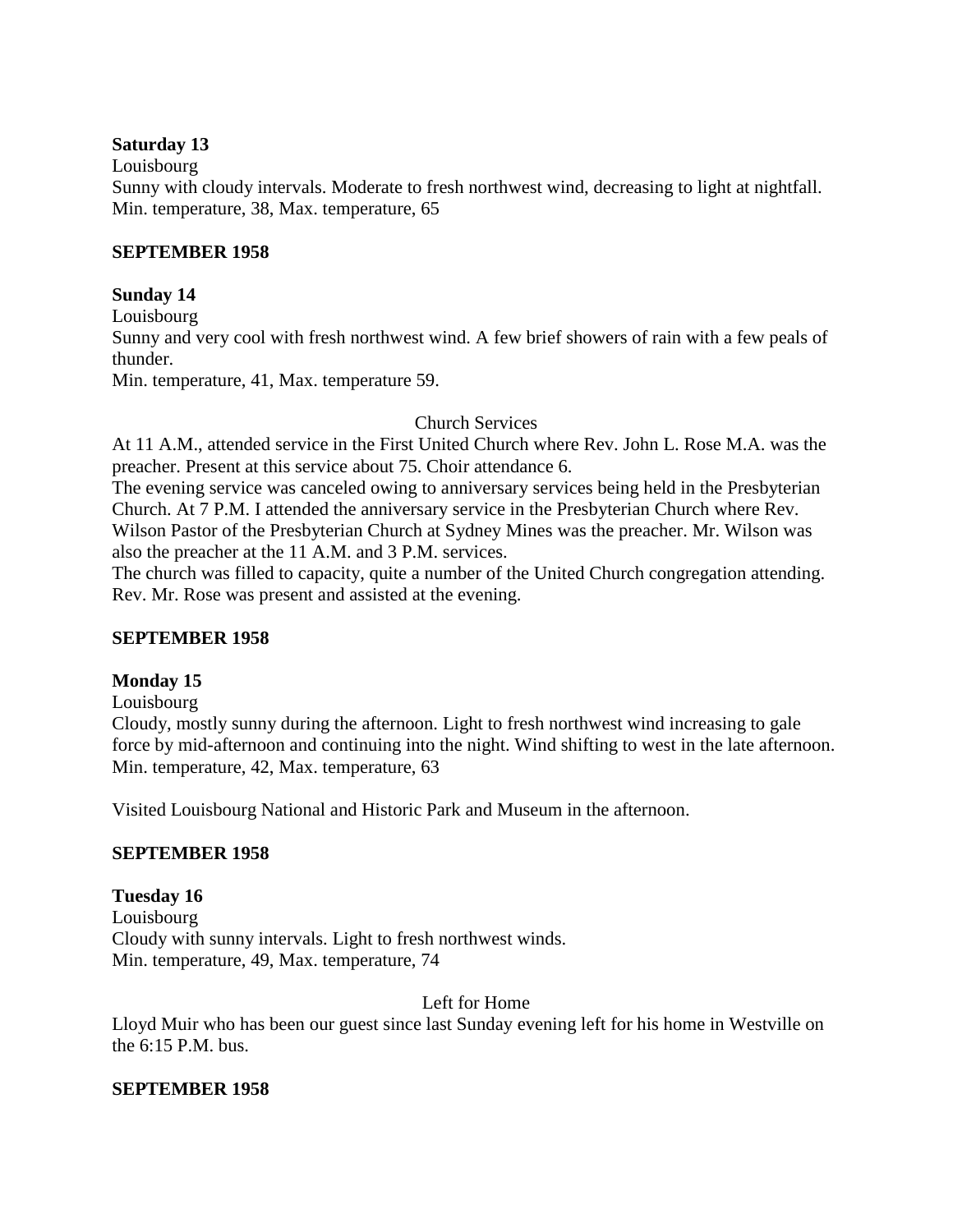#### **Wednesday 17**

Louisbourg Sunny and cool with light northerly winds. Min. temperature 44, Max. temperature, 58.

#### **SEPTEMBER 1958**

#### **Thursday 18**

Louisbourg Cloudy and cool with light winds. Rain mist and drizzle beginning before noon continued during the afternoon and night. Min. temperature 42, Max. temperature, 54. Rainfall about 1/8 inch

#### **SEPTEMBER 1958**

# **Friday 19**

Louisbourg Cloudy and cool with light to moderate easterly winds. Sunny during the afternoon. Min. temperature, 46, Max. temperature, 58

#### **SEPTEMBER 1958**

**Saturday 20** Louisbourg Sunny and cool with moderate northerly winds. Min. temperature, 42, Max. temperature, 59

Visitors

Mr. and Mrs. Hedly Hopkins and daughter Patricia of Sydney visited us in the evening.

#### **SEPTEMBER 1958**

#### **Sunday 21**

Louisbourg Cool and remarkably clear with light southwest wind. A very lovely day. Min. temperature 39, Max. temperature 60.

Church Services

At 11 A.M. and 7 P.M. attended services in the First United Church where Rev. John L. Rose was the preacher.

The evening service was attended by members of the Asauage and I.O.B.A. societies and took the form of a memorial service for departed members of the two organizations. Present in the morning about 80. In the evening the church was filled to capacity.

Choir attendance, A.M. 8, P.M. 9.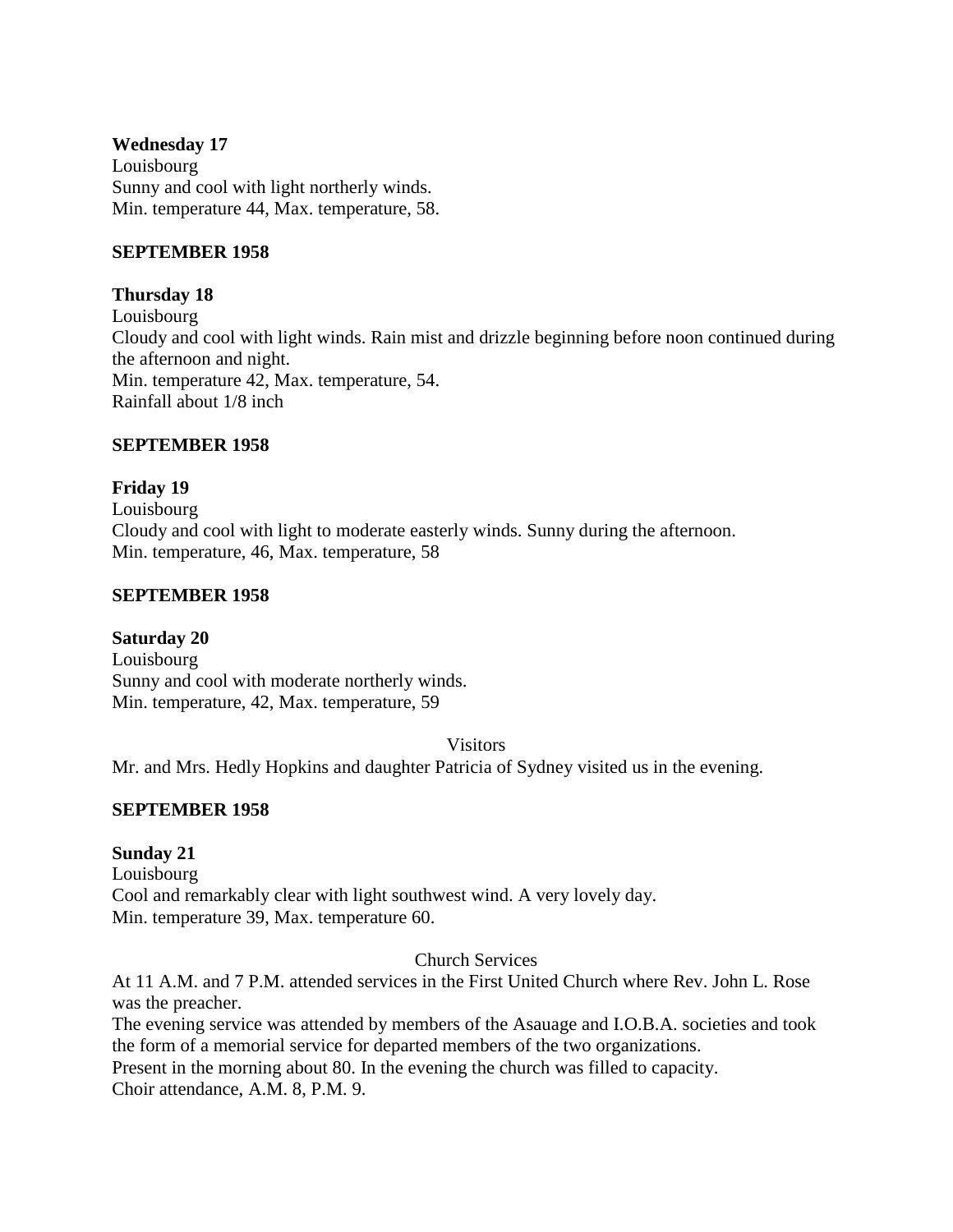#### **SEPTEMBER 1958**

#### **Monday 22**

Louisbourg Sunny and cool, with light to moderate southwest winds shifting to south in the evening, becoming cloudy in the late afternoon with rain beginning to fall at about 9:45 P.M. Min. temperature, 42, Max. temperature 63.

#### Death of Mrs. James Harvie

A news intem in the todays edition of the Cape Breton Post announced the death of Mrs. James Harvie formerly of Glace Bay. For several years she had been in the Masonic Home at Windsor N.S. where she passed away on last Friday night at the age of 82. Mrs. Harvie was the former Maud Spencer daughter of the late Mr. and Mrs. Henry Spencer of Homeville C.B.

#### Death of Mrs. Andrew Bruno

A news intem in todays issue of the Cape Breton Post reported the death of Mrs. Andrew Bruno of Sydney N.S. which occurred yesterday at St Rita Hospital, Sydney. Mrs. Bruno was the former Marie Corneau of Louisbourg, daughter of the late Mr. and Mrs. Frank Corneau. She was 57 years of age and is survived by her husband and one daughter, Mrs. John James of Long Beach California, three sisters, Mrs. Roy Akerly, Main U.S.A, Mrs. Marcel Leblanc, Timmins Ontario Canada and Florence in Louisbourg.

#### **SEPTEMBER 1958**

**Tuesday 23** Louisbourg Rain of last night ended in the early morning. Rainfall 1 ¾ inch. Cloudy during the day with moderate to fresh northerly winds, decreasing to light in the evening. Min. temperature, 50, Max. temperature, 60

Emeline had a very severe attack of pain in her stomach at about 9 P.M. I called Doctor Mosher at about 11 P.M. who gave her two needles and a morphin tablet which eased the pain after which she went asleep and rested greatly during the rest of the night.

#### **SEPTEMBER 1958**

#### **Wednesday 24**

Louisbourg Sunny and warm with light variable winds. A perfect early autumn day. Min. temperature, [blank] Max. temperature, 74

Emeline had a similar attack as the one she had last night at about 7 P.M. I called Dr. Mosher, who on arrival administered treatment similar to what he gave her the night before.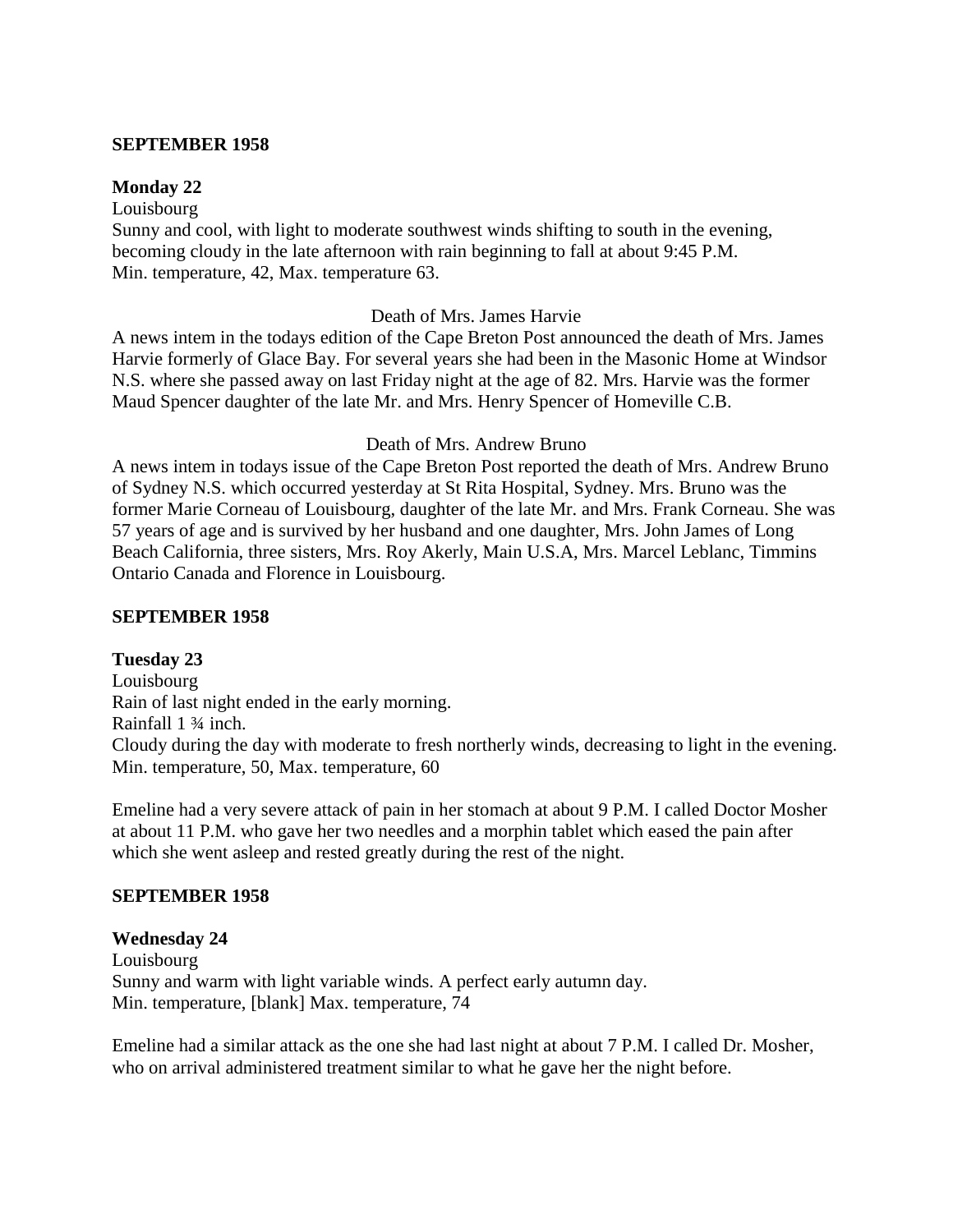#### **SEPTEMBER 1958**

**Thursday 25** Louisbourg Sunny and warm with light to moderate winds. A very lovely day. Min. temperature, 50, Max. temperature, 70

# To City Hospital

Owing to Emeline's two severe attacks of pain in her stomach on last night and the night before and on the advice of Dr. Mosher I took her to the Sydney City Hospital this afternoon for further treatment. I accompanied her in D. M. Johnstone Ambulance. Her room is 411 on the  $4<sup>th</sup>$  floor.

#### **SEPTEMBER 1958**

# **Friday 26**

Louisbourg Sunny and warm with light to moderate westerly winds. A very lovely early autumn day. Min. temperature, 48, Max. temperature, 78

I went to Sydney on the 8 A.M. trip of the Bus, where I visited Emeline at the City Hospital. No apparent improvement in her condition since yesterday. She had an xray taken at about 10 A.M. today. This is the fourth xray examination she has had since she entered the Hospital, the first time on the  $2<sup>nd</sup>$  of this month.

I returned on 4.30 P.M. trip of the Bus.

# **SEPTEMBER 1958**

**Saturday 27** Louisbourg Sunny and cool, becoming cloudy in the early afternoon. Rain began to fall at about 9 P.M. Light northerly winds. Min. temperature, 42, Max. temperature, 66

Went to Sydney on the 1.30 P.M. trip of the Bus. Visited Emeline, who is a patient at the City Hospital and found her condition considerably better than it was yesterday. Returned on the Bus leaving Sydney at 4.30 P.M.

#### **SEPTEMBER 1958**

#### **Sunday 28**

Louisbourg

Rain that began to fall early last night continued all day and during the night. Strong northeast wind at times reaching gale force.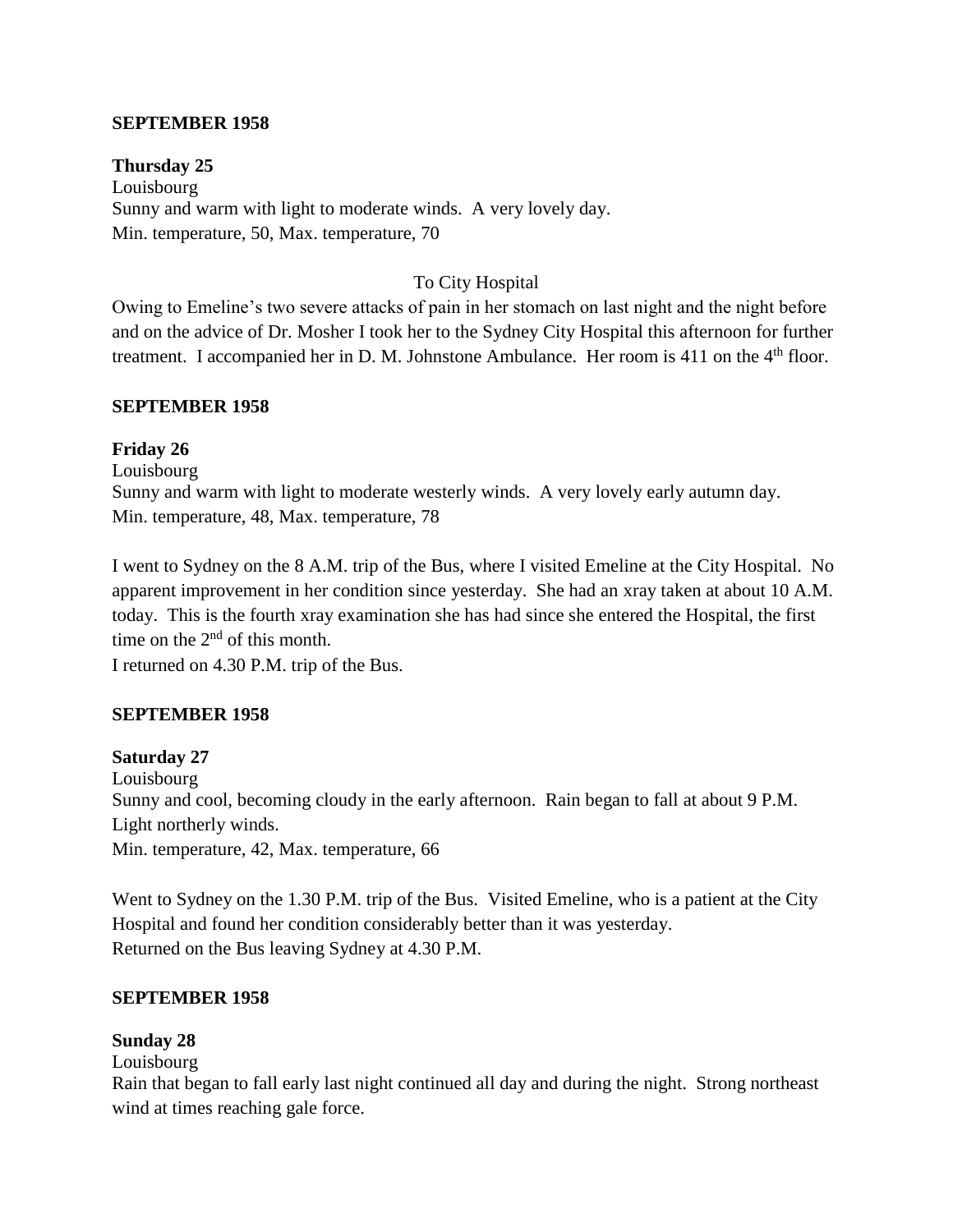Min. temperature, 46, Max. temperature, 48

# Church Services

At 11 A.M. and 7 P.M. attended service in the First United Church where Rev. John L. Rose M.A. was the preacher. The morning service was the Sunday school Rally Day service. The children choir led the service of song with Mr. Rose giving the address. This service was well attended, considering the conditions of the weather.

# To Sydney and Return

Motored to Sydney in the afternoon with Mr. and Mrs. Hilchey. Returned by the bus, leaving Sydney at 4:30 P.M.

While at Sydney visited Emeline who is a patient in the City Hospital.

# **SEPTEMBER 1958**

# **Monday 29**

Louisbourg

Rain of yesterday and last night ended at about 9:30 A.M. wind northeast in heavy gale force, shifting to northwest at about 9 A.M. and increasing. Wind decreased to some extant in the early afternoon, but continued strong until nightfall when it decreased to light. Rainfall beginning Saturday night amounted to 2 ¾ inches. Min. temperature, 42, Max. temperature, 52.

Damage heavy in many parts of Cape Breton Island, as a result of the heavy winds of the past two days which was the tail end of the hurricane named: "Helene" which has been travelling in a northerly direction along the United States eastern coast for the past several days.

C.G.S. Lady Laurier

Canadian Government Steamer "Lady Laurier" arrived in the forenoon and docked at the Government Wharf.

# **SEPTEMBER 1958**

**Tuesday 30** Louisbourg Sunny with light to moderate northwest wind. A very lovely autumn day. Min. temperature, 37, Max. temperature, 60.

To Sydney and Return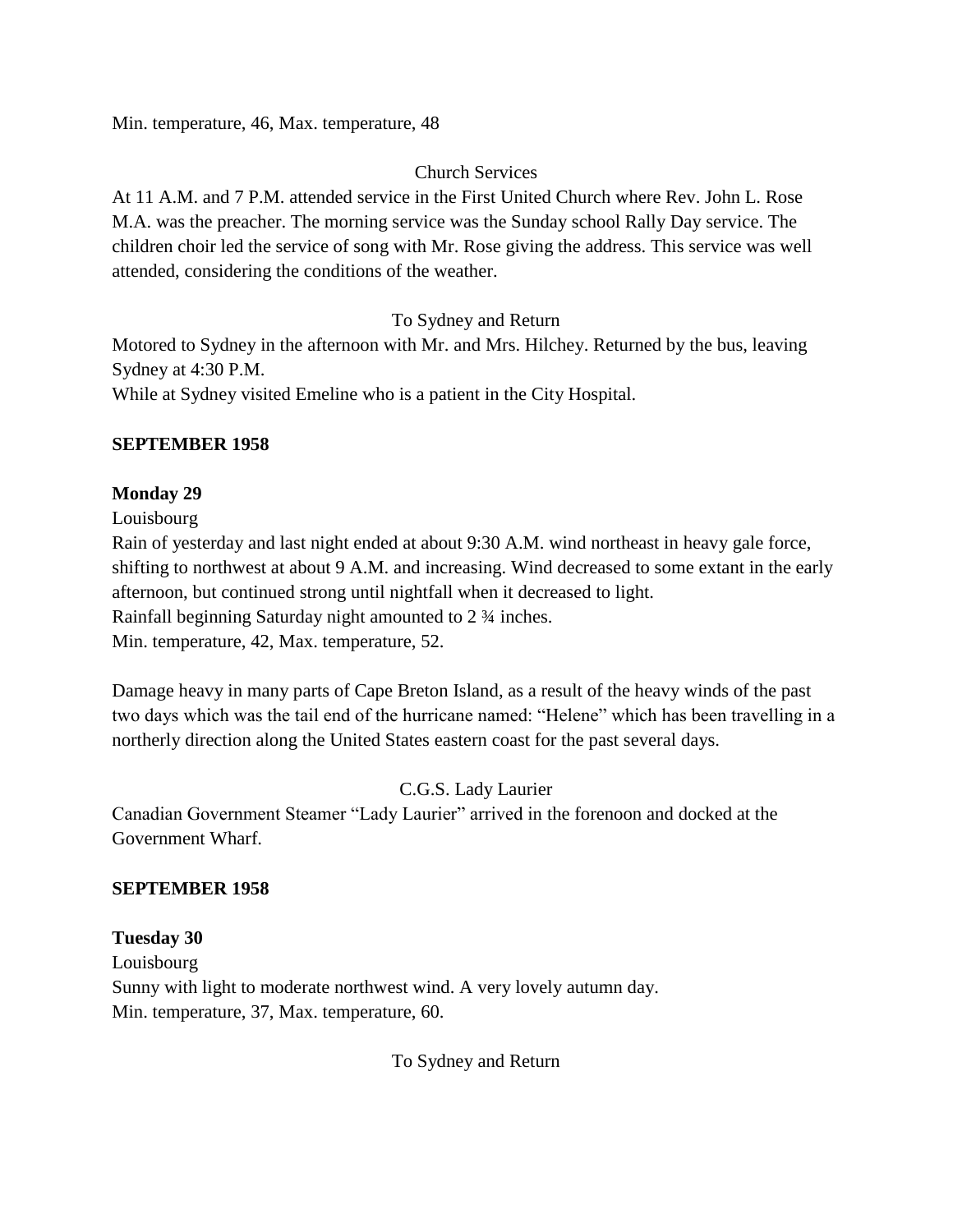Went to Sydney on the 1:30 P.M. trip of Bus where I visited Emeline who is a patient in the City of Sydney Hospital. Found her condition about the same as it was during the past three days. She had two xray examinations today. When I left the Hospital at about 4 P.M. she was having a blood transfusion. There does not seem to be any improvement in her condition since she entered the hospital on last Thursday.

#### **October 1958**

#### **Wednesday 1**

Louisbourg Cloudy with moderate to fresh southwest wind, increasing at night. Min. temperature, 52, Max. temperature 64.

#### Visitors

Mr. and Mrs. Alwyn Townsend, Alwyn's mother and his wife's mother of Valley Station Colchester County, N.S. arrived here at about 1:45 P.M. after a brief stay during which they visited Mrs. Fletcher Townsend. I accompanied them on their return to Sydney where Alwyn, his mother and I visited Emeline who is a patient at the City Hospital. At about 4 P.M. they picked me up at the Hospital and we all returned to Louisbourg, where we all had supper with Mrs. Fletcher Townsend. After supper they returned to the cabins on the East Bay Road, where they spent last night. They intend returning home tomorrow.

# **OCTOBER 1958**

# **Thursday 2**

Louisbourg Sunny with light to moderate northwest wind. A very lovely autumn day. Min. temperature, 44, Max. temperature, 60.

#### To Sydney and Return

Visited Emeline at the City Hospital in the afternoon. Found her feeling better and looking better than she has been for the past several days.

Left here by Bus at 1:30 P.M. and returned on the bus leaving Sydney at 4:30 P.M.

This afternoon Emeline was removed from Room no. 411, which she has occupied for the past week to room 424.

#### **OCTOBER 1958**

**Friday 3**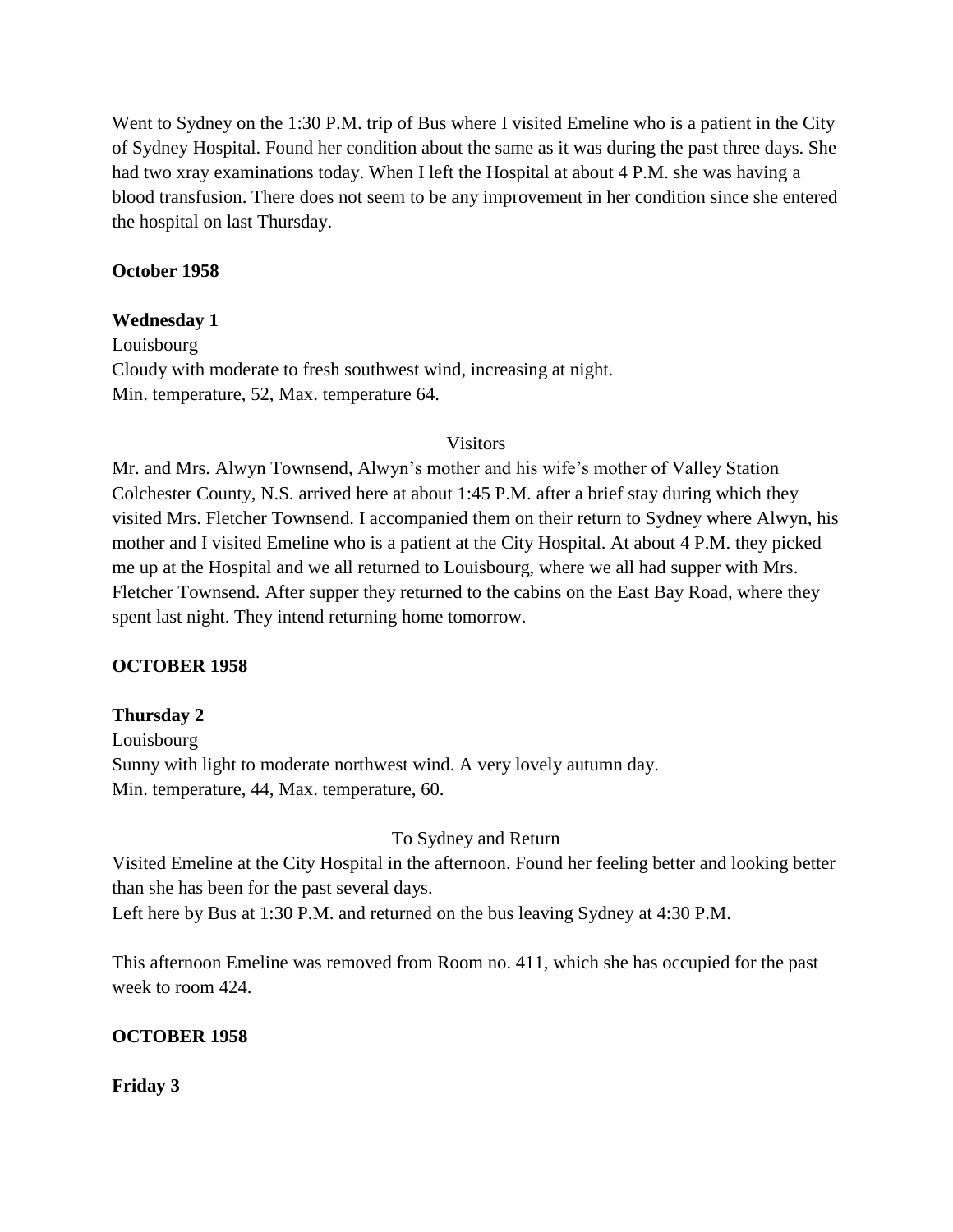Louisbourg Sunny with light winds. A nice autumn day. Min. temperature, 34, Max. temperature, 56.

Visited Emeline at the City Hospital in the afternoon. Met my sister who was also visiting Emeline.

# **OCTOBER 1958**

# **Saturday 4**

Louisbourg Sunny with light southerly winds. Min. temperature, 34, Max. temperature, 56. Light frost in the morning no damage resulting except to singe the pumpkin and cucumber vines.

Visited Emeline in the City Hospital during the afternoon. She appears to be improving. Was able to sit up for a short time in the afternoon.

# **OCTOBER 1958**

# **Sunday 5**

Louisbourg

Sunny, becoming cloudy in the evening. Light southwest wind, increasing to fresh during the afternoon.

Min. temperature, 43, Max. temperature, 58.

Church Services

At 11 A.M. and 7 P.M. attended services in the First United Church where Rev. John L. Rose M.A. was the preacher.

The communion of the Lord's Supper was administered at the morning service.

Present at the morning service about 100, at the evening service 40.

Choir attendance, A.M. 7, P.M. 8.

On last Sunday and today, Mrs. Lewis was our organist in the absence of Mrs. Charles Bagnall, who is now with her husband, on a visit to Edmonton, Alberta.

# **OCTOBER 1958**

# **Monday 6**

Louisbourg Sunny and cool with moderate to fresh northwest wind.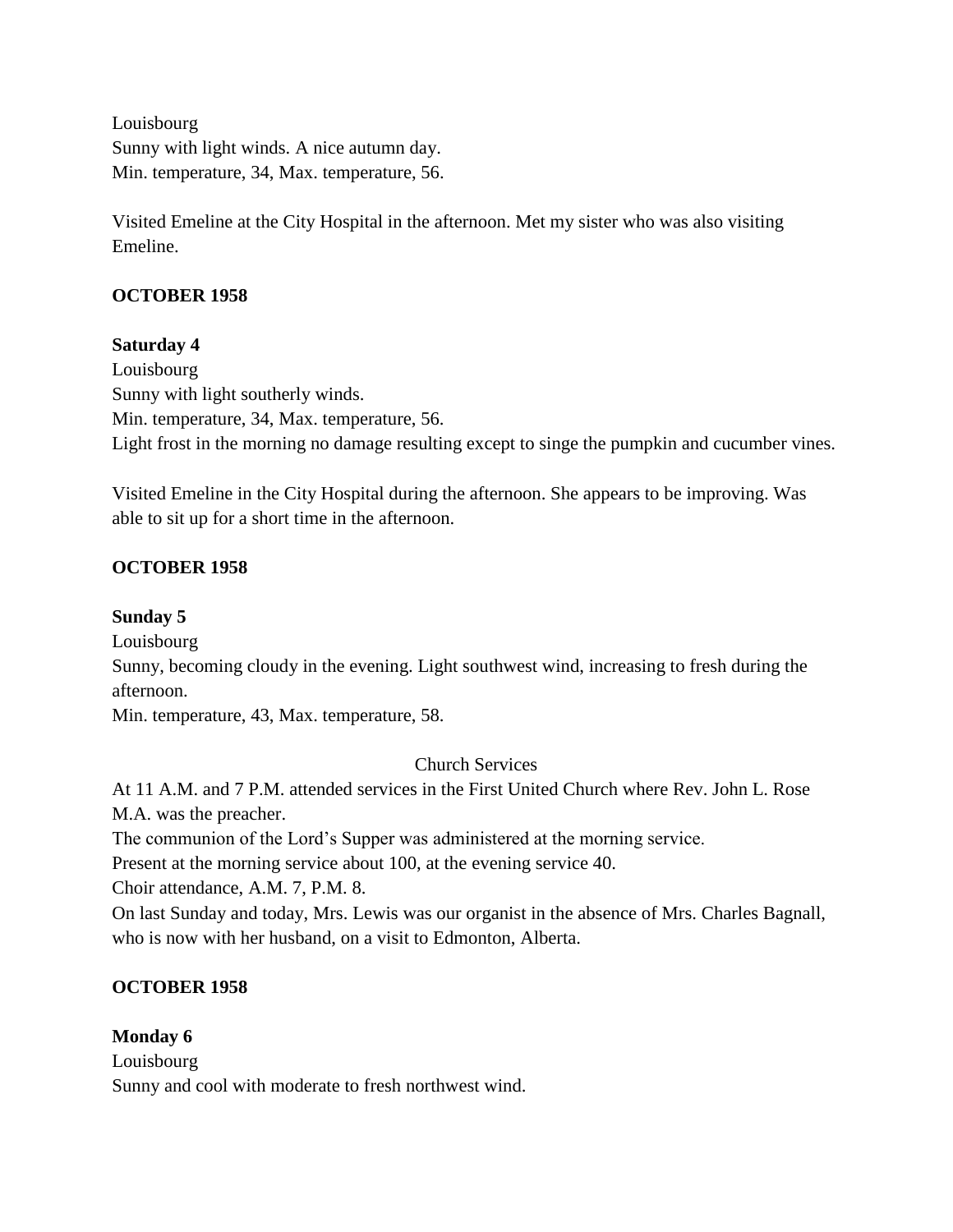Min. temperature, 34, Max. temperature, 55.

Visited Emeline at the City Hospital Sydney, in the afternoon. To Sydney and return by the bus leaving here at 1:30 P.M. Returned home on the bus leaving at 4:30 P.M.

# **OCTOBER 1958**

# **Tuesday 7**

Louisbourg

Sunny and cool with fresh to strong northwest and west wind. Wind reaching gale force during the afternoon, but decreasing to some extant in the early part of the night. Sunny, becoming cloudy in the later afternoon.

Min. temperature, 32, Max. temperature 54.

Ice forming on a pan of water in my yard. First appearance of ice this season. No damage to flowers and plants in the garden.

# **OCTOBER 1958**

#### **Wednesday 8**

Louisbourg Mostly sunny with light to fresh westerly winds. A very nice autumn day. Min. temperature, 44, Max. temperature 63.

# To Sydney and Return

Went to Sydney on the 1:30 P.M. trip of the bus, returning. Returned on the bus leaving Sydney at 4:30 P.M.

Visited Emeline at the City Hospital during the time I was in the city.

# **OCTOBER 1958**

# **Thursday 9**

Louisbourg Cloudy with showers, mist, drizzle and some fog at night. Min. temperature 48, Max. temperature, 57. Rainfall; about ½ inch.

Death of Pope Pius the XII

The death of Pope Pius the XII occurred today at Rome Italy. He was 82 years of age.

# **OCTOBER 1958**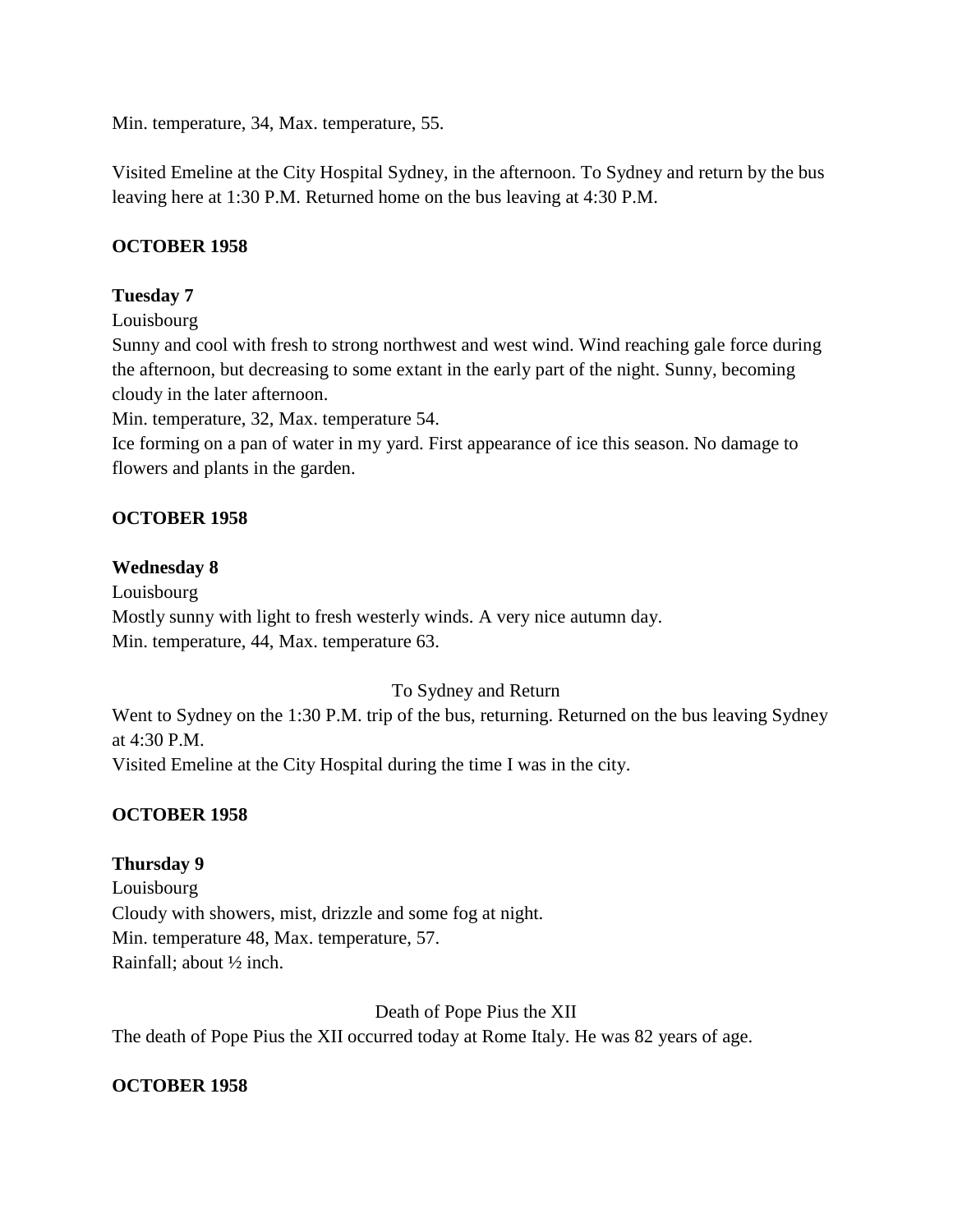#### **Friday 10**

Louisbourg Cloudy and foggy with very light southerly winds. Becoming sunny in mid-afternoon. Min. temperature, 46, Max. temperature, 69.

#### To Sydney and Return

Went to Sydney on the 1:30 P.M. bus. Returned on the bus leaving Sydney at 4:30 P.M. Visited Emeline at the City Hospital while in the City.

#### **OCTOBER 1958**

#### **Saturday 11**

Louisbourg

Cloudy with light showers, mist and drizzle becoming sunny in the later afternoon. Very light southerly winds.

Min. temperature, 42, Max. temperature, 62.

#### To Sydney and Return

On the invitation of Mr. Simpson (Bank Manager) motored to Sydney in the afternoon. Returned at about 5 P.M. Others in the Simpson car Mr. and Mrs. Simpson, their 3 boys and Mrs. James F. Townsend.

While in Sydney visited Emeline who is a patient at the City Hospital.

# **OCTOBER 1958**

#### **Sunday 12**

Louisbourg

Sunny and cool, with a few cloudy intervals and two or three light showers. Moderate to fresh northwest wind, decreasing to light in the evening.

Min. temperature, 40, Max. temperature, 50.

#### Church Services

At 11 A.M. and 7 P.M. attended services in the First United Church where Rev. John L. Rose, M.A. was the preacher.

This being Thanksgiving Sunday the sermon and the music led by the choir, dealt with the subject of Thanksgiving.

Present in the morning about 90, in the evening about 55.

Choir attendance A.M.8, P.M. 7.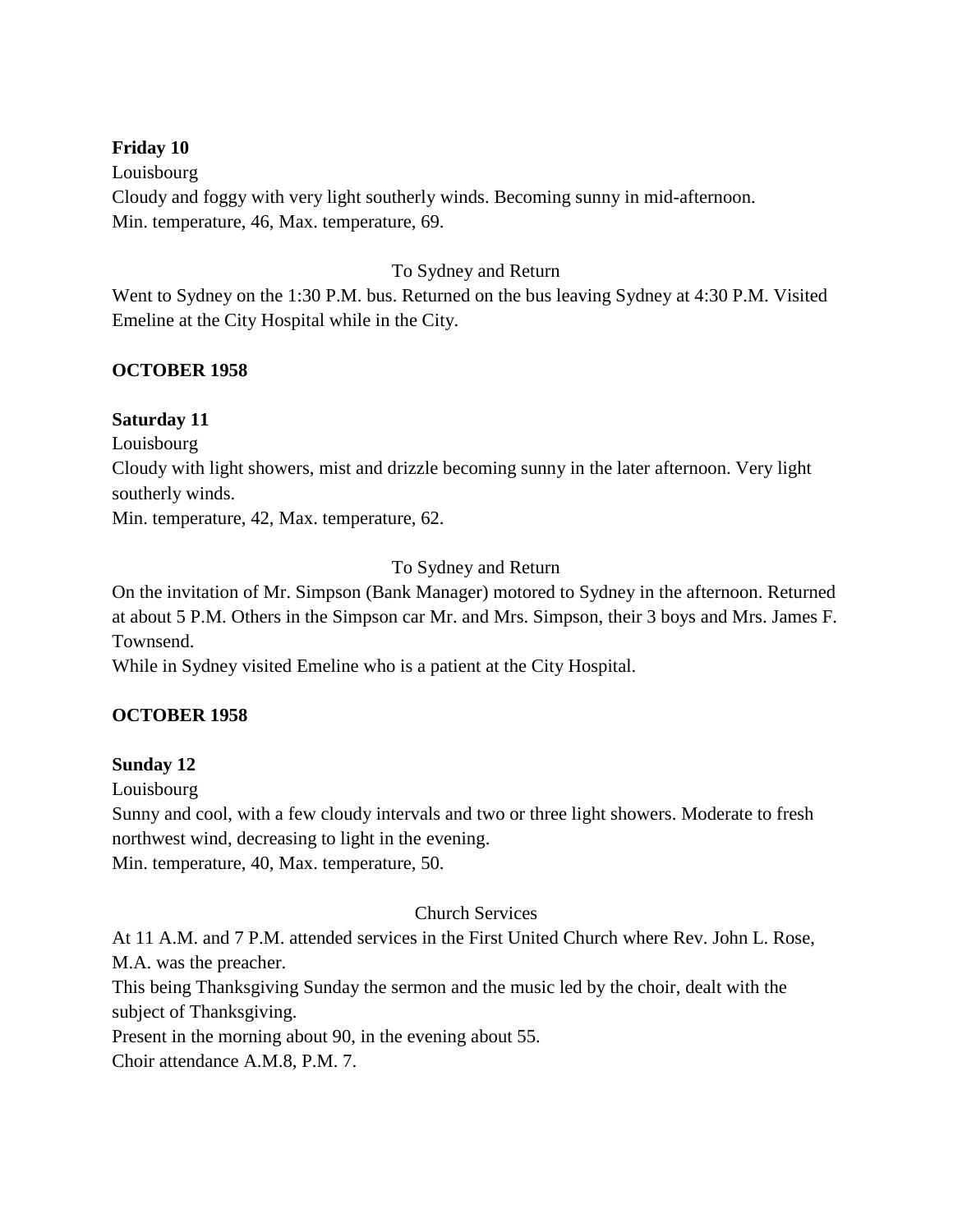# **OCTOBER 1958**

#### **Monday 13 - Thanksgiving Day**

Louisbourg

Sunny and cool with cloudy intervals and a few light showers in the afternoon. Light to moderate northwest wind.

Min. temperature, 35, Max. temperature, 50.

#### To Sydney and Return

Visited Emeline at the City Hospital, Sydney in the afternoon. To Sydney and return by the Leblanc Bus.

Thanksgiving Day. Schools, Banks, Civic officers and larger place of business closed. Post office on Holiday hours. No outgoing or incoming mail in the evening. Had shop open for business in order to accommodate newspaper customers.

# **OCTOBER 1958**

#### **Tuesday 14**

Louisbourg Cool and mostly cloudy with light to moderate northerly winds. Min. temperature, 32, Max. temperature, 43. Frost in the morning. Dahlias in the garden badly damaged by the low temperature of last night.

# **OCTOBER 1958**

# **Wednesday 15**

Louisbourg

Cool with variable cloudiness. Moderate northerly winds. A light shower of rain in the afternoon. Min. temperature, 32, Max. temperature, 51.

Dahlias and other tender plants in the garden totally killed by last nights frost.

#### To Sydney and Return

Visited Emeline at the City Hospital in the afternoon. To Sydney and return on LeBlanc's bus.

#### Choir Practice

At 8 P.M. attended and conducted choir practice in the First United Church.

# **OCTOBER 1958**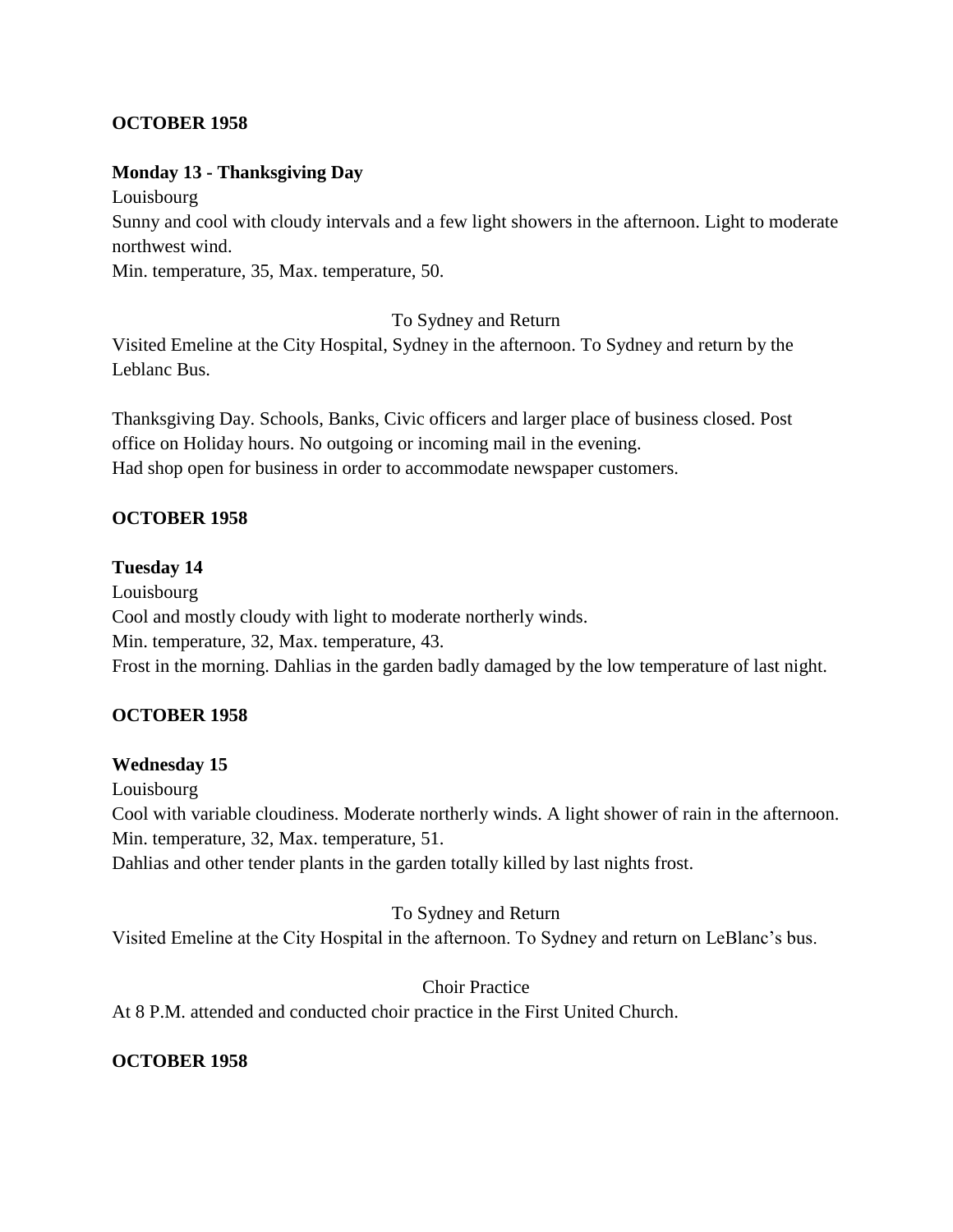# **Thursday 16**

Louisbourg Sunny, becoming cloudy in the early afternoon. Light showers in the early part of the night. Light northerly winds, shifting to southwest and increasing to fresh. Frost in the morning. Min. temperature, 32, Max. temperature, 54.

# **OCTOBER 1958**

# **Friday 17**

Louisbourg Cloudy and mild. Brief sunny intervals in the forenoon. Light showers and drizzle. Light winds. A few peals of thunder in the early morning. Min. temperature, 51, Max. temperature, 59.

# **OCTOBER 1958**

# **Saturday 18**

Louisbourg Cloudy, light showers and mist. Clearing in the late afternoon. Light southerly winds, shifting to northwest in the evening and increasing. Min. temperature 40, Max. temperature, 57.

# To Sydney and Return

Visited Emeline at the City Hospital in the afternoon. Went to Sydney on Leblanc's Bus at 1:30 P.M. Returned by motor car on the invitation of Mrs. Charles Stacey of Louisbourg, who with Mrs. Dan Fleet and Mrs. A.W. Stacey I met at the Hospital. Arrived home at about 4:45 P.M.

# Death of Mrs. Freeman Mosher

The death of Mrs. Freeman Mosher of this Town occurred at St. Rita Hospital today.

# **OCTOBER 1958**

# **Sunday 19**

Louisbourg

Cool and mostly sunny with fresh westerly winds, decreasing to light in the evening. Min. temperature, 34, Max. temperature, 52.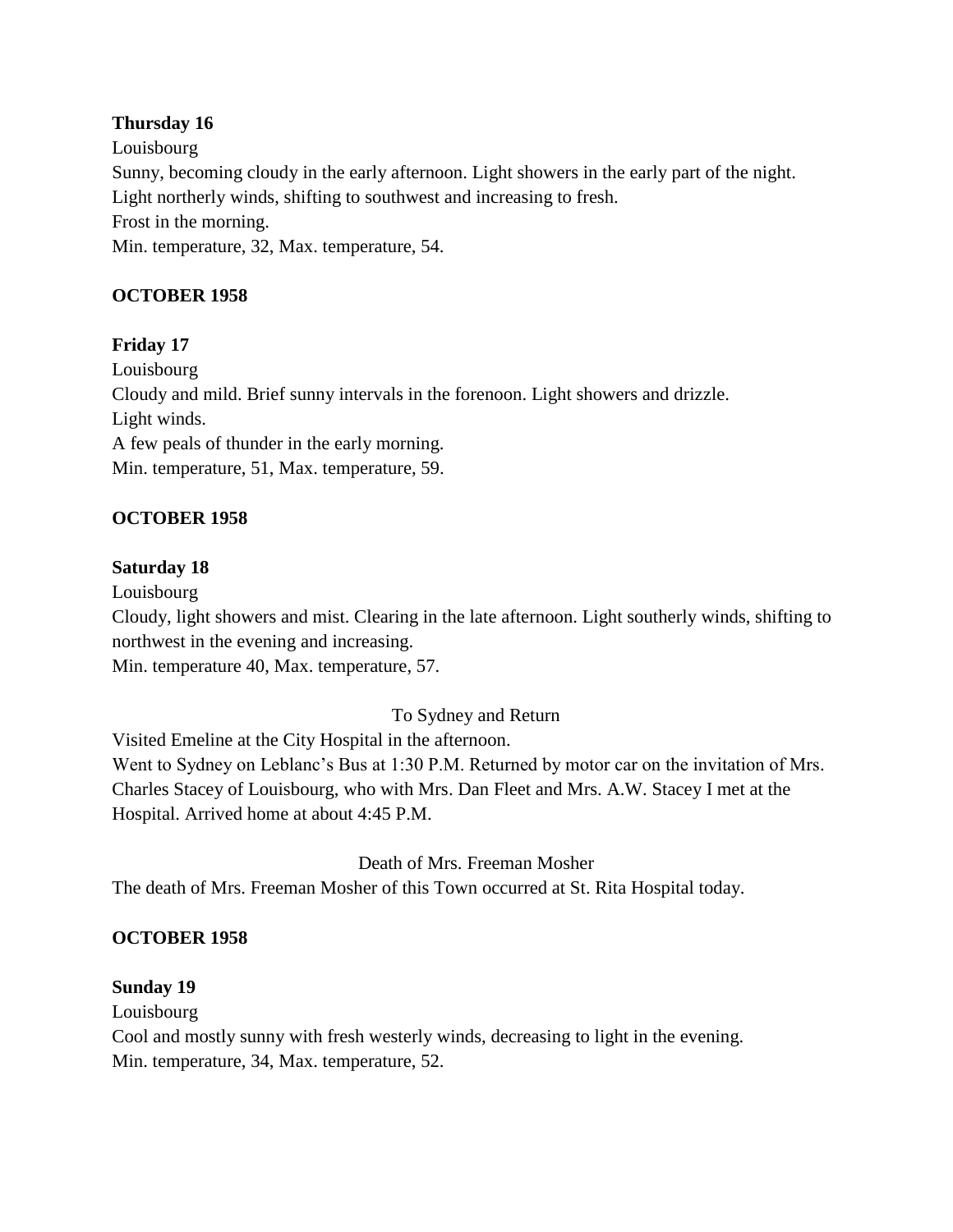# Church Services

At 11 A.M. and 7 P.M. attended services in the First United Church, where Rev. John L. Rose M.A. was the preacher. Today being "Layman's Sunday". Mr. Rose was assisted in the morning service by two Laymen of the congregation; Edward Levy and Charles Bagnall. Present in the morning, about 80, in the evening 38. Choir attendance; A.M. 8, P.M. 7.

#### Death of Mrs. Harry Dillon

The death of Mrs. Harry Dillon, occurred today at the home of Mrs. Herbert MacKenzie, Glace Bay. Mrs. Dillon, the former Miss Arissa Spencer of Mira Gut N.S. was 86 years of age. She was the last surviving member of the family of the late Mr. and Mrs. Anthony Spencer of Mira Gut.

#### **OCTOBER 1958**

#### **Monday 20**

Louisbourg Sunny and cool with cloudy intervals, showers of rain mixed with hail at about 1 P.M. Moderate northwest wind. Min. temperature, 35, Max. temperature, 48.

#### **OCTOBER 1958**

# **Tuesday 21**

Louisbourg Sunny and cool with cloudy intervals. Moderate northerly winds, decreasing to light in the evening. Min. temperature, 32 Max. temperature about 45

Went to Sydney on the 1:30 P.M. trips of the LeBlanc Bus. Visited Emeline, who is a patient at the City Hospital. Returned home on the bus leaving Sydney at 4:30 P.M.

#### Funeral [blank]

#### **OCTOBER 1958**

**Wednesday 22** Louisbourg Sunny and cool with light to moderate westerly winds.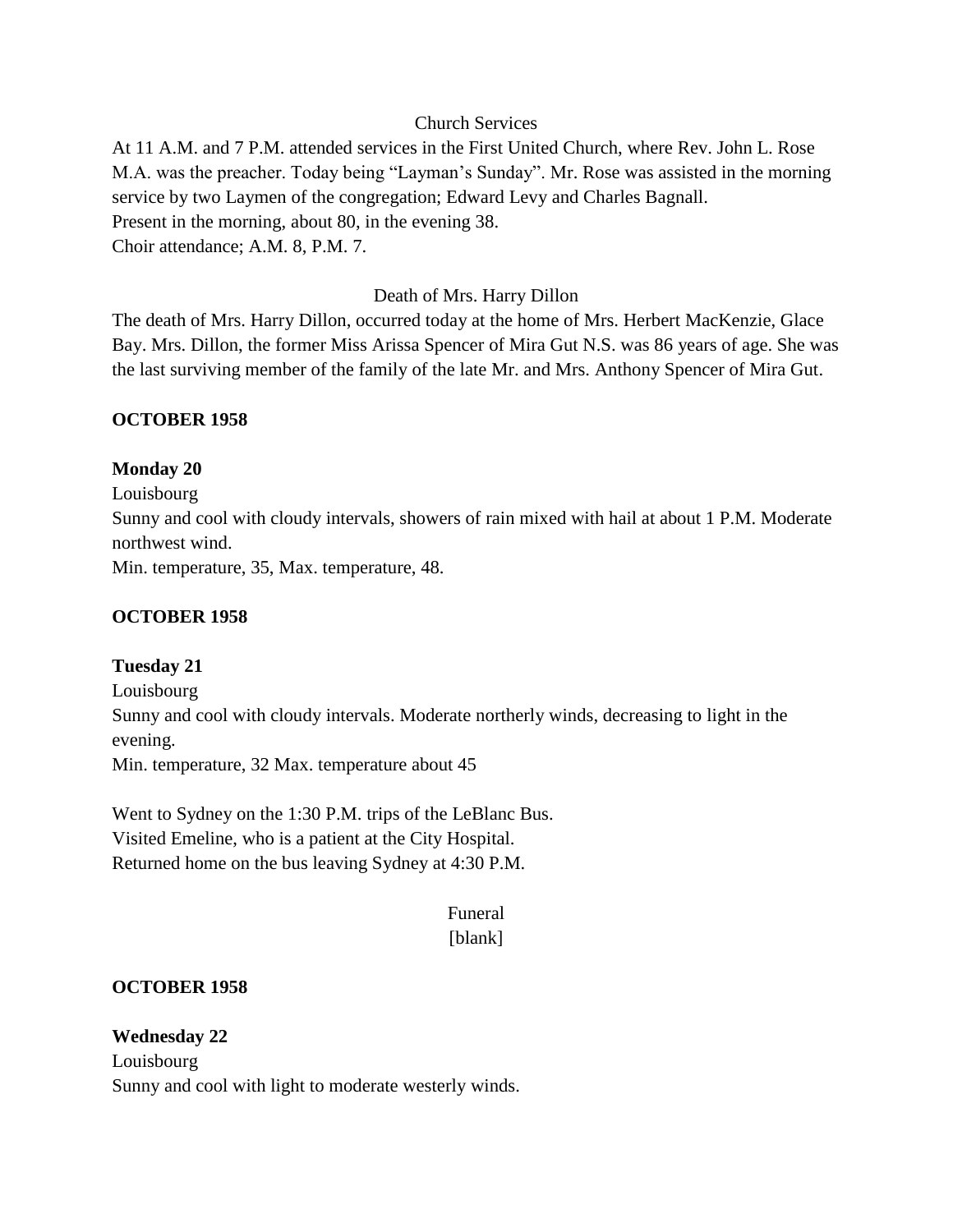Min. temperature, 28, Max. temperature, 47

Choir Practice

At 8 P.M., attended and conducted choir practice in the First United Church.

# **OCTOBER 1958**

# **Thursday 23**

Louisbourg Sunny with moderately northwest wind. A very lovely autumn day. Min. temperature, 38, Max. temperature, 59.

To Sydney and Return

Went to Sydney on the 8 A.M. trip of the LeBlanc Bus where I had an appointment with Don MacKeen, Commercial Traveler. Met Mr. MacKeen at the Isle Royale Hotel at about 9:15 A.M. Went with him to his Trailer, where he carries his samples and gave him an order for merchandise from the following wholesale firms: Anglo-Canadian Mercantile Company.

# **OCTOBER 1958**

# **Friday 24**

Louisbourg

Cloudy in the morning. Clearing early in the day. Very chill moderate fresh northeast wind. Min. temperature, 38, Max. temperature, 48.

# **OCTOBER 1958**

# **Saturday 25**

Louisbourg Sunny and cool with light to moderate northwest wind. A very nice autumn day. Min. temperature, 36, Max. temperature, 47.

# To Sydney and Return

Went to Sydney on the 1:30 P.M. trip of the LeBlanc Bus, where I visited Emeline who is a patient in the City Hospital.

Returned home on the bus leaving Sydney at 4:30 P.M.

# Daylight Saving Time

Daylight saving time which came into effect on April 27 ends tonight at midnight, to be followed immediately by Standard time.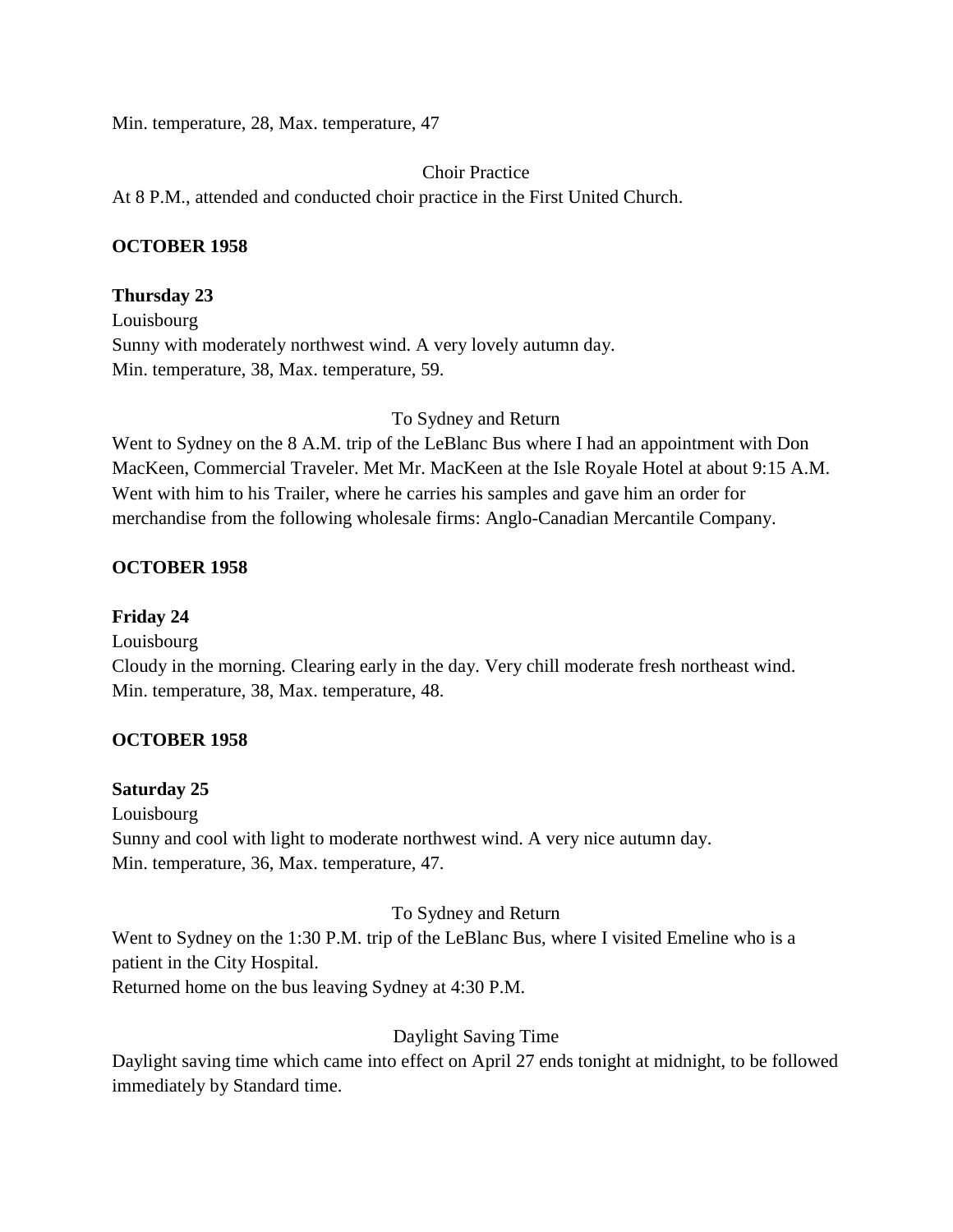#### **OCTOBER 1958**

#### **Sunday 26**

Louisbourg Sunny and cool with very light variable winds. A very lovely autumn day. Min. temperature, 38, Max. temperature, 50.

#### Standard Time

Daylight saving time which began on April 27, ended immediately after midnight last night. We are now again on Standard Time.

#### Church Services

At 11 A.M. and 7 P.M. I attended services in the First United Church, where Rev. John L. Rose D.D. was the preacher. At the evening service there were present members of the local Eastern Star Lodge and visiting members of other lodges of the same order. Present at 11 A.M. about 95 in the evening upwards of 100.

Choir attendance: A.M. 7, P.M. 10.

# **OCTOBER 1958**

**Monday 27** Louisbourg Sunny, becoming cloudy at about noon. Rain began to fall at about 5 P.M. Moderate to light southeast wind. Min. temperature, 34, Max. temperature 49.

# **OCOTBER 1958**

# **Tuesday 28**

Louisbourg Cloudy with showers, mist and drizzle lasting all day. Moderate northeast wind. Min. temperature 48, Max. temperature 50.

To Sydney and Return

Went to Sydney on the 1:30 P.M. trip of the LeBlanc Bus, returning on the trip leaving Synday at 4:30 P.M.

Visited Emeline, who is a patient at the Sydney City Hospital.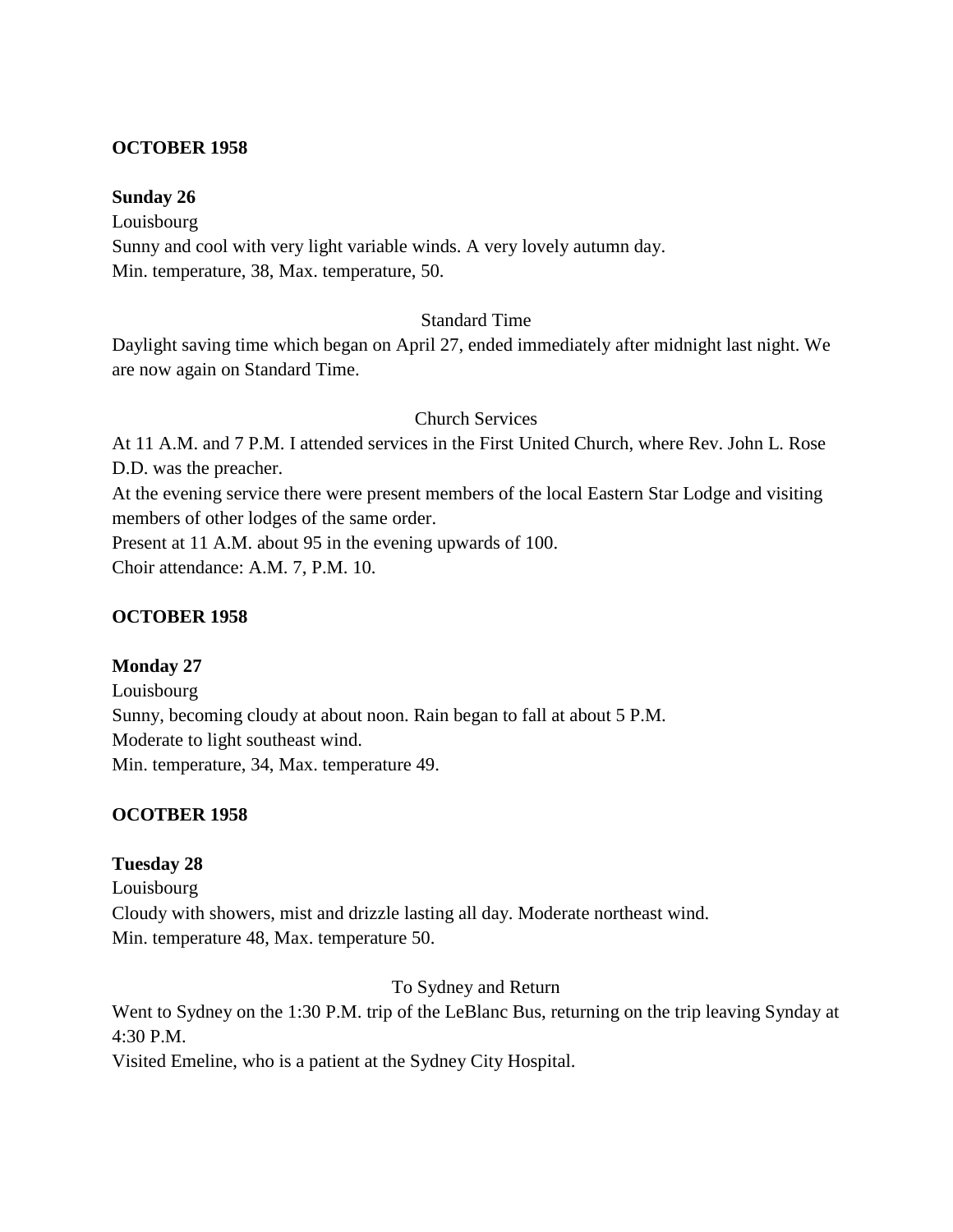# **OCTOBER 1958**

#### **Wednesday 29**

Louisbourg Cloudy with some light drizzle and mist. Light northeast wind. Min. temperature, 46, Max. temperature, 52.

#### New Pope Elected

Cardinal Angelo Giuseppe Roncalli was on Tuesday October 28, 1958, in Rome Italy elected to succeed the late Pope, Pius XII, who died on October 9. According to the press he is the 262<sup>nd</sup> Pope of the Roman Catholic Church and has chosen the name of John XXIII. He is 77 years of age.

#### **OCTOBER 1958**

#### **Thursday 30**

Louisbourg Cloudy, light showers, drizzle and mist. Light variable winds. Min. temperature, 44, Max. temperature 57.

#### **OCTOBER 1958**

**Friday 31** Louisbourg Cloudy and cool with light winds. Min. temperature, 42, Max. temperature, 52.

#### **NOVEMBER 1958**

#### **Saturday 1**

Louisbourg Sunny with cloudy intervals and frequent showers some of which were mixed with hail. Moderate northwest wind. Min. temperature, 36, max. temperature, 48.

To Sydney and Return

Went to Sydney on the 1:30 P.M. trip of the Leblanc Bus, returning on the same bus leaving Sydney at 4:30 P.M.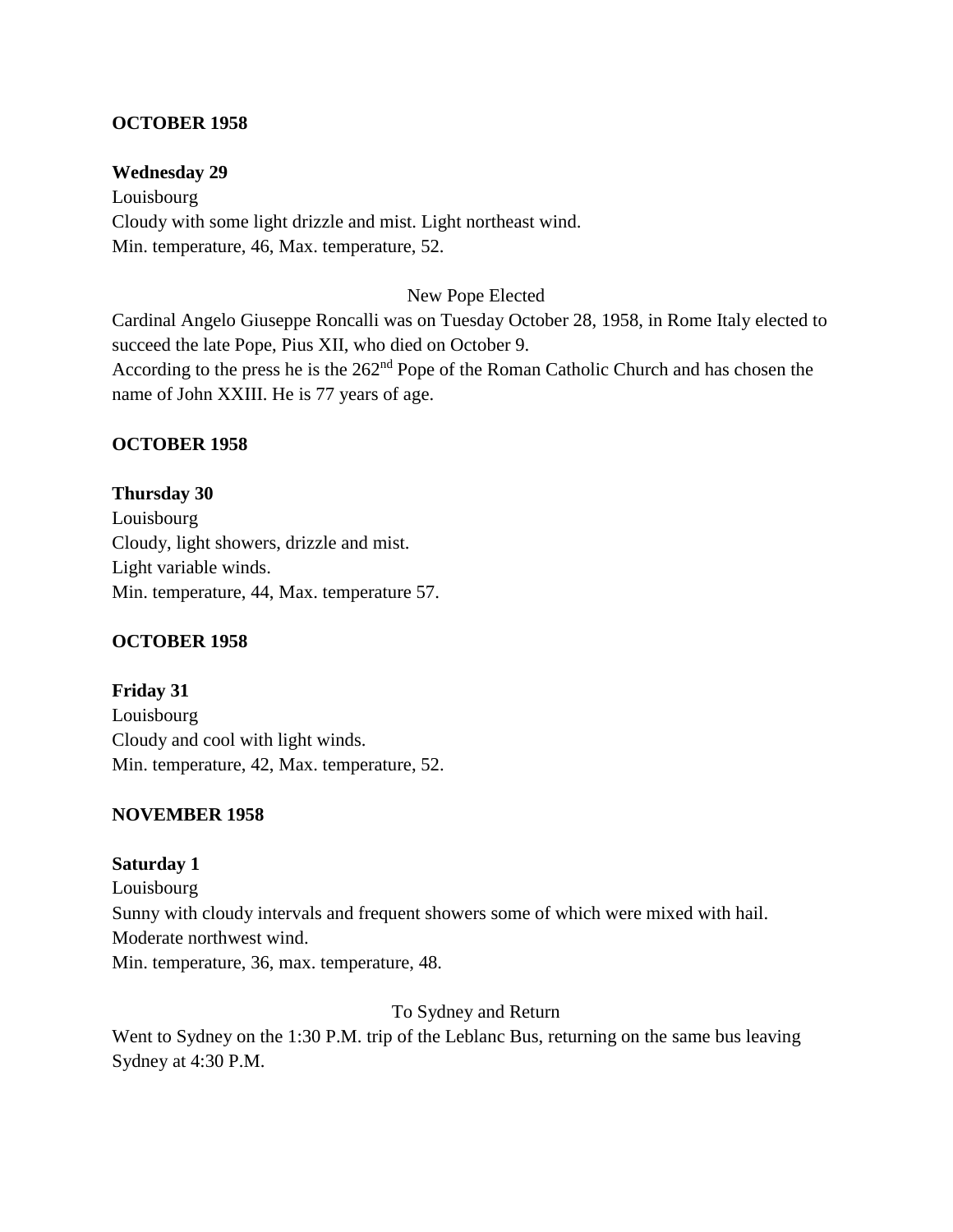Visited Emeline at the Sydney City Hospital. Since I visited her on last Tuesday, she has been removed from Room number 424 to room number 416.

#### **NOVEMBER 1958**

#### **Sunday 2**

Louisbourg Alternate cloud and sunshine. Moderate to fresh northwest wind. Min. temperature, 30, Max. temperature, 44.

#### Church Services

At 11 A.M. and 7 P.M. attended services in the First United Church, where Rev. John L. Rose M.A. was the preacher. Present in the morning, about 80, in the evening. Choir attendance, A.M. 7, P.M. 6.

# **NOVEMBER 1958**

#### **Monday 3**

Louisbourg Cloudy light showers, drizzle and mist. Moderate southwest wind shifting to easterly at night. Min. temperature, 30. Max. temperature 46.

# **NOVEMBER 1958**

**Tuesday 4** Louisbourg Sunny and cool with moderate to fresh northerly winds. Min. temperature, 37, Max. temperature, 47

To Sydney By Bus Went to Sydney on the 1:30 P.M. trip of the Leblanc Bus. Visited Emeline at the City Hospital. Returned home on the bus leaving Sydney at 4:30 P.M.

# **NOVEMBER 1958**

**Wednesday 5** Louisbourg Cloudy and cool with a sunny period in the late afternoon. Light variable winds.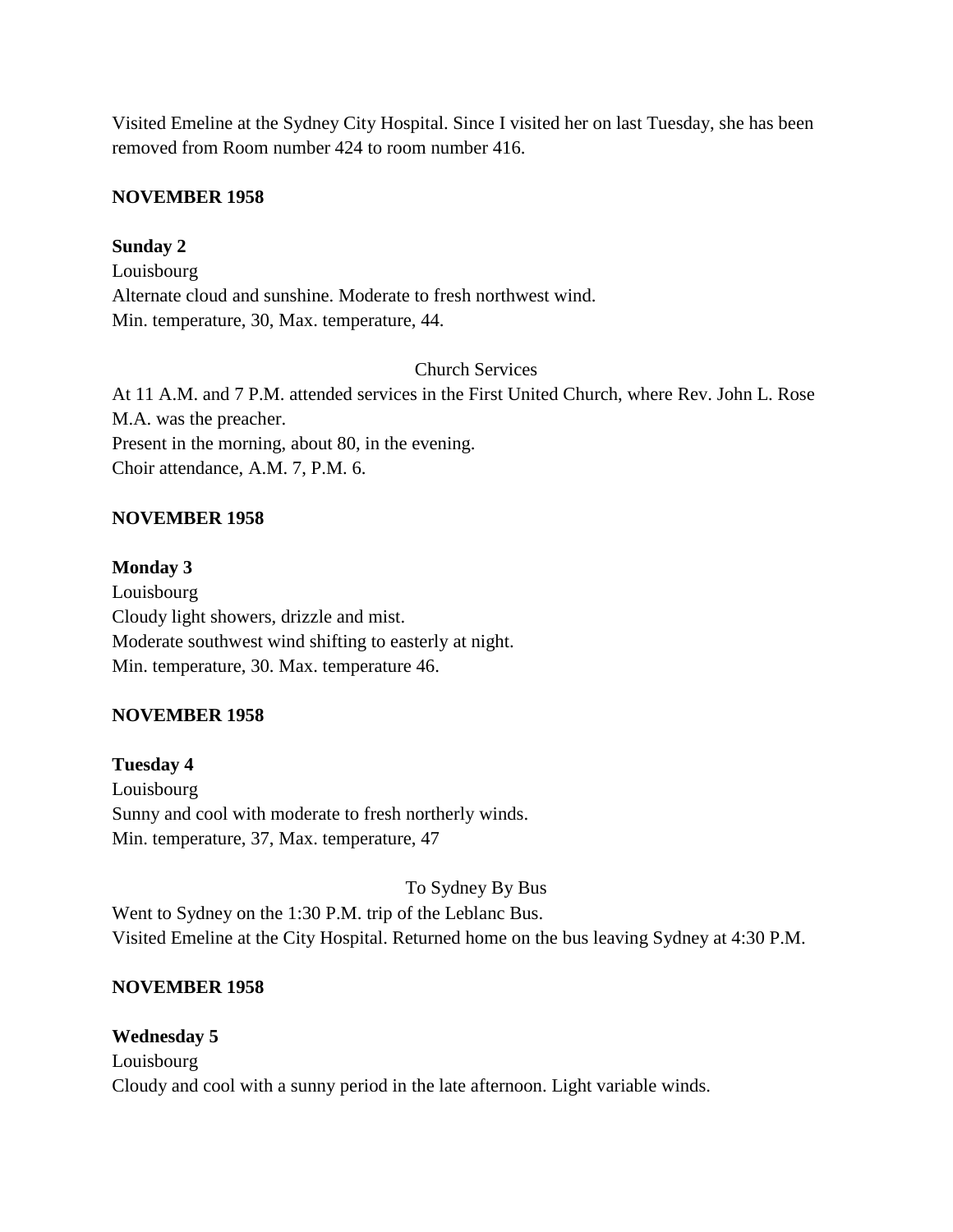Min. temperature, 32, Max. temperature, 49.

# Returned from Hospital

Emeline, who has been a patient in the Sydney City Hospital since September 25 returned home this afternoon.

I went to Sydney on the 1:30 P.M. trip of the LeBlanc Bus. Returned with Emeline in Mrs. E. Mary Snow's car. Mrs. Snow was one of Emeline's special nurses, who kindly offered to drive us home.

# **NOVEMBER 1958**

# **Thursday 6**

Louisbourg

Cloudy with a sunny period during the forenoon. Moderate to fresh southerly winds. Min. temperature, 40, Max. temperature 49.

#### Visitors

Mrs. Clifford Huntington (my sister) and daughter, Maud, arrived in the afternoon and made a visit of about two hours with us.

# **NOVEMBER 1958**

# **Friday 7**

Louisbourg

Cloudy, with frequent showers and steady heavy rain beginning in the evening and continuing during the night.

Moderate to fresh southerly and easterly winds, increasing to strong in the early part of the night. Min. temperature, 46, Max. temperature 52.

# **NOVEMBER 1958**

# **Saturday 8**

Louisbourg Cool and mostly cloudy. A few sunny intervals. Moderate to fresh northwest wind. Light frost in the morning. Min. temperature, 30, Max. temperature, 46.

# **NOVEMBER 1958**

#### **Sunday 9**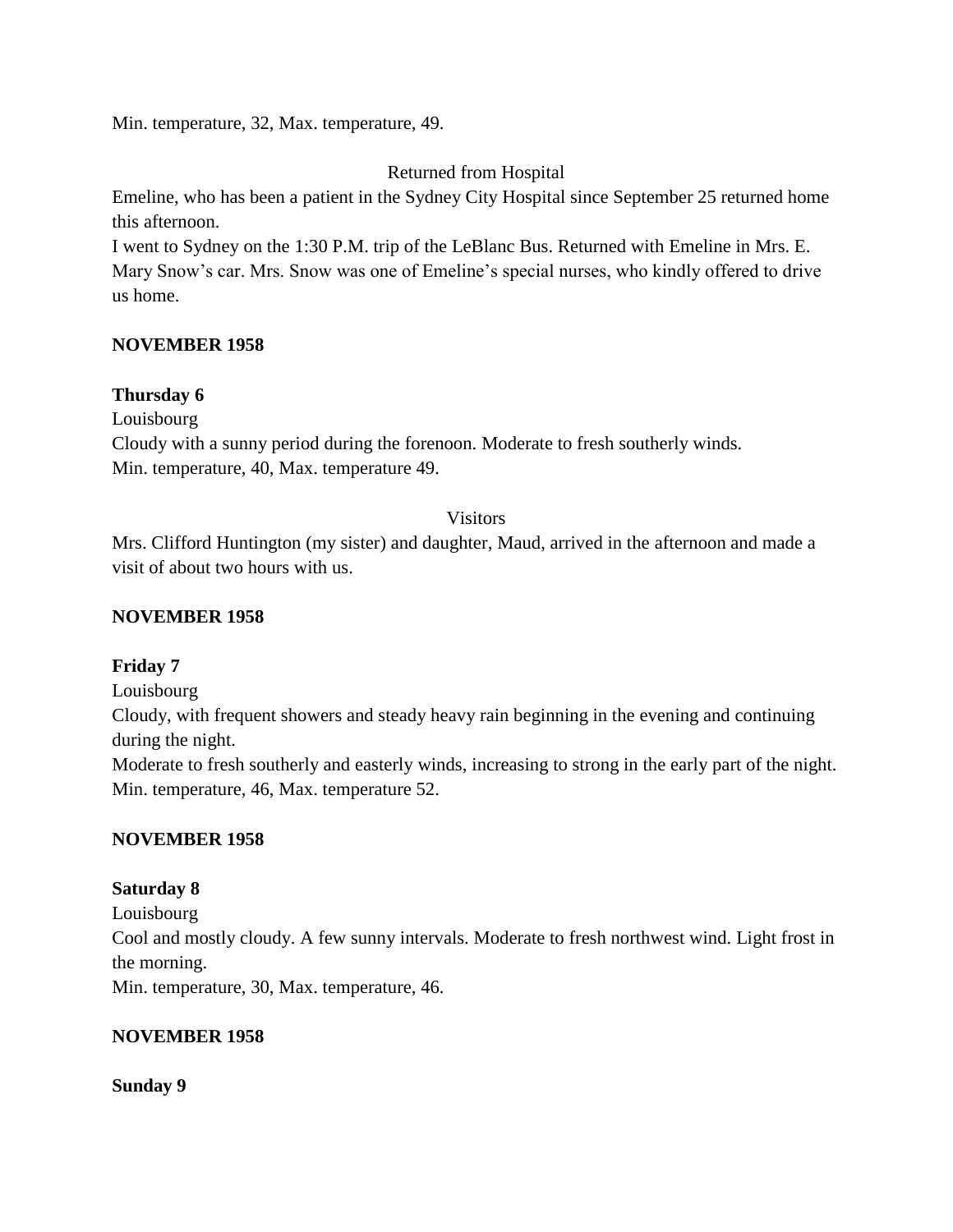Louisbourg Sunny and cool with light winds. A very lovely mid-autumn day. Frost in the morning. Min. temperature, 26, Max. temperature 41.

Church Services

At 11 A.M. and 7 P.M., attended services in the First United Church, where Rev. John L. Rose was the preacher. Present in the morning about 100, in the evening, about 50.

# **NOVEMBER 1958**

#### **Monday 10**

Louisbourg

Heavy rain in the early morning, light showers, mist and drizzle throughout the day. Heavy rain during the early part of the night.

Strong southerly winds at times reaching gale force. Rainfall about 2 inches. Min. temperature, 42, Max. temperature, 54.

# **NOVEMBER 1958**

# **Tuesday 11**

Louisbourg

Cloudy and cool with fresh to strong westerly winds, decreasing to light at nightfall. A few light showers in the evening.

Min. temperature, 46, Max. temperature 52

Remembrance Day Service

At 9:30 A.M. attended the Remembrance Day Service held in the First United Church. Service conducted by Rev. John L. Rose, M.A., assisted by Rev. Neil MacLean. Upwards of one hundred present, consisting of Veterans of World Wars one and two, Sea Cadets, Girl Guides, Boy Scouts.

# **NOVEMBER 1958**

# **Wednesday 12**

Louisbourg

Cloudy and cool with fresh to moderate westerly wind. Occasional light showers and drizzle during the day. Showers mixed with snow in the evening.

Min. temperature, 34, Max. temperature, 42.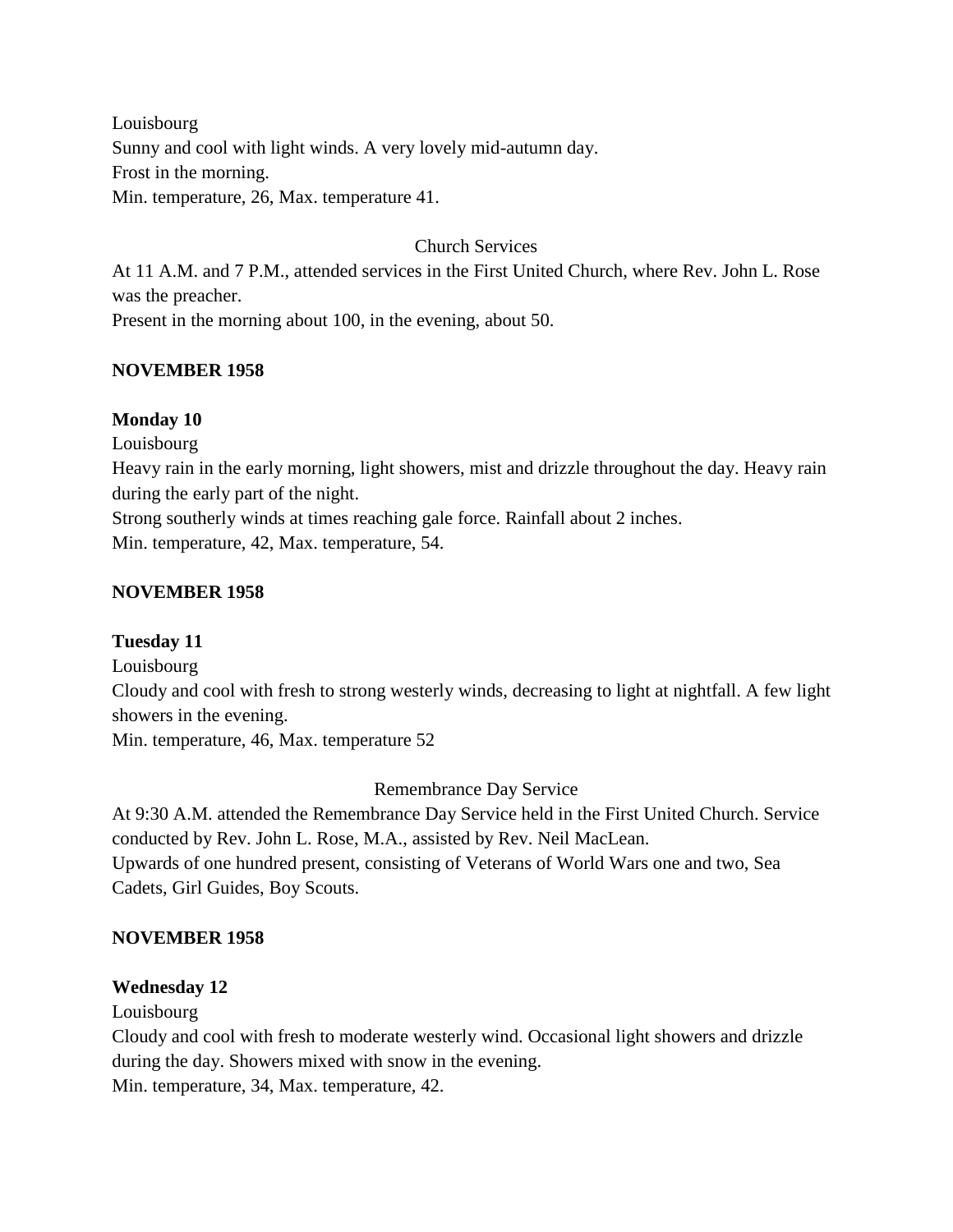#### **NOVEMBER 1958**

#### **Thursday 13**

Louisbourg Sunny and cool with cloudy intervals and a few light snow squalls. Strong northwest wind which moderated in the late afternoon. Min. temperature, 34, Max. temperature, 40.

#### **NOVEMBER 1958**

#### **Friday 14**

Louisbourg

Sunny and cool with light northwest wind. A very nice mid-autumn day. A few traces of snow on the grassy spots in the morning, which disappeared early in the day. Min. temperature, 31, Max. temperature, 41.

> Death of Mrs. Ann Harris [Blank]

#### **NOVEMBER 1958**

# **Saturday 15**

Louisbourg

Cloudy and mild with some fog and mist. A short sunny period during the afternoon. Very light southerly winds. Light frost in the early morning. Min. temperature, 32, Max. temperature, 54.

#### **NOVEMBER 1958**

#### **Sunday 16**

Louisbourg Sunny and cool with moderate to fresh northwest wind. Min. temperature 32, Max. temperature, 48.

Church Services

At 11 A.M. attended service in the First United Church where Rev. John L. Rose, M.A. was the preacher.

Present at this service, about 90. Choir attendance, 8.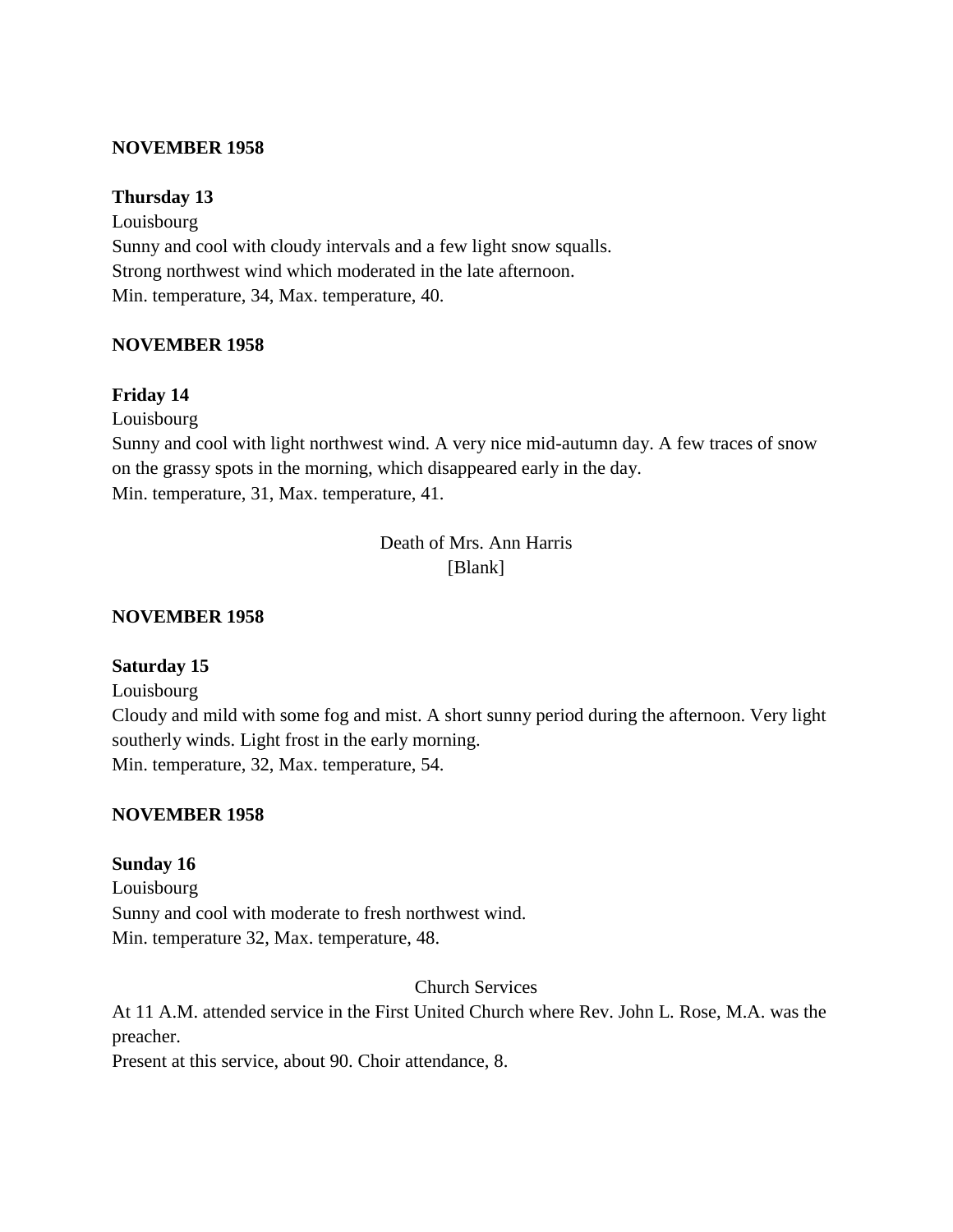At present owing to my wife's illness she cannot be left alone, so I went to church in the morning and Evelyn in the evening.

#### Visitors

Mr. and Mrs. Hedley Hopkins and daughter Patricia of Sydney, arrived at about 3 P.M. and spent about 1 ½ hours before returning.

At about 4:30 P.M. Mr. and Mrs. Cecil Hussey of Huntington C.B. arrived and remained as our guests until about 7:15 P.M.

#### Funeral

At 2 P.M. attended the funeral of the late [blank]

# **NOVEMBER 1958**

#### **Monday 17**

Louisbourg Cloudy and cool with light variable winds. Snow flurries beginning at about 8:30 P.M. Min. temperature, 32, Max. temperature, 36.

#### **NOVEMBER 1958**

# **Tuesday 18**

#### Louisbourg

Cloudy with sunny intervals in the forenoon. Cloudy during the afternoon and evening. About 3 inches of snow on the ground in the morning, as a result of last night's snow storm. First snow storm of the season. Snow nearly all melted during the day. Moderate to light northerly winds. Min. temperature, 32, Max. temperature, 36.

# Nomination Day

This is Nomination Day throughout the Province of Nova Scotia for Candidates for the offices of Town Councillors.

At Louisbourg the three retiring Councillors are Lawrence Smith, Alex Nicholson and Donald Beaver. Councillor Smith declined to offer for re-election while Councillors Beaver and Nicholson both filed nomination paper. Two new men, who also filed papers are Alex. C. MacDonald and Angus Ferguson, both of whom have served as councillors in previous years, the nominations of four candidates to fill three seats means an election contest two weeks hence.

# **NOVEMBER 1958**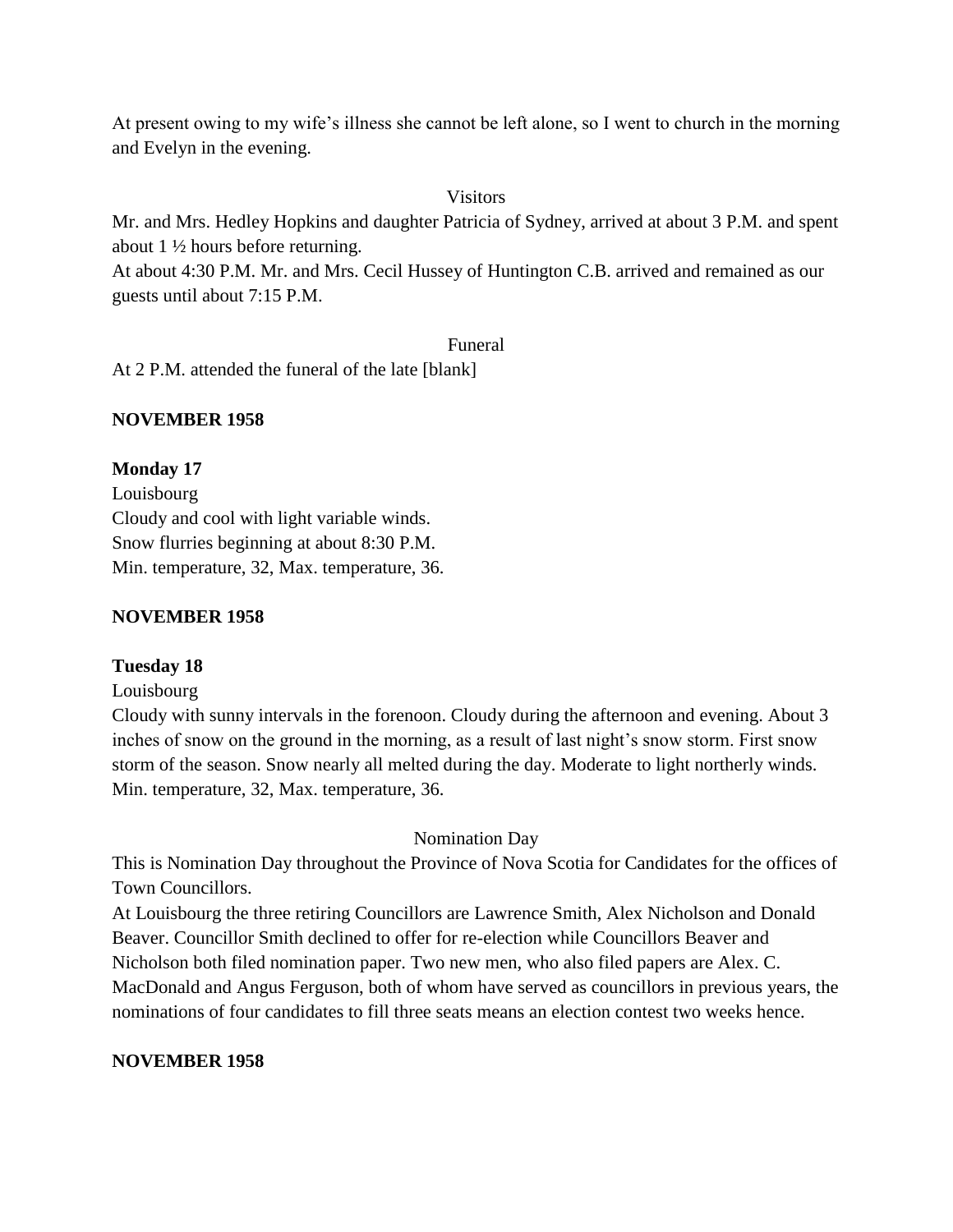#### **Wednesday 19**

Louisbourg Cloudy with light showers, mist, fog, and drizzle. Steady rain in the early part of the night. Moderate to fresh southerly winds. Min. temperature, 32, Max. temperature, 52.

# **NOVEMBER 1958**

**Thursday 20** Louisbourg Sunny with cloudy intervals. Moderate to light northwest wind. Min. temperature, 32, Max. temperature, 50.

# **NOVEMBER 1958**

**Friday 21** Louisbourg Partly clear during the forenoon. Cloudy in the afternoon with moderate southwest wind. Min. temperature, 31, Max. temperature, 46.

#### **NOVEMBER 1958**

**Saturday 22** Louisbourg Sunny and cool with fresh westerly winds, decreasing during the afternoon. Min. temperature, 32, Max. temperature, 47

#### **NOVEMBER 1958**

#### **Sunday 23**

Louisbourg Cool and mostly sunny with fresh northwest wind. Min. temperature, 30, Max. temperature, 35.

#### Church Services

At 11 A.M. attended service in the First United Church where Rev. John L. Rose, M.A. was the preacher. About 80 persons present at the morning service. Choir attendance 5.

Evelyn attended the evening service while I remained at home. Since Emeline came home for the hospital, we cannot leave her alone, so I go to church at 11 A.M. and Evelyn attends the evening service.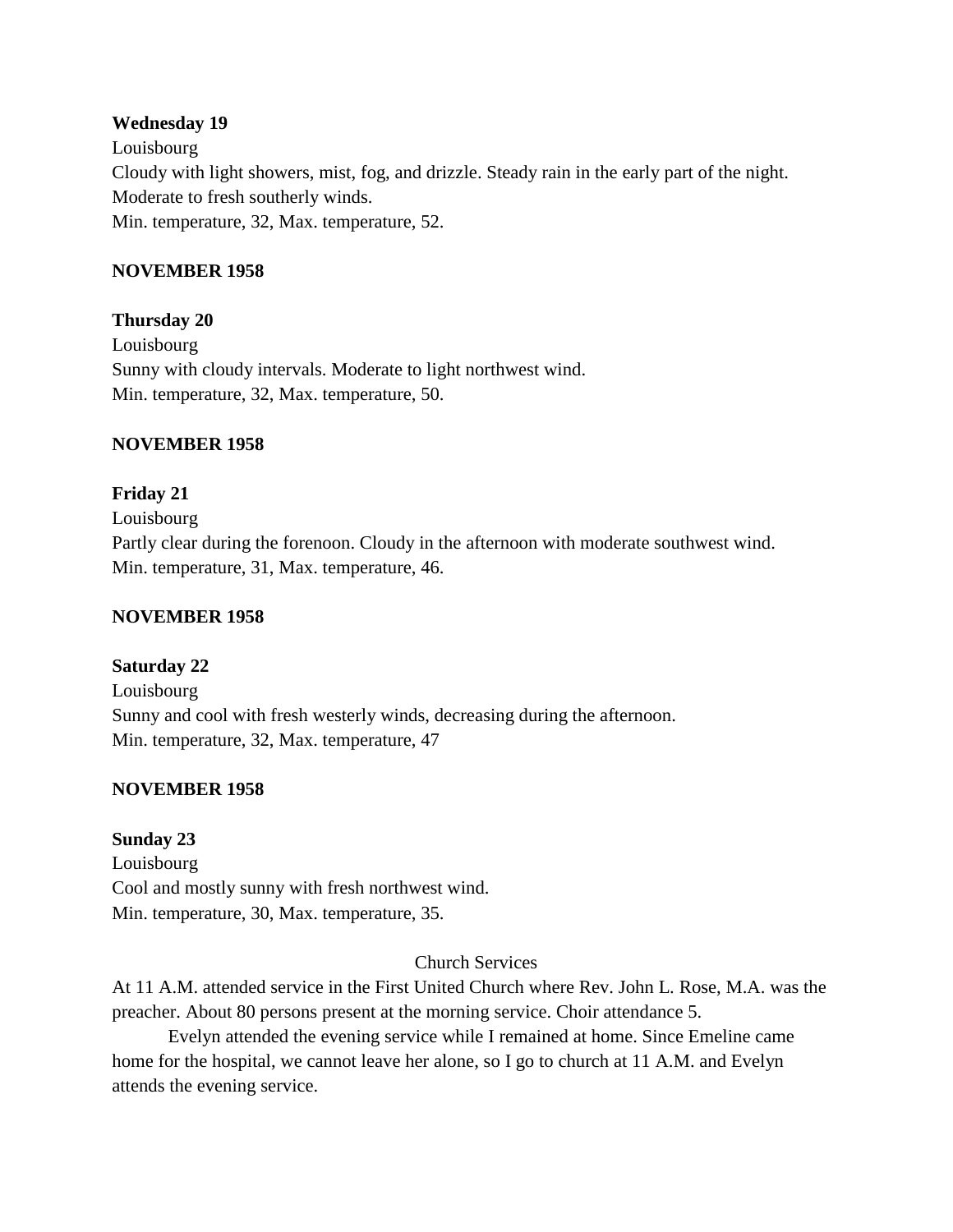After the close of the service this evening I attended, and conducted choir practice.

# **NOVEMBER 1958**

# **Monday 24**

Louisbourg Cloudy with fog, mist and showers. Light southerly and easterly winds. Min. temperature 29, Max. temperature 42.

# **NOVEMBER 1958**

# **Tuesday 25**

Louisbourg

Rain of last night was followed at about 4 A.M., by snow squalls, the wind having shifted to northerly and becoming cold. Fresh to strong northerly winds throughout the day. The trace of snow in the morning remained all day. Streets and sidewalks slippery.

Min. temperature 24, Max. temperature 44.

# **NOVEMBER 1958**

**Wednesday 26** Louisbourg Cloudy and cool with moderate southerly winds, increasing to strong at night. Min. temperature 33, Max. temperature, 36.

# **NOVEMBER 1958**

# **Thursday 27**

Louisbourg

Heavy rain in the early morning accompanied by a southerly gale.

Rain ended at about 9:30 A.M. with decreasing winds. Cloudy with a brief sunny interval during the afternoon with moderate to light winds.

Min. temperature 33, Max. temperature, 50.

Funeral The funeral of the late Mrs. Duncan Larmont took place at 9 A.M.

# **NOVEMBER 1958**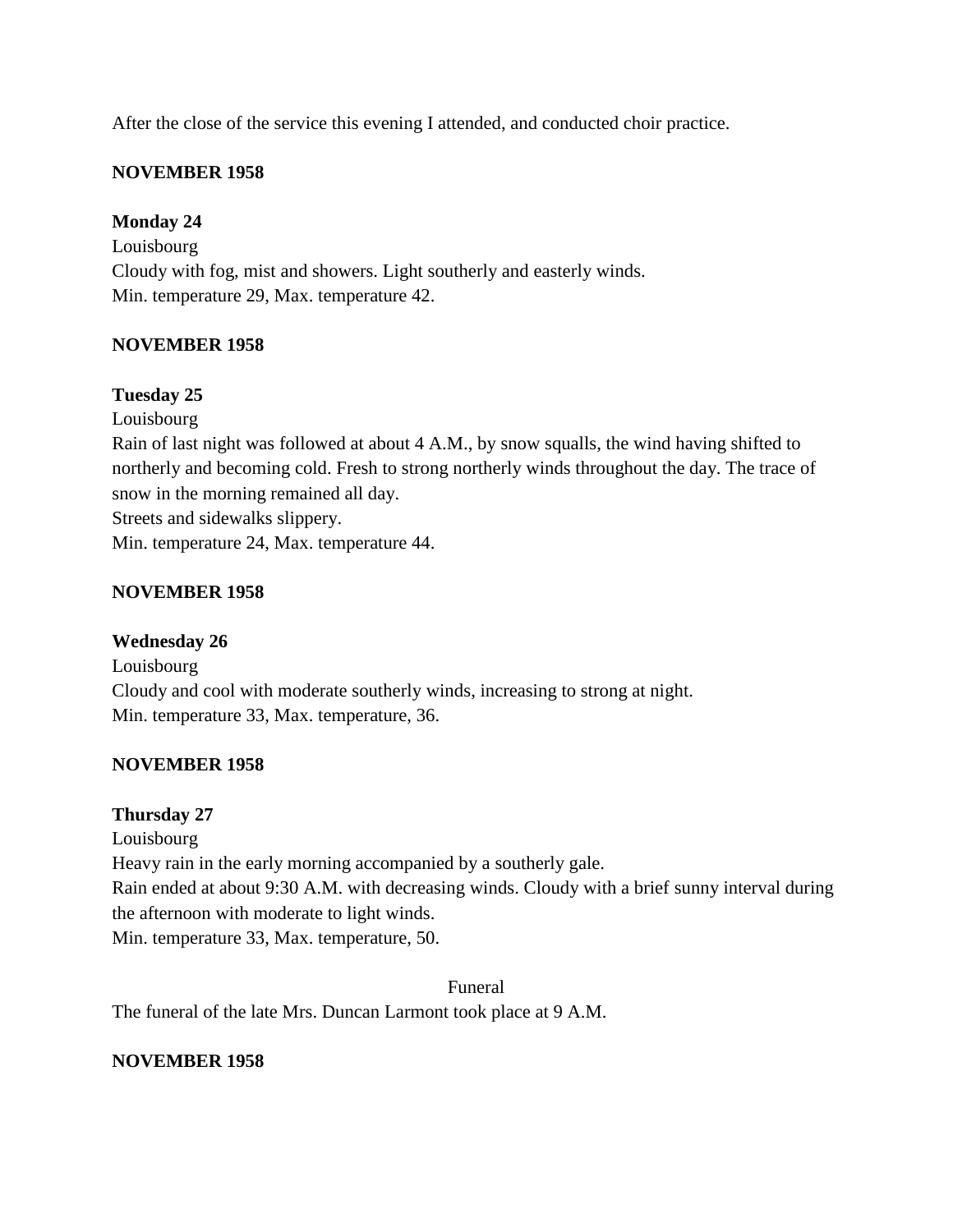# **Friday 28**

Louisbourg Sunny and cool with light northwest wind. An ideal late November day. Min. temperature, 28, Max. temperature, 32.

# Left for Home

My sister (Mrs. Clifford Huntington) who has been visiting since [blank]

# **NOVEMBER 1958**

# **Saturday 29**

Louisbourg

Heavy rain in the early morning, accompanied. A very heavy southerly gale. Rain ended at about 2:30 P.M., with the wind decreasing to moderate.

Heaviest gale we have had since the beginning of this year.

Min. temperature, 33, Max. temperature 50.

Clear and moonlight during the night.

# **NOVEMBER 1958**

# **Sunday 30**

Louisbourg Trace of snow on the ground in the morning. Strong intervals during the early part of the day. Cloudy during the afternoon with a few snow flurries. Total snowfall about 1 ½ inch. Moderate westerly wind. Min. temperature 18, Max. temperature, 36.

Church Services

At 11 A.M. attended services in the First United Church where Rev. John L. Rose, M.A. was the preacher. I remained home in the evening while my sister-in-law, Evelyn Huntington attended service in the First United.

Present at the morning service about 85. Choir attendance 6.

# **DECEMBER 1958**

# **Monday 1**

Louisbourg

Sunny and cold with light to moderate northwest wind. Snow of yesterday remaining on the ground. Streets very slippery.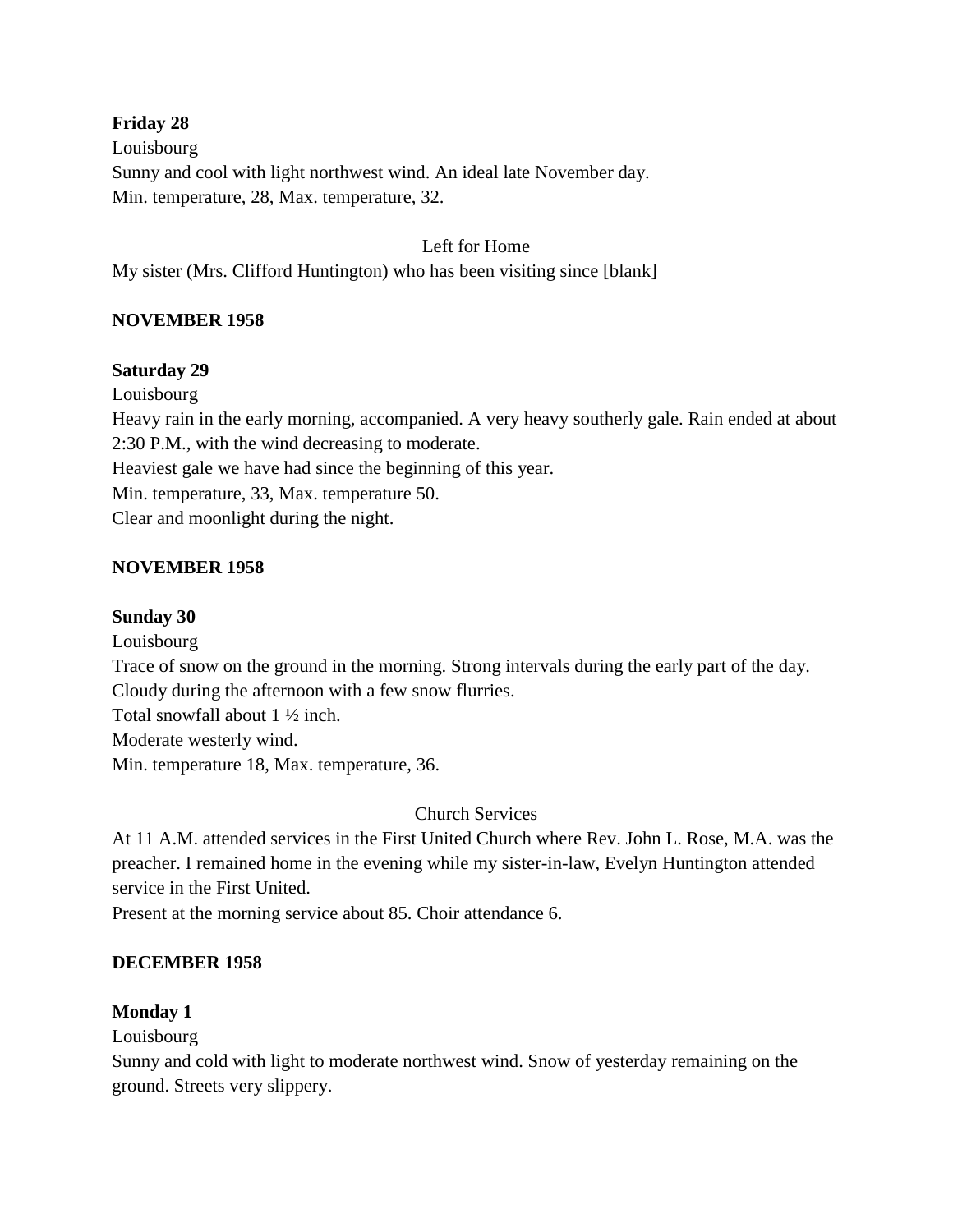Min. temperature, 12, Max. temperature 26.

# **DECEMBER 1958**

# **Tuesday 2**

Louisbourg

Snow squalls beginning at about 7:30 A.M. accompanied by a southeast gale. Snow followed by sleet and rain ending shortly after noon. Wind shifted to west during the afternoon with falling temperature. Westerly gale during the night with snowflurries.

Min. temperature, 14, Max. temperature, 36.

A very unpleasant day.

# **DECEMBER 1958**

# **Wednesday 3**

Louisbourg

Sunny and cold with light to moderate westerly winds. Min. temperature 18, Max. temperature 37.

Trace of snow on the ground in the morning, as a result of last nights flurries. Drizzle of snow beginning at about 9:30 P.M.

# **DECEMBER 1958**

# **Thursday 4**

Louisbourg

Sunny becoming cloud shortly before noon. Cloudy and chilly during the afternoon and evening. Light to moderate southeast wind, increasing until it reached gale force in the early part of the night.

Snow began to fall at about 5:30 P.M. and was followed by rain at about 8:30.

Snowfall about 2 inches.

Min. temperature about 24, Max. temperature about 35.

# **DECEMBER 1958**

# **Friday 5**

Louisbourg

Cloudy with light to moderate northwest wind. Heavy rain and gale of last night ended in the early morning.

Very heavy surf along the coast as a result of last night's storm.

Min. temperature about 32.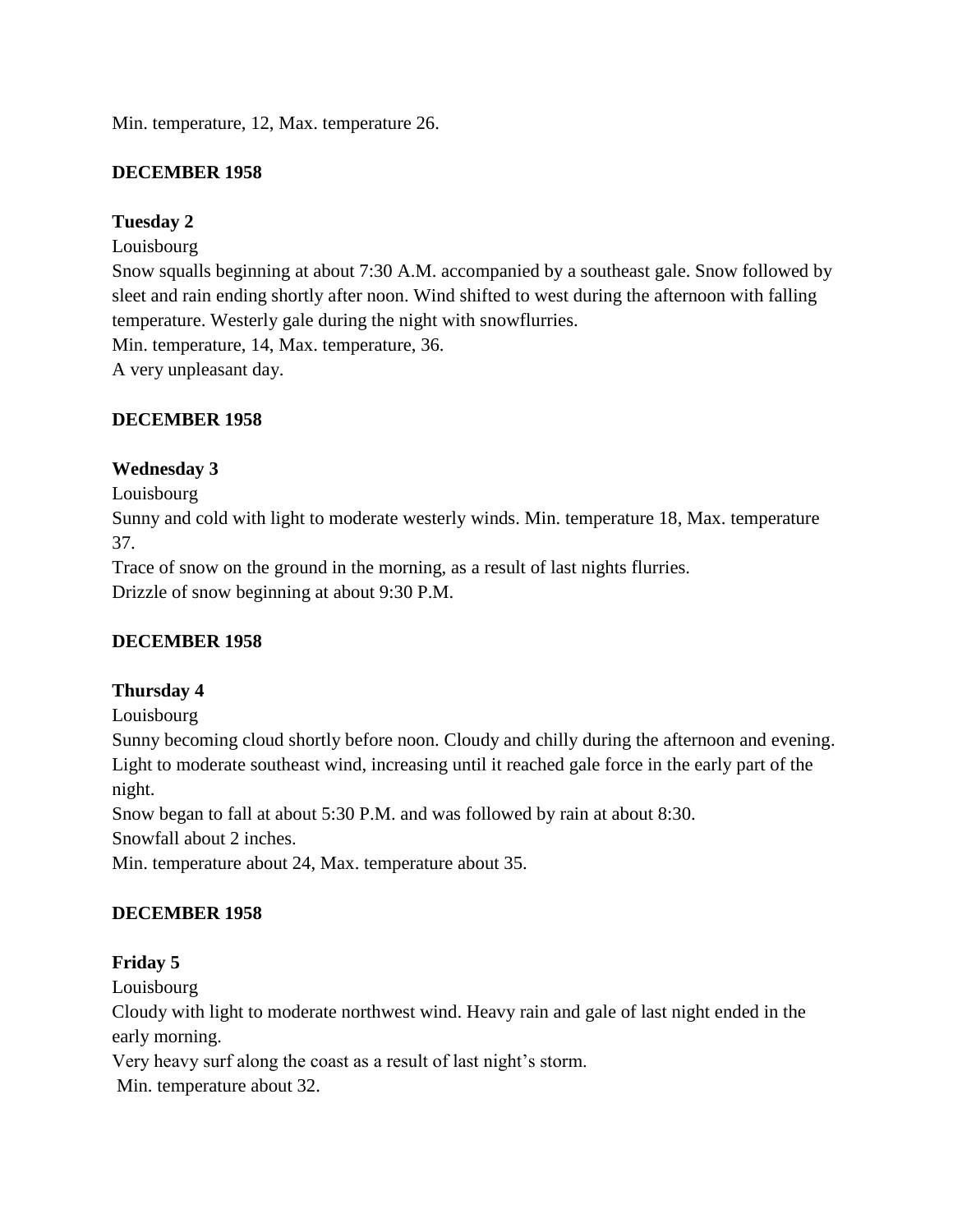#### **DECEMBER 1958**

#### **Saturday 6**

#### Louisbourg

Heavy showers and strong southerly winds in the morning. Wind shifted to northwest and decreased to moderate and light. Cleared at noon. Sunny and mild during the afternoon. Wind ceased to fresh in the early part of the night and was followed by light snowflurries. Min. temperature, 32, Max. temperature, 44.

#### Saw Two Robins

Saw two Robins in the backyard in the early afternoon. They appear to be intending to remain with us for the winter.

#### Death or Marjorie Rudderham

The death of Miss. Marjorie Rudderham occurred at about 10 P.M. in the Sydney City Hospital after a long illness. She was 24 years of age and the daughter of Mr. and Mrs. Harold Rudderham of Warren Street Louisbourg.

She is survived by her parents, two sisters and two brothers.

# **DECEMBER 1958**

# **Sunday 7**

Louisbourg

Mostly sunny, and very cool with moderate to fresh northwest winds, and a few very light snowflurries.

Min. temperature, 24, Max. temperature, 32.

Church Services

At 11 A.M. attended service in the First United Church where Rev. John L. Lewis, M.A., was the preacher.

About 80 present at the morning service. Choir attendance 9.

I remained home with my wife in the evening while Evelyn, (my sister-in-law), attended the evening service.

At the close of the evening service and the return of Evelyn, I attended the weekly choir practice in the church.

Since my wife's return from the hospital on the 5<sup>th</sup> of last month, I attended church at 11 A.M. and Evelyn at 7 P.M., one having to remain home with my wife.

# **DECEMBER 1958**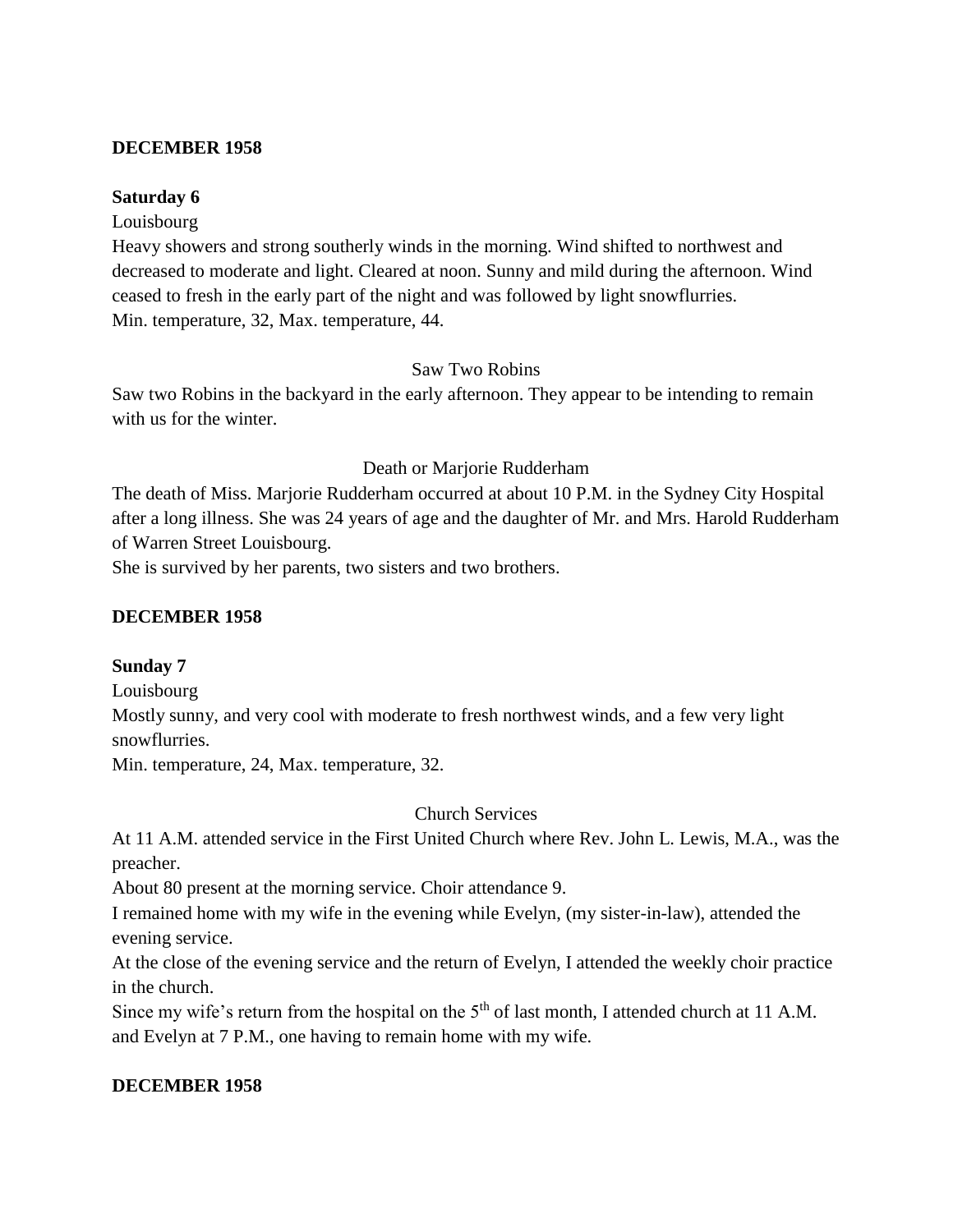#### **Monday 8**

Louisbourg Sunny and cold with fresh to strong westerly winds. Min. temperature, 14, Max. temperature, 24.

#### **DECEMBER 1958**

# **Tuesday 9**

Louisbourg Cloudy and cold with light variable winds. Min. temperature, 16, Max. temperature, 24.

#### Funeral

At 1:30 P.M. attended the funeral of the late Miss Marjorie Rudderham, which was held from her late home on Warren Street to the First United Church, where the service was conducted by Rev. John L. Rose, M.A. Service at the house and grave were also conducted by Mr. Rose. Funeral in charge of D.M. Johnston Funeral Directors.

# **DECEMBER 1958**

# **Wednesday 10**

Louisbourg Sunny and very cold with fresh to strong westerly winds. A few light snow squalls during the afternoon and evening. Min. temperature, 10, Max. temperature 20. Eastern end of the harbour frozen over as far west as the Fish Processing Plant.

# **DECEMBER 1958**

# **Thursday 11**

Louisbourg Sunny and cold with light to moderate westerly winds. About  $\frac{1}{2}$  inch of snow on the ground as a result of light night's snowflurries. Min. temperature, 8, Max. temperature, 19.

# **DECEMBER 1958**

**Friday 12** Louisbourg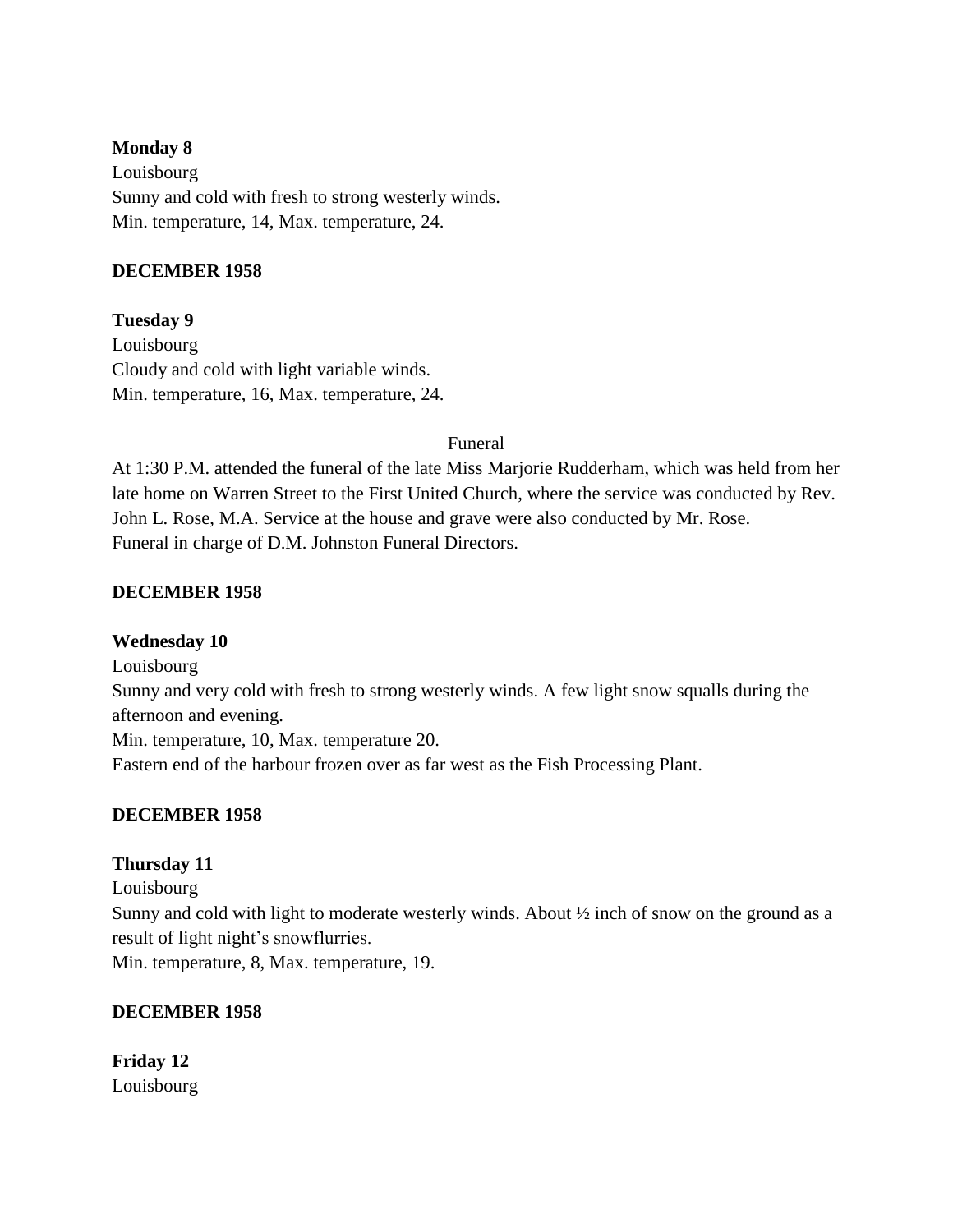Cloudy and cold with moderate to fresh northeast wind, increasing to strong during the afternoon. Snow began to fall at about 11:30 A.M. and continued to fall during the entire afternoon and evening. Min. temperature 8, Max. temperature 26.

# **DECEMBER 1958**

# **Saturday 13**

Louisbourg Variable cloudiness and light winds. Min. temperature, 18, Max. temperature, 29. Snow storm of yesterday and last night left a deposit of about 8 inches of snow on the ground according to a radio report on the Sydney Air Station reported fall of 10 inches. Streets and most highways, have been ploughed and are now open for traffic.

# **DECEMBER 1958**

# **Sunday 14**

Louisbourg Sunny and cold with light northwest wind. A typical winter day. Min. temperature, 12, Max temperature, 20.

# Church Services

At 11 A.M. attended service in the First United Church where Rev. John L. Rose M.A. was the preacher.

About 80 present at the morning service. Choir attendance at the morning service 6.

Following the usual procedure of the past six weeks, I attended service at 11 A.M. while Mrs. Heber Huntington (my sister-in-law) attended at 7 P.M. one of us having to remain home, owing to my wife having not fully recovered from her illness.

After the close of the evening service and my sister-in-law's return, I attended choir practice.

# **DECEMBE 1958**

# **Monday 15**

Louisbourg

Sunny and cold with light northwest wind, which shifted to southeast in the late afternoon. Becoming in the evening with increasing wind. Snow began to fall at about 9 P.M. Min. temperature, 8, Max. temperature, 24.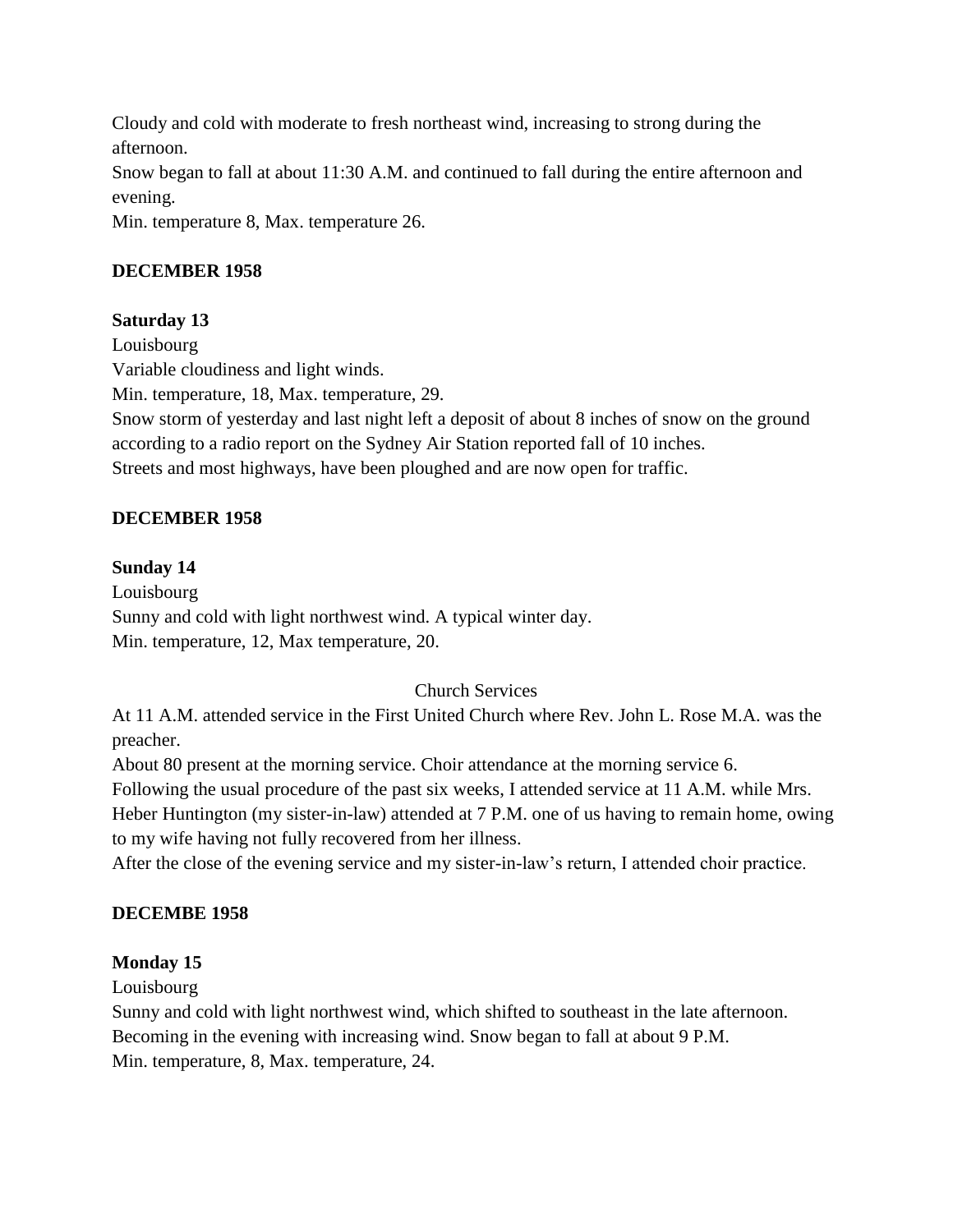# **DECEMBER 1958**

# **Tuesday 16**

Louisbourg Cloudy with a few light snow flurries and mist. Moderate northeast wind shifting to northwest at night and clearing. Snowfall of last night and part of today about 3 inches. Min. temperature 32, Max. temperature, 34.

# **DECEMBER 1958**

# **Wednesday 17**

Louisbourg Sunny and cold, with light northwest wind. A typical winter day. Min. temperature, 16, Max. temperature, 28.

# **DECEMBER 1958**

#### **Thursday 18**

Louisbourg Cloudy with snow beginning to fall early in the day and continuing moderately until evening. Moderate easterly and southerly winds. Snowfall about 5 inches. Min. temperature, 14, Max. temperature 30.

# **DECEMBER 1958**

#### **Friday 19**

Louisbourg Sunny and mild with light variable winds. A very lovely day. Min. temperature, 30, Max. temperature, 36.

C.G.S Edward Cornwallis

Canadian Government Ship "Edward Cornwallis" arrived in the afternoon and docked at the Government Wharf.

# **DECEMBER 1958**

**Saturday 20** Louisbourg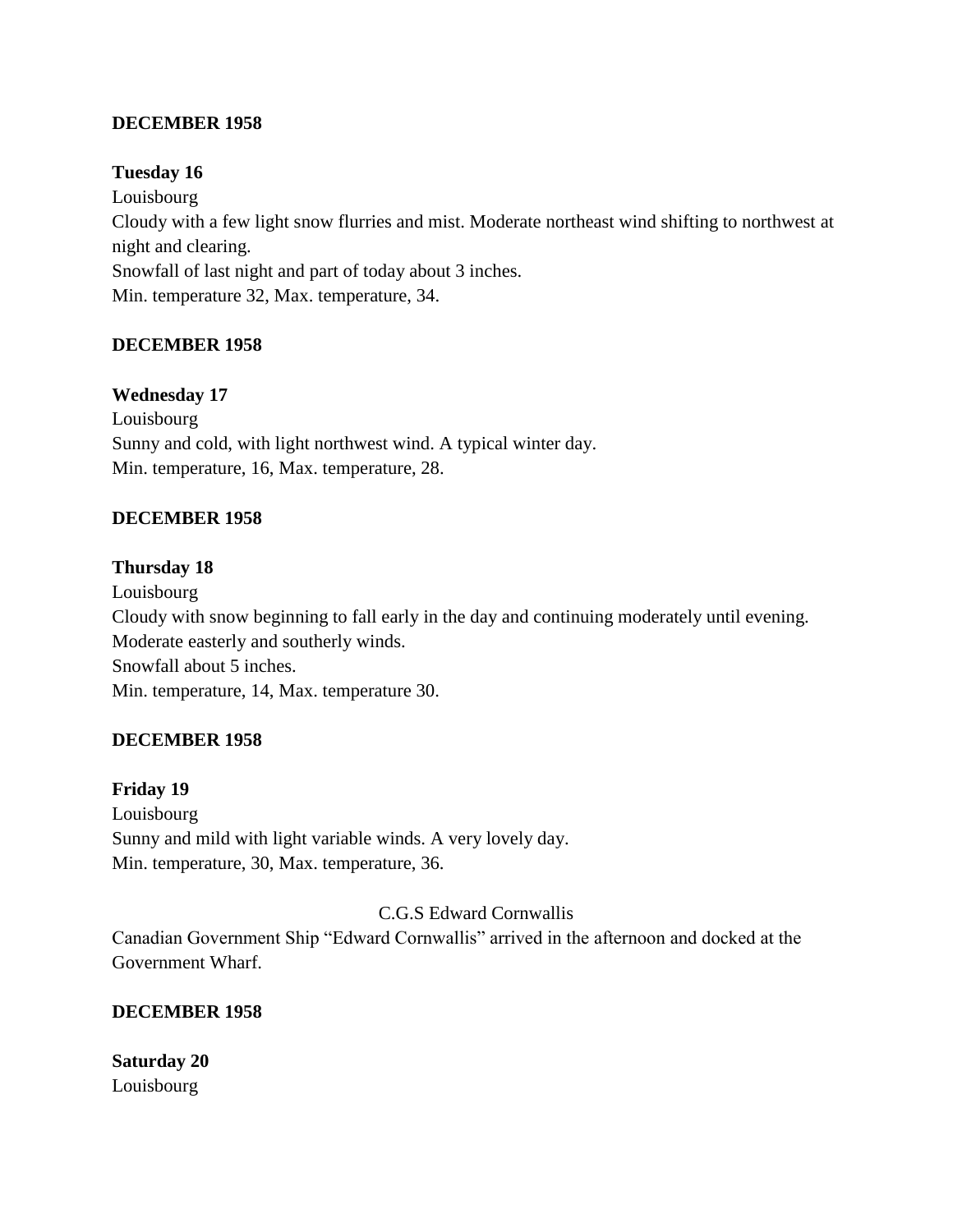Cloudy with showers and light drizzle of rain, ending in the afternoon. Fresh southerly winds, shifting to west and northwest in the evening. Min. temperature, 20, Max. temperature, 37.

# Arrived Home

Jane Huntington, my niece, arrived from Mount Allison University at an early hour this morning for the purpose of spending the Christmas Holidays with us.

She arrived at Sydney on the C.N.R Rail Liner at about 1:40 A.M. She shared the expense of a taxi with Marris Fleet, who was also returning home for the holidays and arrived home at about 2:40 A.M.

# **DECEMBER 1958**

# **Sunday 21**

Louisbourg

Variable cloudiness and a few light snow flurries. Moderate to fresh northwest wind. Min. temperature, 8, Max. temperature, 18.

# Church Services

At 11 A.M. and 7 P.M. attended services in the First United Church where Rev. John L. Rose, M.A. was the preacher.

Being Christmas Sunday, music suitable for the occasion was in order. Eight of the senior girls of the Sunday School, assisted the regular choir with the Christmas Music at both the morning and evening services. A "White Gift" service was held at 7 P.M. while the Sunday school taking a leading part.

About 80 present at 11 A.M., with the church filled about to capacity in the evening. Choir attendance including the girls of Sunday school, 17 at each service.

# **DECEMBER 1958**

# **Monday 22**

Louisbourg

Mostly sunny and very cold with a few light snowflurries. Fresh to strong northwest wind, making it very unpleasant having to spend the greater part of the day in doors.

Min. temperature, 6, Max. temperature 10.

Streets slippery and sidewalks slippery and very rough.

# **DECEMBER 1958**

**Tuesday 23**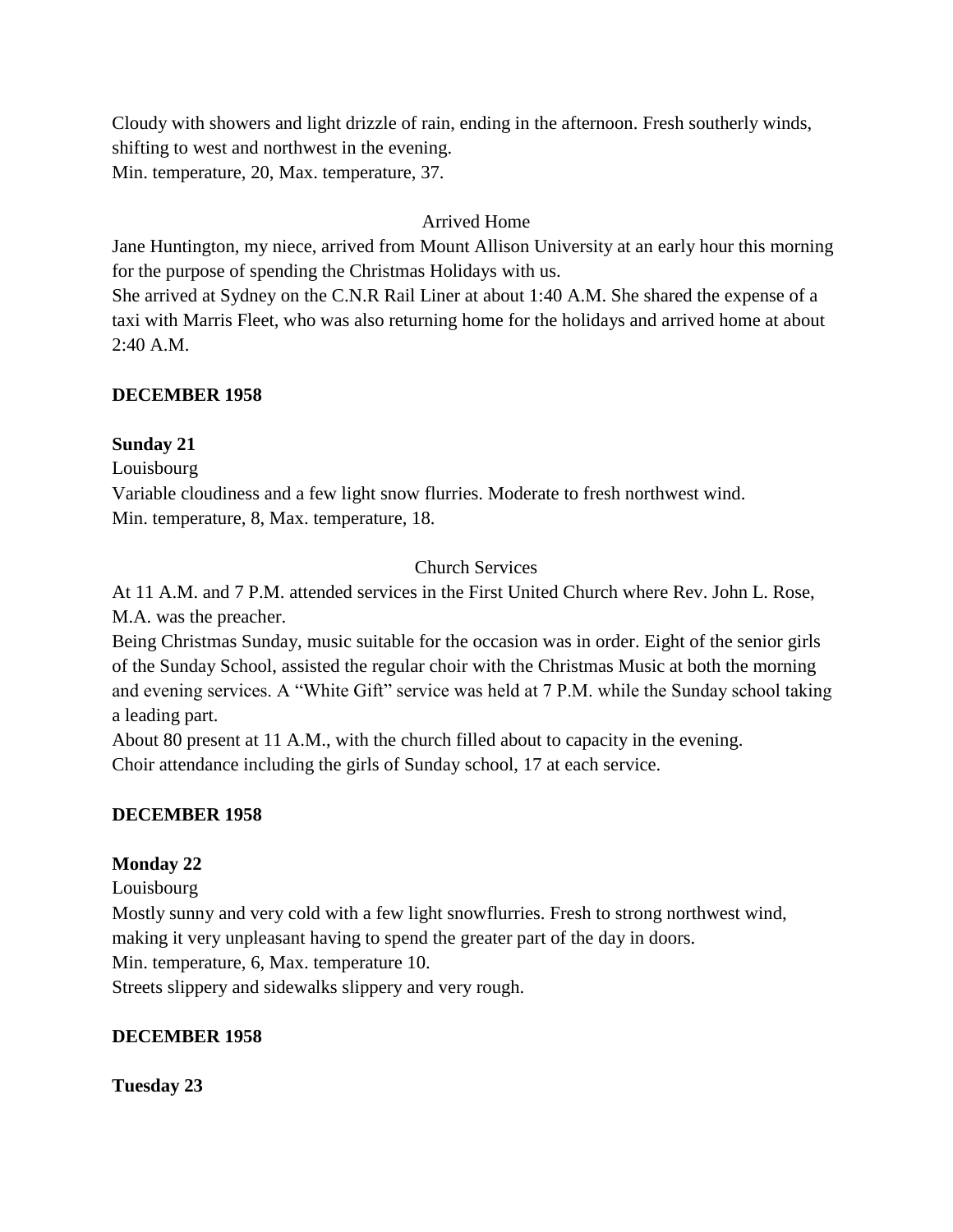#### Louisbourg

Cloudy with snow in the morning, clearing during the forenoon. Clear with cloudy intervals in the afternoon. Light southerly winds in the early part of the day, shifting to northwest before noon and increasing to moderate. Snowfall about 2 inches. Min. temperature 11, Max. temperature, 24.

# **DECEMBER 1958**

# **Wednesday 24**

Louisbourg Sunny and cold with light to moderate northwest wind. A typical winter day. Min. temperature, 6, Max. temperature, 22.

# **DECEMBER 1958**

# **Thursday 25 (Christmas Day)**

Louisbourg Sunny and cold with light variable winds, mostly west and northwest. A white Christmas, ground covered by about 12 inches of snow. A perfect winter day. Min. temperature, 4, Max. temperature 22.

# Our Guest

In addition to our own household consisting of Mrs. Heber Huntington (my sister-in-law), her daughter Jane, Emeline and I, we had as out guest at dinner and supper, John C. Johnson, who has been our guest at dinner and supper on Christmas day for many years.

# **DECEMBER 1958**

# **Friday 26**

Louisbourg

Sunny with the exception of a few brief cloudy intervals during which there were a few light snowflurries. Light to moderate northwest wind.

Min. temperature, 4, Max. temperature, 22.

# **DECEMBER 1958**

# **Saturday 27**

Louisbourg

Sunny and cool with moderate westerly winds. A winter day as far as weather is concerned. Min. temperature, 6, Max. temperature, 20.